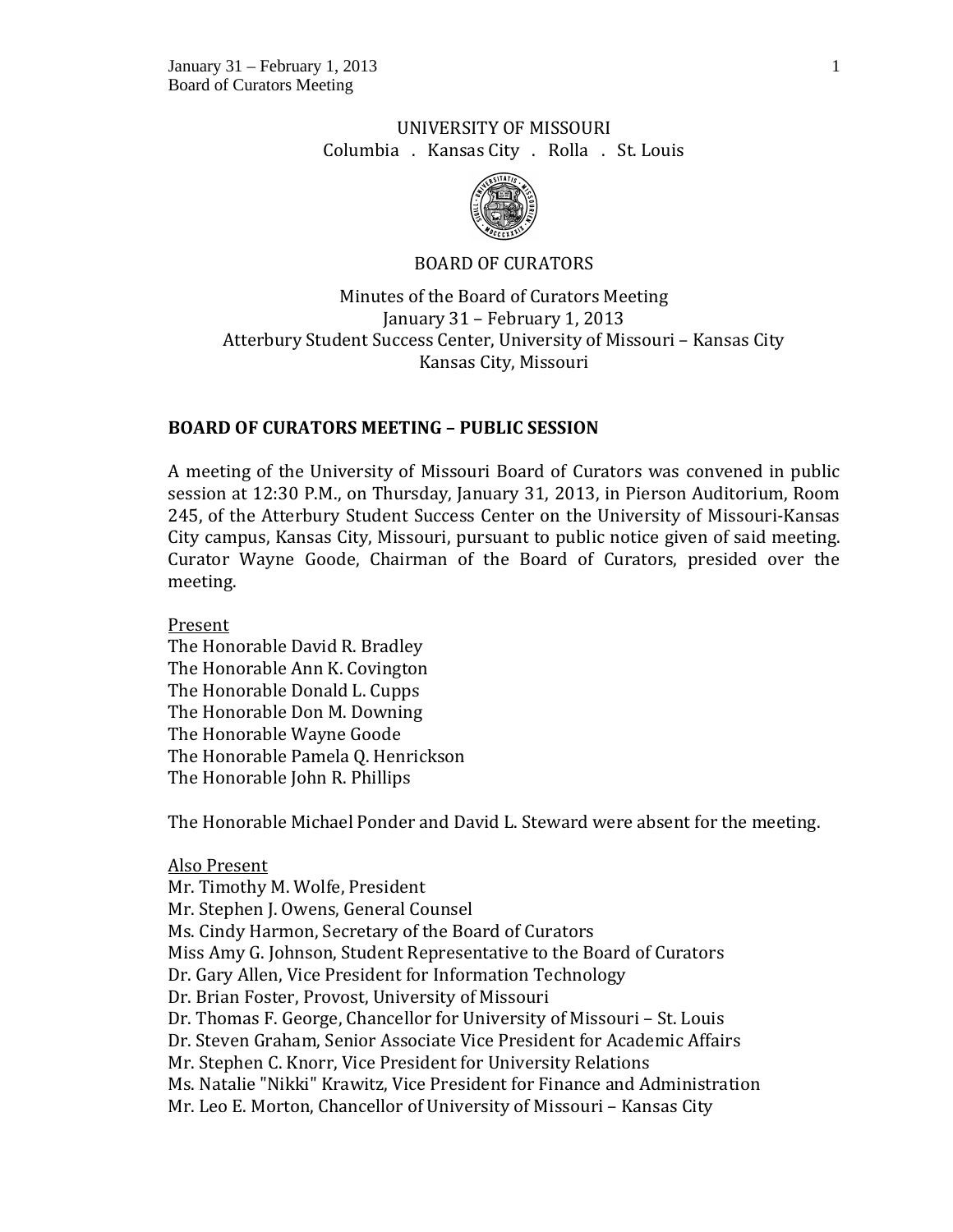January 31 – February 1, 2013 2 Board of Curators Meeting

Dr. Michael F. Nichols, Vice President for Research and Economic Development Dr. Betsy Rodriguez, Vice President for Human Resources Dr. Cheryl B. Schrader, Chancellor for Missouri University of Science and Technology Dr. Robert W. Schwartz, Chief of Staff Ms. Jennifer Hollingshead, Chief Communications Officer, UM System Media representatives

The oath of office was administered for the Honorable John R. Phillips and Honorable Ann K. Covington.

### **General Business**

Review of Consent Agenda

Curators Cupps and Phillips disclosed a conflict in voting on Consent Agenda Item #5, Approval of the Hiring of Investment Custodian, UM, as they both have a relation with Commerce Bank. A separate vote will be taken for this item.

### Approval of Executive Committee and Board Standing Committee Appointments

It was recommended by Chairman Goode, moved by Curator Bradley and

seconded by Curator Downing, that the following Board of Curators Executive

Committee and Standing Committees appointments be approved for 2013:

**Executive Committee**  Wayne Goode, Chairman Don M. Downing Pamela Q. Henrickson

### **Academic, Student and External Affairs Committee**

David L. Steward, Chairman David R. Bradley Ann Covington Pamela Q. Henrickson Michael Ponder Amy Johnson, Student Representative

### **Audit Committee**

Pamela Q. Henrickson, Chairwoman Donald L. Cupps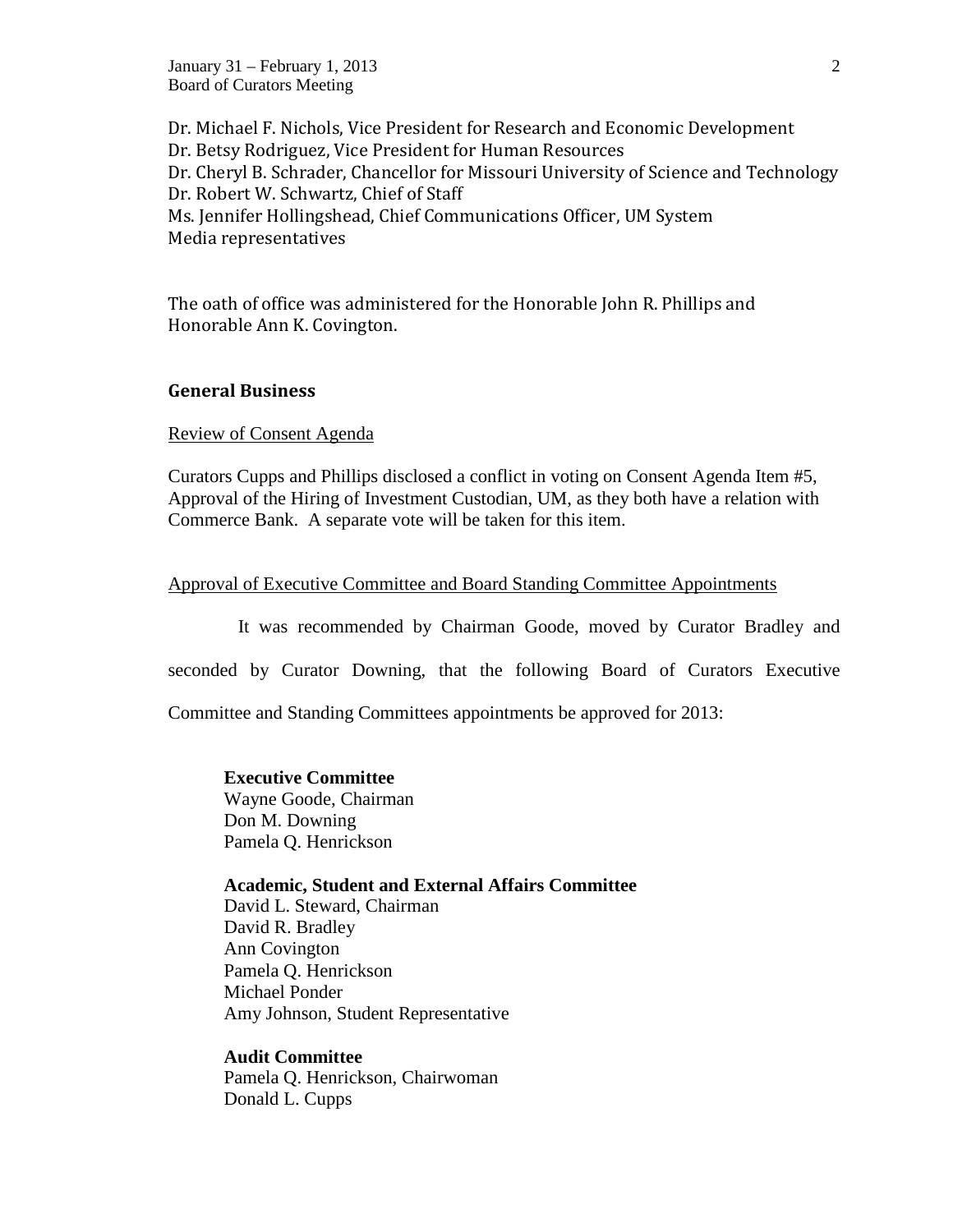Don M. Downing John R. Phillips David L. Steward

### **Compensation and Human Resources Committee**

Donald L. Cupps, Chairman David R. Bradley Don M. Downing John R. Phillips Michael Ponder

### **Finance Committee**

Don M. Downing, Chairman Ann Covington Donald L. Cupps Michael Ponder David L. Steward Amy Johnson, Student Representative

### **Governance, Resources and Planning Committee**

David R. Bradley, Chairman Pamela Q. Henrickson John R. Phillips Wayne Goode, ex officio Tim Wolfe, ex officio

Roll call vote:

Curator Bradley voted yes. Curator Covington voted yes. Curator Cupps voted yes. Curator Downing voted yes. Curator Goode voted yes. Curator Henrickson voted yes. Curator Phillips voted yes. Curator Ponder was absent. Curator Steward was absent.

The motion carried.

Resolution for Executive Session of the Board of Curators Meeting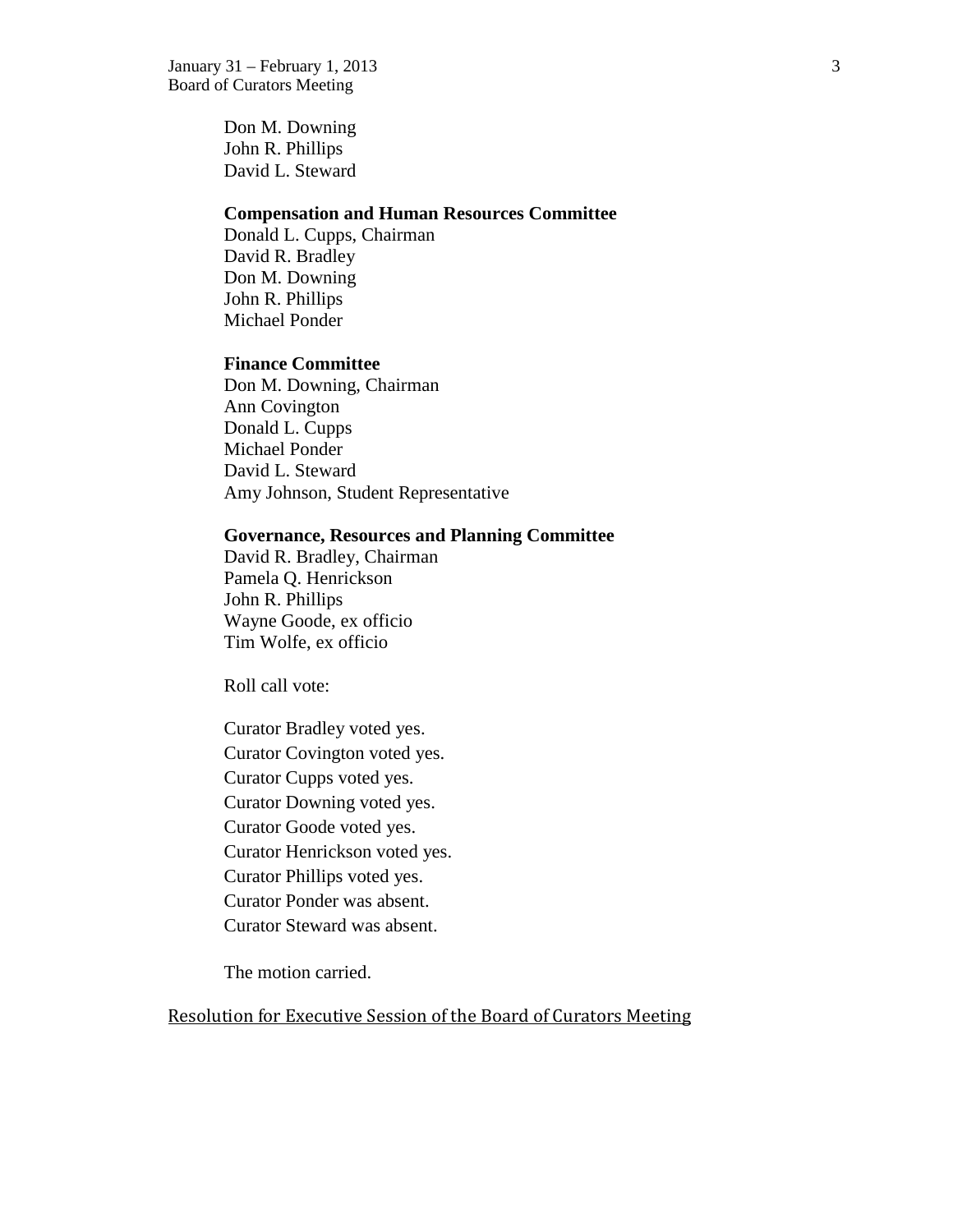It was moved by Curator Downing and seconded by Curator Henrickson, that there shall be an executive session with a closed record and closed vote of the Board of Curators meeting, on January 31-February 1, 2013 for consideration of:

- **Section 610.021(1), RSMo**, relating to matters identified in that provision, which include legal actions, causes of action or litigation, and confidential or privileged communications with counsel; and
- **Section 610.021(2), RSMo,** relating to matters identified in that provision, which include leasing, purchase, or sale of real estate; and
- **Section 610.021(3), RSMo**, relating to matters identified in that provision, which include hiring, firing, disciplining, or promoting of particular employees; and
- **Section 610.021(12), RSMo,** relating to matters identified in that provision, which include sealed bids and related documents and sealed proposals and related documents or documents related to a negotiated contract; and
- **Section 610.021 (13), RSMo**, relating to matters identified in that provision, which include individually identifiable personnel records, performance ratings, or records pertaining to employees or applicants for employment; and

Roll call vote of the Board:

Curator Bradley voted yes. Curator Covington voted yes. Curator Cupps voted yes. Curator Downing voted yes. Curator Goode voted yes. Curator Henrickson voted yes. Curator Phillips voted yes. Curator Ponder was absent. Curator Steward was absent.

The motion carried.

Board of Curators standing committee meetings were convened at 12:40 P.M. and concluded at 4:40 P.M. on Thursday, January 31, 2013. Committee actions were presented to the full Board for action following each Committee vote.

## **Compensation and Human Resources Committee**

Chairman Cupps provided time for discussion of committee business.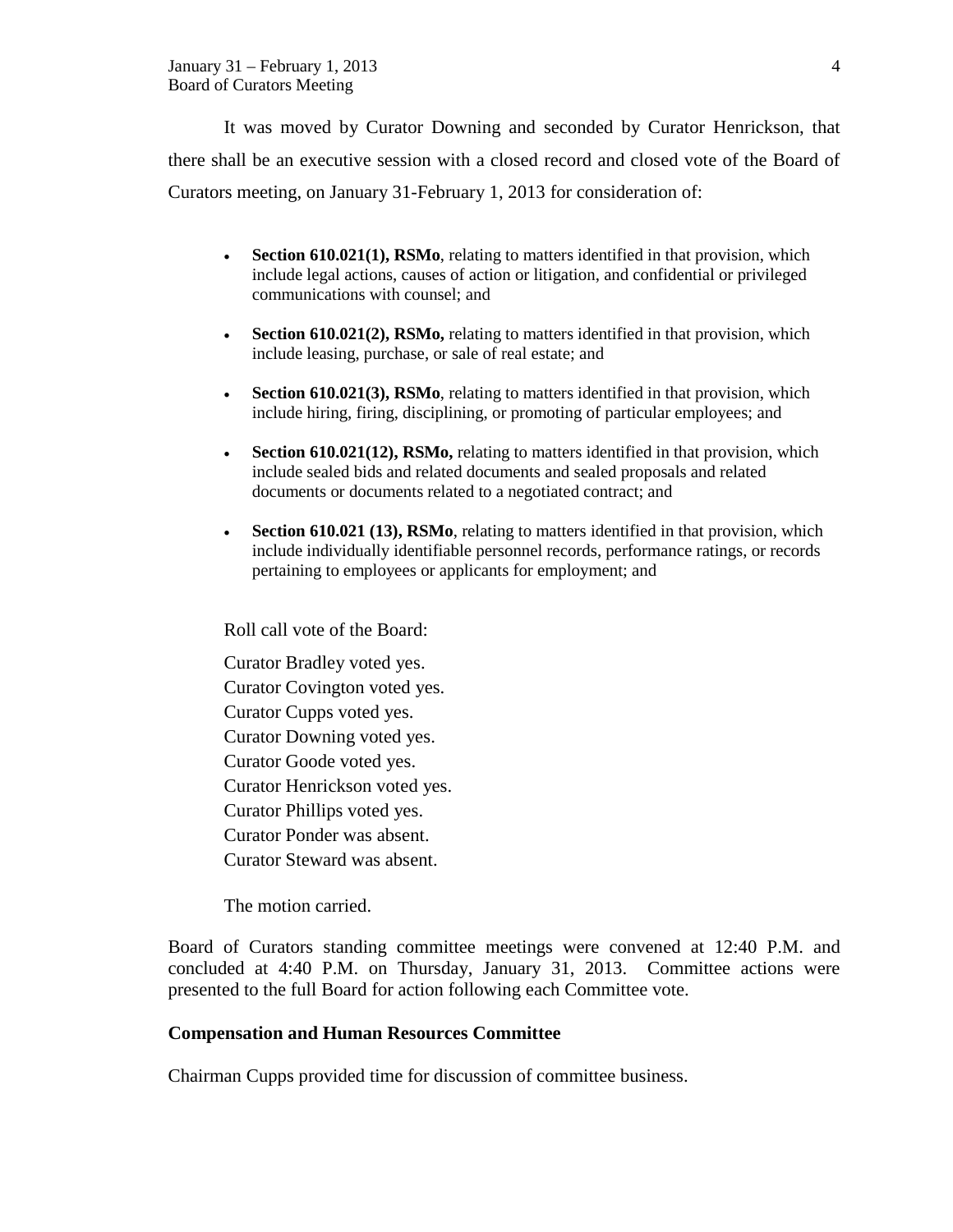### Information

1. Annual Retirement Plan Actuarial Report and Required Contribution (slides and information on file)

Curator Covington disclosed that she is a beneficiary of the University retirement plan through her late husband. General Counsel Owens will advise as to whether she needs to recuse herself from future votes regarding the retirement plan.

## **Finance Committee**

Chairman Downing provided time for discussion of committee business.

Information

1. Strategic Financial Planning Assumptions and Three-Year Budget Projections, UM (slides and information on file)

### Action

- 1. FY 2014 Tuition and Other Related Enrollment Fees, UM
- 2. FY 2014 Student Activity, Facility and Health Service Fees, UM
- 3. FY 2014 Residence Hall and Family Student Housing Rates, UM
- 4. Approval of Revised General Pool Policy, Amendment to CRR 140.012 Investment Policy for General Pool, UM
- 5. Approval of Revised Debt Policy, Amendment to CRR 70.060 and New CRRs 145.010, 145.015 and 145.020, UM
- 6. Project Approval and Debt Financing Approval, Hospital Hill Housing, UMKC

FY2014 Tuition and Other Related Enrollment Fees, UM – presented by Vice President Krawitz (information on file)

It was recommended by the respective Chancellors, endorsed by President Wolfe,

recommended by the Finance Committee, moved by Curator Downing and seconded by

Curator Covington, that the following schedule of rates for tuition and supplemental fees

be approved, effective beginning with the 2013 Summer Session.

- 1. Tuition, supplemental fees, and eLearning, special program delivery and continuing education fees as shown in the following schedules and described in the Board materials be approved and become effective beginning with the 2013 summer session.
- 2. Effective beginning with the 2013 summer session, the Board of Curators revokes and repeals all previous tuition and fee schedules and adopts the following tuition and other related enrollment fee schedules. The Board finds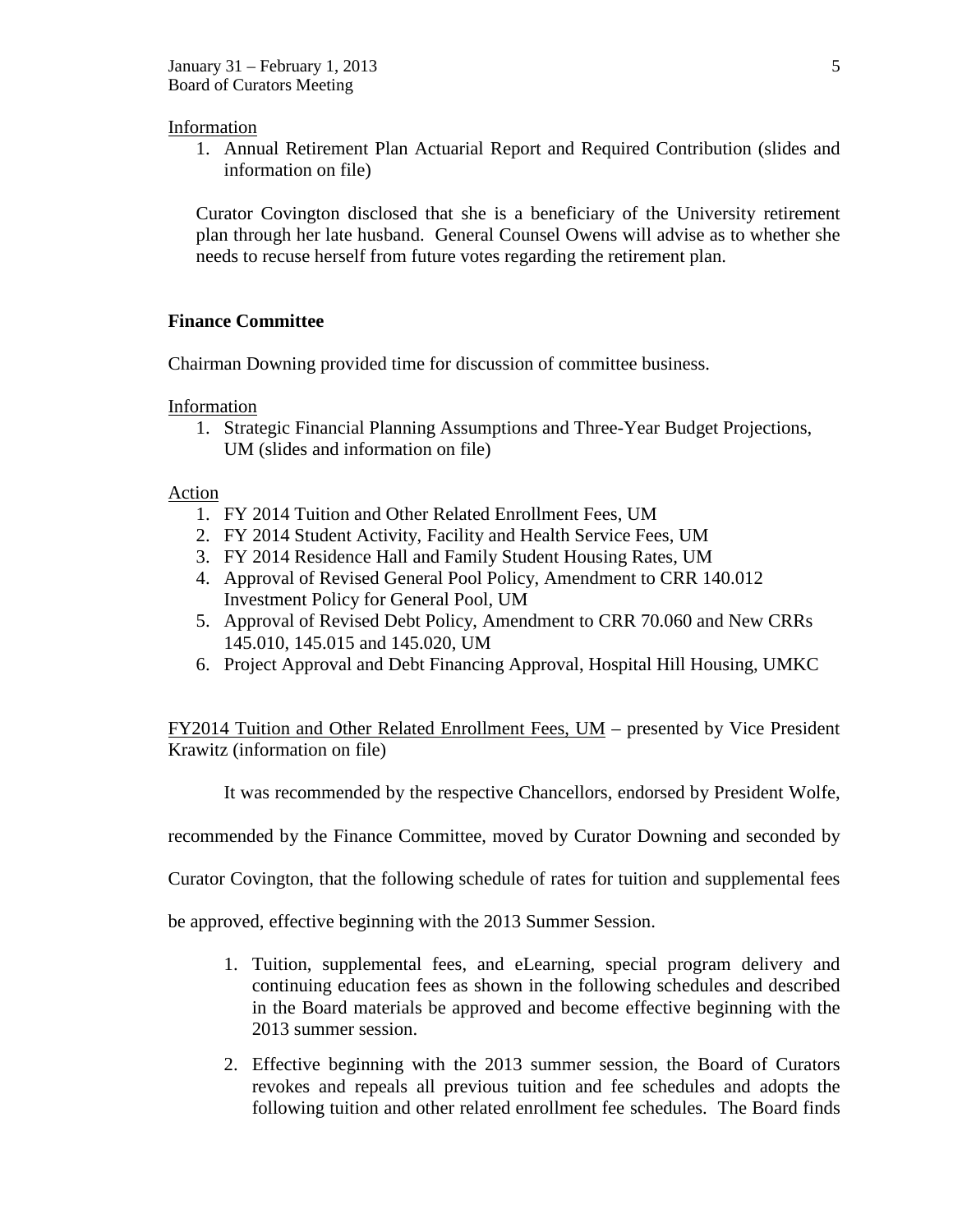such action to be necessary for the maintenance and operation of the University.

Roll call vote of Board of Curators:

Curator Bradley voted yes.

Curator Covington voted yes.

Curator Cupps voted yes.

Curator Downing voted yes.

Curator Goode voted yes.

Curator Henrickson voted yes.

Curator Phillips voted yes.

Curator Ponder was absent.

Curator Steward was absent.

The motion carried.

#### **UNIVERSITY OF MISSOURI - Columbia Tuition Rates Beginning with the 2013 Summer Session January 31-February 1, 2013**

| <b>TUITION</b>              |               |             |                | 2012-2013 RATES  |             |                  | 2013-2014 RATES |               |               |
|-----------------------------|---------------|-------------|----------------|------------------|-------------|------------------|-----------------|---------------|---------------|
| <b>Student Level or</b>     | Residence     | Term        | <b>Plateau</b> | Per Credit       | Flat        | Per Credit       | Flat            | Percentage    | <b>Dollar</b> |
| <b>Professional Program</b> | <b>Status</b> | <b>Type</b> |                | <b>Hour Rate</b> | Rate        | <b>Hour Rate</b> | Rate            | <b>Change</b> | <b>Change</b> |
| Undergraduate $*$           | Missouri      | Semester    | None           | \$269.40         |             | \$274.00         |                 | 1.7%          | \$4.60        |
|                             | Nonresident   | Semester    | None           | \$739.70         |             | \$752.30         |                 | 1.7%          | \$12.60       |
| Graduate                    | Missouri      | Semester    | None           | \$336.50         |             | \$342.20         |                 | 1.7%          | \$5.70        |
|                             | Nonresident   | Semester    | None           | \$868.80         |             | \$883.60         |                 | 1.7%          | \$14.80       |
| Law, UMC                    | Missouri      | Semester    | None           | \$563.70         |             | \$591.60         |                 | 4.9%          | \$27.90       |
| JD                          | Nonresident   | Semester    | None           | \$1,113.00       |             | \$1,151.90       |                 | 3.5%          | \$38.90       |
| Law, UMC                    | Missouri      | Semester    | None           | \$639.20         |             | \$668.60         |                 | 4.6%          | \$29.40       |
| <b>LLM</b>                  | Nonresident   | Semester    | None           | \$1,264.90       |             | \$1,306.90       |                 | 3.3%          | \$42.00       |
| Medicine, UMC               | Missouri      | Semester    | 18             | \$722.90         | \$13,012.20 | \$748.20         | \$13,467.60     | 3.5%          | \$455.40      |
| MD                          | Missouri      | Summer      | 8              | \$722.90         | \$5,783.20  | \$748.20         | \$5,985.60      | 3.5%          | \$202.40      |
|                             | Nonresident   | Semester    | 18             | \$1,439.30       | \$25,907.40 | \$1,489.70       | \$26,814.60     | 3.5%          | \$907.20      |
|                             | Nonresident   | Summer      | 8              | \$1,439.30       | \$11,514.40 | \$1,489.70       | \$11,917.60     | 3.5%          | \$403.20      |
| Veterinary Medicine,        | Missouri      | Semester    | 16             | \$593.30         | \$9,492.80  | \$627.10         | \$10,033.60     | 5.7%          | \$540.80      |
| UMC, DVM                    | Nonresident   | Semester    | 16             | \$1,509.10       | \$24,145.60 | \$1,534.80       | \$24,556.80     | 1.7%          | \$411.20      |

*\* Falls under SB389* 

Change from December Board Meeting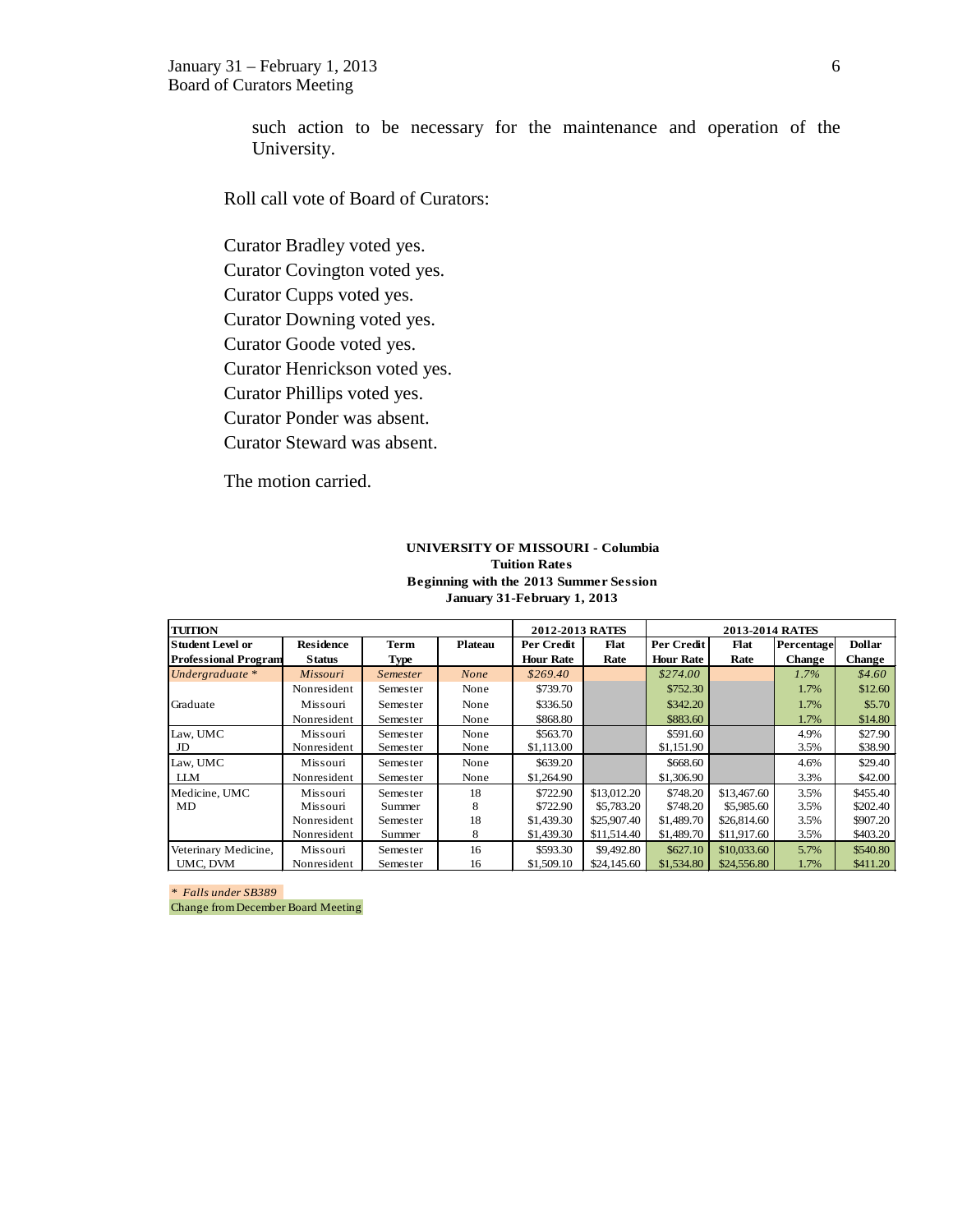#### **UNIVERSITY OF MISSOURI - Columbia Supplemental Course Fees Beginning with the 2013 Summer Session January 31-February 1, 2013**

|                                                          | 2012-2013 RATES  |          |                  | 2013-2014 RATES |               |               |  |  |
|----------------------------------------------------------|------------------|----------|------------------|-----------------|---------------|---------------|--|--|
|                                                          | Per Credit       | Flat     | Per Credit       | Flat            | Percentage    | <b>Dollar</b> |  |  |
| <b>SUPPLEMENTAL FEES</b>                                 | <b>Hour Rate</b> | Rate     | <b>Hour Rate</b> | Rate            | <b>Change</b> | <b>Change</b> |  |  |
| <b>Information Technology Fee*</b>                       | \$12.60          |          | \$12.80          |                 | $1.6\%$       | \$0.20        |  |  |
| College of Ag, Food and Natural Resources Course Fee     | \$45.40          |          | \$46.20          |                 | 1.8%          | \$0.80        |  |  |
| School of Health Professions Course Fee                  | \$75.10          |          | \$76.40          |                 | 1.7%          | \$1.30        |  |  |
| Trulaske College of Business Undergraduate Course Fee    | \$70.10          |          | \$71.30          |                 | 1.7%          | \$1.20        |  |  |
| Trulaske College of Business Graduate Course Fee         | \$82.30          |          | \$83.70          |                 | 1.7%          | \$1.40        |  |  |
| College of Education Course Fee                          | \$38.90          |          | \$39.60          |                 | 1.8%          | \$0.70        |  |  |
| College of Engineering Course Fee                        | \$74.00          |          | \$78.40          |                 | 5.9%          | \$4.40        |  |  |
| School of Journalism Course Fee                          | \$60.00          |          | \$61.00          |                 | 1.7%          | \$1.00        |  |  |
| Sinclair School of Nursing Clinical Nursing Graduate Fee | \$182.50         |          | \$185.60         |                 | 1.7%          | \$3.10        |  |  |
| Sinclair School of Nursing Undergraduate Course Fee      | \$65.80          |          | \$66.90          |                 | 1.7%          | \$1.10        |  |  |
| College of Human Environmental Sciences Course Fee       | \$42.20          |          | \$42.90          |                 | 1.7%          | \$0.70        |  |  |
| Lab Fee - Expanded                                       | \$12.20          |          | \$16.50          |                 | 35.2%         | \$4.30        |  |  |
| <b>Accountancy Program Fee - NEW</b>                     |                  |          |                  | \$200.00        | <b>NEW</b>    | <b>NEW</b>    |  |  |
| Medical School Laboratory/Resource Fee                   |                  | \$575.10 |                  | \$584.90        | 1.7%          | \$9.80        |  |  |
| Applied Music Fee                                        |                  | \$226.90 |                  | \$230.80        | 1.7%          | \$3.90        |  |  |

*New Supplemental Fee*

#### **UNIVERSITY OF MISSOURI - Columbia eLearning, Special Program Delivery and Continuing Education Fee Rates Beginning with the 2013 Summer Session January 31-February 1, 2013**

|                                                                 | 2012-2013 RATES  |             | 2013-2014 RATES  |                    |         |         |  |  |
|-----------------------------------------------------------------|------------------|-------------|------------------|--------------------|---------|---------|--|--|
|                                                                 | Per Credit       | <b>Flat</b> | Per Credit       | Flat<br>Percentage |         |         |  |  |
| <b>eLEARNING, SPECIAL PROGRAM DELIVERY &amp; CONT ED</b>        | <b>Hour Rate</b> | Rate        | <b>Hour Rate</b> | Rate               | Change  | Change  |  |  |
| Graduate eLearning and Special Program Delivery Tuition Minimum | \$336.50         |             | \$342.20         |                    | 1.7%    | \$5.70  |  |  |
| Graduate eLearning and Special Program Delivery Tuition Maximum | \$1,500.00       |             | \$1,500.00       |                    | $0.0\%$ | \$0.00  |  |  |
| eLearning Vet Med-Deans Certificate Courses in Vet Biomed Tech  | \$379.40         |             | \$385.80         |                    | 1.7%    | \$6.40  |  |  |
| Examination Only - Graduate Enrollment                          |                  | \$336.50    |                  | \$342.20           | 1.7%    | \$5.70  |  |  |
| <b>CE</b> Instructional Fee - Minimum                           | \$269.40         |             | \$274.00         |                    | 1.7%    | \$4.60  |  |  |
| CE Instructional Fee - Maximum                                  | \$868.80         |             | \$883.60         |                    | 1.7%    | \$14.80 |  |  |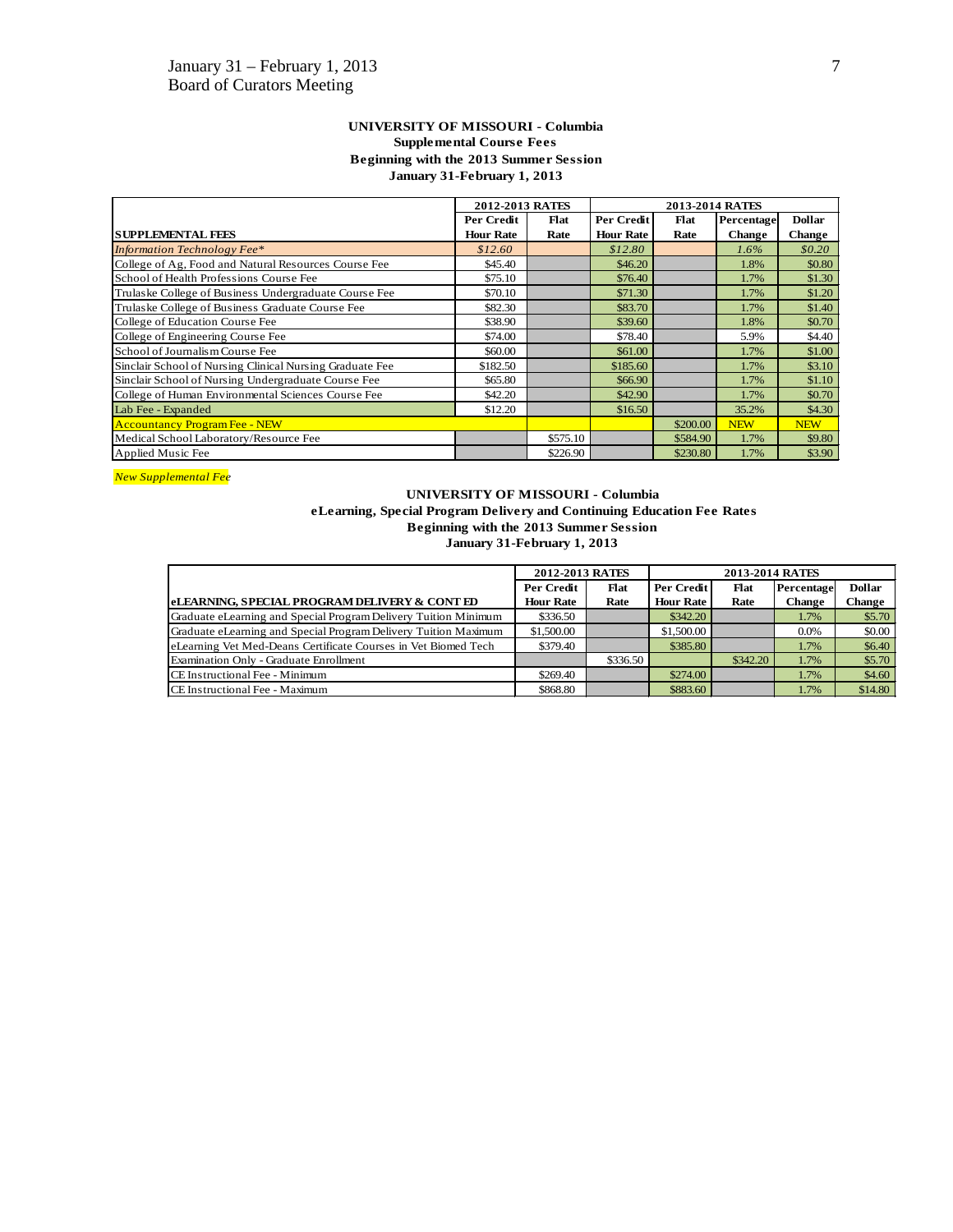#### **UNIVERSITY OF MISSOURI - Kansas City Tuition Rates Beginning with the 2013 Summer Session January 31-February 1, 2013**

| <b>TUITION</b>              |                  |                 |                | 2012-2013 RATES  |             |                  | 2013-2014 RATES |            |               |
|-----------------------------|------------------|-----------------|----------------|------------------|-------------|------------------|-----------------|------------|---------------|
| <b>Student Level or</b>     | <b>Residence</b> | <b>Term</b>     | <b>Plateau</b> | Per Credit       | Flat        | Per Credit       | Flat            | Percentage | <b>Dollar</b> |
| <b>Professional Program</b> | <b>Status</b>    | <b>Type</b>     |                | <b>Hour Rate</b> | Rate        | <b>Hour Rate</b> | Rate            | Change     | <b>Change</b> |
| Undergraduate *             | Missouri         | <b>Semester</b> | None           | \$265.60         |             | \$270.10         |                 | 1.7%       | \$4.50\$      |
|                             | Nonresident      | Semester        | None           | \$683.40         |             | \$695.00         |                 | 1.7%       | \$11.60       |
|                             | Metropolitan     | Semester        | None           | \$265.60         |             | \$270.10         |                 | 1.7%       | \$4.50        |
| Graduate                    | Missouri         | Semester        | None           | \$331.80         |             | \$337.40         |                 | 1.7%       | \$5.60        |
|                             | Nonresident      | Semester        | None           | \$856.50         |             | \$871.10         |                 | 1.7%       | \$14.60       |
|                             | Metropolitan     | Semester        | None           | \$331.80         |             | \$337.40         |                 | 1.7%       | \$5.60        |
| Anesthesia, UMKC            | Missouri         | Semester        | na             |                  | \$10,770.20 |                  | \$10,931.80     | 1.5%       | \$161.60      |
| <b>MS</b>                   | Missouri         | Summer          | na             |                  | \$7,180.10  |                  | \$7,287.80      | 1.5%       | \$107.70      |
|                             | Nonresident      | Semester        | na             |                  | \$16,155.30 |                  | \$16,397.60     | 1.5%       | \$242.30      |
|                             | Nonresident      | Summer          | na             |                  | \$10,770.20 |                  | \$10,931.80     | 1.5%       | \$161.60      |
| Dentistry, UMKC             | Missouri         | Semester        | 16             | \$820.70         | \$13,131.50 | \$845.30         | \$13,525.40     | 3.0%       | \$393.90      |
| <b>DDS</b>                  | Missouri         | Summer          | 8              | \$820.70         | \$6,565.70  | \$845.30         | \$6,762.70      | 3.0%       | \$197.00      |
|                             | Nonresident      | Semester        | 16             | \$1,635.70       | \$26,170.80 | \$1,684.70       | \$26,955.90     | 3.0%       | \$785.10      |
|                             | Nonresident      | Summer          | 8              | \$1,635.70       | \$13,085.40 | \$1,684.80       | \$13,478.00     | 3.0%       | \$392.60      |
| Dentistry, UMKC             | Missouri         | Semester        | 14             | \$999.60         | \$13,994.20 | \$1,019.60       | \$14,274.10     | 2.0%       | \$279.90      |
| Graduate Certificate        | Missouri         | Summer          | $\overline{7}$ | \$999.60         | \$6,997.10  | \$1,019.60       | \$7,137.00      | 2.0%       | \$139.90      |
| and MS                      | Nonresident      | Semester        | 14             | \$1,995.60       | \$27,938.10 | \$2,035.50       | \$28,496.90     | 2.0%       | \$558.80      |
|                             | Nonresident      | Summer          | $\tau$         | \$1,995.60       | \$13,969.10 | \$2,035.50       | \$14,248.50     | 2.0%       | \$279.40      |
| Law, UMKC                   | Missouri         | Semester        | None           | \$540.30         |             | \$551.10         |                 | 2.0%       | \$10.80       |
| JD                          | Nonresident      | Semester        | None           | \$1,066.80       |             | \$1,088.10       |                 | 2.0%       | \$21.30       |
| Law, UMKC                   | Missouri         | Semester        | None           | \$630.20         |             | \$642.80         |                 | 2.0%       | \$12.60       |
| <b>LLM</b>                  | Nonresident      | Semester        | None           | \$1,247.10       |             | \$1,272.00       |                 | 2.0%       | \$24.90       |
| Medicine, UMKC              | Missouri         | Semester        | 16             | \$590.40         | \$9,446.40  | \$590.40         | \$9,446.40      | 0.0%       | \$0.00        |
| MD, Years 1 and 2           | Missouri         | Summer          | 8              | \$590.40         | \$4,723.20  | \$590.40         | \$4,723.20      | 0.0%       | \$0.00        |
|                             | Regional         | Semester        | 16             | \$885.60         | \$14,169.60 | \$885.60         | \$14,169.60     | 0.0%       | \$0.00        |
|                             | Regional         | Summer          | 8              | \$885.60         | \$7,084.80  | \$885.60         | \$7,084.80      | 0.0%       | \$0.00        |
|                             | Nonresident      | Semester        | 16             | \$1,180.80       | \$18,892.80 | \$1,180.80       | \$18,892.80     | 0.0%       | \$0.00        |
|                             | Nonresident      | Summer          | $\,$ 8 $\,$    | \$1,180.80       | \$9,446.40  | \$1,180.80       | \$9,446.40      | 0.0%       | \$0.00        |
| Medicine, UMKC              | Missouri         | Semester        | 18             | \$598.30         | \$10,769.60 | \$607.30         | \$10,931.10     | 1.5%       | \$161.50      |
| MD, Years 3 thru 6          | Missouri         | Summer          | 12             | \$598.30         | \$7,179.70  | \$607.30         | \$7,287.40      | 1.5%       | \$107.70      |
|                             | Regional         | Semester        | 18             | \$897.50         | \$16,155.30 | \$911.00         | \$16,397.60     | 1.5%       | \$242.30      |
|                             | Regional         | Summer          | 12             | \$897.50         | \$10,770.20 | \$911.00         | \$10,931.80     | 1.5%       | \$161.60      |
|                             | Nonresident      | Semester        | 18             | \$1,196.60       | \$21,539.20 | \$1,214.60       | \$21,862.30     | 1.5%       | \$323.10      |
|                             | Nonresident      | Summer          | 12             | \$1,196.60       | \$14,359.40 | \$1,214.60       | \$14,574.80     | 1.5%       | \$215.40      |
| Pharmacy, UMKC              | Missouri         | Semester        | 15             | \$601.30         | \$9,019.70  | \$613.30         | \$9,200.10      | 2.0%       | \$180.40      |
| Dpharm                      | Missouri         | Summer          | 6              | \$601.30         | \$3,607.90  | \$613.40         | \$3,680.10      | 2.0%       | \$72.20       |
|                             | Nonresident      | Semester        | 15             | \$1,322.10       | \$19,832.00 | \$1,348.60       | \$20,228.60     | 2.0%       | \$396.60      |
|                             | Nonresident      | Summer          | 6              | \$1,322.10       | \$7,932.90  | \$1,348.50       | \$8,091.60      | 2.0%       | \$158.70      |
| Pharmacy, UMKC              | Missouri         | Semester        | None           | \$454.30         |             | \$463.40         |                 | 2.0%       | \$9.10        |
| MS and PhD                  | Nonresident      | Semester        | None           | \$1,031.80       |             | \$1,052.40       |                 | 2.0%       | \$20.60       |

*\* Falls under SB389* 

Change from December Board Meeting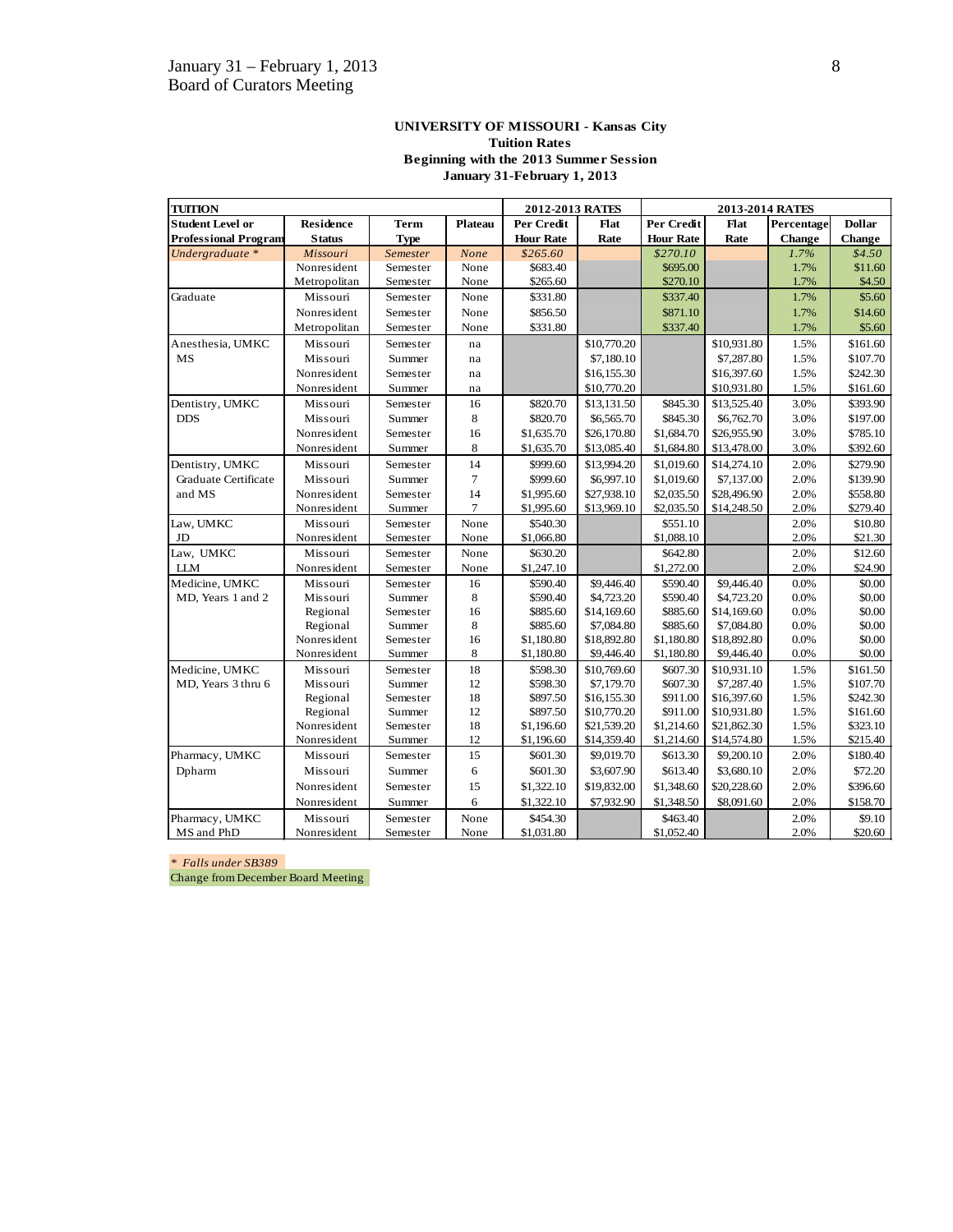|                                                                   | 2012-2013 RATES |                  |                  | <b>2013-2014 RATES</b> |               |               |  |  |  |  |
|-------------------------------------------------------------------|-----------------|------------------|------------------|------------------------|---------------|---------------|--|--|--|--|
|                                                                   | Per Credit      |                  | Per Credit       | Percentage             | <b>Dollar</b> |               |  |  |  |  |
| <b>SUPPLEMENTAL FEES</b>                                          | Hour            | <b>Flat Rate</b> | <b>Hour Rate</b> | Rate                   | <b>Change</b> | <b>Change</b> |  |  |  |  |
| <b>Information Technology Fee</b> *                               | \$13.20         |                  | \$13.40          |                        | 1.5%          | \$0.20        |  |  |  |  |
| Graduate Cluster 1 Supplemental Fee                               | \$35.90         |                  | \$36.50          |                        | 1.7%          | \$0.60        |  |  |  |  |
| Bloch School Graduate Business Supplemental Fee                   | \$79.90         |                  | \$84.00          |                        | 5.1%          | \$4.10        |  |  |  |  |
| Bloch School Undergraduate Course Fee                             | \$25.00         |                  | \$31.70          |                        | 26.8%         | \$6.70        |  |  |  |  |
| <b>Bloch School Public Administration Graduate Course Fee NEW</b> | \$0.00          |                  | \$15.00          |                        | <b>NEW</b>    | <b>NEW</b>    |  |  |  |  |
| School of Education Course Fee, UMKC                              | \$13.30         |                  | \$13.50          |                        | 1.5%          | \$0.20        |  |  |  |  |
| Engineering Course Fee                                            | \$64.90         |                  | \$68.80          |                        | 6.0%          | \$3.90        |  |  |  |  |
| Studio Arts Fee, UMSL (BFA), & UMKC                               | \$27.30         |                  | \$27.80          |                        | 1.8%          | \$0.50        |  |  |  |  |
| Clinical Nursing Fee, MS (& Pre-Licensure level at UMKC)          | \$179.90        |                  | \$183.00         |                        | 1.7%          | \$3.10        |  |  |  |  |
| Science Lab Fee, including Geo Science                            | \$12.10         |                  | \$12.30          |                        | 1.7%          | \$0.20        |  |  |  |  |
| Biological Sciences Lab Fee - NEW                                 | \$12.50         |                  | \$12.70          |                        | 1.6%          | \$0.20        |  |  |  |  |
| Media & Communications Studies Lab/Studio Course Fee              | \$30.10         |                  | \$30.60          |                        | 1.7%          | \$0.50        |  |  |  |  |
| <b>Applied Dance Fee</b>                                          |                 | \$162.20         |                  | \$165.00               | 1.7%          | \$2.80        |  |  |  |  |
| <b>Studio Voice Fee - NEW</b>                                     |                 | \$0.00           |                  | \$250.00               | <b>NEW</b>    | <b>NEW</b>    |  |  |  |  |
| Applied Music Fee                                                 |                 | \$223.70         |                  | \$227.50               | 1.7%          | \$3.80        |  |  |  |  |

#### **Supplemental Course Fees Beginning with the 2013 Summer Session January 31-February 1, 2013**

*\* Falls under SB389 New Supplemental Fee*

Change from December Board Meeting

#### **UNIVERSITY OF MISSOURI - Kansas City eLearning, Special Program Delivery and Continuing Education Fee Rates Beginning with the 2013 Summer Session January 31-February 1, 2013**

|                                                                 | 2012-2013 RATES |                  | 2013-2014 RATES  |          |               |               |  |  |
|-----------------------------------------------------------------|-----------------|------------------|------------------|----------|---------------|---------------|--|--|
|                                                                 | Per Credit      |                  | Per Credit       | Flat     | Percentage    | <b>Dollar</b> |  |  |
| <b>ELEARNING. SPECIAL PROGRAM DELIVERY &amp; CONT ED</b>        | Hour            | <b>Flat Rate</b> | <b>Hour Rate</b> | Rate     | <b>Change</b> | Change        |  |  |
| Graduate eLearning and Special Program Delivery Tuition Minimum | \$331.80        |                  | \$337.40         |          | 1.7%          | \$5.60        |  |  |
| Graduate eLearning and Special Program Delivery Tuition Maximum | \$856.50        |                  | \$871.10         |          | 1.7%          | \$14.60       |  |  |
| Examination Only - Graduate Enrollment                          |                 | \$331.80         |                  | \$337.40 | 1.7%          | \$5.60        |  |  |
| <b>CE</b> Instructional Fee - Minimum                           | \$265.60        |                  | \$270.10         |          | 1.7%          | \$4.50        |  |  |
| <b>CE</b> Instructional Fee - Maximum                           | \$856.50        |                  | \$871.10         |          | 1.7%          | \$14.60       |  |  |

#### **MISSOURI UNIVERSITY OF SCIENCE AND TECHNOLOGY Tuition Rates Beginning with the 2013 Summer Session January 31-February 1, 2013**

| <b>TUITION</b>              |                 |          |                | 2012-2013 RATES  |      |                  |      |               |               |
|-----------------------------|-----------------|----------|----------------|------------------|------|------------------|------|---------------|---------------|
| Student Level or            | Residence       | Term     | <b>Plateau</b> | Per Credit       | Flat | Per Credit       | Flat | Percentage    | <b>Dollar</b> |
| <b>Professional Program</b> | <b>Status</b>   | Type     |                | <b>Hour Rate</b> | Rate | <b>Hour Rate</b> | Rate | <b>Change</b> | Change        |
| $Under graduate$ *          | <b>Missouri</b> | Semester | None           | \$269.40         |      | \$274.00         |      | $1.7\%$       | \$4.60        |
|                             | Nonresident     | Semester | None           | \$746.60         |      | \$779.50         |      | 4.4%          | \$32.90       |
| Graduate                    | Missouri        | Semester | None           | \$354.50         |      | \$370.10         |      | 4.4%          | \$15.60       |
|                             | Nonresident     | Semester | None           | \$915.20         |      | \$955.50         |      | 4.4%          | \$40.30       |
| Business,                   | Missouri        | Semester | na             | \$601.40         |      | \$627.90         |      | 4.4%          | \$26.50       |
| <b>MBA</b>                  | Nonresident     | Semester | na             | \$962.30         |      | \$1,004,60       |      | 4.4%          | \$42.30       |

*\* Falls under SB389* 

Change from December Board Meeting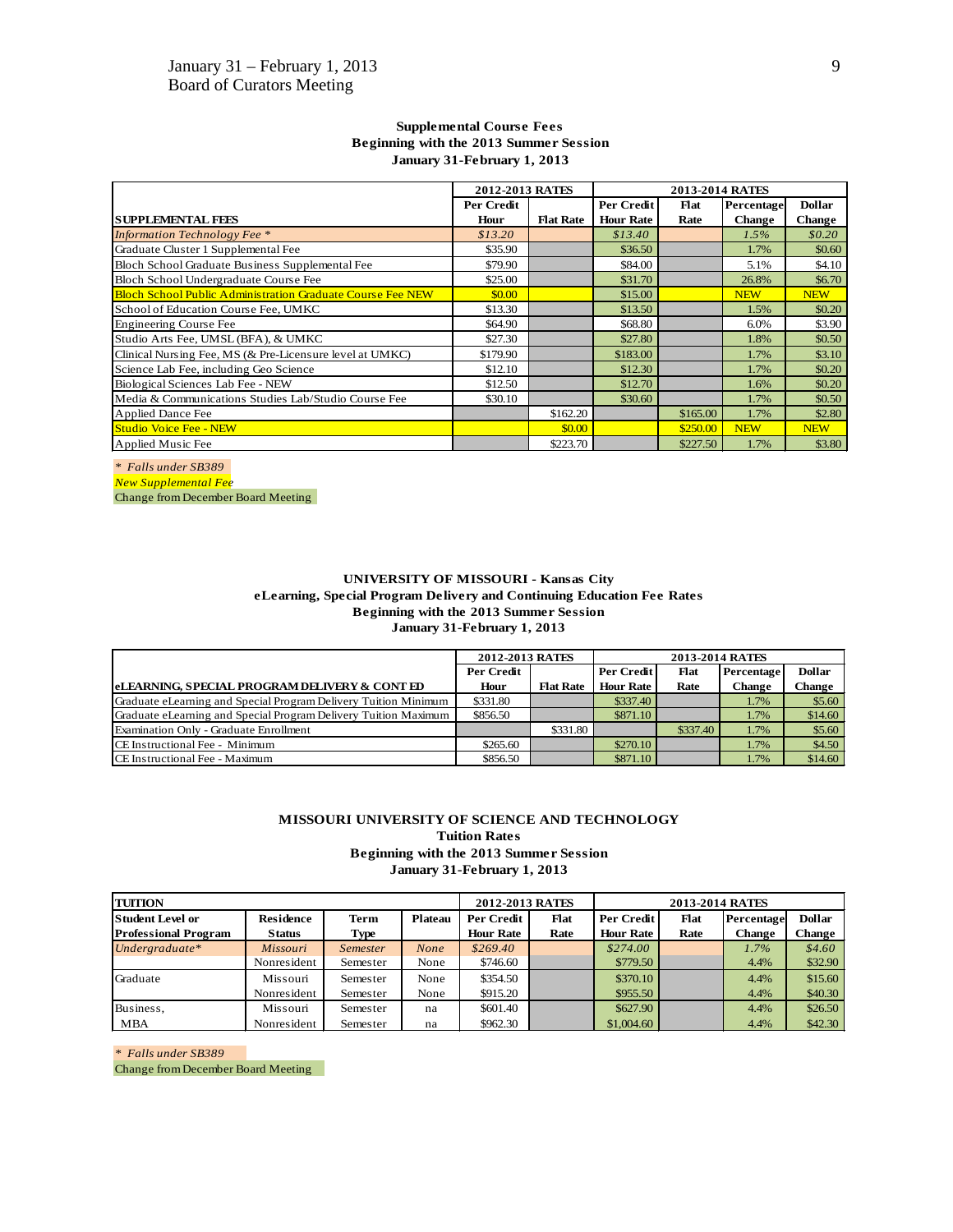#### **MISSOURI UNIVERSITY OF SCIENCE AND TECHNOLOGY Supplemental Course Fees Beginning with the 2013 Summer Session January 31-February 1, 2013**

|                                                                | 2012-2013 RATES  |      |                  |      |            |               |
|----------------------------------------------------------------|------------------|------|------------------|------|------------|---------------|
|                                                                | Per Credit       | Flat | Per Credit       | Flat | Percentage | <b>Dollar</b> |
| <b>SUPPLEMENTAL FEES</b>                                       | <b>Hour Rate</b> | Rate | <b>Hour Rate</b> | Rate | Change     | Change        |
| <b>Information Technology Fee</b> *                            | \$13.40          |      | \$13.60          |      | $1.5\%$    | \$0.20        |
| Engineering Course Fee                                         | \$74.20          |      | \$78.70          |      | 6.1%       | \$4.50        |
| Science Supplemental Fee for Biological Sciences and Chemistry | \$72.20          |      | \$76.50          |      | 6.0%       | \$4.30        |
| Science Supplemental Fee for Computer Science, Geology, and    |                  |      |                  |      |            |               |
| Geophysics                                                     | \$70.90          |      | \$75.20          |      | 6.1%       | \$4.30        |
| Science Supplemental Fee for Physics                           | \$35.40          |      | \$37.50          |      | 5.9%       | \$2.10        |
| Business, IS&T and M&IS Course Fee                             | \$36.10          |      | \$38.30          |      | 6.1%       | \$2.20        |

# **MISSOURI UNIVERSITY OF SCIENCE AND TECHNOLOGY**

**eLearning, Special Program Delivery and Continuing Education Fee Rates Beginning with the 2013 Summer Session January 31-February 1, 2013**

|                                                                        | 2012-2013 RATES  |          |                  |          |               |               |
|------------------------------------------------------------------------|------------------|----------|------------------|----------|---------------|---------------|
|                                                                        | Per Credit       | Flat     | Per Credit       | Flat     | Percentage    | <b>Dollar</b> |
| <b>leLEARNING. SPECIAL PROGRAM DELIVERY &amp; CONT ED</b>              | <b>Hour Rate</b> | Rate     | <b>Hour Rate</b> | Rate     | <b>Change</b> | Change        |
| <b>Graduate eLearning and Special Program Delivery Tuition Minimum</b> | \$354.50         |          | \$370.10         |          | 4.4%          | \$15.60       |
| Graduate eLearning and Special Program Delivery Tuition Maximum        | \$3,000.00       |          | \$3,000.00       |          | 0.0%          | \$0.00        |
| Examination Only - Graduate Enrollment                                 |                  | \$354.50 |                  | \$370.10 | 4.4%          | \$15.60       |
| <b>ICE</b> Instructional Fee - Minimum                                 | \$269.40         |          | \$274.00         |          | 1.7%          | \$4.60        |
| <b>CE</b> Instructional Fee - Maximum                                  | \$3,000.00       |          | \$3,000.00       |          | 0.0%          | \$0.00        |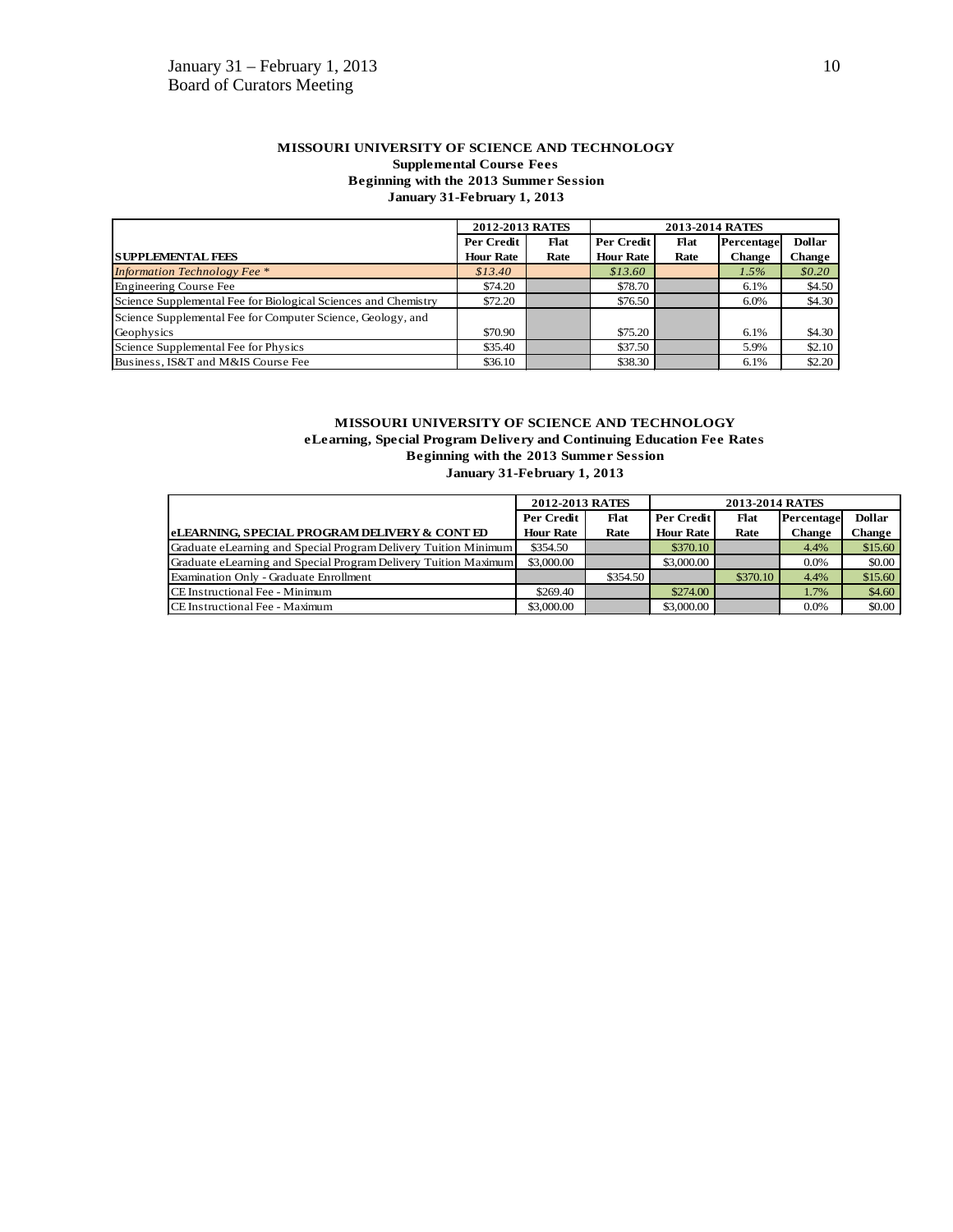#### **UNIVERSITY OF MISSOURI - St. Louis Tuition Rates Beginning with the 2013 Summer Session January 31-February 1, 2013**

| <b>TUITION</b>              |                  | 2012-2013 RATES |                |                  | 2013-2014 RATES |                  |      |            |               |
|-----------------------------|------------------|-----------------|----------------|------------------|-----------------|------------------|------|------------|---------------|
| <b>Student Level or</b>     | <b>Residence</b> | Term            | <b>Plateau</b> | Per Credit       | Flat            | Per Credit       | Flat | Percentage | <b>Dollar</b> |
| <b>Professional Program</b> | <b>Status</b>    | Type            |                | <b>Hour Rate</b> | Rate            | <b>Hour Rate</b> | Rate | Change     | Change        |
| Undergraduate*              | <b>Missouri</b>  | <i>Semester</i> | <b>None</b>    | \$265.60         |                 | N/A              |      | N/A        | N/A           |
|                             | Nonresident      | Semester        | None           | \$717.90         |                 | N/A              |      | N/A        | N/A           |
|                             | Metropolitan     | Semester        | None           | \$265.60         |                 | N/A              |      | N/A        | N/A           |
| Graduate                    | Missouri         | Semester        | None           | \$348.50         |                 | N/A              |      | N/A        | N/A           |
|                             | Nonresident      | Semester        | None           | \$899.80         |                 | N/A              |      | N/A        | N/A           |
|                             | Metropolitan     | Semester        | None           | \$348.50         |                 | N/A              |      | N/A        | N/A           |
| Optometry, UMSL             | Missouri         | Semester        | 16             | \$602.60         | \$9,641.60      | N/A              | N/A  | N/A        | N/A           |
| <b>OD</b>                   | Nonresident      | Semester        | 16             | \$1,088.10       | \$17,409.60     | N/A              | N/A  | N/A        | N/A           |

|                             |                  |                 |             | <b>Combined Tuition Rate</b> |             |                  |             |               |               |  |
|-----------------------------|------------------|-----------------|-------------|------------------------------|-------------|------------------|-------------|---------------|---------------|--|
| <b>TUITION</b>              |                  |                 |             | 2012-2013 RATES              |             | 2013-2014 RATES  |             |               |               |  |
| lStudent Level or           | <b>Residence</b> | Term            | Plateau     | Per Credit                   | Flat        | Per Credit       | Flat        | Percentage    | <b>Dollar</b> |  |
| <b>Professional Program</b> | <b>Status</b>    | <b>Type</b>     |             | <b>Hour Rate</b>             | Rate        | <b>Hour Rate</b> | Rate        | <b>Change</b> | <b>Change</b> |  |
|                             |                  |                 |             | <b>RESTATED</b>              |             | <b>PROPOSED</b>  |             |               |               |  |
| Undergraduate*              | <b>Missouri</b>  | <b>Semester</b> | <b>None</b> | \$310.50                     |             | \$315.80         |             | 1.7%          | \$5.30        |  |
|                             | Nonresident      | Semester        | None        | \$762.80                     |             | \$814.30         |             | 6.8%          | \$51.50       |  |
|                             | Metropolitan     | Semester        | None        | \$310.50                     |             | \$315.80         |             | 1.7%          | \$5.30        |  |
| Graduate                    | Missouri         | Semester        | None        | \$401.40                     |             | \$409.10         |             | 1.9%          | \$7.70        |  |
|                             | Nonresident      | Semester        | None        | \$952.70                     |             | \$1,008.50       |             | 5.9%          | \$55.80       |  |
|                             | Metropolitan     | Semester        | None        | \$401.40                     |             | \$409.10         |             | 1.9%          | \$7.70        |  |
| Optometry, UMSL             | Missouri         | Semester        | 16          | \$647.50                     | \$10,360,00 | \$677.70         | \$10,843.20 | 4.7%          | \$483.20      |  |
| <b>OD</b>                   | Nonresident      | Semester        | 16          | \$1,133,00                   | \$18,128,00 | \$1,163.20       | \$18,611.20 | 2.7%          | \$483.20      |  |

*\* Falls under SB389 New Tuition Rate* Change from December Board Meeting

#### **UNIVERSITY OF MISSOURI - St. Louis Supplemental Course Fees Beginning with the 2013 Summer Session January 31-February 1, 2013**

|                                                      | 2012-2013 RATES  |          |                  | 2013-2014 RATES |               |               |
|------------------------------------------------------|------------------|----------|------------------|-----------------|---------------|---------------|
|                                                      | Per Credit       | Flat     | Per Credit       | Flat            | Percentage    | <b>Dollar</b> |
| <b>SUPPLEMENTAL FEES</b>                             | <b>Hour Rate</b> | Rate     | <b>Hour Rate</b> | Rate            | <b>Change</b> | <b>Change</b> |
| <b>Information Technology Fee</b> *                  | \$13.00          |          | N/A              |                 | N/A           | N/A           |
| Graduate Cluster 1 Supplemental Fee                  | \$37.00          |          | \$37.70          |                 | 1.9%          | \$0.70        |
| Graduate Cluster 2 Supplemental Fee                  | \$66.90          |          | \$68.20          |                 | 1.9%          | \$1.30        |
| Business School Undergraduate Course Fee             | \$39.60          |          | \$40.40          |                 | 2.0%          | \$0.80        |
| <b>Engineering Course Fee</b>                        | \$66.90          |          | \$68.20          |                 | 1.9%          | \$1.30        |
| Studio Arts Fee, UMSL (BFA)                          | \$28.10          |          | \$28.70          |                 | 2.1%          | \$0.60        |
| Clinical Nursing Fee, MS                             | \$185.50         |          | \$189.20         |                 | 2.0%          | \$3.70        |
| Nursing Course Fee, BSN, 4-Year                      | \$171.70         |          | \$175.10         |                 | 2.0%          | \$3.40        |
| Science Lab Fee                                      | \$12.30          |          | \$12.50          |                 | 1.6%          | \$0.20        |
| Media & Communications Studies Lab/Studio Course Fee | \$30.10          |          | \$30.70          |                 | 2.0%          | \$0.60        |
| Social Work Practicum Supplemental Fee               | \$5.40           |          | \$5.50           |                 | 1.9%          | \$0.10        |
| Theater and Dance Supplemental Fee                   | \$30.10          |          | \$30.70          |                 | 2.0%          | \$0.60        |
| College of Education Supplemental Fee - NEW          |                  |          | \$5.00           |                 | <b>NEW</b>    | <b>NEW</b>    |
| <b>Art History Supplemental Fee - NEW</b>            |                  |          | \$3.30           |                 | <b>NEW</b>    | <b>NEW</b>    |
| Applied Music Fee                                    |                  | \$230.60 |                  | \$235.20        | 2.0%          | \$4.60        |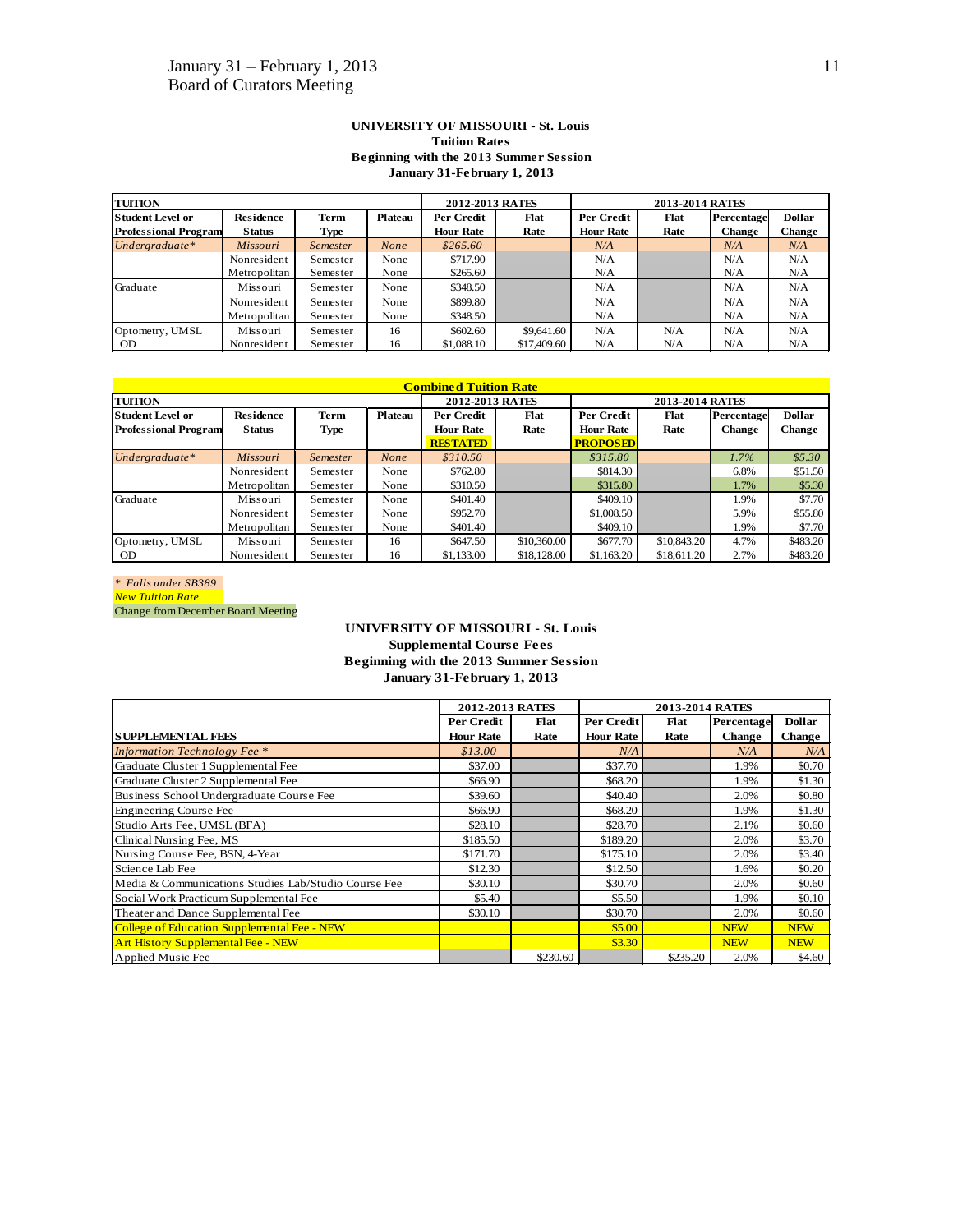#### **UNIVERSITY OF MISSOURI - St. Louis eLearning, Special Program Delivery and Continuing Education Fee Rates Beginning with the 2013 Summer Session January 31-February 1, 2013**

|                                                                 | 2012-2013 RATES  |          | 2013-2014 RATES  |          |               |               |
|-----------------------------------------------------------------|------------------|----------|------------------|----------|---------------|---------------|
|                                                                 | Per Credit       | Flat     | Per Credit       | Flat     | Percentage    | <b>Dollar</b> |
| eLEARNING, SPECIAL PROGRAM DELIVERY & CONT ED                   | <b>Hour Rate</b> | Rate     | <b>Hour Rate</b> | Rate     | <b>Change</b> | <b>Change</b> |
| Graduate eLearning and Special Program Delivery Tuition Minimum | \$401.40         |          | \$409.10         |          | 1.9%          | \$7.70        |
| Graduate eLearning and Special Program Delivery Tuition Maximum | \$2,000.00       |          | \$2,000.00       |          | $0.0\%$       | \$0.00        |
| UMSL Online Supplemental Fee                                    | \$58.00          |          | \$59.20          |          | 2.1%          | \$1.20        |
| Nursing Undergraduate Online Program                            | \$436.40         |          | \$445.10         |          | 2.0%          | \$8.70        |
| Online Supplemental Fee (A&S & COFAC) Replaced by UMSL Online   | \$30.90          |          | N/A              |          | N/A           | N/A           |
| CE Distance Learning Fee (undergraduate and graduate)           | \$56.30          |          | \$57.40          |          | 2.0%          | \$1.10        |
| Examination Only - Graduate Enrollment                          |                  | \$401.40 |                  | \$409.10 | 1.9%          | \$7.70        |
| CE Instructional Fee - Minimum                                  | \$310.50         |          | \$315.80         |          | 1.7%          | \$5.30        |
| CE Instructional Fee - Maximum                                  | \$2,000.00       |          | \$2,000.00       |          | $0.0\%$       | \$0.00        |

*Reflects restated rates for FY2013* Change from December Board Meeting

FY2014 Student Activity, Facility and Health Service Fees, UM – presented by Vice President Krawitz (slides and information on file)

It was recommended by the respective Chancellors, endorsed by President Wolfe,

recommended by the Finance Committee, moved by Curator Downing and seconded by

Curator Henrickson, that the following schedule of rates for the Student Activity,

Facility, and Health Service fees be approved, effective beginning with the 2013 Summer

Session.

Roll call vote of Board of Curators:

Curator Bradley voted yes. Curator Covington voted yes. Curator Cupps voted yes. Curator Downing voted yes. Curator Goode voted yes. Curator Henrickson voted yes. Curator Phillips voted yes. Curator Ponder was absent. Curator Steward was absent.

The motion carried.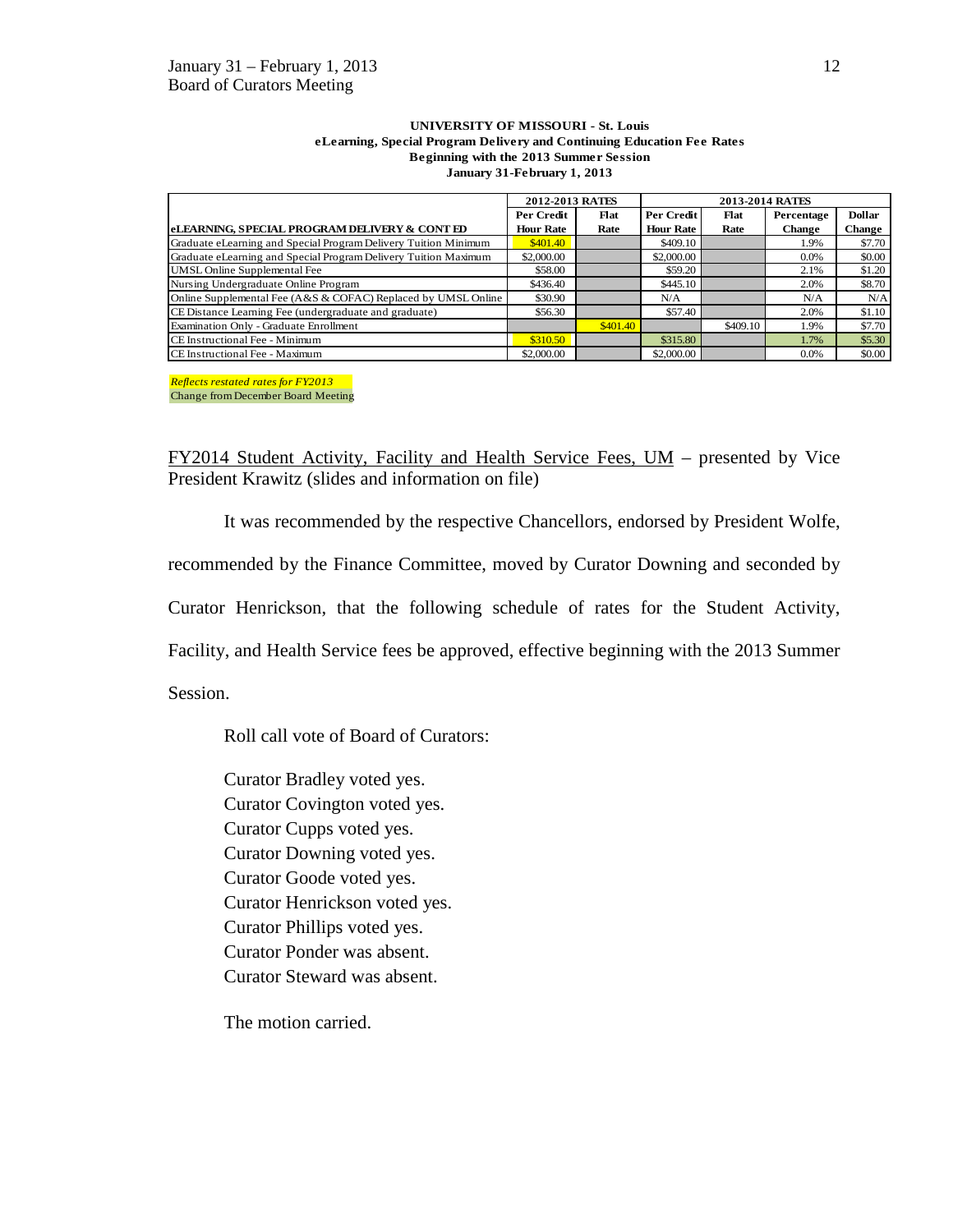#### **Table 1. Changes in Student Activity, Facility, and Health Service Fees for FY2014, UM**

|                                    |          |                                          |            | Recommended Increase |          |                                       |            | Recommended Increase |
|------------------------------------|----------|------------------------------------------|------------|----------------------|----------|---------------------------------------|------------|----------------------|
| MU                                 | FY2013   | FY2014                                   | Amount     | % change             | FY2013   | FY2014                                | Amount     | % change             |
| Maximum Fees per Term              |          | Semester Rates (12 or more credit hours) |            |                      |          | Summer Rates (7 or more credit hours) |            |                      |
| <b>Undergraduate Students</b>      |          |                                          |            |                      |          |                                       |            |                      |
| <b>Student Activity Fee</b>        | \$164.88 | \$167.76                                 | \$<br>2.88 | 1.7%                 | \$82.44  | \$83.88                               | \$<br>1.44 | 1.7%                 |
| Recreation Activity and Facility   | 136.39   | 138.69                                   | 2.30       | 1.7%                 | 68.20    | 69.35                                 | 1.15       | 1.7%                 |
| Health Service Fee                 | 97.47    | 99.17                                    | 1.70       | 1.7%                 | 79.53    | 80.92                                 | 1.39       | 1.7%                 |
| Total                              | \$398.74 | \$405.62                                 | \$<br>6.88 | 1.7%                 | \$230.17 | \$234.15                              | \$<br>3.98 | 1.7%                 |
| Graduate and Professional Students |          |                                          |            |                      |          |                                       |            |                      |
| <b>Student Activity Fee</b>        | \$142.83 | \$147.60                                 | \$<br>4.77 | 3.3%                 | \$95.22  | \$98.40                               | \$<br>3.18 | 3.3%                 |
| Recreation Activity and Facility   | 136.39   | 138.69                                   | 2.30       | 1.7%                 | 68.20    | 69.35                                 | 1.15       | 1.7%                 |
| Health Service Fee                 | 97.47    | 99.17                                    | 1.70       | 1.7%                 | 79.53    | 80.92                                 | 1.39       | 1.7%                 |
| Total                              | \$376.69 | \$385.46                                 | \$<br>8.77 | 2.3%                 | \$242.95 | \$248.67                              | \$<br>5.72 | 2.4%                 |
|                                    |          |                                          |            | Recommended Increase |          |                                       |            | Recommended Increase |
| <b>UMKC</b>                        | FY2013   | FY2014                                   | Amount     | % change             | FY2013   | FY2014                                | Amount     | % change             |
| Maximum Fees per Term              |          | Semester Rates (12 or more credit hours) |            |                      |          | Summer Rates (6 or more credit hours) |            |                      |
| <b>University Center Fee</b>       | \$77.99  | \$ 80.34                                 | \$<br>2.35 | 3.0%                 | \$39.00  | \$40.17                               | \$<br>1.17 | 3.0%                 |
| Student Union Fee                  | 172.55   | 175.49                                   | 2.94       | 1.7%                 | 86.27    | 87.75                                 | 1.48       | 1.7%                 |
| Transportation Fee *               | 14.00    | 14.24                                    | 0.24       | 1.7%                 |          |                                       | ٠          | ٠                    |
| Athletic Fee                       | 55.50    | 56.44                                    | 0.94       | 1.7%                 | 27.75    | 28.22                                 | 0.47       | 1.7%                 |
| <b>Student Activity Fee</b>        | 59.31    | 59.87                                    | 0.56       | 0.9%                 | 29.83    | 30.09                                 | 0.26       | 0.9%                 |
| Phys. Facility Fee                 | 8.65     | 8.73                                     | 0.08       | 0.9%                 | 4.33     | 4.36                                  | 0.03       | 0.7%                 |
| Student Health Fee                 | 48.45    | 48.96                                    | 0.51       | 1.1%                 | 24.23    | 24.48                                 | 0.25       | 1.0%                 |
| Rec. Facility Fee                  | 30.90    | 31.21                                    | 0.31       | 1.0%                 | 15.00    | 15.60                                 | 0.60       | 4.0%                 |
| Total                              | \$467.35 | \$475.28                                 | \$<br>7.93 | 1.7%                 | \$226.41 | \$230.67                              | \$<br>4.26 | 1.9%                 |

*\* The Transportation Fee is only charged in the Fall semester per the student referendum approved March 2011.*

|                                                     |          |                                          |              |                          | Recommended Increase |          |                                       |               |        | Recommended Increase     |
|-----------------------------------------------------|----------|------------------------------------------|--------------|--------------------------|----------------------|----------|---------------------------------------|---------------|--------|--------------------------|
| Missouri S&T                                        | FY2013   | FY2014                                   |              | Amount                   | % change             | FY2013   | FY2014                                |               | Amount | % change                 |
| Maximum Fees per Term                               |          | Semester Rates (12 or more credit hours) |              |                          |                      |          | Summer Rates (6 or more credit hours) |               |        |                          |
| <b>Undergraduate Students</b>                       |          |                                          |              |                          |                      |          |                                       |               |        |                          |
| <b>Student Activity Fee</b>                         | \$140.70 | \$142.00                                 | \$           | 1.30                     | 0.9%                 | \$46.05  | \$45.85                               | \$            | (0.20) | $-0.4%$                  |
| Health Service Fee                                  | 92.00    | 97.00                                    |              | 5.00                     | 5.4%                 | 42.50    | 43.00                                 |               | 0.50   | 1.2%                     |
| I/Mural Facility Fee                                | 40.80    | 40.80                                    |              | ÷.                       | 0.0%                 | 10.80    | 13.45                                 |               | 2.65   | 24.5%                    |
| <b>University Center Fee</b>                        | 30.00    | 31.50                                    |              | 1.50                     | 5.0%                 | 14.00    | 15.00                                 |               | 1.00   | 7.1%                     |
| <b>University Center Debt</b>                       | 125.00   | 125.00                                   |              | ÷,                       | 0.0%                 | 62.50    | 62.50                                 |               | -      |                          |
| Rollamo Year Book **                                | 9.00     | 9.00                                     |              | ۰                        | 0.0%                 |          | $\overline{\phantom{a}}$              |               |        | $\blacksquare$           |
| Total                                               | \$437.50 | \$445.30                                 | $\mathbf{s}$ | 7.80                     | 1.8%                 | \$175.85 | \$179.80                              | \$            | 3.95   | 2.2%                     |
| ** Rollmo Year Book Fee assessed Fall semester only |          |                                          |              |                          |                      |          |                                       |               |        |                          |
| <b>Graduate Students</b>                            |          |                                          |              |                          |                      |          |                                       |               |        |                          |
| <b>Student Activity Fee</b>                         | \$140.70 | \$142.00                                 | \$           | 1.30                     | 0.9%                 | \$46.05  | \$45.85                               | \$            | (0.20) | $-0.4%$                  |
| Health Service Fee                                  | 92.00    | 97.00                                    |              | 5.00                     | 5.4%                 | 42.50    | 43.00                                 |               | 0.50   | 1.2%                     |
| I/Mural Facility Fee                                | 40.80    | 40.80                                    |              |                          | 0.0%                 | 10.80    | 13.45                                 |               | 2.65   | 24.5%                    |
| <b>University Center Fee</b>                        | 30.00    | 31.50                                    |              | 1.50                     | 5.0%                 | 14.00    | 15.00                                 |               | 1.00   | 7.1%                     |
| <b>University Center Debt</b>                       | 125.00   | 125.00                                   |              | $\overline{\phantom{a}}$ | 0.0%                 | 62.50    | 62.50                                 |               |        | 0.0%                     |
| <b>Graduate Student Fee</b>                         | 3.30     | 3.30                                     |              | $\overline{a}$           | 0.0%                 |          |                                       |               | ٠      | $\overline{\phantom{a}}$ |
| Total                                               | \$431.80 | \$439.60                                 | \$           | 7.80                     | 1.8%                 | \$175.85 | \$179.80                              | $\mathbf{\$}$ | 3.95   | 2.2%                     |
|                                                     |          |                                          |              |                          | Recommended Increase |          |                                       |               |        | Recommended Increase     |
| <b>UMSL</b>                                         | FY2013   | FY2014*                                  |              | Amount                   | % change             | FY2013   | FY2014*                               |               | Amount | % change                 |
| Maximum Fees per Term                               |          | Semester Rates (12 or more credit hours) |              |                          |                      |          | Summer Rates (6 or more credit hours) |               |        |                          |
| <b>University Center Fee</b>                        | \$140.40 | n/a                                      | n/a          |                          | n/a                  | \$70.20  | n/a                                   | n/a           |        | n/a                      |
| Athletic Fee                                        | 130.20   | n/a                                      | n/a          |                          | n/a                  | 65.10    | n/a                                   | n/a           |        | n/a                      |
| <b>Student Activity Fee</b>                         | 66.80    | n/a                                      | n/a          |                          | n/a                  | 32.40    | n/a                                   | n/a           |        | n/a                      |
| Rec. Facility Fee                                   | 35.40    | n/a                                      | n/a          |                          | n/a                  | 17.70    | n/a                                   | n/a           |        | n/a                      |
| <b>Health Services Fee</b>                          | 41.40    | n/a                                      | n/a          |                          | n/a                  | 20.70    | n/a                                   | n/a           |        | n/a                      |
| Infrastructure Fee                                  | 30.00    | n/a                                      | n/a          |                          | n/a                  | 15.00    | n/a                                   | n/a           |        | n/a                      |
| Performing Arts Fee                                 | 10.00    | n/a                                      | n/a          |                          | n/a                  | 5.00     | n/a                                   | n/a           |        | n/a                      |
| Metro Pass Program Fee                              | 24.00    | n/a                                      | n/a          |                          | n/a                  | 12.00    | n/a                                   | n/a           |        | n/a                      |
| Total                                               | \$478.20 | n/a                                      | n/a          |                          | n/a                  | \$238.10 | n/a                                   | n/a           |        | n/a                      |

\*UMSL has restructured their tuition & required fees into a single combined tuition rate and will no longer be separately assessing activity, facility & health service fees.

FY2014 Residence Hall and Family Student Housing Rates, UM – presented by Vice President Krawitz (slides and information on file)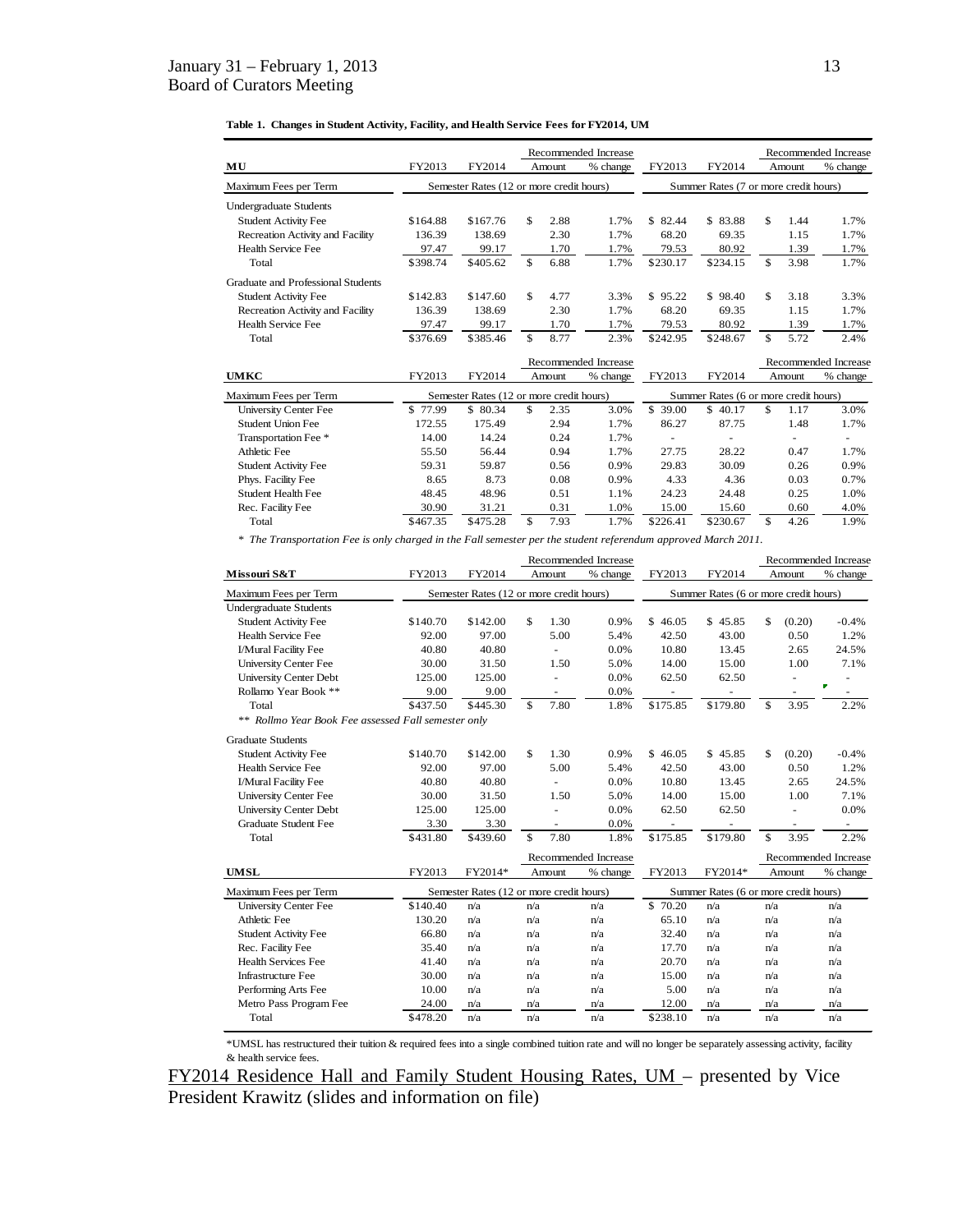It was recommended by the respective Chancellors, endorsed by President Wolfe, recommended by the Finance Committee, moved by Curator Downing and seconded by Curator Henrickson, that the following schedule of rates for the Residence Halls and Family Student Housing at MU, UMKC, Missouri S&T, and UMSL be approved effective beginning with the 2013 Summer Session.

Roll call vote of Board:

Curator Bradley voted yes. Curator Covington voted yes. Curator Cupps voted yes. Curator Downing voted yes. Curator Goode voted yes. Curator Henrickson voted yes. Curator Phillips voted yes. Curator Ponder was absent. Curator Steward was absent.

The motion carried.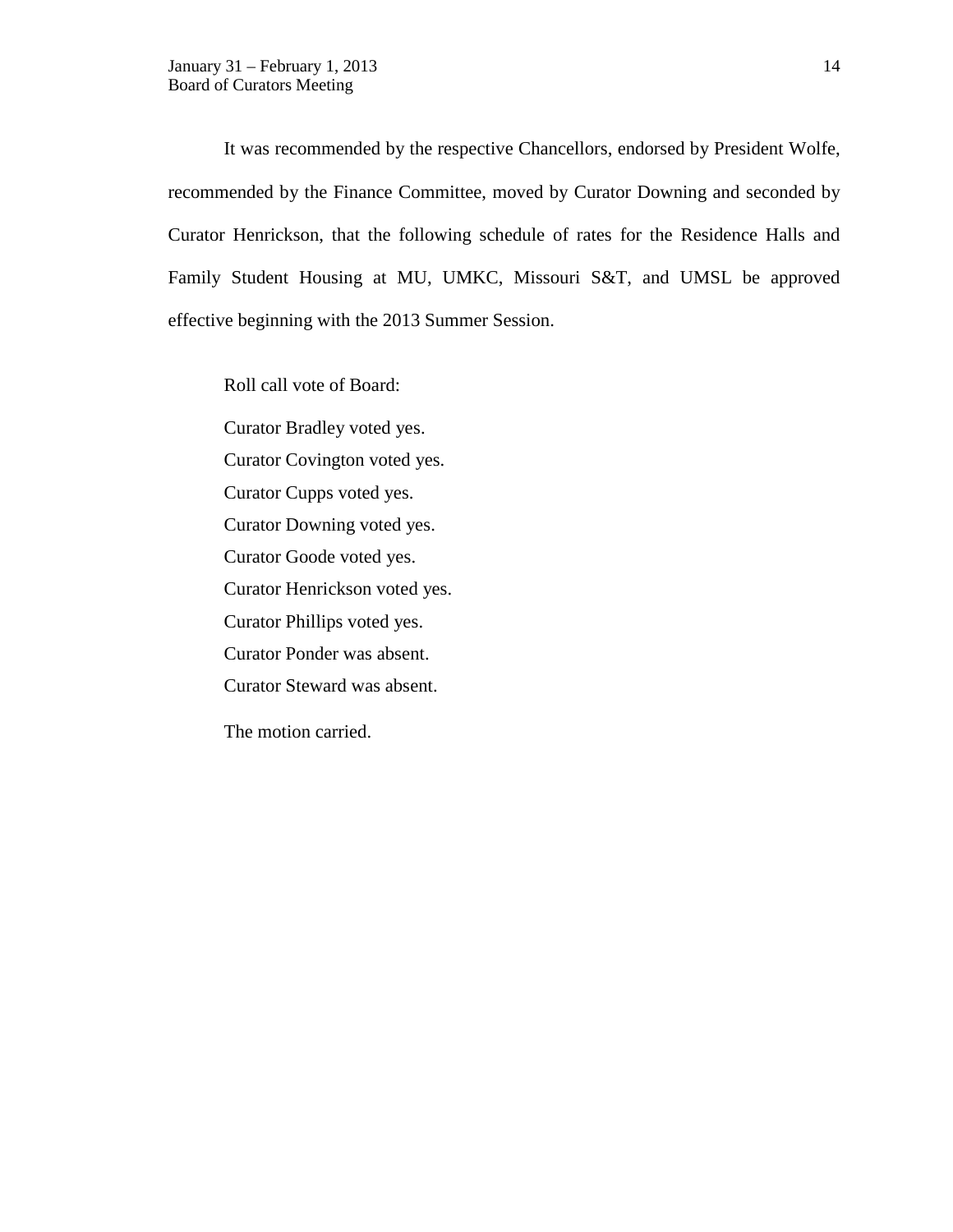|                                    |                                                     |         |         | MU           |                             |
|------------------------------------|-----------------------------------------------------|---------|---------|--------------|-----------------------------|
| <b>Room and Board Plans</b>        |                                                     |         |         | Increase/    | Percent                     |
| <b>Academic Year - 2 Semesters</b> |                                                     | FY2013  | FY2014  | Decrease     | Change                      |
| Room and Board - Predominant Plan  |                                                     | \$8,525 | \$8,780 | \$255        | 3.0%                        |
| Renovated traditional double room  |                                                     | 5,555   | 5,750   | 195          | 3.5%                        |
|                                    | 225 Meal Block per semester (roughly 14 meals/week) | 2.970   | 3,030   | 60           | 2.0%                        |
| Range of Plan Options              |                                                     |         |         |              |                             |
| <b>Housing Options</b>             | High                                                | \$8,030 | \$8,310 | Single suite |                             |
| <b>Housing Options</b>             | Low                                                 | 4.470   | 4,625   |              | Double room unrenovated     |
| Meal Plan Options                  | High                                                | 3,380   | 3,450   |              | 275 Meal Block per semester |
| Meal Plan Options                  | Low                                                 | 2,560   | 2.610   |              | 175 Meal Block per semester |

## **Table 1. Summary of Housing Contracts, Effective Beginning with the 2013 Summer Session**

|                                    |                                                    |                              |                              | <b>UMKC</b> |                               |
|------------------------------------|----------------------------------------------------|------------------------------|------------------------------|-------------|-------------------------------|
| <b>Room and Board Plans</b>        |                                                    |                              |                              | Increase/   | Percent                       |
| <b>Academic Year - 2 Semesters</b> |                                                    | FY2013                       | FY2014<br>Decrease<br>Change |             |                               |
| Room and Board - Predominant Plan  |                                                    | \$9,044                      | \$9,267                      | \$223       | 2.5%                          |
| Traditional Double A/C             |                                                    | 6,203                        | 6.327                        | 124         | 2.0%                          |
|                                    | Meal Plan Block 180 Meal w/\$175 Flex per semester | 3.5%<br>2.841<br>2.940<br>99 |                              |             |                               |
| Range of Plan Options              |                                                    |                              |                              |             |                               |
| Housing Options                    | High                                               | \$9,170                      | \$9.445                      |             | Single room apartment         |
| <b>Housing Options</b>             | Low                                                | 6.203                        | 6.327                        |             | Traditional double room $A/C$ |
| Meal Plan Options                  | High                                               | 3.061                        | 3,168                        |             | 140 block with \$300 flex/sem |
| Meal Plan Options                  | Low                                                | 2.734                        | 2,830                        |             | 12 Meal Plan - \$175 flex/sem |

|                                    |                                                     | Missouri S&T |         |              |                                    |  |
|------------------------------------|-----------------------------------------------------|--------------|---------|--------------|------------------------------------|--|
| <b>Room and Board Rates</b>        |                                                     |              |         | Increase/    | Percent                            |  |
| <b>Academic Year - 2 Semesters</b> |                                                     | FY2013       | FY2014  | Decrease     | Change                             |  |
| Room and Board - Predominant Plan  |                                                     | \$8,435      | \$8,595 | \$160        | 1.9%                               |  |
| Renovated Double                   |                                                     | 5,685        | 5,795   | 110          | 1.9%                               |  |
|                                    | Meal Plan $4-15$ Meals/Wk + DBD \$62.50/\$67.50/sem | 2.750        | 2.800   | 1.8%<br>50   |                                    |  |
| Range of Plan Options              |                                                     |              |         |              |                                    |  |
| <b>Housing Options</b>             | High                                                | \$7,915      | \$8,030 | Single suite |                                    |  |
| <b>Housing Options</b>             | $I_{\Omega}$                                        | 3,255        | 3,320   |              | Traditional triple room            |  |
| Meal Plan Options                  | High                                                | 3,290        | 3,350   |              | $19$ Meals/Wk + DBD \$60/\$65/sem  |  |
| Meal Plan Options                  | $I_{\Omega}$                                        | 1,455        | 1.530   |              | $5$ Meals/Wk + DBD \$150/\$160/sem |  |

Note: Rates include a \$75 fee for internet services billed separately from housing contracts prior to FY2014.

|                                    |              |         |         | UMSL              |                                 |
|------------------------------------|--------------|---------|---------|-------------------|---------------------------------|
| <b>Room and Board Plans</b>        |              |         |         | Increase/         | Percent                         |
| <b>Academic Year - 2 Semesters</b> |              | FY2013  | FY2014  | Decrease          | Change                          |
| Room and Board - Predominant Plan  |              | \$9,520 | \$9,640 | \$120             | 1.3%                            |
| Single Room                        |              | 6.490   | 6.490   | ۰                 |                                 |
| 100 Block Meals - DBD \$350/sem    |              | 3.030   | 3.150   | 120               | 4.0%                            |
| Range of Plan Options              |              |         |         |                   |                                 |
| <b>Housing Options</b>             | High         | \$6,490 | \$6,490 | Oak Hall Single   |                                 |
| <b>Housing Options</b>             | $I_{\Omega}$ | 4.048   | 4.048   | Villa Hall Double |                                 |
| Meal Plan Options                  | High         | 3.490   | 3.630   |                   | 200 Block Meals - DBD \$150/sem |
| Meal Plan Options                  | Low          | 3.030   | 3,150   |                   | 100 Block Meals - DBD \$350/sem |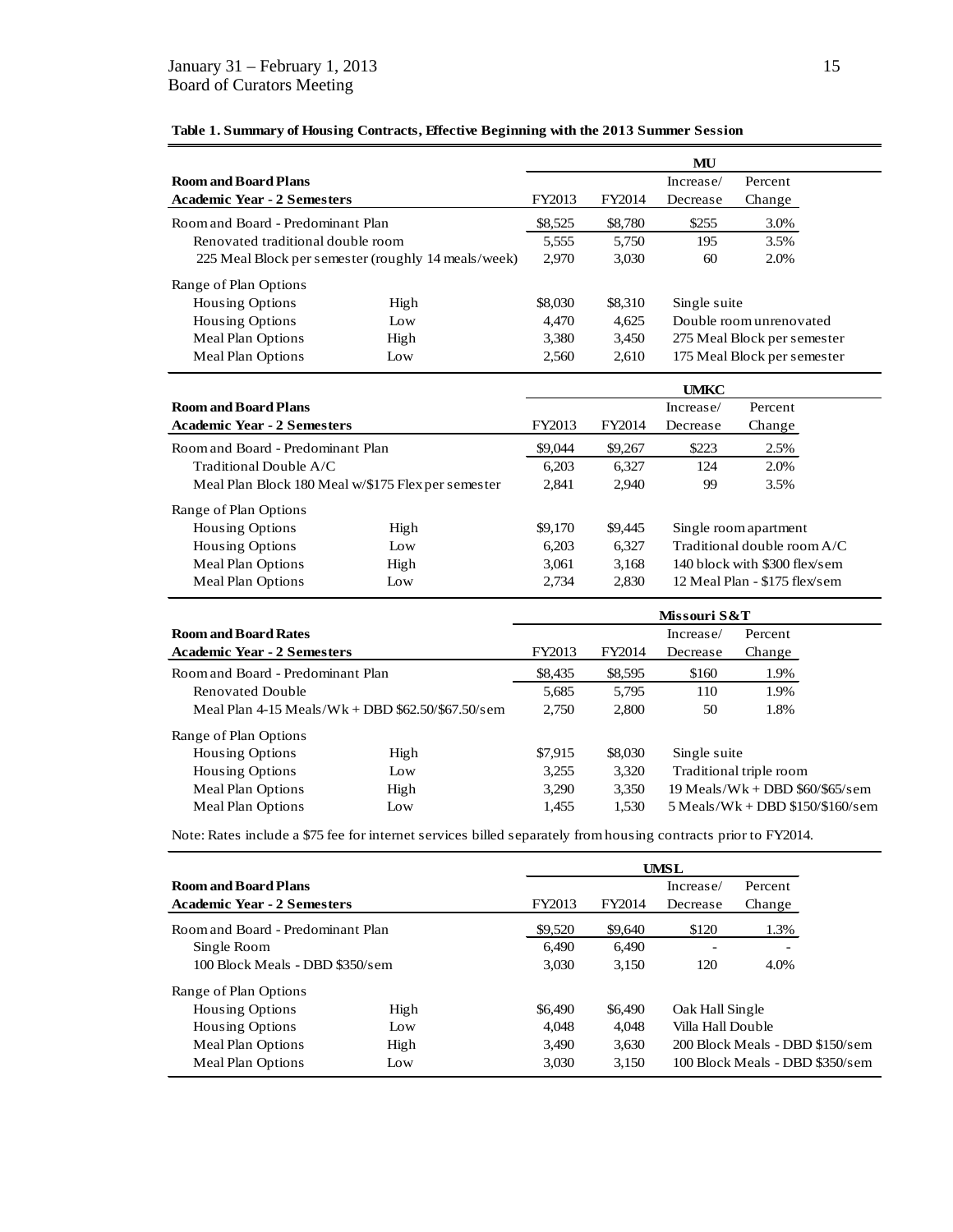### **Table 2a. University of Missouri - Columbia, Changes in Housing Contracts Effective Beginning with the 2013 Summer Session**

|                                                                         | MU      |                  |           |         |  |
|-------------------------------------------------------------------------|---------|------------------|-----------|---------|--|
| <b>Room and Board Plans</b>                                             |         |                  | Increase/ | Percent |  |
| <b>Academic Year - 2 Semesters</b>                                      | FY2013  | FY2014           | Decrease  | Change  |  |
| <b>Predominant Plan</b>                                                 |         |                  |           |         |  |
| Room and Board                                                          | \$8,525 | \$8,780          | \$255     | 3.0%    |  |
| Renovated traditional double room                                       | 5,555   | 5,750            | 195       | 3.5%    |  |
| 225 Meal Block per semester                                             | 2,970   | 3,030            | 60        | 2.0%    |  |
| <b>Meal Plans Options</b>                                               |         |                  |           |         |  |
| Regular Academic Year (Two Semesters)                                   |         |                  |           |         |  |
| 275 Meal Block per semester                                             | \$3,380 | \$3,450          | \$70      | 2.1%    |  |
| 225 Meal Block per semester                                             | 2,970   | 3,030            | 60        | 2.0%    |  |
| 175 Meal Block per semester                                             | 2,560   | 2,610            | 50        | 2.0%    |  |
| 125 Meal Block per semester including \$420                             | 2,560   | 2,610            | 50        | 2.0%    |  |
| prepaid EZ charge                                                       |         |                  |           |         |  |
| Summer Session (Eight Weeks) (1)                                        |         |                  |           |         |  |
| 140 Meal Block per semester                                             | \$828   | \$878            | \$50      | 6.0%    |  |
| 114 Meal Block per semester                                             | 728     | 771              | 43        | 5.9%    |  |
| 88 Meal Block per semester                                              | 638     | 664              | 26        | 4.1%    |  |
| Housing Options (2)<br>Suite Style                                      |         |                  |           |         |  |
| Regular Academic Year (Two Semesters)                                   |         |                  |           |         |  |
| Semi-Suite Single                                                       | \$8,030 | \$8,310          | \$280     | 3.5%    |  |
| Single w/bath                                                           | 8,030   | 8,310            | 280       | 3.5%    |  |
| Suite Single                                                            | 8,030   | 8,310            | 280       | 3.5%    |  |
| Single (traditional)                                                    | 7,040   | 7,285            | 245       | 3.5%    |  |
| Double                                                                  | 6,590   | 6,820            | 230       | 3.5%    |  |
| Double (traditional)                                                    | 5,555   | 5,750            | 195       | 3.5%    |  |
| Semi-Suite Double                                                       | 6,590   | 6,820            | 230       | 3.5%    |  |
| Suite Double                                                            | 7,040   | 7,285            | 245       | 3.5%    |  |
| <b>Extended Campus</b>                                                  | 6,100   | 6,315            | 215       | 3.5%    |  |
| Summer Session (Eight Weeks)                                            | \$1,445 |                  | \$50      | 3.5%    |  |
| Single<br>Double                                                        | 1,030   | \$1,495<br>1,065 | 35        | 3.4%    |  |
| <b>Renovated Traditional</b>                                            |         |                  |           |         |  |
| Regular Academic Year (Two Semesters)                                   |         |                  |           |         |  |
| Single                                                                  | \$7,035 | \$7,280          | \$245     | 3.5%    |  |
| Double                                                                  | 5,555   | 5,750            | 195       | 3.5%    |  |
| <b>Unrenovated Traditional</b><br>Regular Academic Year (Two Semesters) |         |                  |           |         |  |
| Single (Johnston & Wolpers)                                             | \$7,035 | \$7,280          | \$245     | 3.5%    |  |
| Double (Johnston & Wolpers)                                             | 5,555   | 5,750            | 195       | 3.5%    |  |
| Single (Jones, Lathrop, Laws)                                           | 5,950   | 6,160            | 210       | 3.5%    |  |
| Double (Jones, Lathrop, Laws)                                           | 4,470   | 4,625            | 155       | 3.5%    |  |

(1) The number of meals in the block have been slightly increased so they can be evenly split between the two sessions, as needed, and the pricing method changed as well. Approximately 250 students have meal plans in the summer.

(2) Rooms open over breaks cost \$225 more per year.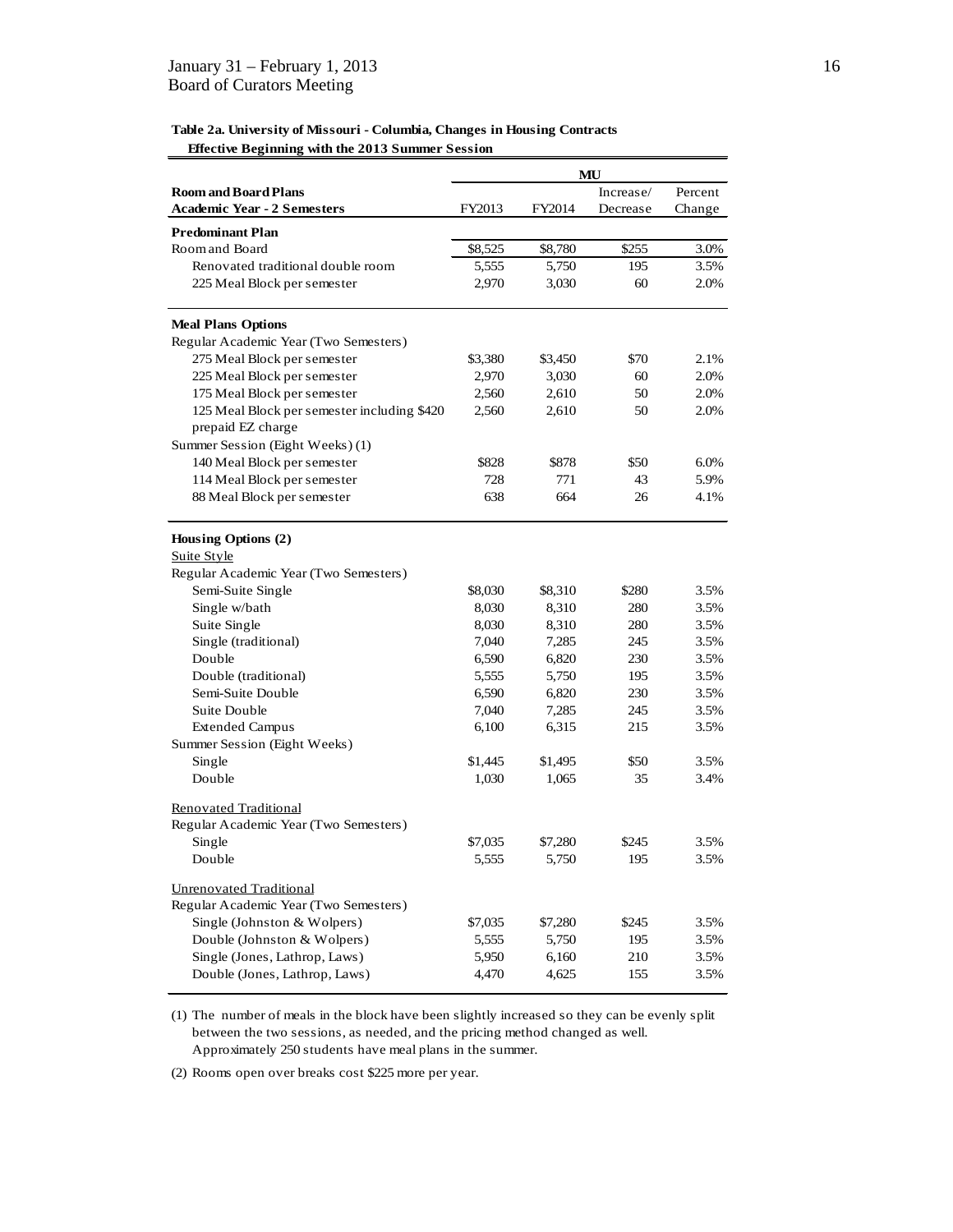# January 31 – February 1, 2013 17

Board of Curators Meeting

|                                           | MU     |        |           |         |  |  |
|-------------------------------------------|--------|--------|-----------|---------|--|--|
|                                           |        |        | Increase/ | Percent |  |  |
| <b>Family Student Housing (Per Month)</b> | FY2013 | FY2014 | Decrease  | Change  |  |  |
|                                           |        |        |           |         |  |  |
| University Heights and University Village |        |        |           |         |  |  |
| 1 Bedroom (Basic)                         | \$410  | \$426  | \$16      | 3.9%    |  |  |
| 2 Bedroom (Basic)                         | 485    | 504    | 19        | 3.9%    |  |  |
| 2 Bedroom (Renov.)                        | 565    | 588    | 23        | 4.1%    |  |  |
| 2 Bedroom (Enlarged)                      | 590    | 614    | 24        | 4.1%    |  |  |
| <b>Manor House Apartments</b>             |        |        |           |         |  |  |
| 1 Bedroom Efficiency                      | \$470  | \$489  | \$19      | 4.0%    |  |  |
| 1 Bedroom                                 | 550    | 572    | 22        | 4.0%    |  |  |
| 2 Bedroom                                 | 670    | 697    | 27        | 4.0%    |  |  |
| Tara Apartments                           |        |        |           |         |  |  |
| 1 Bedroom (Basic)                         | \$510  | \$530  | \$20      | 3.9%    |  |  |
| 1 Bedroom (Basic with Laundry)            | 540    | 562    | 22        | 4.1%    |  |  |
| 2 Bedroom (Basic)                         | 545    | 567    | 22        | 4.0%    |  |  |
| 2 Bedroom (Basic with Laundry)            | 560    | 582    | 22        | 3.9%    |  |  |
| 2 Bedroom (Large)                         | 580    | 603    | 23        | 4.0%    |  |  |
| 2 Bedroom (Large with Laundry)            | 615    | 640    | 25        | 4.1%    |  |  |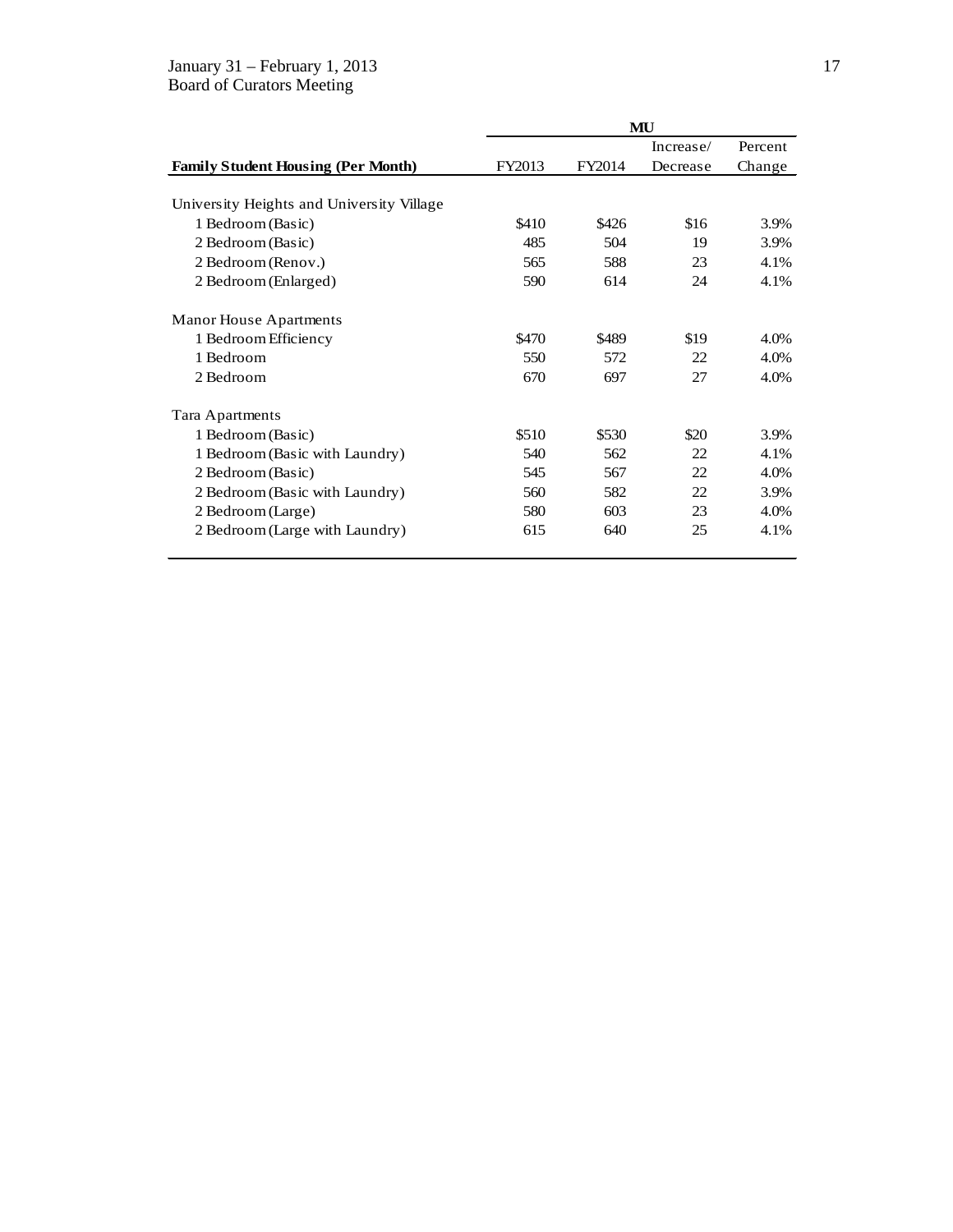### **Table 2b. University of Missouri - Kansas City, Changes in Housing Contracts Effective Beginning with the 2013 Summer Session**

|                                                         | UMKC    |         |           |         |  |
|---------------------------------------------------------|---------|---------|-----------|---------|--|
| <b>Room and Board Plans</b>                             |         |         | Increase/ | Percent |  |
| <b>Academic Year - 2 Semesters</b>                      | FY2013  | FY2014  | Decrease  | Change  |  |
|                                                         |         |         |           |         |  |
| <b>Predominant Plan</b>                                 |         |         |           |         |  |
| Room and Board                                          | \$9,044 | \$9,267 | \$223     | 2.5%    |  |
| Traditional Double - A/C                                | 6,203   | 6,327   | 124       | 2.0%    |  |
| Meal Plan Block 180 Meal w/\$175 Flex per sem           | 2,841   | 2,940   | 99        | 3.5%    |  |
|                                                         |         |         |           |         |  |
| <b>Meal Plans Defined</b>                               |         |         |           |         |  |
| Meal Plan 1 - 15 meal - w/\$125 Flex/sem                | \$2,857 | \$2,957 | \$100     | 3.5%    |  |
| Meal Plan 2 - 12 meal - w/\$175 Flex/sem                | 2,734   | 2,830   | 96        | 3.5%    |  |
| Meal Plan 3 - 180 Block Meal w/ \$175 Flex/sem          | 2,841   | 2,940   | 99        | 3.5%    |  |
| Meal Plan 4 - 160 Block Meal w/\$200 Flex/sem           | 2,841   | 2,940   | 99        | 3.5%    |  |
| Meal Plan 5 - 140 Block Meal w/\$300 Flex/sem           | 3,061   | 3,168   | 107       | 3.5%    |  |
|                                                         |         |         |           |         |  |
| Housing Options - Regular Academic Year (Two Semesters) |         |         |           |         |  |
| Johnson Hall                                            |         |         |           |         |  |
| Double A/C                                              | \$6,203 | \$6,327 | \$124     | 2.0%    |  |
| Single Private Bath A/C                                 | 7,850   | 8,007   | 157       | 2.0%    |  |
| Single Shared Bath A/C                                  | 7,678   | 7,832   | 154       | 2.0%    |  |
| Oak Street East                                         |         |         |           |         |  |
| Double $A/C$                                            | \$6,203 | \$6,327 | \$124     | 2.0%    |  |
| Single Private Bath A/C                                 | 7,850   | 8,007   | 157       | 2.0%    |  |
| Single Shared Bath A/C                                  | 7,678   | 7,832   | 154       | 2.0%    |  |
|                                                         |         |         |           |         |  |
| Oak Place Apartments                                    |         |         |           |         |  |
| Quad Apartment                                          | \$7,160 | \$7,375 | \$215     | 3.0%    |  |
| Double Apartment                                        | 8,310   | 8,559   | 249       | 3.0%    |  |
| Single Apartment                                        | 9,170   | 9,445   | 275       | 3.0%    |  |
|                                                         |         |         |           |         |  |
|                                                         |         |         | Increase/ | Percent |  |
| <b>Summer Session</b>                                   | FY2013  | FY2014  | Decrease  | Change  |  |
| Oak Street East - Room Only                             |         |         |           |         |  |
| Single                                                  | \$1,711 | \$1,745 | \$34      | 2.0%    |  |
| Double                                                  | 1,396   | 1,424   | 28        | 2.0%    |  |
| Johnson Hall - Room Only                                |         |         |           |         |  |
| Single                                                  | \$1,711 | \$1,745 | \$34      | 2.0%    |  |
| Double                                                  | 1,396   | 1,424   | 28        | 2.0%    |  |
|                                                         |         |         |           |         |  |
| Oak Place Apartments                                    |         |         |           |         |  |
| Quad Apartment                                          | \$1,432 | \$1,475 | \$43      | 3.0%    |  |
| Double Apartment                                        | 1,662   | 1,712   | 50        | 3.0%    |  |
| Single Apartment                                        | 1,834   | 1,889   | 55        | 3.0%    |  |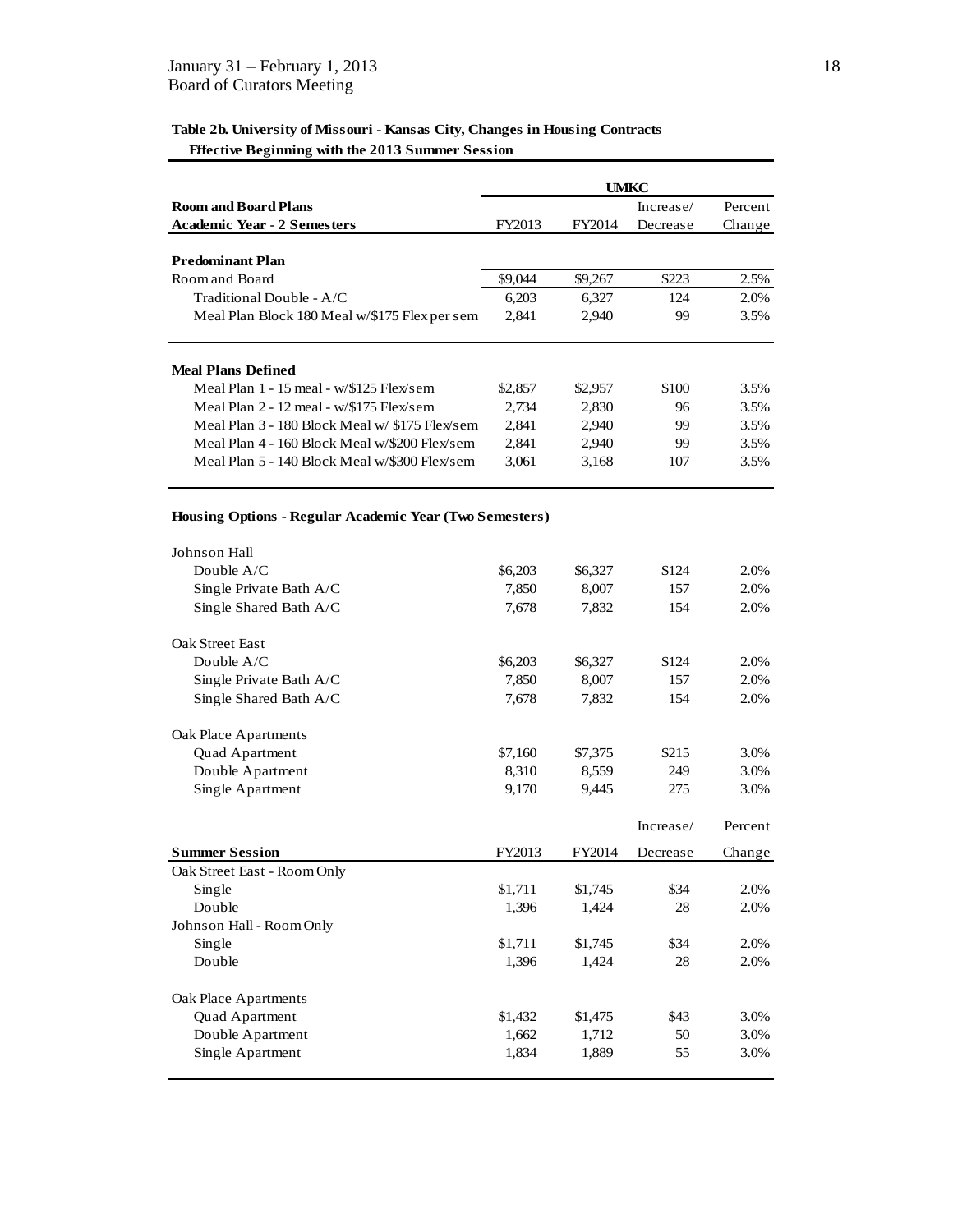**Table 2c. Missouri University of Science and Technology, Changes in Housing Contracts Effective Beginning with the 2013 Summer Session**

|                                                          |         |         | Missouri S&T |         |
|----------------------------------------------------------|---------|---------|--------------|---------|
| <b>Room and Board Rates</b>                              |         |         | Increase/    | Percent |
| <b>Academic Year - 2 Semesters</b>                       | FY2013  | FY2014  | Decrease     | Change  |
| <b>Predominant Plan</b>                                  |         |         |              |         |
| Room and Board                                           | \$8.435 | \$8,595 | \$160        | 1.9%    |
| Thomas Jefferson North Renovated Double                  | 5,685   | 5,795   | 110          | 1.9%    |
| Meal Plan $4 - 15$ Meals + DBD $62.50$ / $67.50$ per sem | 2,750   | 2,800   | 50           | 1.8%    |
|                                                          |         |         |              |         |
| <b>Meal Plans Defined</b>                                |         |         |              |         |
| Meal Plan 1 Dec Bal Dollars \$810/\$857.50/sem           | \$2,590 | \$2,635 | \$45         | 1.7%    |
| Meal Plan 2 $150$ Meal Block + DBD \$100/\$105/sem       | 2,925   | 2,980   | 55           | 1.9%    |
| Meal Plan $3 \cdot 19$ Meals/Wk + DBD \$60/\$65/sem      | 3.290   | 3,350   | 60           | 1.8%    |
| Meal Plan $4$ 15 Meals/Wk + DBD \$62.50/\$67.50/sem      | 2,750   | 2,800   | 50           | 1.8%    |
| Meal Plan 5 $12$ Meals/Wk + DBD \$150/\$160/sem          | 2.700   | 2,750   | 50           | 1.9%    |
| Meal Plan $6 \cdot 10$ Meals/Wk + DBD \$200/\$212.50/sem | 2.700   | 2,750   | 50           | 1.9%    |
| Meal Plan $7\;5$ Meals/Wk + DBD \$150/\$160/sem          | 1,455   | 1,530   | 75           | 5.2%    |
|                                                          |         |         |              |         |

Declining Balance Dollar (DBD) options will change annually per adjustments in third party meal provider contract. Shown as FY13/FY14 amounts per semester.

| <b>Housing Options - Regular Academic Year (Two Semesters)</b> |         |         |       |      |
|----------------------------------------------------------------|---------|---------|-------|------|
| Quadrangle Rooms                                               |         |         |       |      |
| Triple                                                         | \$3,255 | \$3,320 | \$65  | 2.0% |
| Double                                                         | 4,725   | 4,815   | 90    | 1.9% |
| Single                                                         | 5,935   | 6,050   | 115   | 1.9% |
| Farrar Hall Co-op                                              |         |         |       |      |
| Double                                                         | \$5,775 | \$5,890 | \$115 | 2.0% |
| Single                                                         | 7,125   | 7,265   | 140   | 2.0% |
| <b>Residential College Suites</b>                              |         |         |       |      |
| Double                                                         | \$6,670 | \$6,760 | \$90  | 1.3% |
| Deluxe Double                                                  | 7,210   | 7,310   | 100   | 1.4% |
| Single                                                         | 7,915   | 8,030   | 115   | 1.5% |
| Single in Triple Suite                                         | 7,295   | 7,400   | 105   | 1.4% |
| Thomas Jefferson North                                         |         |         |       |      |
| Double Room                                                    | \$5,685 | \$5,795 | \$110 | 1.9% |
| Single Room                                                    | 7,005   | 7,145   | 140   | 2.0% |
| Thomas Jefferson South                                         |         |         |       |      |
| Double Room                                                    | \$5,800 | \$5,915 | \$115 | 2.0% |
| Large Double Room                                              | 5,995   | 6,115   | 120   | 2.0% |
| Single Room                                                    | 7,135   | 7,275   | 140   | 2.0% |
| Miner Village Apartments                                       |         |         |       |      |
| 4 Bedroom Apartments                                           | \$6,475 | \$6,550 | \$75  | 1.2% |
| 2 Bedroom Apartments                                           | 6,975   | 7,050   | 75    | 1.1% |

Note: Rates include a \$75 fee for internet services billed separately from housing contracts prior to FY2014.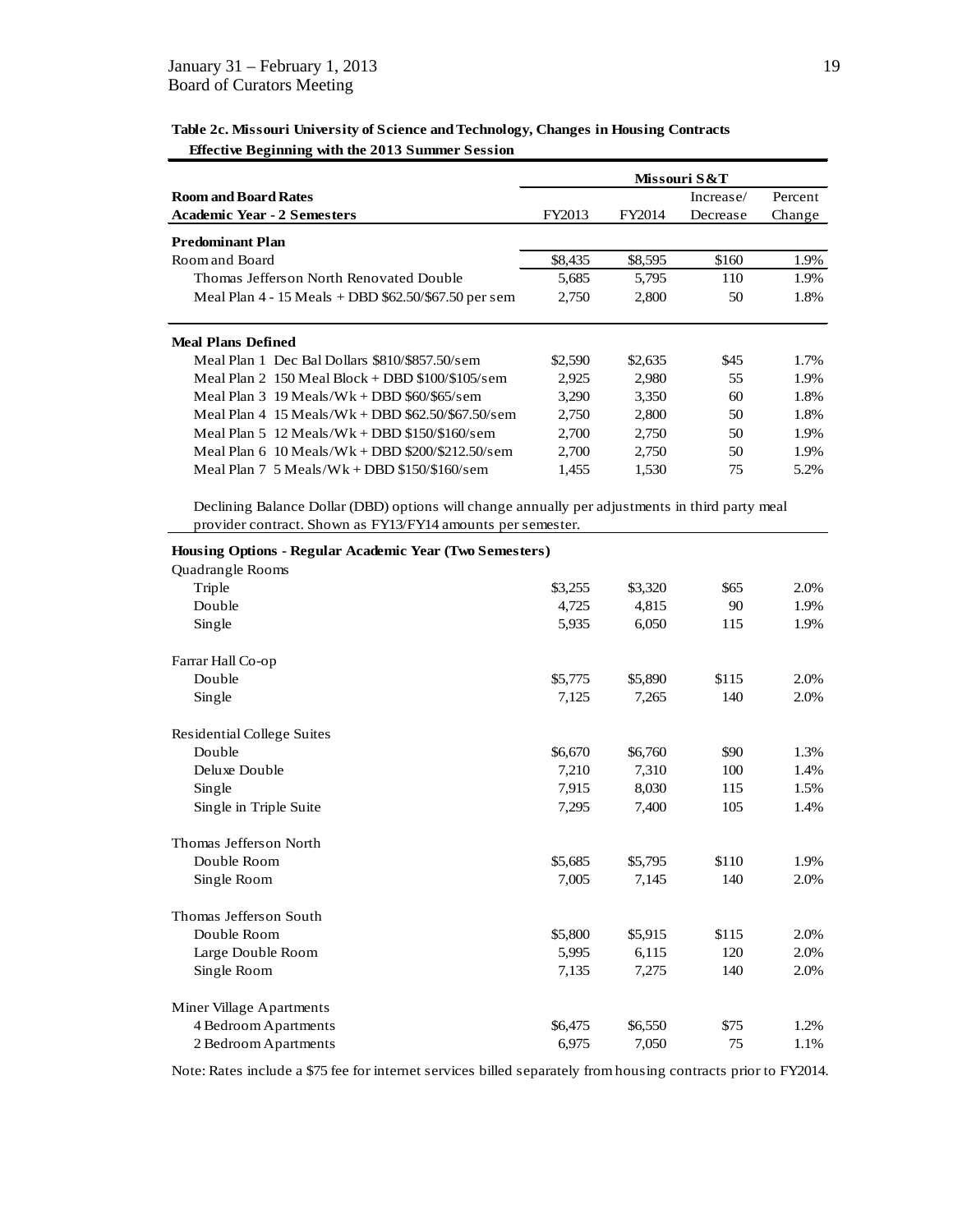### January 31 – February 1, 2013 20 Board of Curators Meeting

|                                                     |         |         | Increase/ | Percent |
|-----------------------------------------------------|---------|---------|-----------|---------|
| <b>Summer Session-Combined Room and Board Rates</b> | FY2013  | FY2014  | Decrease  | Change  |
| Thomas Jefferson-full meals                         |         |         |           |         |
| Double                                              | \$1,580 | \$1,610 | \$30      | 1.9%    |
| Single                                              | 1,780   | 1,815   | 35        | 2.0%    |
| Thomas Jefferson--partial meals                     |         |         |           |         |
| Double                                              | \$1,480 | \$1,510 | \$30      | 2.0%    |
| Single                                              | 1,680   | 1,715   | 35        | 2.1%    |
| Residential College-full meals                      |         |         |           |         |
| Double Suite                                        | \$1,705 | \$1,740 | \$35      | 2.1%    |
| Double Deluxe                                       | 1,845   | 1,880   | 35        | 1.9%    |
| Single Deluxe                                       | 1,955   | 1,995   | 40        | 2.0%    |
| Residential College--partial meals                  |         |         |           |         |
| Double Suite                                        | \$1,580 | \$1,610 | \$30      | 1.9%    |
| Double Deluxe                                       | 1,760   | 1,795   | 35        | 2.0%    |
| Single Deluxe                                       | 1,820   | 1,855   | 35        | 1.9%    |
|                                                     |         |         | Increase/ | Percent |
| <b>Family Student Housing (Per Month)</b>           | FY2013  | FY2014  | Decrease  | Change  |
|                                                     |         |         |           |         |
| 2 Bedroom (Basic)                                   | \$650   | \$665   | \$15      | 2.3%    |
| 2 Bedroom (Furnished)                               | 745     | 760     | 15        | 2.0%    |
| Murry (Furnished)                                   | 825     | 840     | 15        | 1.8%    |
| Murry (Furnished Plus)                              | 840     | 855     | 15        | 1.8%    |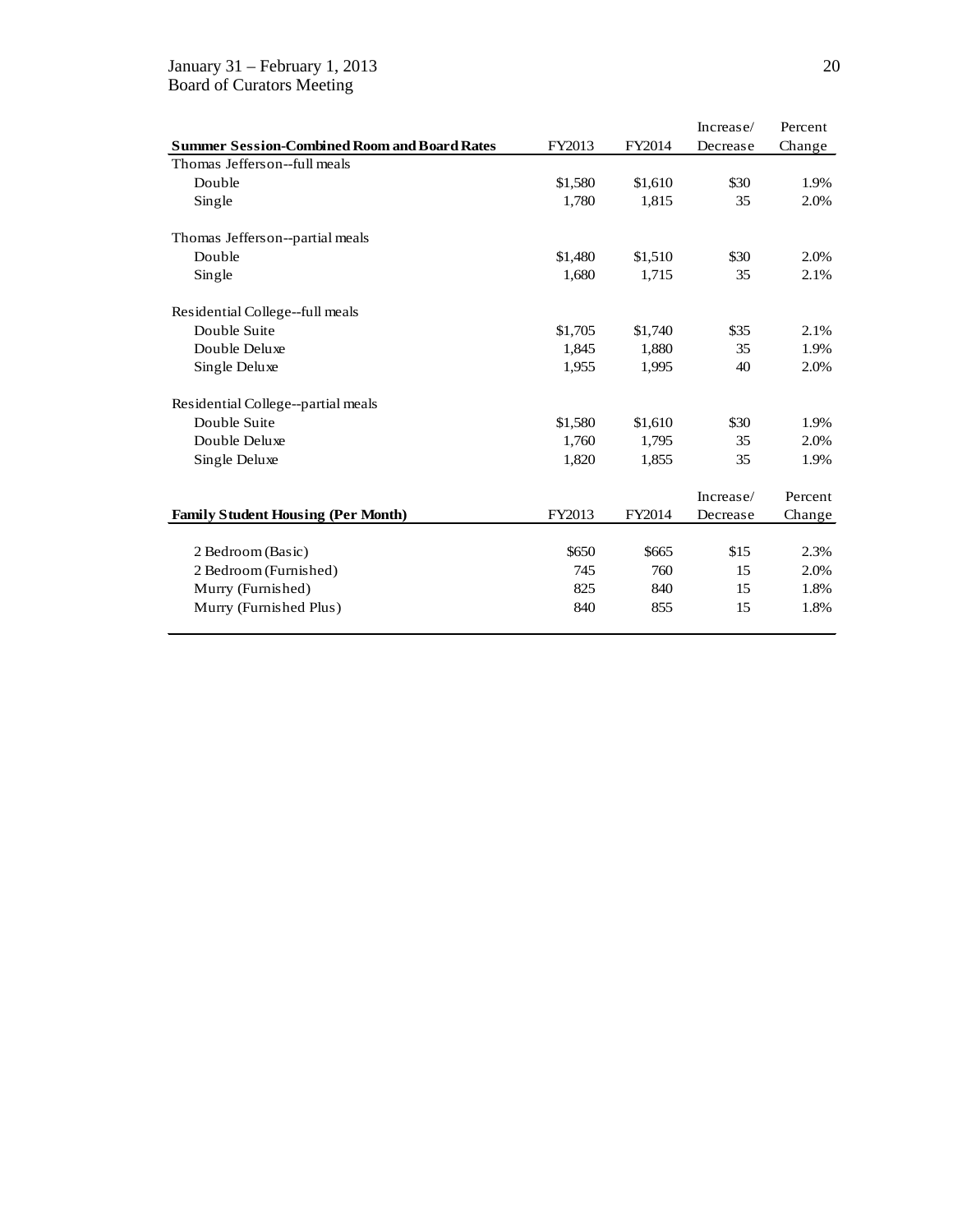## **Table 2d. University of Missouri - St. Louis, Changes in Housing Contracts Effective Beginning with the 2013 Summer Session**

|                                                         |         | UMSL    |           |         |
|---------------------------------------------------------|---------|---------|-----------|---------|
| <b>Room and Board Plans</b>                             |         |         | Increase/ | Percent |
| <b>Academic Year - 2 Semesters</b>                      | FY2013  | FY2014  | Decrease  | Change  |
| <b>Predominant Plan</b>                                 |         |         |           |         |
| Room and Board                                          | \$9,520 | \$9,640 | \$120     | 1.3%    |
| Oak Single Room                                         | 6,490   | 6,490   |           |         |
| 100 Block Meals - \$350 declining balance/sem           | 3,030   | 3,150   | 120       | 4.0%    |
| <b>Meal Plans Defined</b>                               |         |         |           |         |
| 100 Block Meals - DBD \$350/sem                         | \$3,030 | \$3,150 | \$120     | 4.0%    |
| 150 Block Meals - DBD \$250/sem                         | \$3,390 | \$3,530 | \$140     | 4.1%    |
| 200 Block Meals - DBD \$150/sem                         | \$3,490 | \$3,630 | \$140     | 4.0%    |
| All Declining Balance Dollars (DBD)                     | \$3,300 | \$3,300 |           |         |
| Housing Options - Regular Academic Year (Two Semesters) |         |         |           |         |
| Oak Hall                                                |         |         |           |         |
| Double Room                                             | \$5,200 | \$5,200 |           |         |
| Single Room                                             | 6,490   | 6,490   |           |         |
| Villa Hall                                              |         |         |           |         |
| Double Room                                             | \$4,048 | \$4,048 |           |         |
| <b>Shared Full Bath</b>                                 | 4,294   | 4,294   |           |         |
| Private Full Bath                                       | 4,404   | 4,404   |           |         |
| Small Single Room                                       | \$4,384 | \$4,384 |           |         |
| Private Full Bath                                       | 4,670   | 4,670   |           |         |
| Private Half Bath                                       | 4,554   | 4,554   |           |         |
| <b>Standard Single Room</b>                             | \$5,310 | \$5,310 |           |         |
| <b>Shared Half Bath</b>                                 | 5,395   | 5,395   |           |         |
| <b>Shared Full Bath</b>                                 | 5,445   | 5,445   |           |         |
| Private Half Bath                                       | 5,480   | 5,480   |           |         |
| Private Full Bath                                       | 5,580   | 5,580   |           |         |
| Super Single Room                                       | \$5,766 | \$5,766 |           |         |
| <b>Shared Half Bath</b>                                 | 5,850   | 5,850   |           |         |
| Private Full Bath                                       | 6,030   | 6,030   |           |         |
| Shared Full Bath                                        | 5,920   | 5,920   |           |         |
| Villa North - Optometry only                            | \$4,450 | \$4,450 |           |         |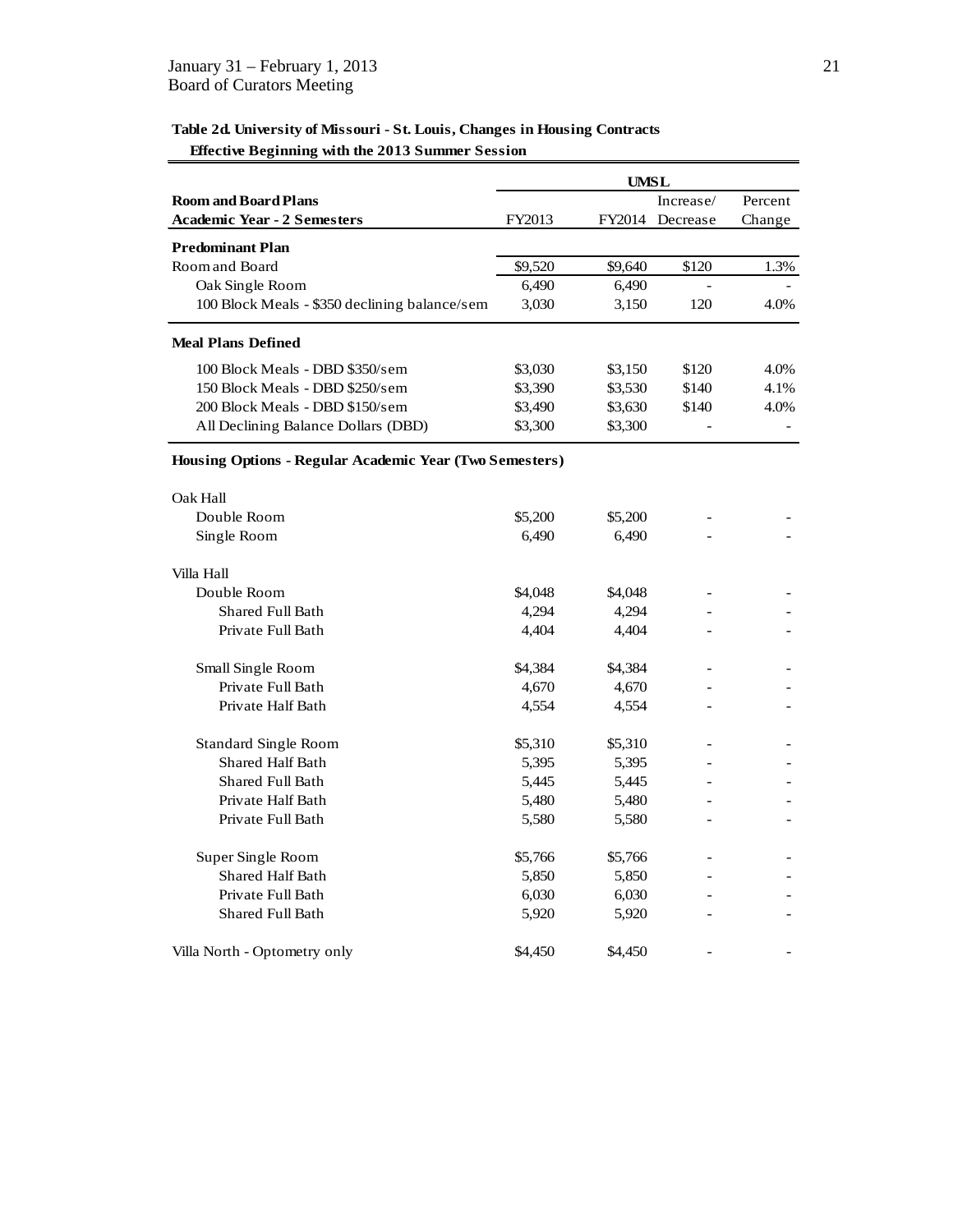### January 31 – February 1, 2013 22 Board of Curators Meeting

|                                           | UMSL    |         |           |         |
|-------------------------------------------|---------|---------|-----------|---------|
|                                           |         |         | Increase/ | Percent |
| <b>Summer Session - Room Only</b>         | FY2013  | FY2014  | Decrease  | Change  |
| Oak Hall Double Room                      | \$1,975 | \$1,975 |           |         |
| Oak Hall Single Room                      | 2,465   | 2,465   |           |         |
| Small Single Room                         | 1,646   | 1,646   |           |         |
| <b>Standard Single Room</b>               | 1,990   | 1,990   |           |         |
| Super Single Room                         | 2,160   | 2,160   |           |         |
|                                           |         |         |           |         |
|                                           |         |         | Increase/ | Percent |
| <b>Family Student Housing (Per Month)</b> | FY2013  | FY2014  | Decrease  | Change  |
| <b>Mansion Hills 1 Bedroom</b>            | \$640   | \$640   |           |         |
| Mansion Hills 2 Bedroom                   | 830     | 830     |           |         |
| Mansion Hills Efficiency Unit             | 555     | 555     |           |         |
| Mansion Hills Loft Unit                   | 640     | 640     |           |         |

Approval of Revised General Pool Policy, Amendment to CRR 140.012 Investment Policy for General Pool, UM – presented by Treasurer Tom Richards (information and slides on file)

It was recommended by Vice President Krawitz, endorsed by President Wolfe,

recommended by the Finance Committee, moved by Curator Downing and seconded by Curator Henrickson, that the:

Collected Rules and Regulations, Section 140.012 "Investment Policy for General Pool," be modified as outlined in the attached documents:

Roll call vote of Board of Curators:

Curator Bradley voted yes. Curator Covington voted yes. Curator Cupps voted yes. Curator Downing voted yes. Curator Goode voted yes. Curator Henrickson voted yes. Curator Phillips voted yes.

Curator Ponder was absent.

Curator Steward was absent.

The motion carried.

## **Collected Rules and Regulations**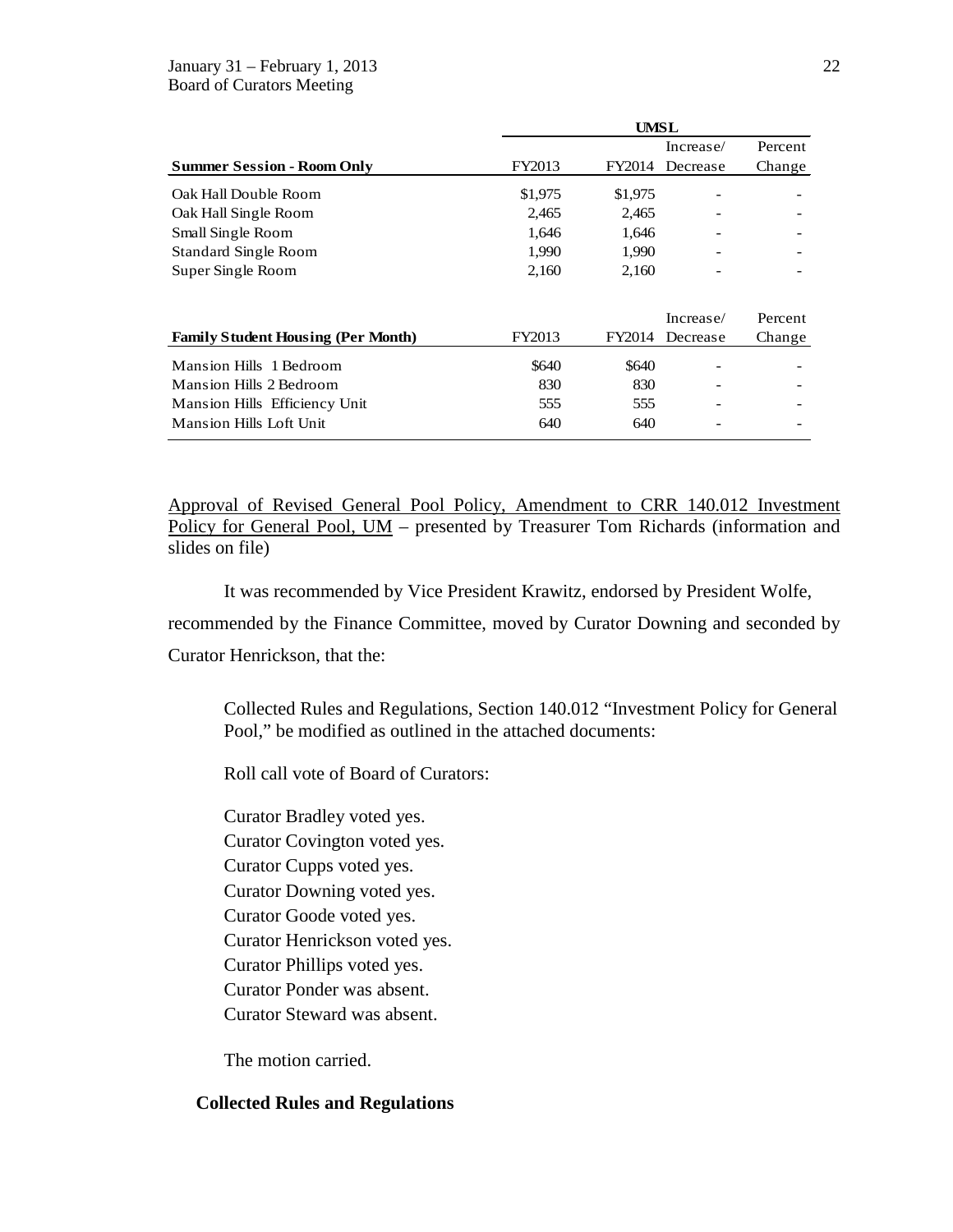## **Chapter 140: Investments 140.012 Investment Policy for General Pool**

- A. **Introduction** The General Pool represents the University's cash and reserves, both restricted and unrestricted, including, but not limited to, operating funds, auxiliary funds, service operations funds, self-insurance funds, debt service funds, and plant funds.
- B. **Responsibilities and Authorities** See CRR 140.010 "*Policy for Management and Oversight of Selected University Investment Pools*"
- C. **Investment Objectives** The General Pool shall be managed in a way that both recognizes and balances the underlying needs of the pool, including, but not limited to, accommodation of University cash flow cyclicality, satisfaction of various ongoing liquidity needs, maximization of risk-adjusted investment returns, diversification and preservation of capital.
- D. **Authorized Investments** The General Pool shall be invested both internally and externally, utilizing the following asset sectors:

| <b>Sector</b>                        | <b>Management</b>     | <b>Limitations</b>                                                                                                                                                                                    |
|--------------------------------------|-----------------------|-------------------------------------------------------------------------------------------------------------------------------------------------------------------------------------------------------|
| Cash and Cash<br>Equivalents         | Treasurer's<br>Office | Minimum allocation should be<br>determined by the University's overall<br>liquidity needs, including specific self-<br>liquidity needs (if any) of the debt<br>portfolio. No maximum limitation.      |
| U.S. Government<br><b>Securities</b> | Treasurer's<br>Office | Minimum allocation should be<br>determined by the University's overall<br>liquidity needs, including specific self-<br>liquidity needs (if any) of the debt<br>portfolio. No maximum limitation.      |
| <b>Fixed Income</b>                  | External<br>Managers  | Fixed income allocations should be<br>sufficiently diversified across underlying<br>fixed income sectors; overall risk<br>exposure of fixed income strategies<br>should be consistent with Investment |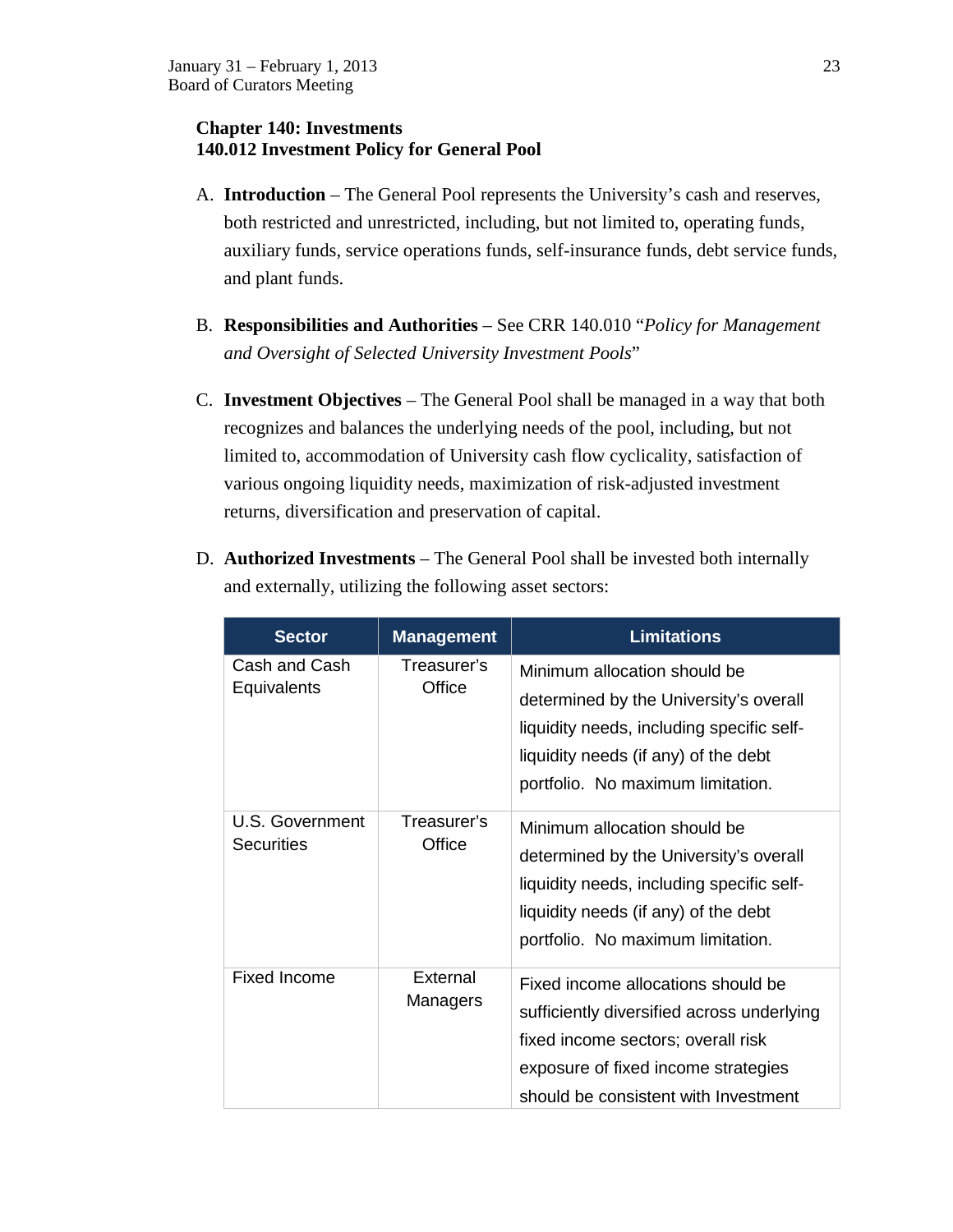|                                         |                      | Objectives outlined in Section 3;<br>separate accounts must be utilized; and,<br>fixed income strategies must offer daily<br>liquidity access. Maximum allocation<br>shall be 50% of the total General Pool;<br>with respect to the cash and cash<br>equivalents sector of the total General<br>Pool, a 12 month average balance shall<br>be used. For all other sectors, actual<br>ending balances shall be used. |
|-----------------------------------------|----------------------|--------------------------------------------------------------------------------------------------------------------------------------------------------------------------------------------------------------------------------------------------------------------------------------------------------------------------------------------------------------------------------------------------------------------|
| Absolute Return /<br><b>Risk Parity</b> | External<br>Managers | Maximum allocation shall be 25% of the<br>total General Pool; with respect to the<br>cash and cash equivalents sector of the<br>total General Pool, a 12 month average<br>balance shall be used. For all other<br>sectors, actual ending balances shall be<br>used.                                                                                                                                                |

Utilization of external managers shall be consistent with the guidelines established in CRR 140.011 "*Policy for Investment Manager Selection, Monitoring and Retention.*"

- E. **Authorized Instruments for Internally Managed Funds –** The University is authorized to use any or all of the following investment instruments for General Pool funds managed internally by the Treasurer's office:
	- 1. Cash and Cash Equivalents
		- a. Repurchase agreements collateralized by U.S. Government and U.S. Government Agency securities.
		- b. Money market funds which are SEC 2a-7 compliant and have received the highest possible rating by at least two Nationally Recognized Statistical Ratings Organizations.
		- c. Commercial paper which has received a rating of at least A1 / P1 / F1 by two of the Nationally Recognized Statistical Ratings Organizations.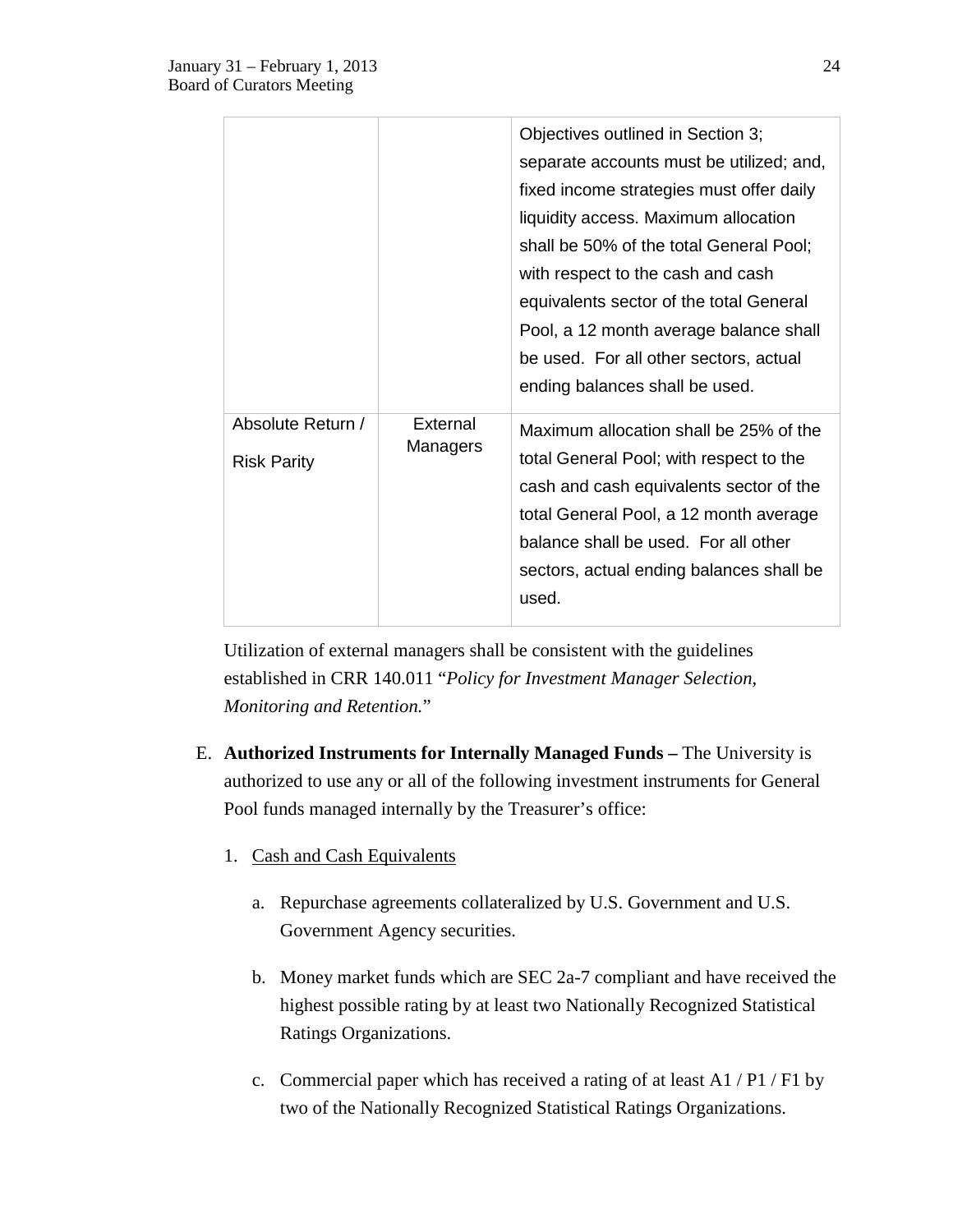- d. Other similar short-term investment instruments of like or better quality.
- 2. U.S. Government Securities
	- a. U.S. Treasury securities, U.S. Government Agency securities and U.S. Government guaranteed securities, including but not limited to: all direct obligations of the U.S. Government, Federal Farm Credit Banks, Federal Home Loan Banks, Federal National Mortgage Association, and Federal Home Loan Mortgage Corporation.

## F. **Risk Management**

- 1. The Treasurer shall establish and implement procedures to:
	- a. Monitor the ongoing risk exposure of the General Pool, which should be consistent with the Investment Objectives outlined in Section 3. To the extent risk exposure begins to exceed expectations, given Investment Objectives outlined in Section 3, the Treasurer shall take steps to reduce risk exposure to tolerable levels.
	- b. Maintain appropriate reserves within the General Pool to adequately manage through periods of market volatility.
	- c. Regularly monitor and forecast the University's cash flows.
- 2. The Treasurer shall establish contingency plans for unanticipated market / liquidity events.
- G. **Excluded Instruments –** The General Pool shall not be deemed to include, and the limitations contained herein shall not be deemed applicable to, any programrelated funds, instruments, and assets not held primarily for investment such as interests governed by CRR 70.070 "*Entrepreneurial Activity*."

Approval of Revised Debt Policy, Amendment to CRR 70.060 and New CRRs 145.010, 145.015 and 145.020, UM – presented by Treasurer Tom Richards (information and slides on file)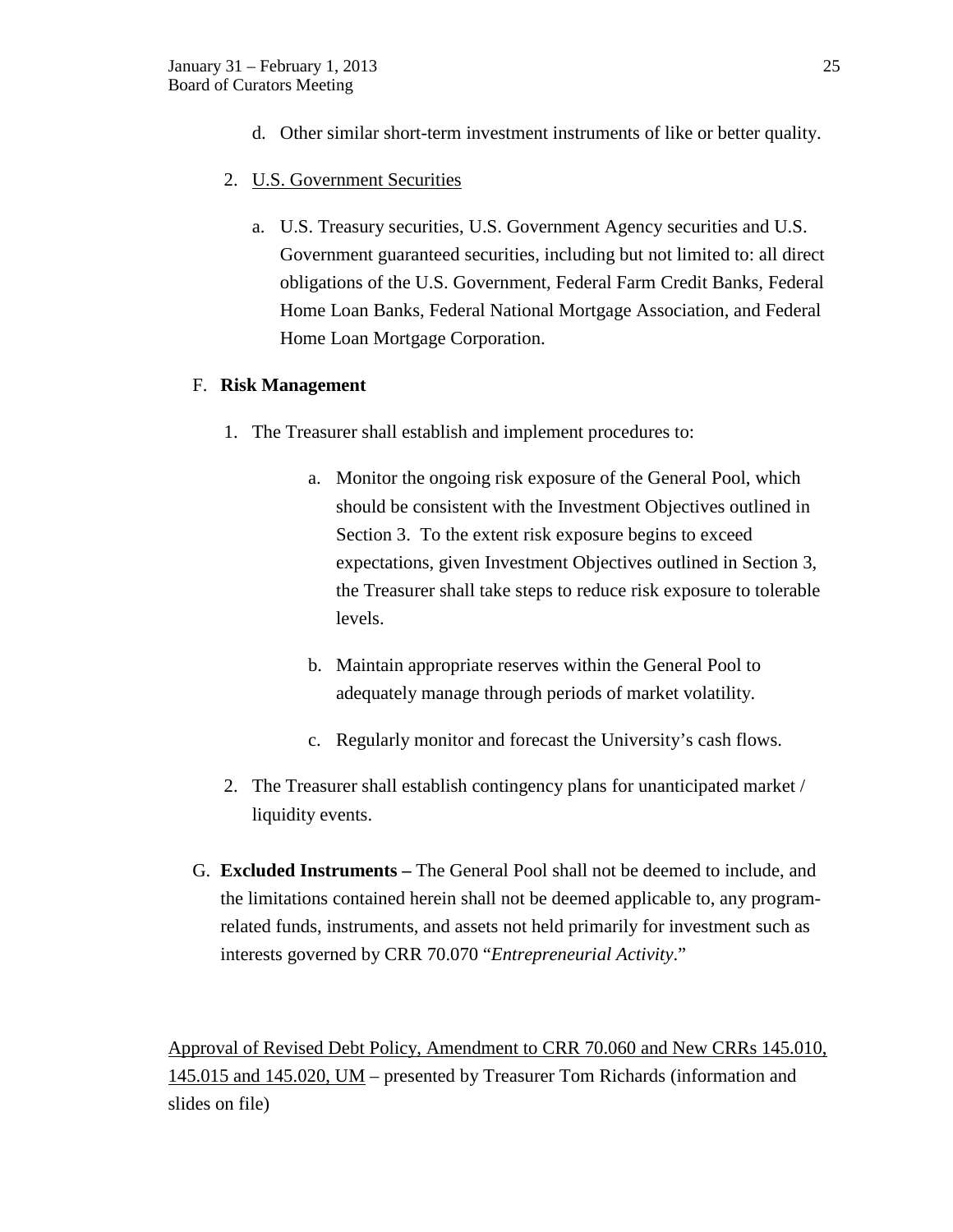It was recommended by Vice President Krawitz, endorsed by President Wolfe, recommended by the Finance Committee, moved by Curator Downing and seconded by Curator Cupps, that the:

Existing Debt Policy, Commercial Paper Policy and Derivatives Policy be replaced with new Collected Rules and Regulations, Sections 145.010 – 145.020 as outlined in the following documents; additionally, that Collected Rules and Regulations, Section 70.060, be amended as outlined in the following documents:

Roll call vote of Board of Curators:

Curator Bradley voted yes. Curator Covington voted yes. Curator Cupps voted yes. Curator Downing voted yes. Curator Goode voted yes. Curator Henrickson voted yes. Curator Phillips voted yes. Curator Ponder was absent. Curator Steward was absent.

The motion carried.

## **Collected Rules and Regulations Chapter 70: Execution of Instruments 70.060 Consulting, Design and Construction**

- A. The President shall have the authority to hire consultants and administer facilities design and construction operations in conformance with these Collected Rules and Regulations.
- B. Board of Curators approval shall be obtained for:
	- 1. Campus master plans when significant changes are proposed, but not less than every three years.
	- 2. The architectural and engineering consultant fees and the project budget, funding and scope of work for Capital Improvements projects with a total project cost of \$5,000,000 or more, or debt financed projects, before the design of the project is started. This does not include the pre-design programming and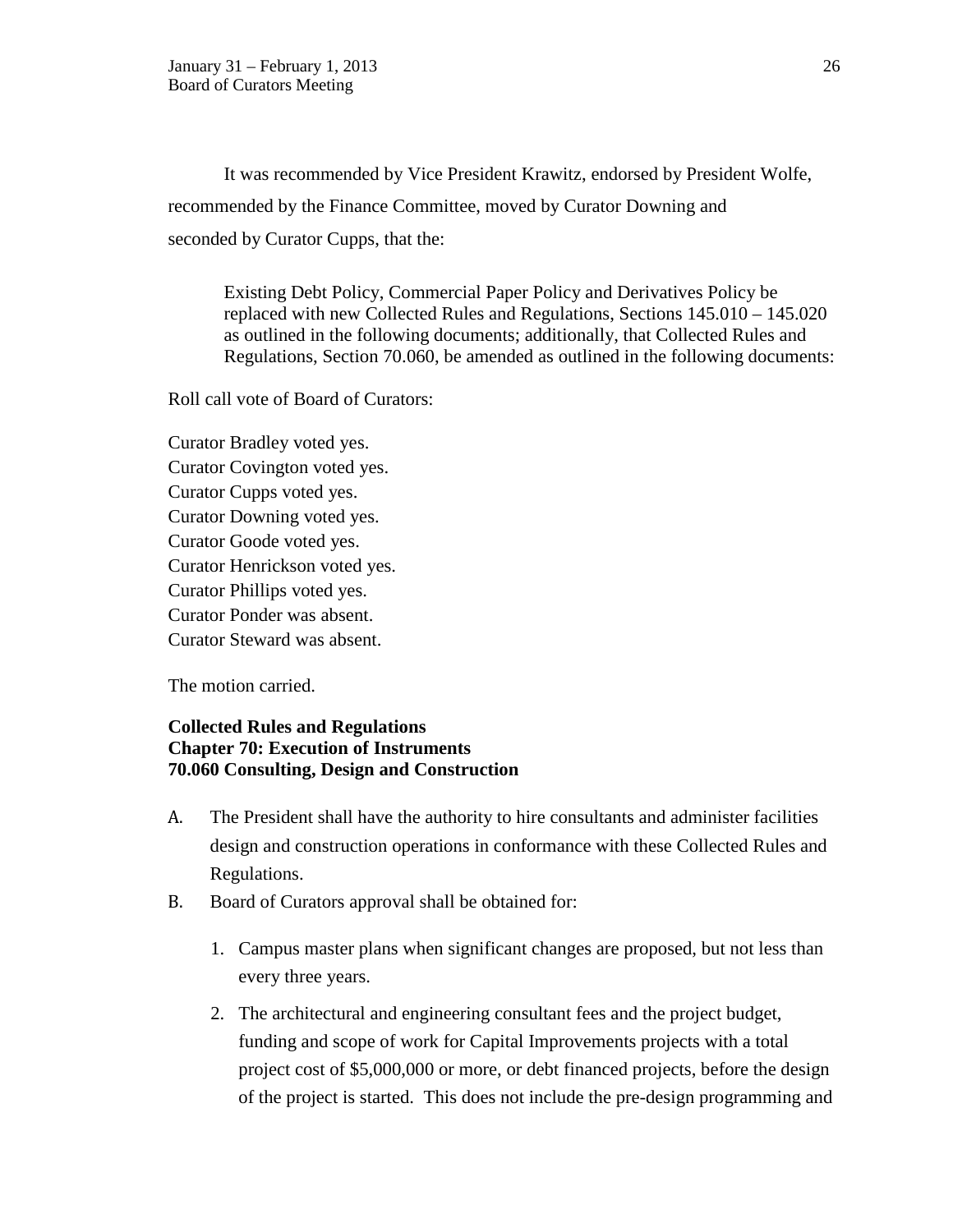planning to develop the estimated project cost, scope of work, and justification.

- 3. The architectural and engineering consultant when the fees are more than \$500,000 and the project cost is less than \$5,000,000.
- 4. If a previously approved Capital Improvement project changes substantially in size, scope, or cost, or the source of funds changes significantly, the Capital Improvement project shall be reapproved before construction begins, the Guaranteed Maximum Price is increased, or, in the case of a project that includes a series of construction contracts, the next construction contract is approved.
- C. Debt Financed Capital Improvement Projects
	- 1. Board of Curators approval shall be obtained for the use of debt financing on a project prior to bidding.
	- 2. Facilities and Administrative Cost Recovery may be used as an identified funding source for the debt service on debt issued to build research and academic buildings at the University of Missouri, on a facility for which the Board has approved a business plan. The approval of a business plan must occur prior to hiring architectural and engineering consultants. See CRR 145.010 "*Policy for Management and Oversight of Debt and Derivatives*" for overall limitations on this funding source.
- D. Project Design of new buildings and building additions with a total project cost greater than \$5,000,000 will be presented to the Board of Curators for informational review before design is complete and construction contracts are awarded.
- E. A quarterly report shall be provided to the Board for construction contracts, including Construction Manager contracts, more than \$500,000.
- F. The Board of Curators will review the Capital Project Plan annually.
- G. Competitive bids are not required for:
	- 1. Projects estimated at less than \$25,000, if there are no savings or advantages to bidding.
- H. Master Construction Agreements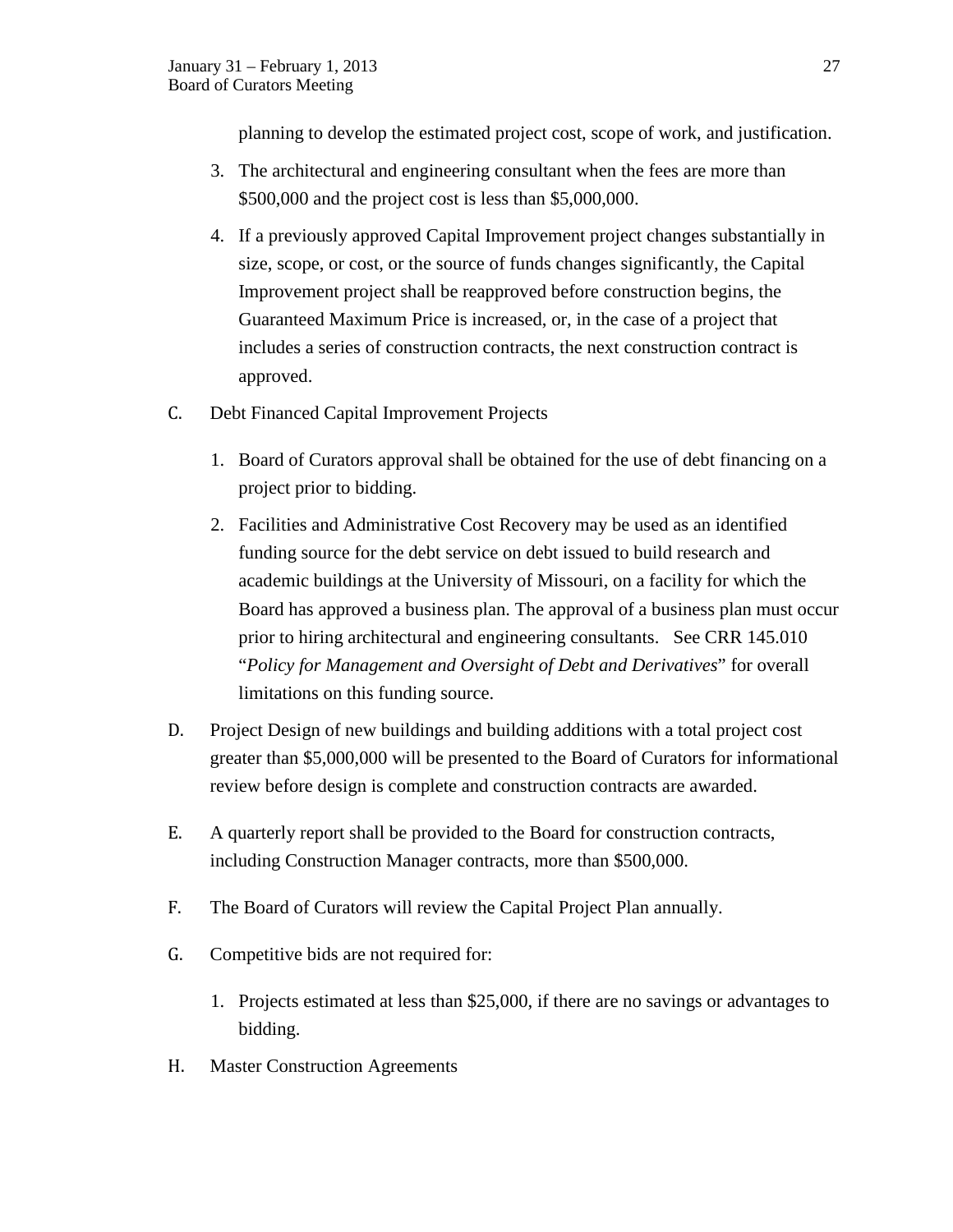- 1. Master Construction Agreements shall be competitively bid including price, firms' qualifications and quality of services provided in evaluating the best proposal.
- 2. Individual projects may be performed under Master Construction Agreements without seeking competitive bids for the individual projects.
- 3. The construction cost for individual projects performed by Master Construction Agreements shall not exceed \$1,000,000.
- 4. Master Construction Agreements shall be annual agreements with annual renewals not to exceed a total contract period of (5) five years.
- 5. Individual projects performed under a Master Construction Agreement would not be advertised for bidding.
- I. Codes and Standards
	- 1. All facilities shall comply with International Code Council (ICC) Codes. Codes and standards required by accreditation agencies will also be used unless the ICC requirements are more stringent. In the event that special design features and/or construction systems are not covered in the ICC codes, the applicable edition of the National Fire Protection Association (NFPA) family of standards and/or the NFPA 101 Life Safety Code shall be used.
	- 2. All facilities shall be in conformance with the Americans with Disabilities Act.
- J. Construction projects, other than individual projects performed on master construction agreements, estimated to cost \$100,000 or more shall be advertised for bid for five days in two newspapers with a circulation of at least 50,000, and at least two times over a 10 day period in a newspaper located in the county where the work is located, or advertised through an electronic medium if this method is more advantageous in soliciting competitive bids.
- K. Notwithstanding any provision herein to the contrary, the Board of Curators may, at its discretion, dispense with the competitive bidding and advertising requirements in this Section 70.060 as they relate to the construction of a building on University property if a private donor providing all or substantially all of the money for such construction project specifies, as a condition precedent to the donation, the architect and/or the general contractor to be utilized. In exercising its discretion concerning such donations, the Board of Curators' considerations will include, but not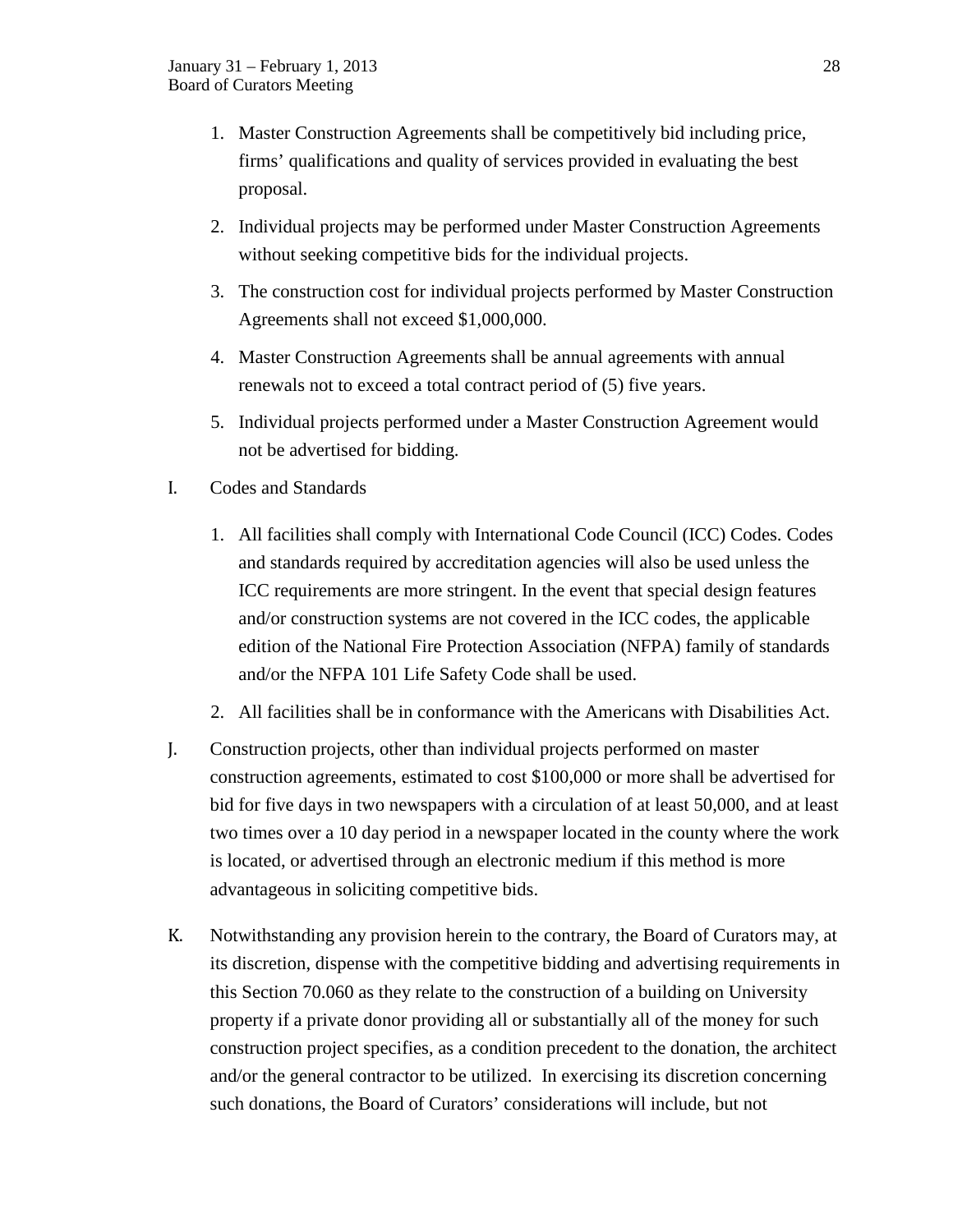necessarily be limited to, the capabilities and prior experience of the architect and/or general contractor with similar construction projects, the ability of the University to assure that the building meets all applicable construction standards and codes, any conflicts of interest that may exist for the donor, the architect and/or general contractor and the ability of the University to assure compliance with all applicable contract terms and laws related to such construction projects. Any such approval by the Board of Curators to dispense with the competitive bidding and advertising requirements in this Section 70.060 shall be contingent upon the willingness of the specified architect and/or general contractor to agree in writing to comply with standard University contract terms and conditions and to perform such contractual obligations for a specified amount within the specified budget for the construction project.

- L. Preference shall be given to Missouri products and firms when such are equally or better suited for the intended purpose and can be obtained without additional cost. Firms are considered "Missouri firms" if they maintain a regular place of business in the State of Missouri.
- M. The prevailing wages in the community where construction takes place shall be required to be paid on all construction projects for construction work. Prevailing wages are not required to be paid for maintenance work.

## **Collected Rules and Regulations Chapter 145: Debt and Derivatives 145.010 Policy for Management and Oversight of Debt and Derivatives**

- **A. Introduction**  This policy establishes guidelines for the management and oversight of external debt and derivatives. The authorities, responsibilities and reporting requirements outlined in this section shall be informed by the guidelines contained within the following (collectively, "Debt and Derivative Policies"):
	- 1. CRR 145.015 Debt Management Guidelines
	- 2. CRR 145.020 Derivatives Policy
- **B. Overview of Borrowing Programs –** The following provides a basic overview of the two primary external borrowing programs approved by the Board of Curators. The detailed applicable provisions of each program, including applicable issue-specific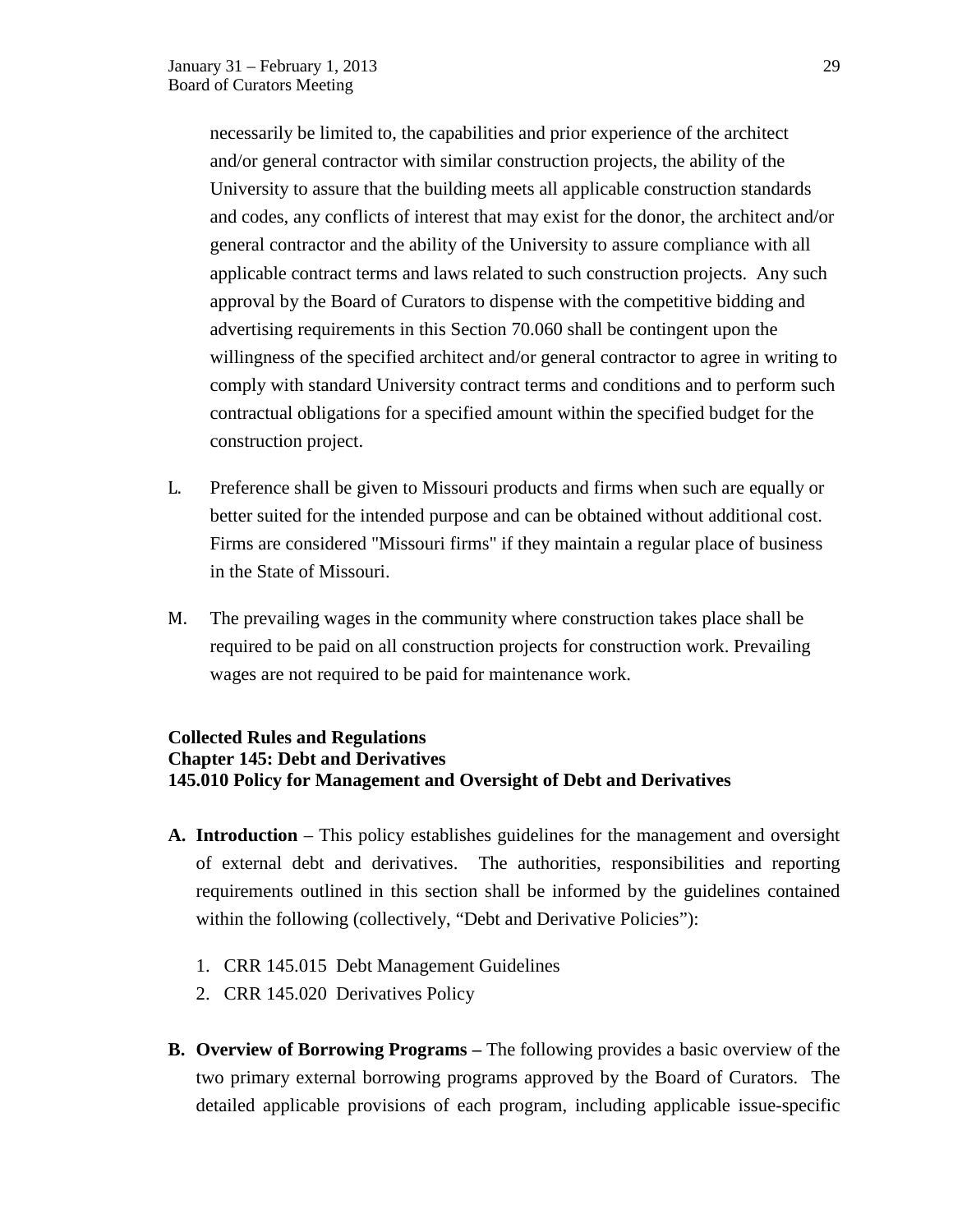issuance, payment and related logistical matters, are contained within board resolutions approved by the Board of Curators from time to time authorizing issuances of debt under such programs, and the associated offering documents.

1. System Facilities Revenue Bonds Program – Provides generally long-term financing for acquisition, construction, renovation or expansion of various University facilities. The principal and interest of the bonds are payable from, and secured by a first lien on and pledge of, designated revenues of the University's revenue-producing system facilities, including campus bookstore receipts, housing and dining charges, hospital and patient services, and parking collections, as well as certain assessed fees, such as recreational facility fees, stadium surcharges, and student activity fees, and a portion of tuition and fees attributable to such facilities (collectively, "System Facilities Revenues").

The University must continuously operate and maintain the facilities financed by the bonds and maintain sufficient rates and charges for use of such facilities as will allow the University to meet annual debt service requirements. Additionally, System Facilities Revenues, in aggregate, must at all times exceed 200% of the annual debt service requirements for the bonds in any given fiscal year.

2. Commercial Paper Program – Provides flexibility in managing the University's overall debt program and may be utilized for various University financing needs including, but not limited to: a) capital projects, including the acquisition, construction, renovation or expansion of various University facilities, infrastructure or equipment, and b) providing a readily accessible source of funds for various working capital purposes.

Commercial Paper Notes ("CP Notes") may be issued in taxable or tax-exempt form under the Commercial Paper program up to an aggregate amount authorized by the Board of Curators. Only taxable CP Notes may be utilized for working capital purposes. The maximum term of any CP Note is 270 days, and no more than \$100 million in CP Notes may mature within any seven calendar days.

CP Notes are limited obligations of the University payable solely out of and secured by a pledge of the University's unrestricted revenues, which generally include state appropriations for general operations, student fee revenues, and all other operating revenues of the University other than System Facilities Revenues.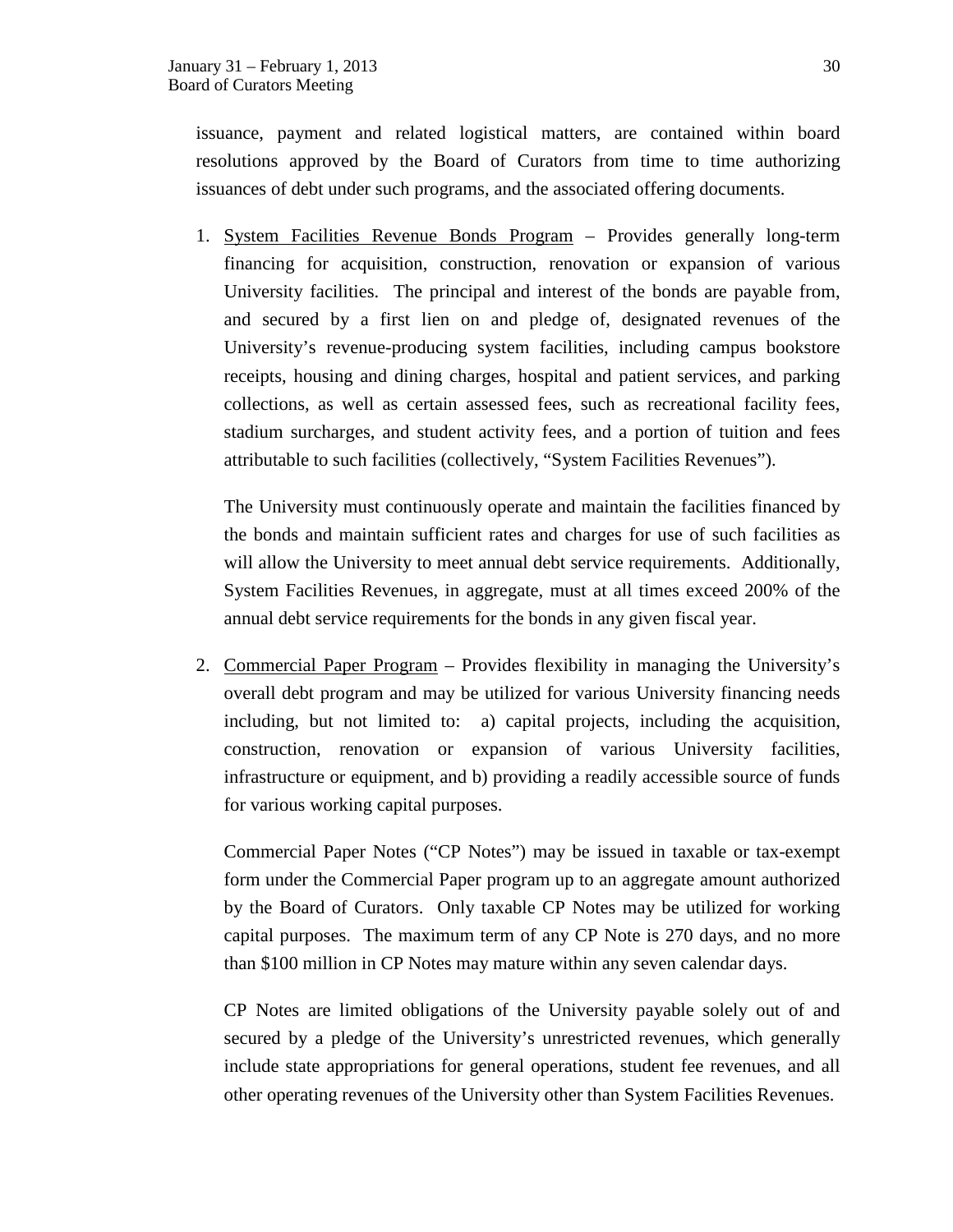- **C. Authorities** The Board of Curators of the University of Missouri has the ultimate authority to determine the proper means for the management and oversight of the University's debt and derivatives. Through this policy, the Board delegates certain specific authorities and responsibilities with respect to the management and oversight of debt and derivatives, which it has determined to be appropriate as described herein.
	- 1. The following actions shall require Board of Curators approval after consideration of recommendations from University staff:
		- a. Approval of debt financing for individual capital projects, including the acquisition, construction, renovation or expansion of University facilities, infrastructure or equipment. In addition to specific System Facilities Revenues and various other sources of funding, Facilities and Administrative Cost Recovery ("FACR") may be used as an identified funding source for internal debt service on debt issued to build University research and academic buildings, while not technically pledged to secure external debt. The total amount of FACR authorized for this purpose shall not exceed 20% of the annual average total FACR generated by the University over the three most recent fiscal years; and, the total amount approved for a campus' projects shall not exceed 20% of the annual average total FACR generated by the respective campus over the three most recent fiscal years. Exceptions to this policy can be made at the discretion of and by a vote of the Board of Curators.
		- b. Issuance of debt, in any amount, under the System Facilities Revenue Bond Program.
		- c. Determination of the maximum aggregate amount of CP Notes that may be outstanding at any one time under the Commercial Paper Program ("authorized amount").
		- d. Approval of Derivative Transactions as defined in CRR 145.020 *"Derivatives Policy.*" The authorizing resolution should clearly state the objective to be achieved by the transaction and the execution parameters should be consistent with the objective.
	- 2. The following authority is hereby delegated by the Board to the Vice President for Finance and Administration or the Treasurer:
		- a. Within the Commercial Paper Program, issuance of CP Notes within the authorized amount of aggregate principal amount outstanding.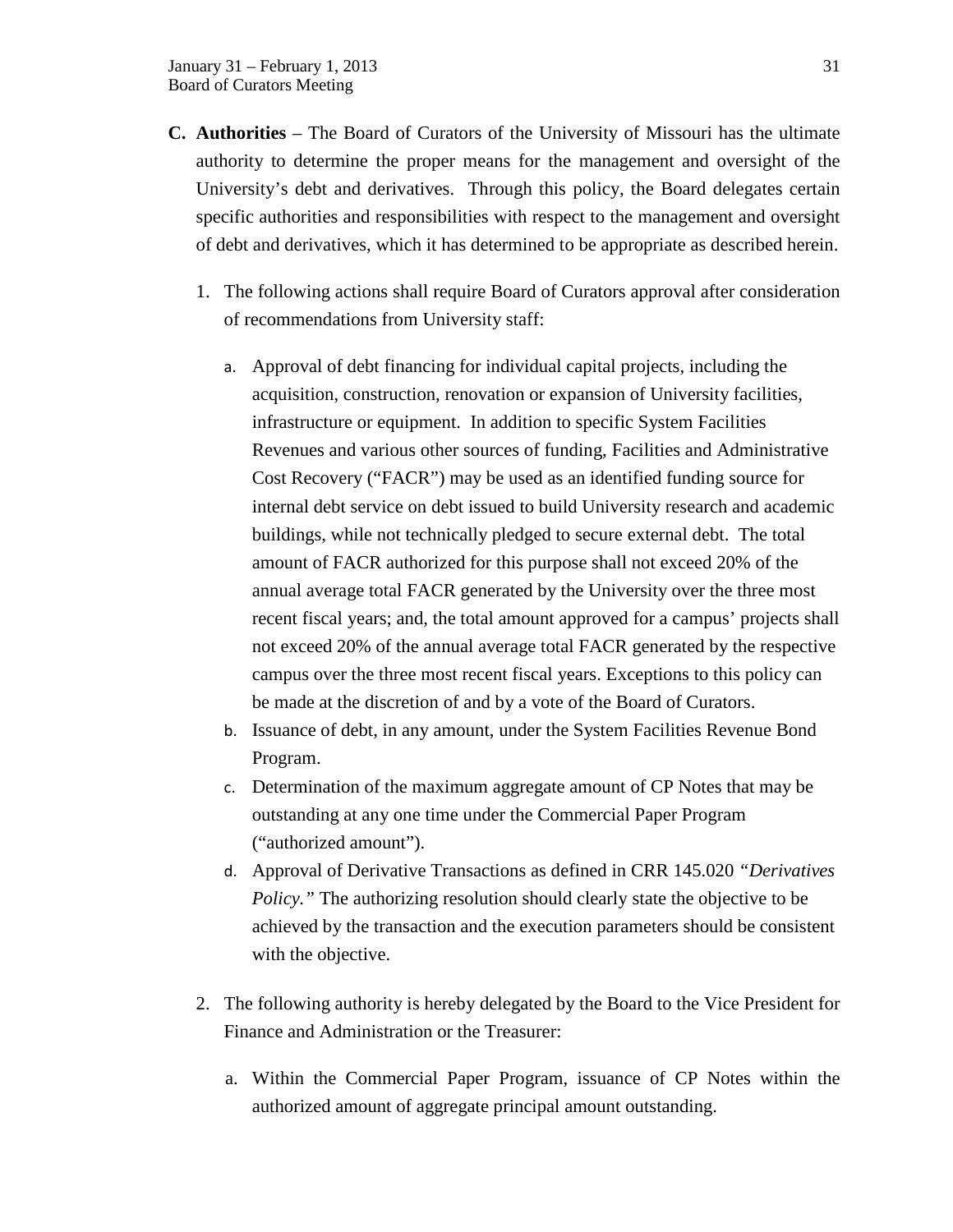- **D. Responsibilities** The Vice President for Finance and Administration or her/his designees are responsible for the following:
	- 1. Implement and monitor Debt and Derivative Policies.
	- 2. Review Debt and Derivative Policies on an annual basis, with policy amendments submitted to the Board of Curators as necessary.
	- 3. Maintain accurate records and monitor compliance with any requirements for debt and derivatives.
	- 4. Establish procedures to monitor the financial exposure and other risks associated with any Derivative Transaction as defined in CRR 145.020 *"Derivatives Policy."*
	- 5. Periodic reporting to the Board as outlined in Section E of this policy.
- **E. Reporting** At minimum, the following reporting to the Board shall be required:
	- 1. Quarterly: Summary of external debt and derivatives outstanding with appropriate metrics; listing of amount and general purpose of each CP Note currently outstanding (if any) under the Commercial Paper program.
	- 2. Annually: Report of external debt authorized and outstanding by project; updated projections with respect to the University's estimated debt capacity; and, current credit ratings.

## **Collected Rules and Regulations Chapter 145: Debt and Derivatives 145.015 Debt Management Guidelines**

A. **Introduction** - These debt management guidelines are designed to provide a framework for implementing the University's debt issuances, to impose discipline on capital financing and operating budget decisions, to manage interest rate risk and to assist in the continued investment in the University's facilities. Further, these guidelines shall help ensure adequate financial strength to service existing and proposed debt, to maintain leverage within an acceptable risk tolerance while investing in strategic capital and other initiatives, and to enhance a strong financial profile to ensure continued access to the capital and money markets. Finally, this guidance will aid management in ensuring that an appropriate mix and type of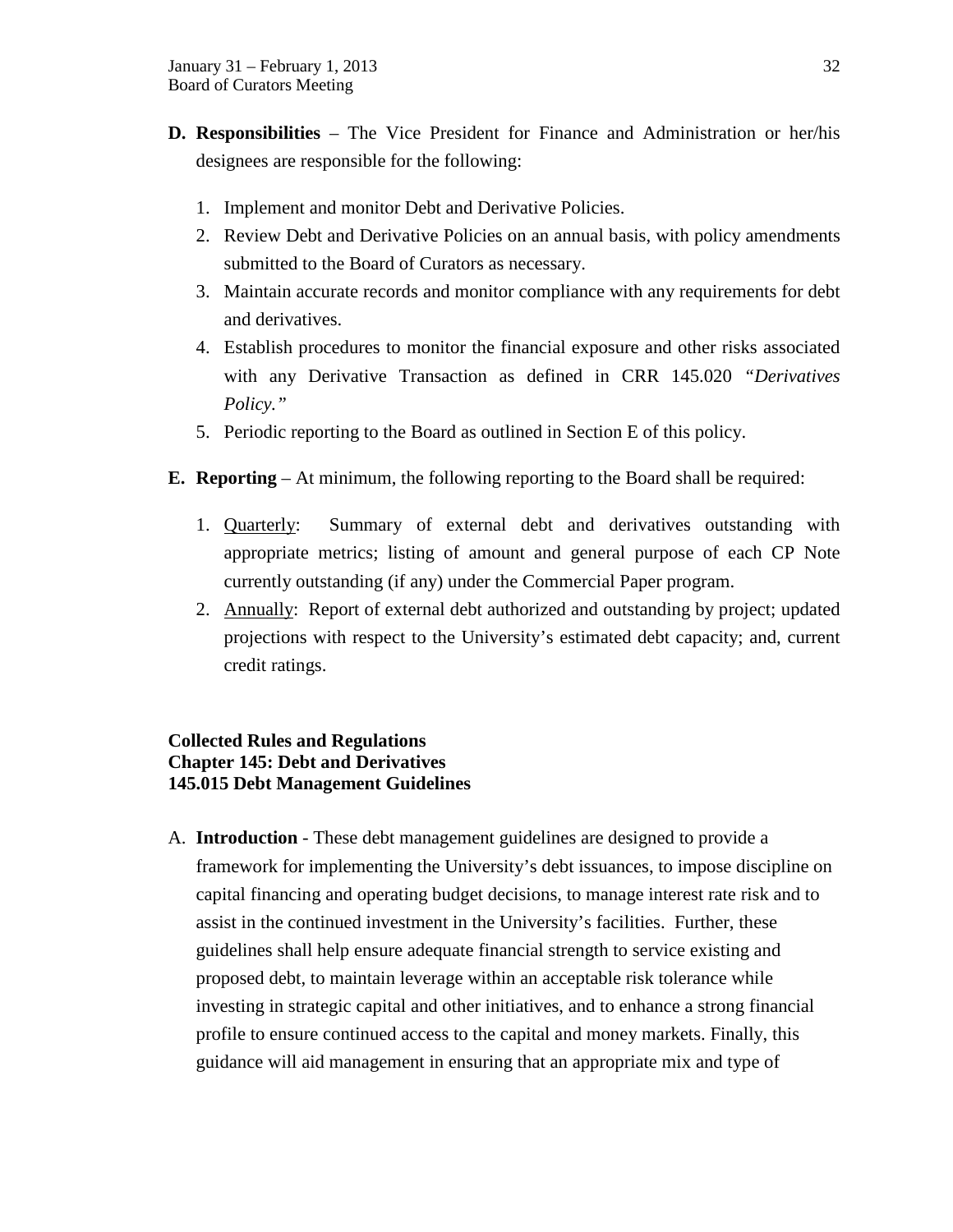funding resources are utilized and that the University's debt capacity continues to be used strategically.

- B. **Responsibilities and Authorities** See CRR 145.010 "Policy for Management and Oversight of Debt and Derivatives."
- C. **Approach to Debt Issuance -** While the University attempts to maximize the use of philanthropy, grants, internal funds and state and federal appropriations to fund capital projects, the strategic use of both taxable and tax-exempt debt can provide additional support for mission-critical investments and increase financial flexibility.

The University recognizes that debt is a limited resource. Debt should be used prudently within the University's constitutional and statutory authority for capital projects that are consistent with the mission and vision of the University. To assure that this criteria is met, an analysis of the ongoing impact of the projects on the University's finances must be performed in connection with any incurrence of debt.

Debt will be managed on a portfolio-wide basis with the goal of achieving the most favorable cost of capital within acceptable risk parameters.

The University recognizes that there is a relationship between debt and overall University liquidity. The University needs appropriate liquidity for its operations and debt and investment obligations. In order to manage this relationship, regular analysis of the on-going impact of debt on the University's liquidity must be performed.

The University will manage its exposure to lenders, debtholders and other similar external parties by diversifying its financial service providers in the roles of bond sales, variable rate bond remarketing, commercial paper dealers, swap counterparties, and providers of other banking services or others forms of credit enhancements.

D. **Debt Capacity and Debt Affordability** - Debt capacity is a subjective measure, typically associated with balance sheet leverage. The University's risk tolerance and capital needs will inform how much leverage can comfortably be assumed. Debt affordability is in part a subjective measure, in this case associated with income statement leverage as well as ability to cover debt service from operations. Therefore the University's operating performance – either on a University, campus or project basis, as appropriate in the specific circumstance - along with projections of new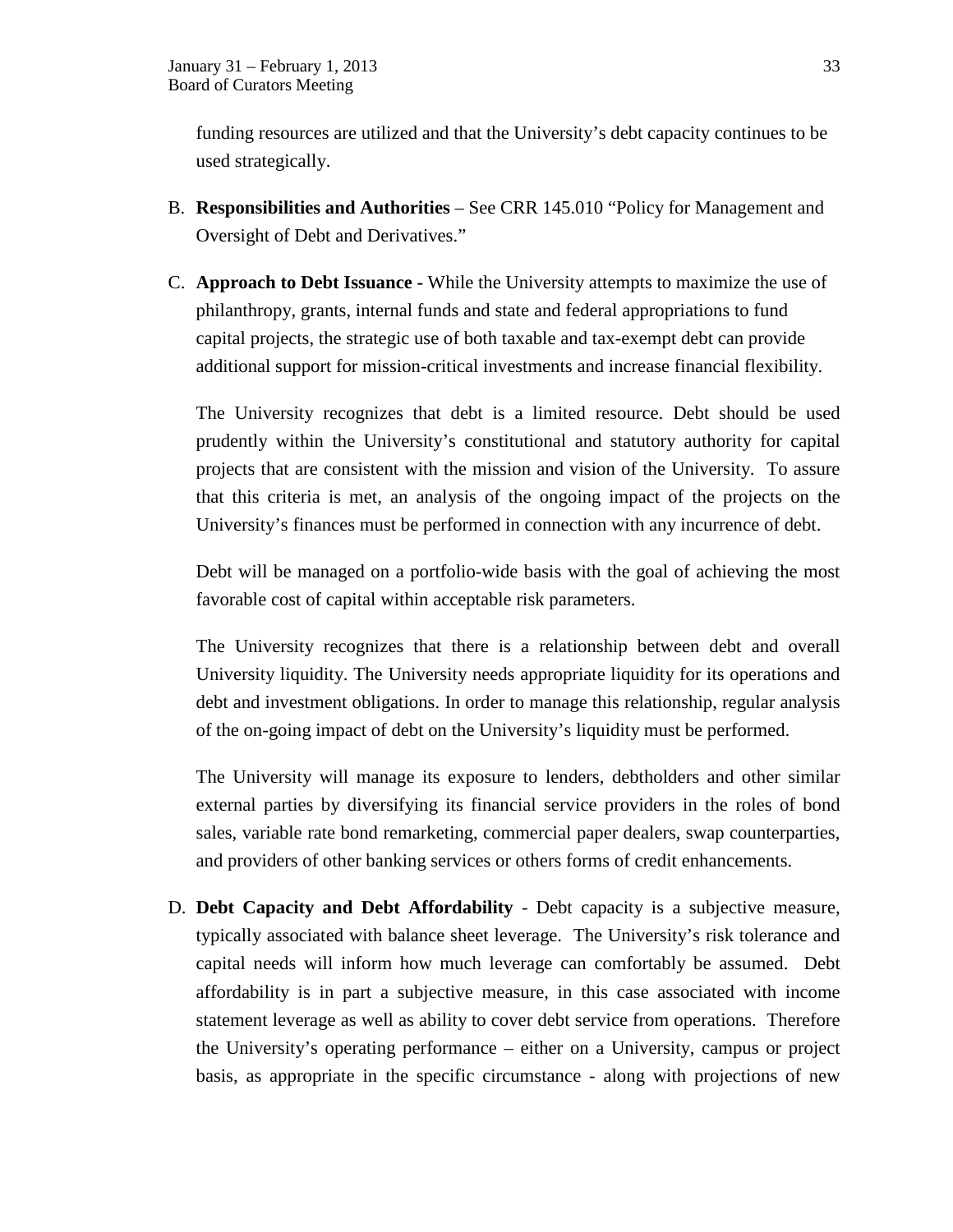revenue associated with debt-financed projects, will determine the affordability of additional debt.

The following ratios are intended to be guidelines for use in determining the University's tolerance for additional debt and not to be an impediment to achieving the University's strategic objectives.

These ratios are used to measure the amount of outstanding debt compared to University's balance sheet resources (debt capacity) and the ability to service debt annually from operations (debt affordability). Such ratios shall be:

- Derived from audited financial statements:
- Calculated consistent with industry standards and peer institutions;
- Monitored on an on-going basis (annually and at the time of debt issuance);
- Re-evaluated as the University's capital needs and strategic initiatives evolve; and
- Compared with peer institutions.

## 1. Expendable Resources to Debt (Debt Capacity)

*Unrestricted Net Assets + Restricted Expendable Net Assets / Outstanding Debt*

This ratio is considered one of the most basic determinants of financial health by measuring coverage of direct debt by expendable financial resources. This ratio typically corresponds strongly with credit rating categories for rated institutions, so it is considered a good measure of *debt capacity* at a given rating level.

2. Debt to Revenue (Debt Capacity)

## *Outstanding Debt / Operating Revenues*

This ratio measures the University's debt as a percent of total revenue and provides an overall measure of income statement leverage.

3. Debt Service to Operations (Debt Affordability)

*Annual Debt Service / Total Operating Expense*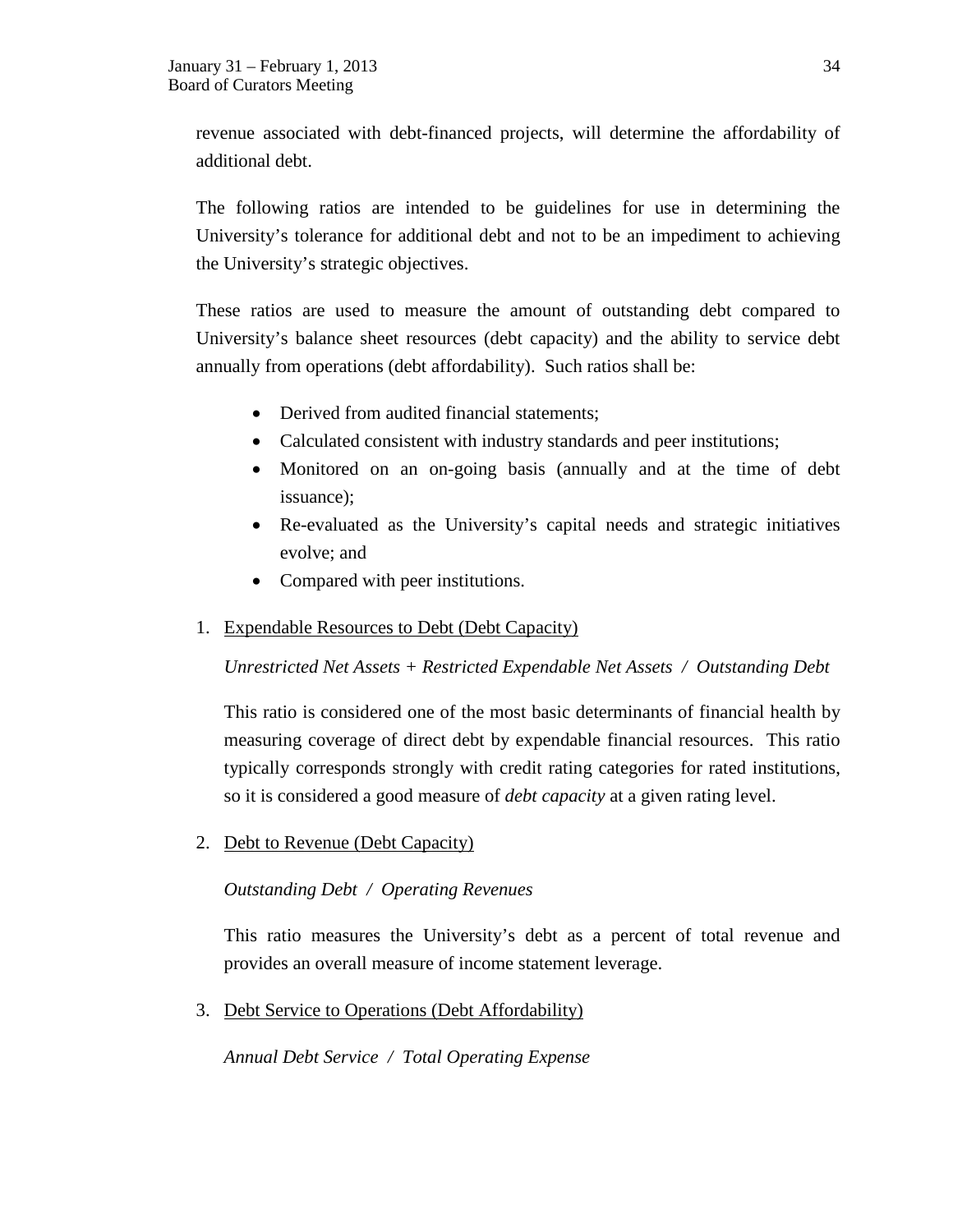This ratio measures the burden of debt service on the University's budget. This ratio is monitored to maintain the University's long-term operating flexibility to fund existing requirements and new initiatives.

4. Debt Service Coverage (Debt Affordability)

*Operating Surplus (Deficit) + Interest and Depreciation Expense / Annual Debt Service*

Debt service coverage measures the margin by which the University can repay its outstanding debt obligations. When assessing the potential incurrence of new debt, the additional revenues expected to be received by the University as a result of a debt-financed project may be considered in calculating the debt service coverage ratio if appropriately stress-tested.

E. **Debt Portfolio Risk Management** - Risk management is an enterprise-wide endeavour and understanding the University's exposure to various risks requires an integrated view of assets, liabilities and operations. Debt portfolio risks exist within this wider context and must inform and be informed by it.

Risks in the debt portfolio can broadly be categorized as interest rate risks or liquidity risks. The former impacts the budget and its ability to absorb volatility in interest expense. The latter impacts the balance sheet and its ability to absorb unexpected calls on liquidity. The following risks will be assessed at the time of each debt or derivatives transaction and will be routinely monitored and managed on a portfoliowide basis.

The components of interest rate risk include the following:

- 1. Market Rate Risk: The risk of rising interest rates on variable rate exposure from bank lines, bonds, commercial paper or Derivative Transactions. Although not part of the then-current debt portfolio at a given point in time, the University recognizes that debt yet to be issued for future projects also represents interest rate exposure.
- 2. Tax Risk: The risk that tax-exempt bond rates may unexpectedly increase or fluctuate due to changes in the tax code.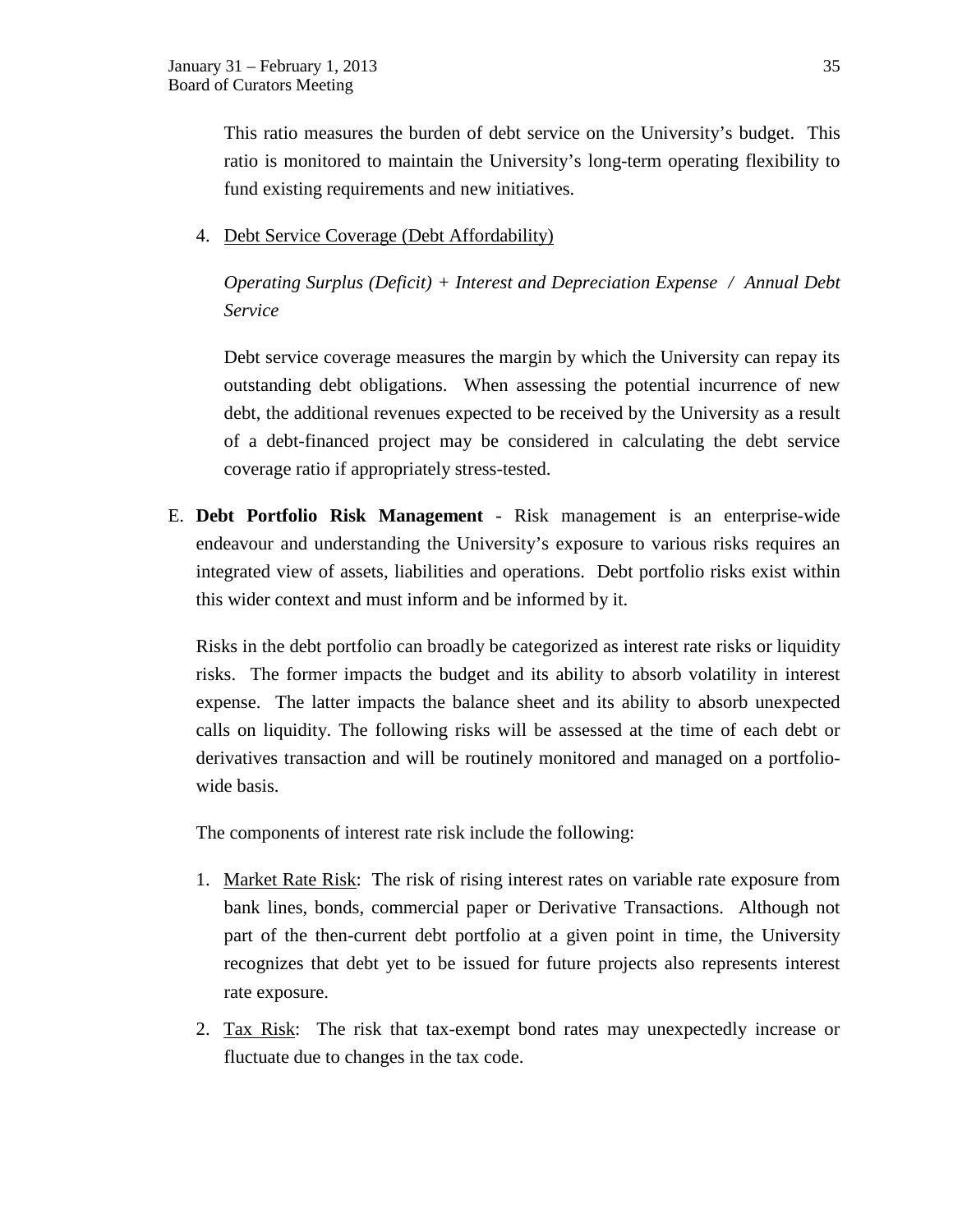- 3. Bank Facility Re-pricing Risk: The risk that the pricing for bank lines or letters of credit (if any) used to support variable rate bonds or commercial paper will increase after expiration.
- 4. Credit Risk: The risk that the University's underlying credit ratings and/or the credit ratings of a bank providing bank lines or letters of credit to support variable rate bonds or commercial paper are downgraded.
- 5. Basis Risk (swap related): The risk that any swap receipts do not fully offset borrowing costs.
- 6. Counterparty Performance Risk (swap related): The risk that a swap counterparty fails to perform under a swap agreement.

The components of liquidity risk include the following:

- 7. Remarketing Risk: The risk that variable rate demand bonds, put bonds or commercial paper cannot be remarketed and the Remarketing Agent puts the debt back to the University or the bank providing a bank line or letter of credit.
- 8. Roll Risk: The risk that bullet maturities, commercial paper or other balloon payments cannot be refinanced at maturity.
- 9. Bank Facility Renewal Risk: The risk of acceleration from the failure to renew an existing bank facility or to find a substitute facility.
- 10. Liquidity Provider Performance Risk: The risk that a liquidity provider fails to perform under an applicable bank line, letter of credit, or other liquidity agreement.
- 11. Swap Collateralization Risk: the risk that the mark-to-market of a swap declines and triggers a collateral posting requirement.
- 12. Swap Termination Risk: the risk that an automatic termination event from a counterparty results in a swap termination in which the University must pay to settle the swap.

The University will quantify its potential exposure to interest rate and liquidity risks under various risk scenarios. The University recognizes that risk can change rapidly in response to external and internal factors, and that adequate contingency plans need to be in place to address different environments.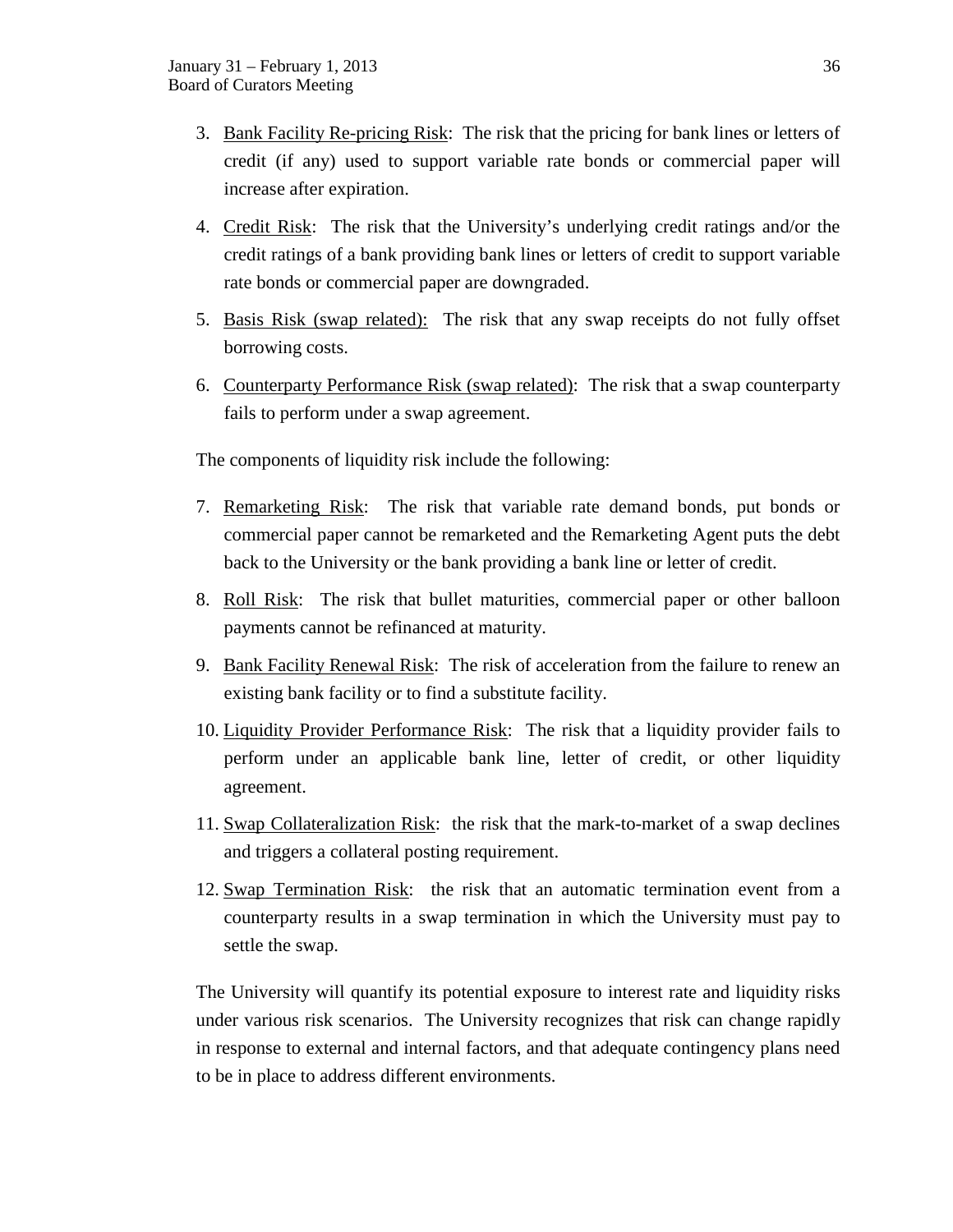The University recognizes that there is a trade-off between pursuing the lowest cost of funds and assuming risk in the debt portfolio. The amount of risk that the University will be willing to assume within its debt portfolio will be evaluated in the context of other risk factors affecting the institution, including investment risk, operational risk, and external economic factors.

- F. **Structuring Guidelines** The University will review all potential funding sources for its projects, with the goal of achieving the lowest overall cost of capital that is consistent with the University's risk profile. In determining the structure for a specific financing, the University will take into account a number of factors, including prevailing market conditions and its existing debt portfolio.
	- 1. Fixed / Variable Mix: In general, fixed rate financing is used in order to avoid unexpected increases in interest costs in the future. Variable rate debt may be considered for funding in anticipation of gifts or when prepayment/restructuring flexibility is desired, or when long-term fixed interest rates are considered undesirable for locking in long-term rates, or for diversifying the University's debt portfolio. Since the use of variable rate instruments may require liquidity, the University will take such requirements into consideration when using variable rate debt and will manage its liquidity needs considering the entire asset and debt portfolio as well as different variable rate instruments, which may or may not require liquidity support. Exposure to and reliance on external parties, such as remarketing agents, commercial paper dealers and liquidity providers, will be considered on a comprehensive, University-wide basis.
	- 2. Tax-Exempt/Taxable Debt: The University will evaluate the use of tax-exempt versus taxable debt based on market conditions at the time of issuance, type of facility being financed (as not all projects qualify for tax-exempt financing) and taking into account other strategic considerations, such as restrictions (or lack thereof) on the use of debt proceeds.
	- 3. Refunding Criteria: The University will continuously monitor its outstanding debt for refunding and/or restructuring opportunities. For refundings, the University will consider transactions that produce appropriate present value savings, taking into account the level of interest rates, the remaining time before the call date and costs of issuance. Additional factors to be considered include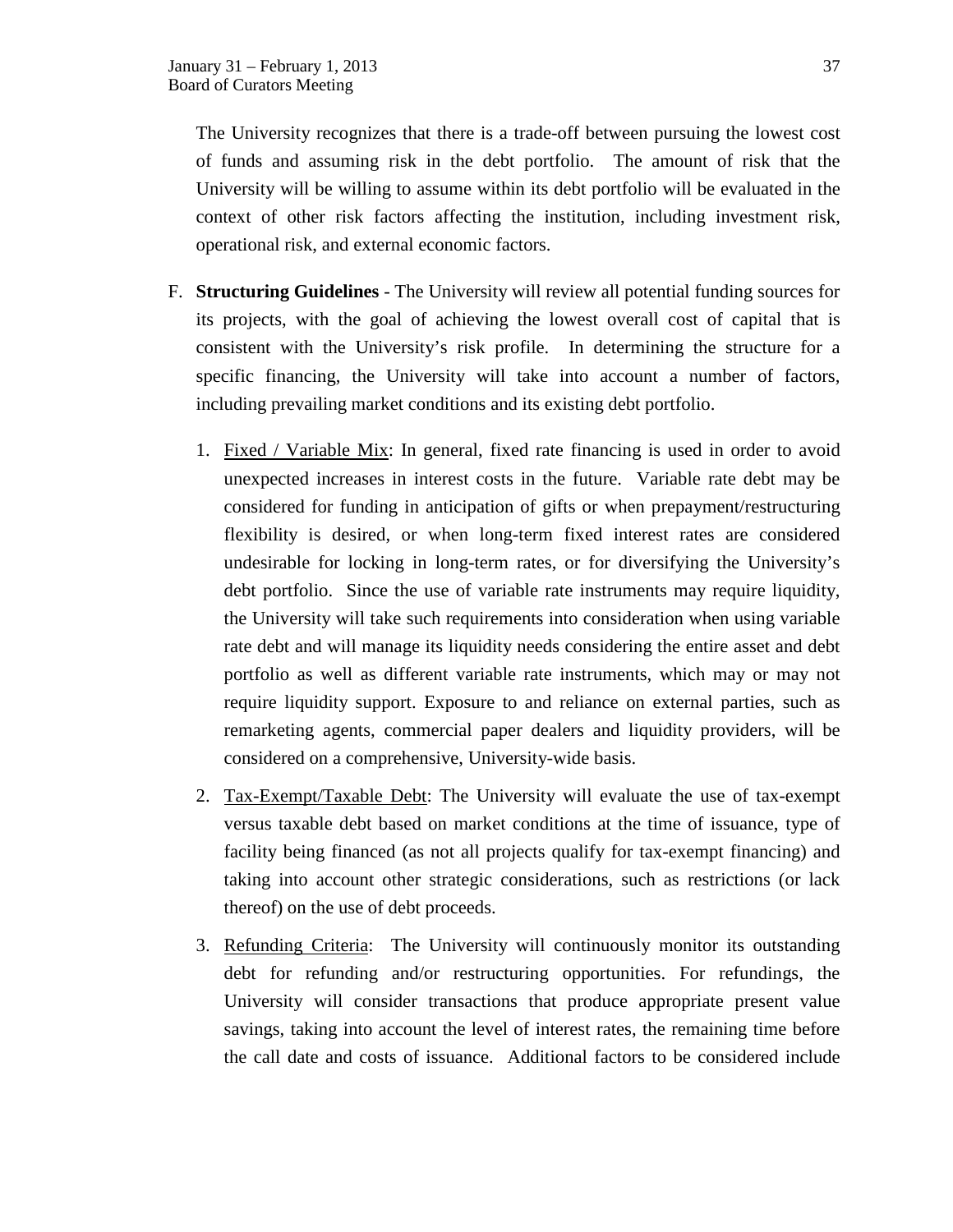negative arbitrage (if any) and the use of derivatives or non-traditional bond structures.

- 4. Other Financing Sources: Opportunities for alternative and non-traditional transaction structures may be considered, including off-balance sheet financings. The University recognizes that these types of transactions can often be more expensive than traditional University debt structures; therefore, the benefits of any potential transaction must outweigh any potential costs and risks. Non-traditional structures should only be considered once the benefits have been identified and the likely impact on the University's debt capacity and credit has been determined.
- 5. Derivative Products: The University recognizes that derivative products may enable more opportunistic and flexible management of the debt portfolio. The University will consider the utilization of derivative products, subject to the provisions of CRR 145.020 "*Derivatives Policy.*"
- G. **Methods of Debt Issuance** The University will select the preferred method of issuance for each debt sale dependent upon the type of transaction, market conditions, and the projects to be financed. The most common types of sale are negotiated, using one or more selected underwriters; competitive; or via private placements. When using a negotiated transaction, the University may either select one or more underwriters for an individual transaction or a series of transactions, or establish a pool of qualified underwriters from which the University will select one or more specific underwriter(s) for each transaction. In all cases, underwriters shall be selected as part of a competitive process based on a variety of factors, including but not limited to, the execution capabilities of the firm, service provided to the University, fees, and other strategic considerations. If utilized, an underwriting pool shall last no longer than 5 years before a new competitive process establishes another pool.
- H. **Rating Agency and Investor Relations** The University recognizes that an active program of credit rating agency and investor relations is critical for maintaining favorable capital market access. While the University recognizes that changes to its credit rating can affect its borrowing costs, decisions related to borrowing and structure will be driven first and foremost by strategic issues, including the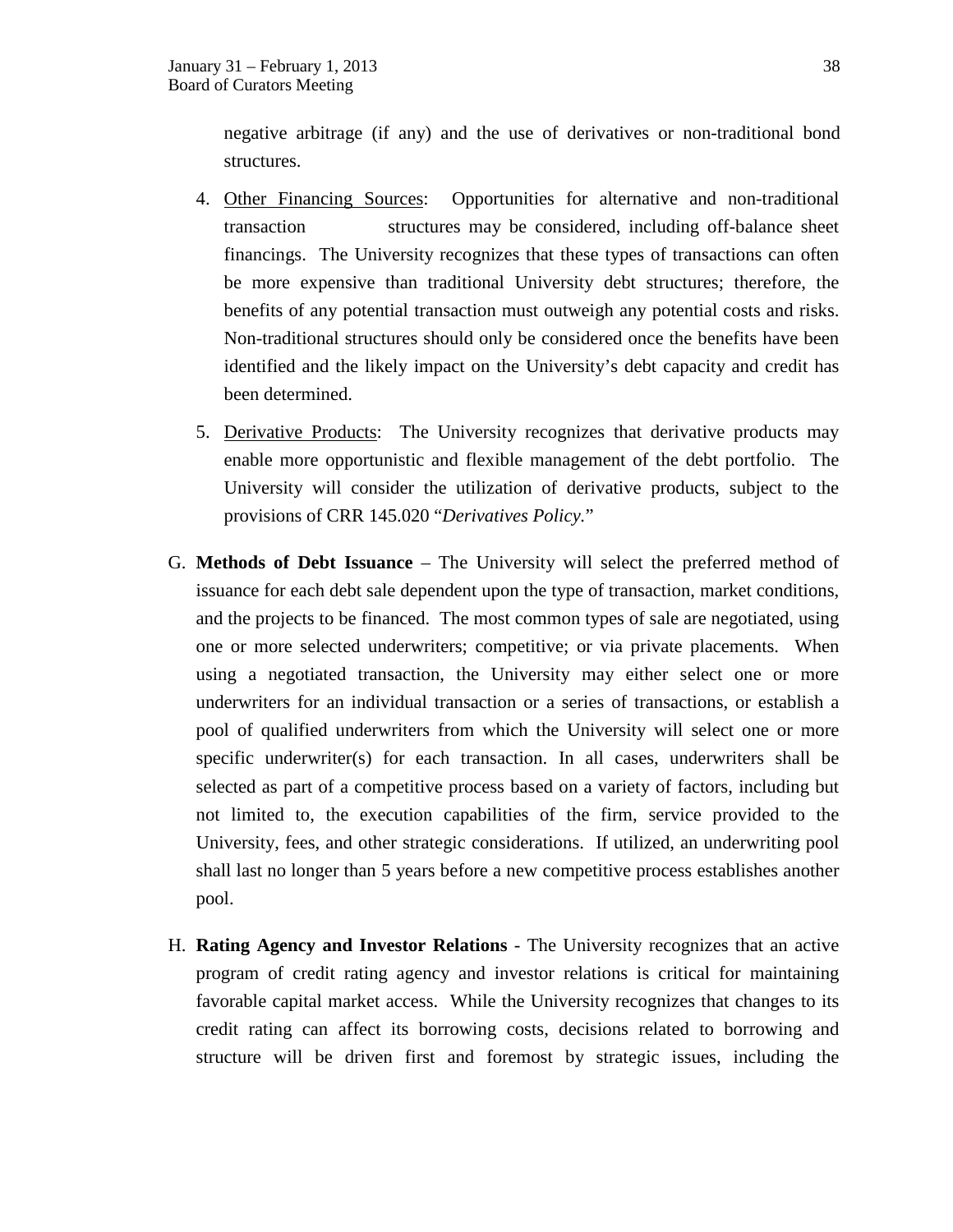University's capital needs and its ability to afford debt, and not governed by issues relating to a specific credit rating.

I. **Compliance** - The University will comply with all legal and contractual requirements for ongoing continuing disclosure related to its debt portfolio, including disclosure requirements under applicable SEC or MSRB rules and regulations contained in applicable continuing disclosure undertakings. The University may employ one or more dissemination agents to assist it in compliance with such requirements.

The University will comply with all applicable legal, contractual and other requirements for post-issuance compliance related to tax-exempt or other debt, including any applicable University policy and/or procedures adopted from time to time in order to so comply. Matters to be monitored and complied with pursuant thereto may include the investment, use and expenditure of proceeds of such debt; restrictions on the use of projects financed thereby; record retention and maintenance; ongoing compliance monitoring; interaction with bond counsel and/or disclosure counsel; monitoring of tax-exempt bond expenditures; arbitrage rebate monitoring, compliance and filings, and private business use monitoring and compliance.

# **Collected Rules and Regulations Chapter 145: Debt and Derivatives 145.020 Derivatives Policy**

A. **Introduction** - This policy is designed to provide a framework for the management of risk associated with derivative instruments and hedging activities in connection with debt transactions. This policy is adopted pursuant to and is intended to be compliant with Section 108.170(7)(3) of the Revised Statutes of Missouri, as the same may be amended from time to time.

This policy shall be applicable to agreements providing for payments based upon levels of or changes in interest rates, including without limitation derivative agreements commonly referred to as interest rate swaps, hedges, caps, floors or collars, entered into in connection with bonds, notes or other obligations issued by or on behalf of the University, which bonds, notes or other obligations are either presently outstanding or expected to be issued, and bearing interest at fixed or variable rates of interest (individually a "Contract", "Agreement" or "Derivative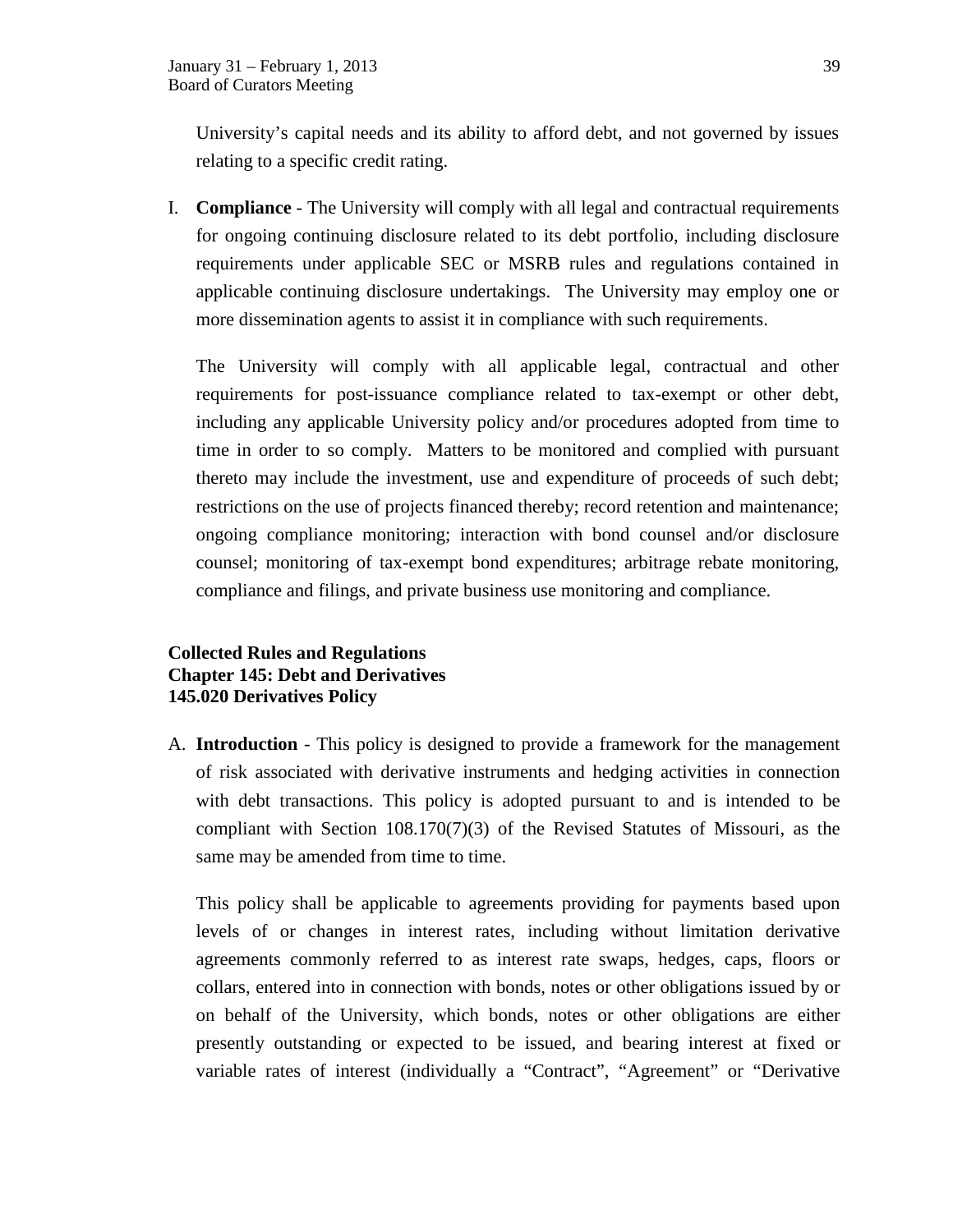Transaction", and collectively "Contracts", "Agreements" or "Derivative Transactions").

- B. **Responsibilities and Authorities**  See CRR 145.010 "*Policy for Management and Oversight of Debt and Derivatives.*"
- C. **General Guidelines** The following non-exclusive list provides certain guidelines that the University will follow in the evaluation and recommendation of Derivative Transactions as defined in this policy:
	- 1. Legality Any proposed Contract must comply within the legal constraints imposed by state laws, University resolutions, and existing covenants, bond resolutions, indentures and other contracts.
	- 2. Permitted Purposes and Financial Strategy Derivative Transactions may be used to manage the University's risk profile, including but not limited to tax risk, liquidity risk, and interest rate risk. The University will evaluate Derivative Transactions on a standalone basis, in the context of the debt portfolio, and in the context of the University as a whole (e.g., institutional tax risk and interest rate risk).
	- 3. Mitigation of Risk Factors The University recognizes that certain risks will be assumed if it enters into a Derivative Transaction. In order to mitigate the associated risks, the University will follow the guidelines described below:
		- i. *Counterparty Risk*: Counterparty risk is the risk that a counterparty fails to meet its obligations as described in the Contract. The University will seek to mitigate this risk by (a) evaluating the credit quality of any counterparty, including, but not limited to, public credit ratings, preferring higher creditworthiness for transactions which may have a significant financial impact, (b) diversifying its counterparty exposure among different financial institutions and (c) including, when appropriate, swap collateralization requirements which protect the University.
		- ii. *Termination Risk*: Termination risk is the risk that an event of default or credit rating downgrade below a set threshold triggers a termination event. Except for extenuating circumstances, it is the intent of the University not to make a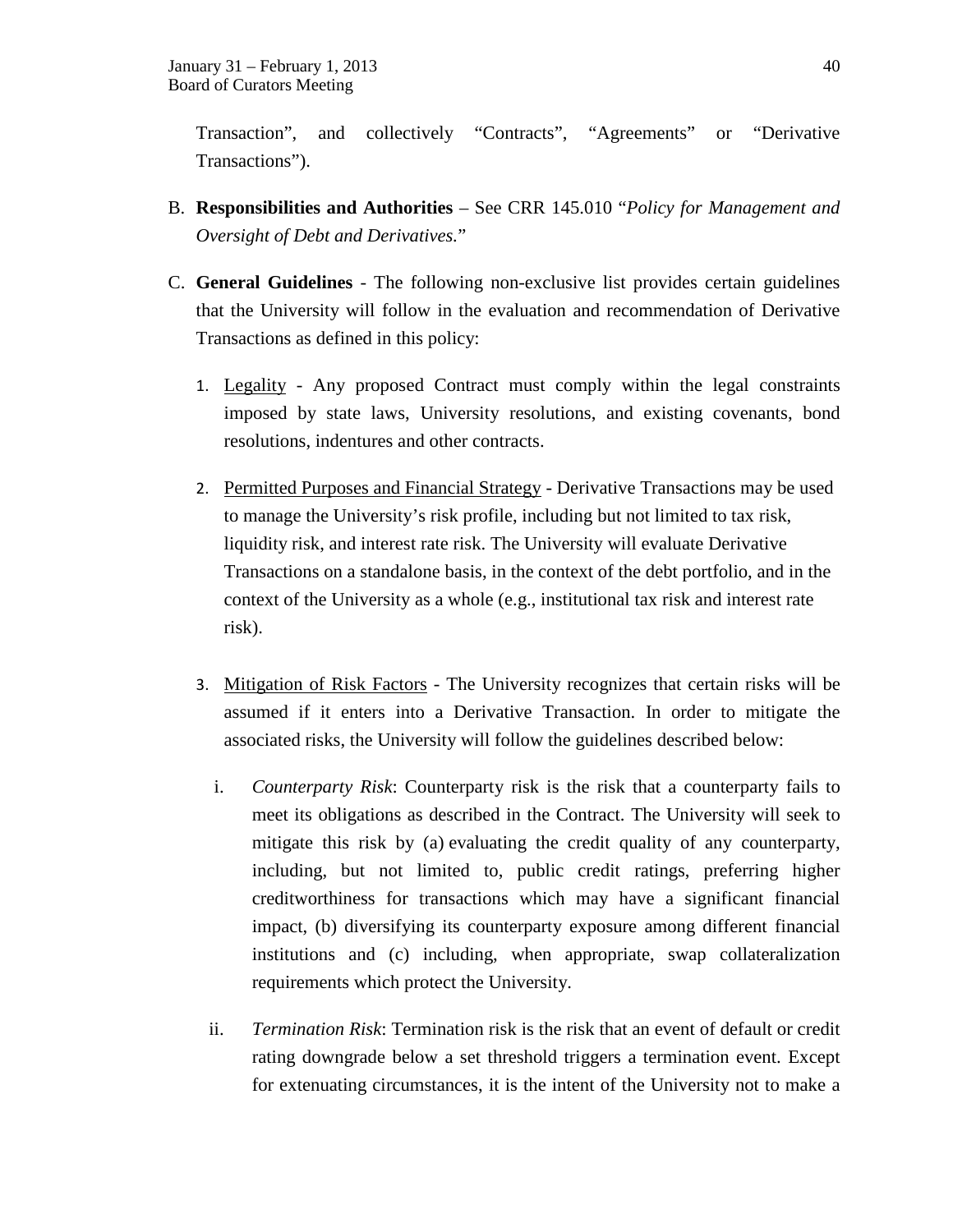termination payment to a counterparty that has failed to meet its contractual obligations. At a minimum, prior to making any termination payment, the University will determine whether it is financially advantageous to obtain a replacement counterparty.

- iii. *Collateralization Risk*: Collateralization risk is the risk that the University must post collateral to secure a negative mark-to-market (or manage the receipt of collateral from a counterparty). Collateral thresholds will be selected to avoid significant portfolio burden arising from posting of collateral.
- iv. *Interest Rate Risk:* Many Derivative Transactions involve the assumption or removal of interest rate risk. Portfolio impact must be evaluated as well as institutional asset positions (or other investments) which may be impacted by changes in short or long interest rate risks.
- v. *Basis Risk*: Basis risk is the risk that the index chosen as the basis for floating rate payments in the Derivative Transaction does not match the floating rate of the underlying liability. The University will mitigate this risk by requiring that any index chosen as part of a Derivative Transaction must be a recognized market index, including but not limited to Securities Industry and Financial Markets Association ("SIFMA") or London Interbank Offering Rate ("LIBOR"). The University will not enter into a Derivative Transaction without considering the potential incremental cost and risk to the University of basis risk.
- vi. *Tax Risk*: Tax risk is the risk that tax-exempt bond rates may unexpectedly increase or fluctuate due to changes in the tax code. Tax risk is present in all tax-exempt debt issuances. When entering into Derivative Transactions associated with tax-exempt bonds, tax risk involves tax-exempt bond rates consequently diverging from the specified swap index (a form of basis risk), resulting in a reduction in the derivative's effectiveness as a hedge or as a risk management financial product. The University will mitigate this risk by managing the total tax risk that the University assumes in its overall debt portfolio.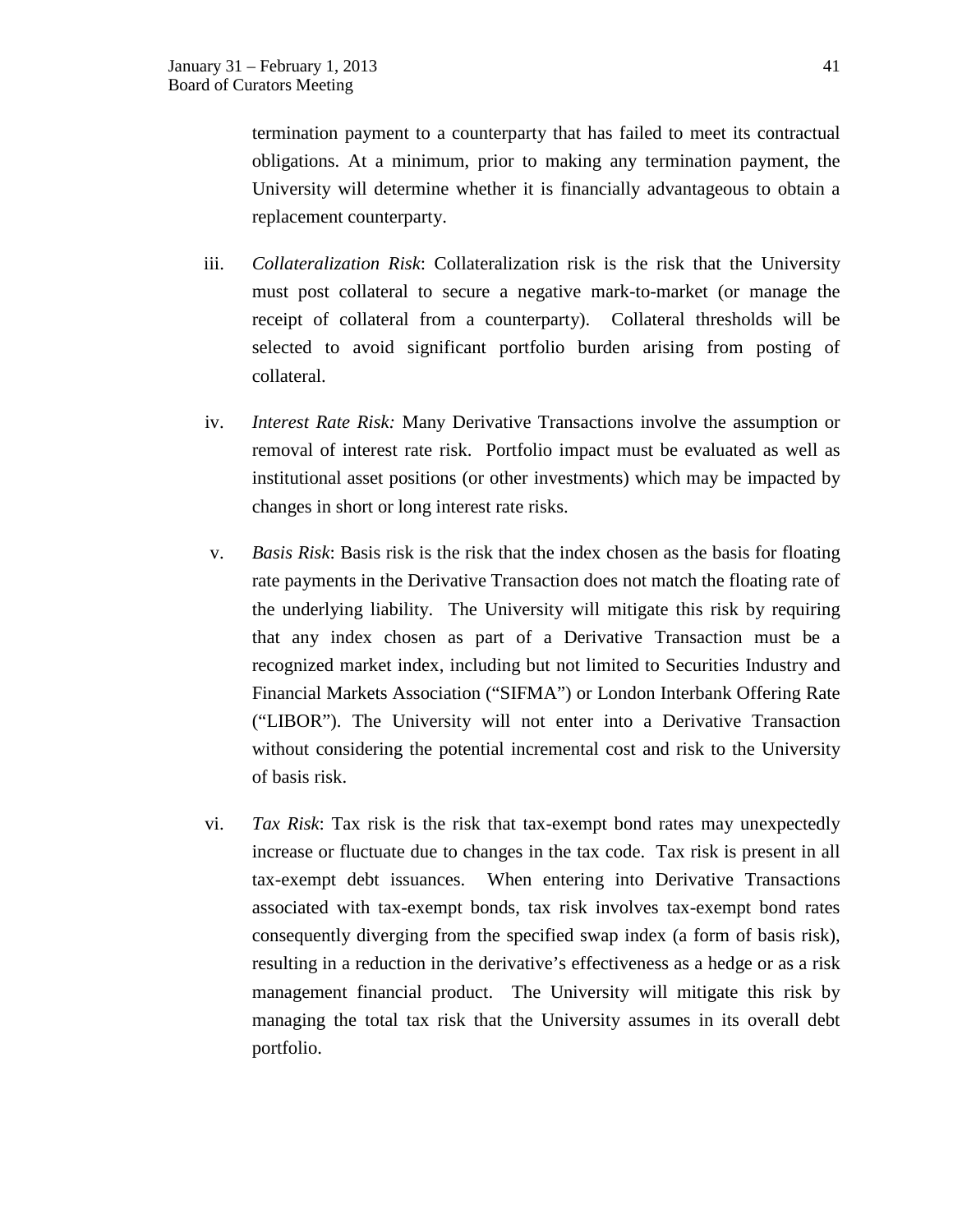vii. *Bankruptcy Risk*: Bankruptcy risk is the risk that the University may fail to recover any amount due, potentially including collateral that has been posted, due to bankruptcy proceedings of a counterparty. The University will mitigate this risk by: (a) evaluating the credit quality of any counterparty, including, but not limited to, public credit ratings, preferring higher creditworthiness for transactions which may have a significant financial impact, (b) diversifying its counterparty exposure among different financial institutions and (c) including reasonable swap collateralization requirements.

As part of its efforts to mitigate risk, the University will also require the counterparty to disclose in writing the potential costs and risks associated with any Derivative Transaction.

In addition, in its consideration of whether or not to enter into a Derivative Transaction, and in the actual entrance into such a Derivative Transaction if so determined, the University shall consider recommended practices with respect to the use of debt-related derivative products published by the Government Finance Officers Association.

- D. **Market Disclosure** The Treasurer will establish procedures to provide timely disclosure of material information related to executed Derivative Transactions to credit rating agencies and investors. Audited financial statements will include disclosure of any Derivative Transactions consistent with accounting practice. Any offering documents used in connection with new debt financings will include disclosure of any material information related to Derivative Transactions expected or anticipated at the time of issuance of the obligations.
- E. **Exclusions -** Nothing in this policy shall be applied or interpreted to diminish or alter the special or general power the University may otherwise have under any other provisions of law to use derivative instruments and engage in hedging activities other than Derivative Transactions covered by this Policy as defined in Section A.

Project Approval and Debt Financing Approval to Provide Student Housing on the Hospital Hill Campus, UMKC – presented by Vice President Krawitz (information on file)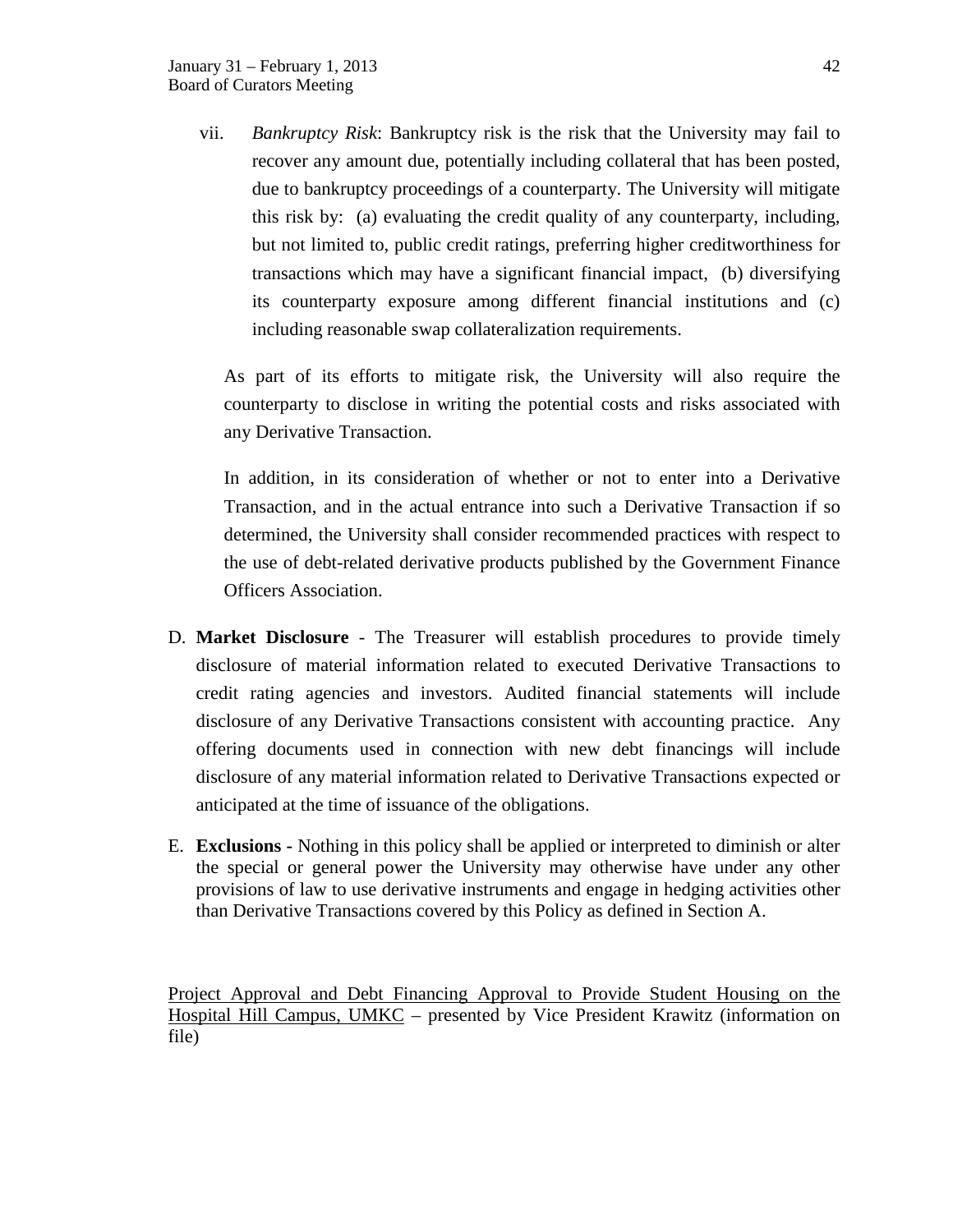January 31 – February 1, 2013 43 Board of Curators Meeting

It was recommended by Chancellor Morton, endorsed by President Wolfe, recommended by the Finance Committee, moved by Curator Downing and seconded by Curator Phillips, that the following action be approved:

> the project approval and debt financing approval to provide Student Housing on the Hospital Hill campus, for the University of Missouri-Kansas City.

| Funding of the project budget is from: |              |
|----------------------------------------|--------------|
| Debt Financing                         | \$24,800,000 |
| <b>State of Missouri Tax Credits</b>   | 4,500,000    |
| <b>Total Funding</b>                   | \$29,300,000 |

Roll call vote Full Board:

Curator Bradley voted yes. Curator Covington voted yes. Curator Cupps voted yes. Curator Downing voted yes. Curator Goode voted yes. Curator Henrickson voted yes. Curator Phillips voted yes. Curator Ponder was absent. Curator Steward was absent.

The motion carried.

### **Governance, Resources and Planning Committee**

Chairman Bradley provided time for discussion of committee business.

# Information

1. System Accountability Measures Annual Report, UM (information on file)

An annual report was presented covering the final results of the three-year cycle of strategic targets.

#### **Academic, Student and External Affairs Committee**

Curator Bradley provided time for discussion of committee business.

#### Information

1. University Relations Report (information on file)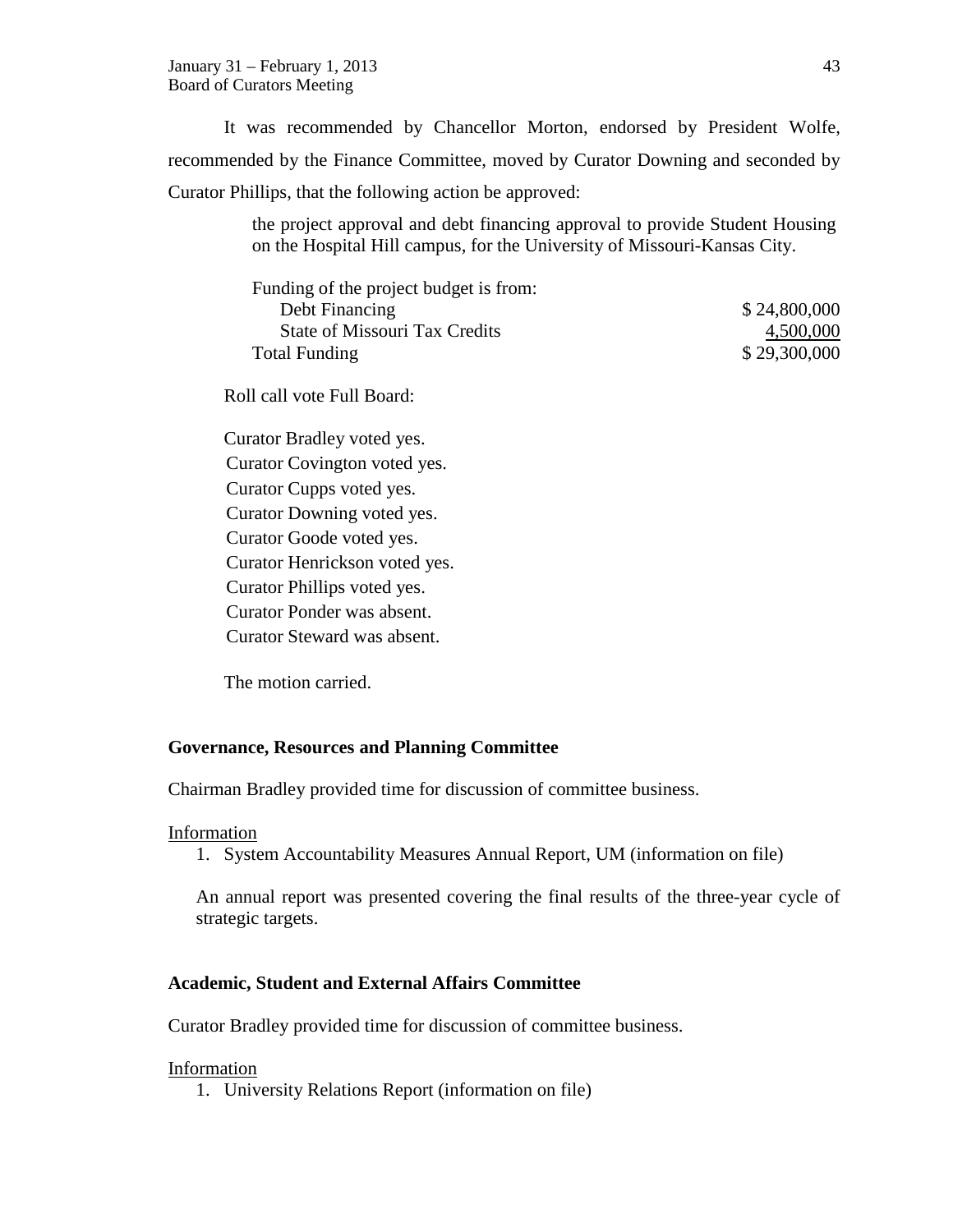#### Action

1. Degree, Master of Health Professions Education – Schools of Medicine and Education, UMKC

It was recommended by Senior Associate Vice President Graham, endorsed by President Timothy M. Wolfe, recommended by the Academic, Student and External Affairs Committee, moved by Curator Bradley, seconded by Curator Henrickson, that the following action by approved:

that the University of Missouri – Kansas City be authorized to submit the attached proposal (as on file with the minutes of this meeting) for a Master of Health Professions Education to the Coordinating Board for Higher Education for approval.

Roll call vote of the Board:

Curator Bradley voted yes. Curator Covington voted yes. Curator Cupps voted yes. Curator Downing voted yes. Curator Goode voted yes. Curator Henrickson voted yes. Curator Phillips voted yes. Curator Ponder was absent. Curator Steward was absent.

The motion carried.

#### **Audit Committee**

Chairwoman Henrickson provided time for discussion of committee business.

#### Information

- 1. Quarterly Internal Audit Reports, UM (slides and information on file)
- 2. Review Ethics and Compliance Hotline, Annual Report 2012, UM (information on file)

#### Action

1. Engagement of Independent Auditors and Related Fees, UM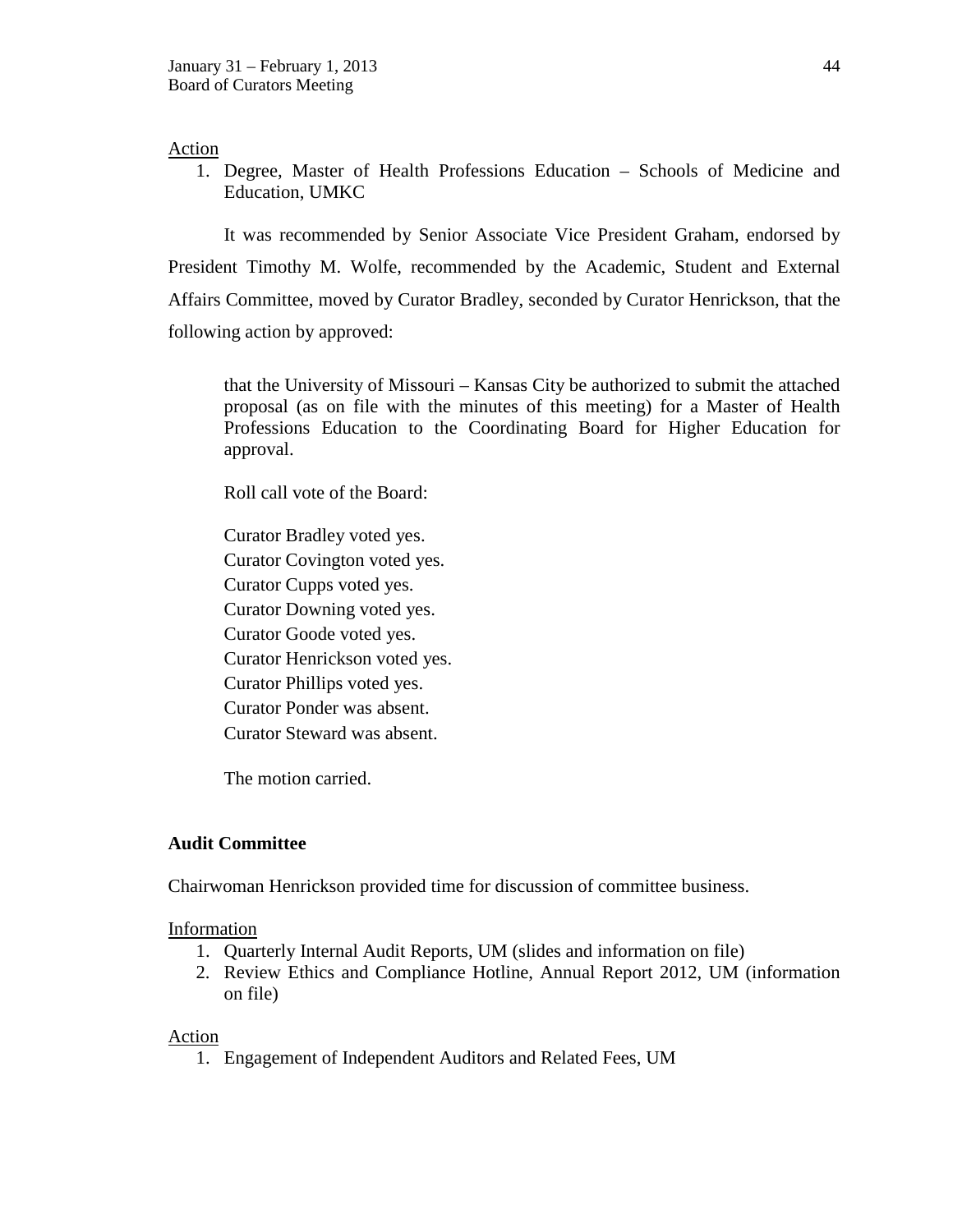It was recommended by Vice President Krawitz, endorsed by President Wolfe,

recommended by the Audit Committee, moved by Curator Henrickson, seconded by

Curator Cupps that the following action be approved:

That the Vice President for Finance and Administration be authorized to employ the firm of KPMG LLP to provide audit services to the University of Missouri for fiscal year ending June 30, 2013 for fees of \$734,038 plus expenses not to exceed \$64,638.

Roll call vote of the Board:

Curator Bradley voted yes. Curator Covington voted yes. Curator Cupps voted yes. Curator Downing voted yes. Curator Goode voted yes. Curator Henrickson voted yes. Curator Phillips voted yes. Curator Ponder was absent. Curator Steward was absent.

The motion carried.

The public session of the Board of Curators meeting recessed at 3:52 P.M.

# **BOARD OF CURATORS MEETING – EXECUTIVE SESSION**

A meeting of the University of Missouri Board of Curators was convened in executive session at 4:47 P.M., on Thursday, January 31, 2013, in room 244 of the Atterbury Student Success Center on the University of Missouri – Kansas City campus, Kansas City, Missouri, pursuant to public notice given of said meeting. Curator Wayne Goode, Chairman of the Board of Curators, presided over the meeting.

Present The Honorable David R. Bradley The Honorable Ann K. Covington The Honorable Donald L. Cupps The Honorable Don M. Downing The Honorable Wayne Goode The Honorable Pamela Q. Henrickson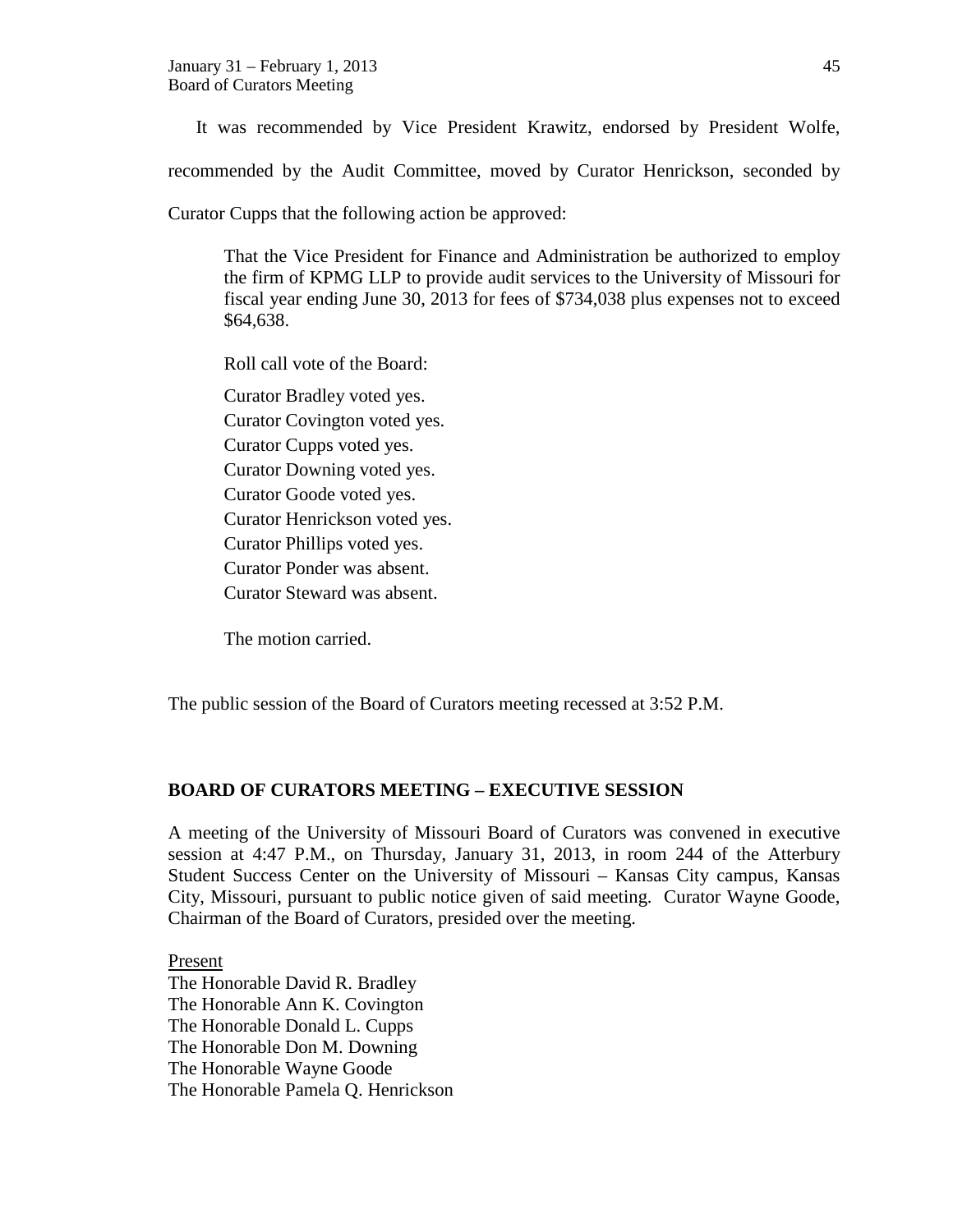January 31 – February 1, 2013 46 Board of Curators Meeting

The Honorable John R. Phillips

The Honorable Michael Ponder and David L. Steward were absent for the meeting.

Also Present Mr. Timothy M. Wolfe, President Mr. Stephen J. Owens, General Counsel Ms. Cindy Harmon, Secretary of the Board of Curators Miss Amy G. Johnson, Student Representative to the Board of Curators

#### **General Business – Executive Session**

University President's Report to the Board of Curators on contracts – presented by President Wolfe.

General Counsel's Report and advice on legal issues and contracts – presented by General Counsel Owens.

For the purpose of assuring compliance with University policies and state statutes related to ethics and conflicts of interest, Curator Phillips asked the Board to review the University's contractual relationship with his law firm, Husch Blackwell LLP. The Husch firm and its predecessor firms have provided legal services to the University for several years. The firm was engaged in work on certain legal matters on January 31, 2013 when Mr. Phillips became a member of the Board of Curators. Curator Phillips was not engaged in providing services to the University at the time of his appointment or shortly before. Curator Phillips is an equity partner in the firm, but neither he nor any member of his family is an officer or director of the firm or own in excess of ten percent of the partnership's units. University and state ethics and conflict of interest rules place restrictions on the University contracting for services with a curator while he or she serves as a curator. Those rules do not place restrictions on contracting with a curator's law firm. Nonetheless, Curator Phillips and General Counsel Owens felt the Board should review the University's relationship with the Husch firm in light of Mr. Phillip's appointment to the Board.

After discussion, the Board felt it should go beyond mere compliance with applicable conflict of interest rules and, as a public entity, ensure the public that it is applying the highest ethical standards. The Board is sensitive to even the perception that, once on the Board, a curator could potentially influence contracting decisions in favor of his or her business. While fully complying with the law and avoiding any reasonable appearance of impropriety, the Board must balance its actions in a manner that is protective of the University and does not cause it undue hardship.

Considering the facts and law presented by this situation, and in desiring to demonstrate ethical standards beyond merely complying with the law, the Board and Curator Phillips agreed as follows: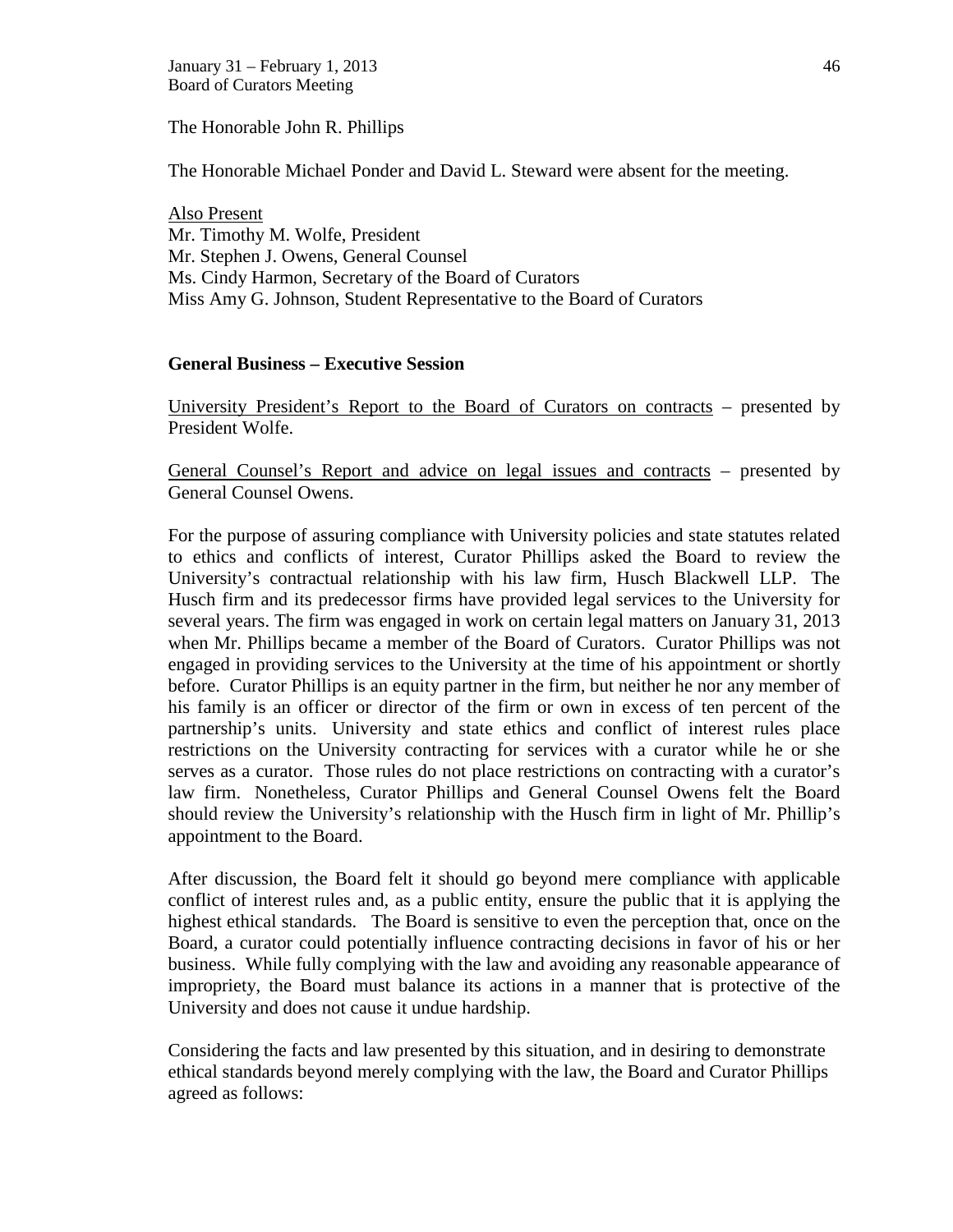- 1. The University will not enter into any contracts with, or permit any services to be performed by, Curator Phillips during his service on the Board and for two years thereafter, unless expressly permitted by the University's rules and state law. This approach is consistent with University rules and state law and it is being applied to Curator Phillips in the same manner and to the same extent as all other curators.
- 2. While University rules and state law would permit the University to continue to enter into contracts for services with the Husch law firm while Mr. Phillips serves on the Board, the University will not do so while he simultaneously serves on the Board and is affiliated with the Husch law firm, in order to avoid even the slightest appearance of any impropriety.
- 3. With regard to contracts for services with the Husch law firm that were in existence and in the process of being performed prior to Mr. Phillips joining the Board, the Board will allow performance of those contracts to be completed. Mr. Phillips clearly had no opportunity as a curator to influence the University's decision to enter into those contracts and terminating them in the midst of their performance would be a hardship on the University.
- 4. While Mr. Phillips' less than ten percent equity interest in the Husch firm neither makes him eligible to contract with the University nor, absent the Board's decision, disqualifies the Husch firm from contracting with the University, he has voluntarily agreed to relinquish his equity holding in the firm as a further demonstration of his and the Board's value for high ethical standards.

The Board of Curators meeting recessed at 6:00 P.M. on Thursday, January 31, 2013.

# **Reception and Dinner for Board of Curators, President and General Officers (by Invitation)**  $6:30 - 8:30$  P.M. Thursday, January 31, 2013 Hosted by Chancellor Leo Morton Location: Arthur Stilwell Room, Union Station, 30 W. Pershing Road, Kansas City, Missouri

# **BOARD OF CURATORS MEETING – PUBLIC SESSION**

**UMKC Faculty Senate Breakfast and Presentation**  $8:00 - 8:45$  A.M.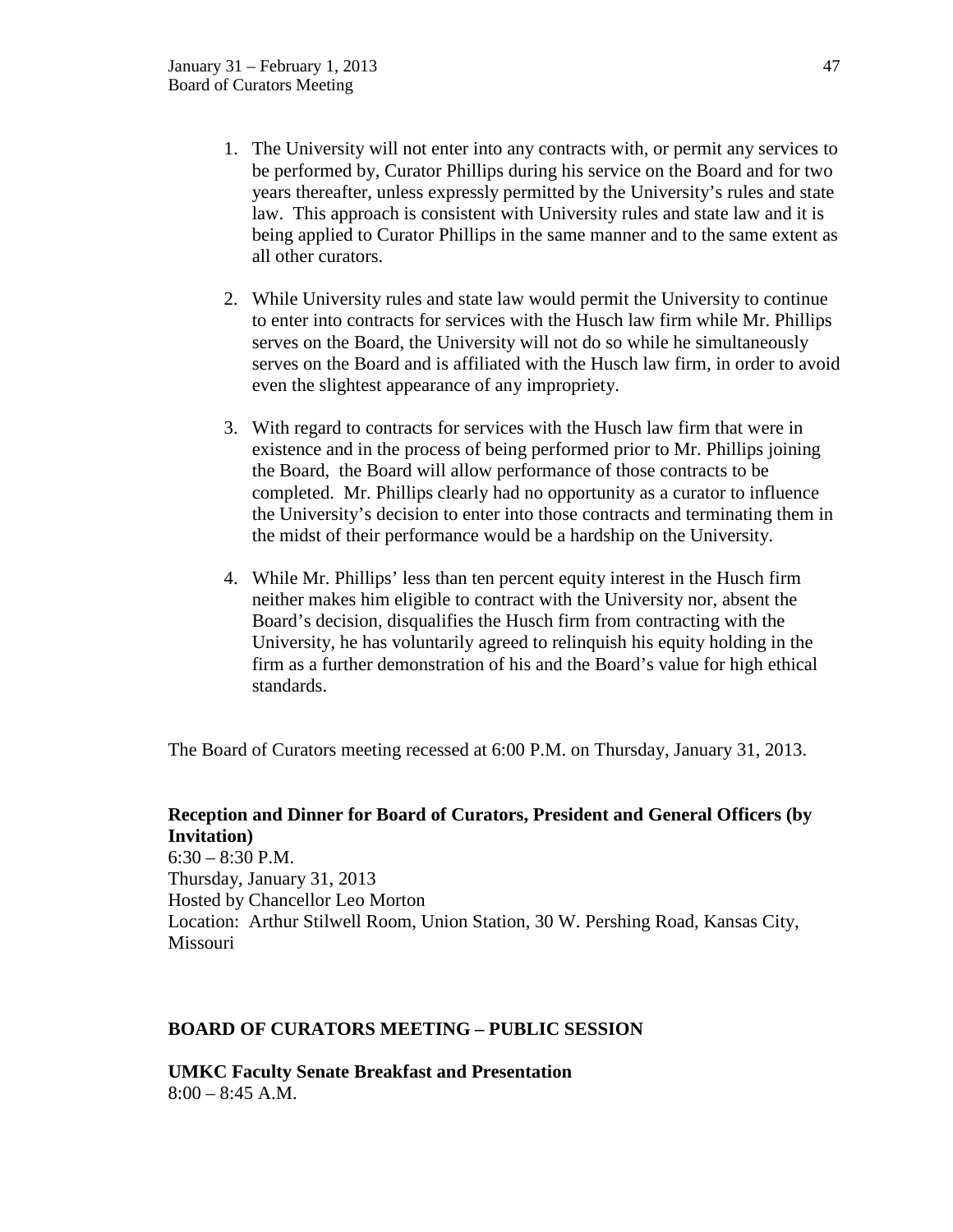January 31 – February 1, 2013 48 Board of Curators Meeting

Friday, February 1, 2013 Topic: The Urban Campus Challenge: Impacting Student Success via the New Atterbury Student Success Center First Floor Student Dining of the Atterbury Student Success Center, UMKC campus

A meeting of the University of Missouri Board of Curators reconvened in public session at 9:05 A.M., on Friday, February 1, 2013, in Pierson Auditorium, room 245 of the Atterbury Student Success Center on the University of Missouri-Kansas City campus, Kansas City, Missouri, pursuant to public notice given of said meeting. Curator Wayne Goode, Chairman of the Board of Curators, presided over the meeting.

#### Present

The Honorable David R. Bradley The Honorable Ann K. Covington The Honorable Donald L. Cupps The Honorable Don M. Downing The Honorable Wayne Goode The Honorable Pamela Q. Henrickson The Honorable John R. Phillips

The Honorable Michael Ponder and David L. Steward were absent for the meeting.

#### Also Present

Mr. Timothy M. Wolfe, President Mr. Stephen J. Owens, General Counsel Ms. Cindy Harmon, Secretary of the Board of Curators Miss Amy G. Johnson, Student Representative to the Board of Curators Dr. Gary Allen, Vice President for Information Technology Dr. Brian Foster, Provost, University of Missouri Dr. Thomas F. George, Chancellor for University of Missouri – St. Louis Dr. Steven Graham, Senior Associate Vice President for Academic Affairs Mr. Stephen C. Knorr, Vice President for University Relations Ms. Natalie "Nikki" Krawitz, Vice President for Finance and Administration Mr. Leo E. Morton, Chancellor of University of Missouri – Kansas City Dr. Michael F. Nichols, Vice President for Research and Economic Development Dr. Betsy Rodriguez, Vice President for Human Resources Dr. Cheryl B. Schrader, Chancellor for Missouri University of Science and Technology Dr. Robert W. Schwartz, Chief of Staff Ms. Jennifer Hollingshead, Chief Communications Officer, UM System Media representatives

#### **General Business**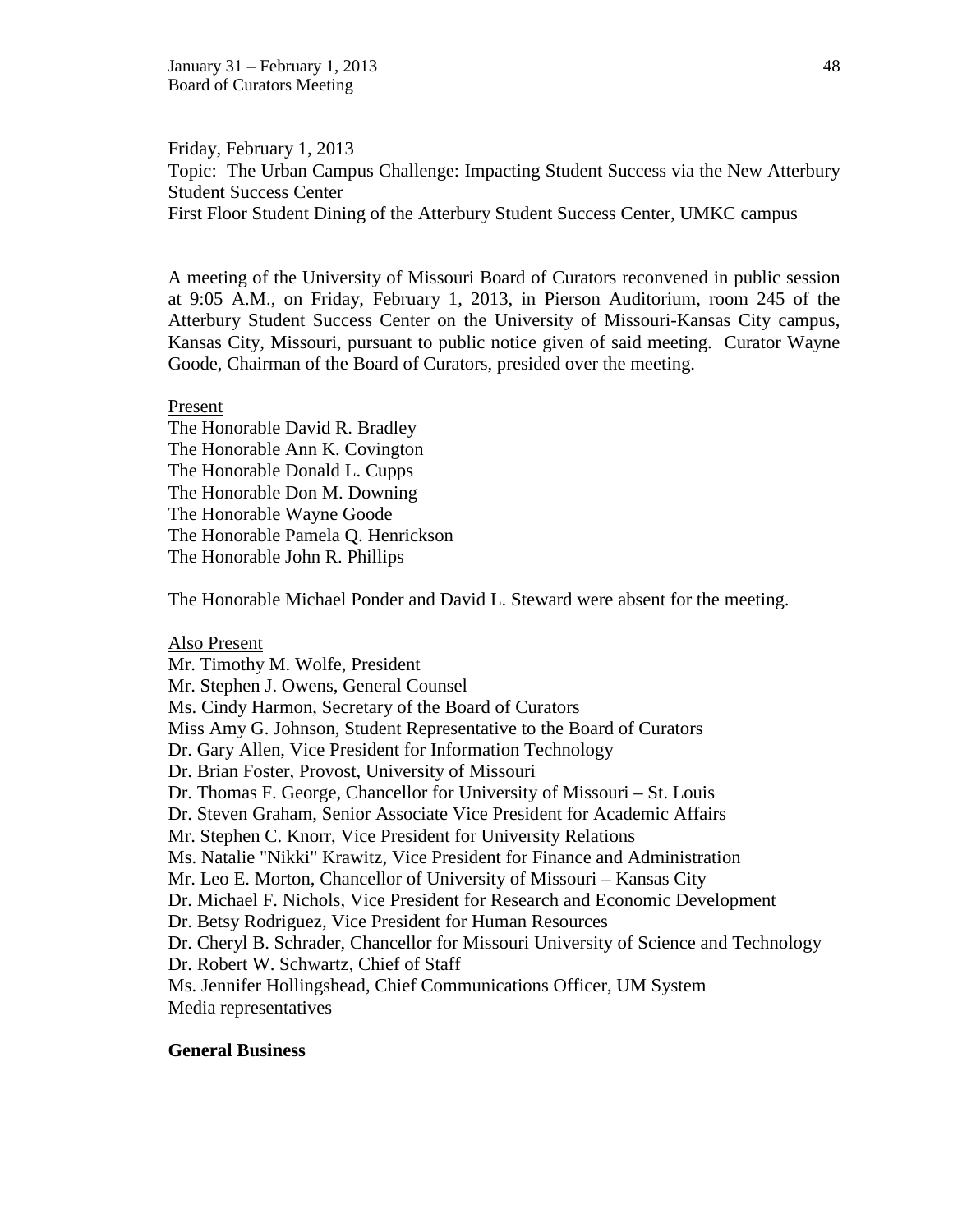January 31 – February 1, 2013 49 Board of Curators Meeting

Research and Economic Development Annual Report – presented by Vice President Nichols (slides on file)

Board Chairman's Report – presented by Chairman Goode

Chairman Goode gave remarks regarding the role of the University in the State and that the theme for the 2013 Chair reports would focus on research throughout the University.

UM System President's State of the University Address – presented by President Wolfe (slides on file)

President Wolfe gave remarks regarding his first year as President and reviewed the status of the six strategic priorities. He also spoke of strategic alignment at the University of Missouri System for 2013 and beyond.

Chancellors' Panel Discussion – presenters included Provost Brian Foster, University of Missouri for Chancellor Brady Deaton; Chancellor Thomas George, University of Missouri – St. Louis; Chancellor Leo Morton, University of Missouri – Kansas City; and Chancellor Cheryl Schrader, Missouri University of Science and Technology.

President Wolfe moderated a panel discussion with the Board of Curators and Chancellors regarding their campus development and capital campaign reports.

# **Consent Agenda**

.

It was endorsed by President Wolfe, moved by Curator Downing and seconded by

Curator Cupps, that the following items be approved by consent agenda:

# CONSENT AGENDA

- 1. Minutes, December 6-7, 2012 Board of Curators Meeting
- 2. Minutes, December 6-7, 2012 Board of Curators Committee Meetings
- 3. Amendment, Collected Rule and Regulation 10.030 Board Standing **Committees**
- 4. Revision, University of Missouri Kansas City School of Medicine Standards of Professional Conduct & Honor Council Procedures
- 5. Approval of the Hiring of Investment Custodian, UM
- 6. 2013 Security Resolution
- 1. Minutes, December 6-7, 2012 Board of Curators meeting as provided to the curators for review and approval.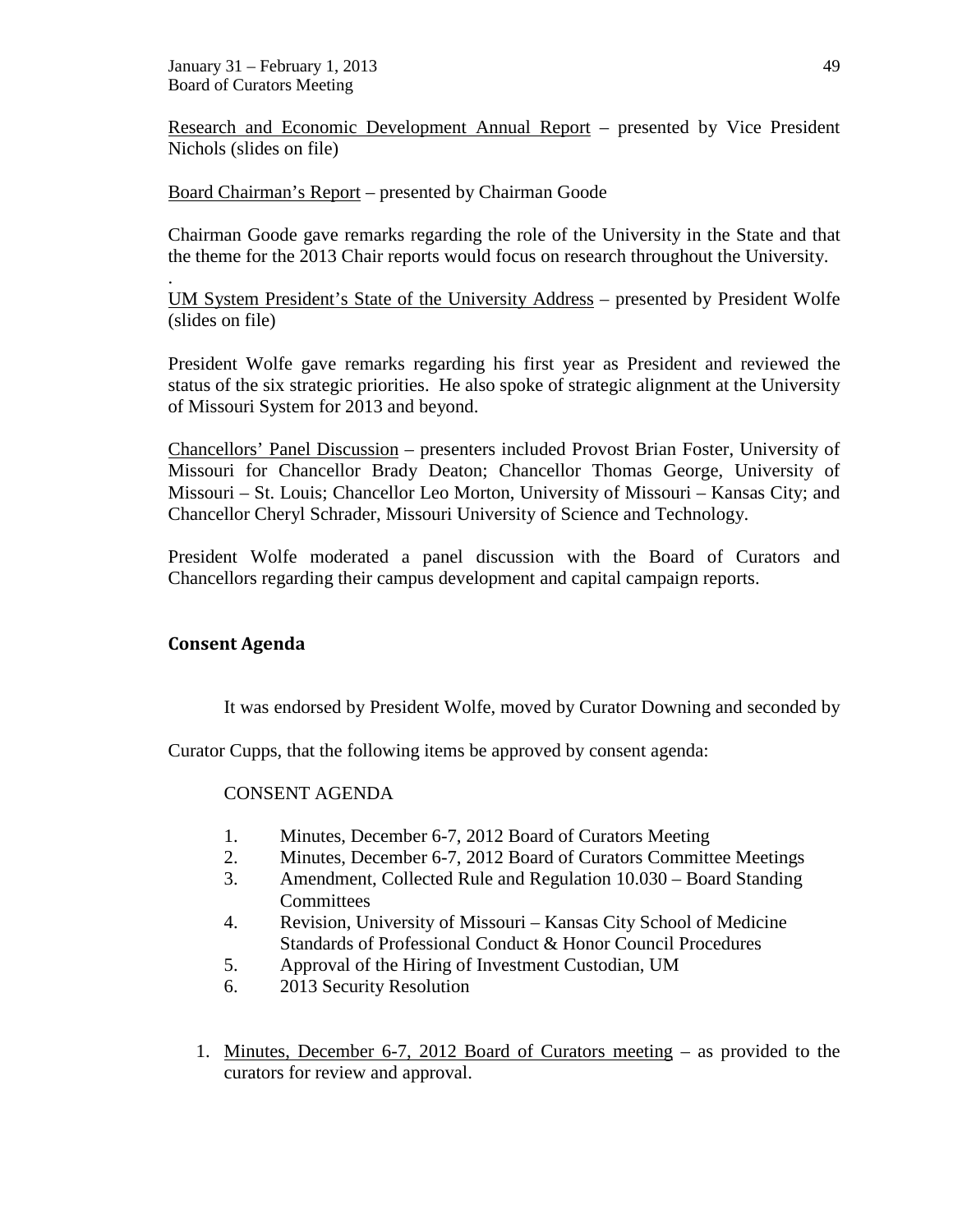- 2. Minutes, December 6-7, 2012 Board of Curators Committee meetings as provided to the curators for review and approval.
- 3. Amendment, Collected Rules and Regulation 10.030 Board Standing Committees

# **Collected Rules and Regulations Chapter 10: Board of Curators 10.030 Board Bylaws**

As adopted the 7th day of November, 1969, in place of Bylaws adopted November 12, 1965, and amended January 19, 1968, and amended November 8, 1968; see also 172.100 R.S.Mo. (1969); Amended Bd. Min. 12-14-79; Amended Bd. Min. 12-7-90; Amended Bd. Min. 7-15-94; Amended Bd. Min. 5-23-96; Amended Bd. Min. 9-26- 97; Amended Bd. Min. 5-17-02; Amended Bd. Min 5-31-02; Amended Bd. Min. 11/21/02, Amended Bd. Min. 4/8/05, Amended Bd. Min. 7/21/06, Amended Bd. Min. 10/6/06, Amended Bd. Min. 4/6/07, Amended Bd. Min. 11-29-07, Amended Bd. Min. 6-11-10, Amended Bd. Min. 12-10-10, Amended Bd. Min. 01-01-13, Amended Bd. Min. 02-01-13.

### A. **Article I Definitions**

For purposes of these bylaws the following definitions shall apply:

1. **University** -- The term "University" or "University of Missouri" shall refer to the institution, in all of its parts, persons, property and relationships wherever situated, owned, operated, controlled, managed or otherwise regulated under the supervision or direction of The Curators of the University of Missouri or the Board of Curators of the University of Missouri.

2. **The Curators of the University of Missouri** -- The term "The Curators of the University of Missouri" shall refer to the corporate entity, of which the Board of Curators is the governing body.

3. **The Board of Curators of the University of Missouri** -- The term "Board of Curators of the University of Missouri," "Board of Curators," or "Board" shall refer to the governing board of The Curators of the University of Missouri, and shall be composed of the Curators duly appointed and qualified as provided by law.

4. **The Executive Committee of the Board of Curators of the University of Missouri** -- The term "Executive Committee of the Board of Curators of the University of Missouri" or "Executive Committee" shall refer to that committee of the Board of Curators appointed to act for and on behalf of the Board of Curators when such Board of Curators is not in session. Such Executive Committee shall be deemed to be the Executive Board and Executive Committee as heretofore known.

5. **The Site of the University of Missouri** -- The term "site" of the University of Missouri shall be deemed to include each and every campus of the University; any real estate owned by the University, and wherever located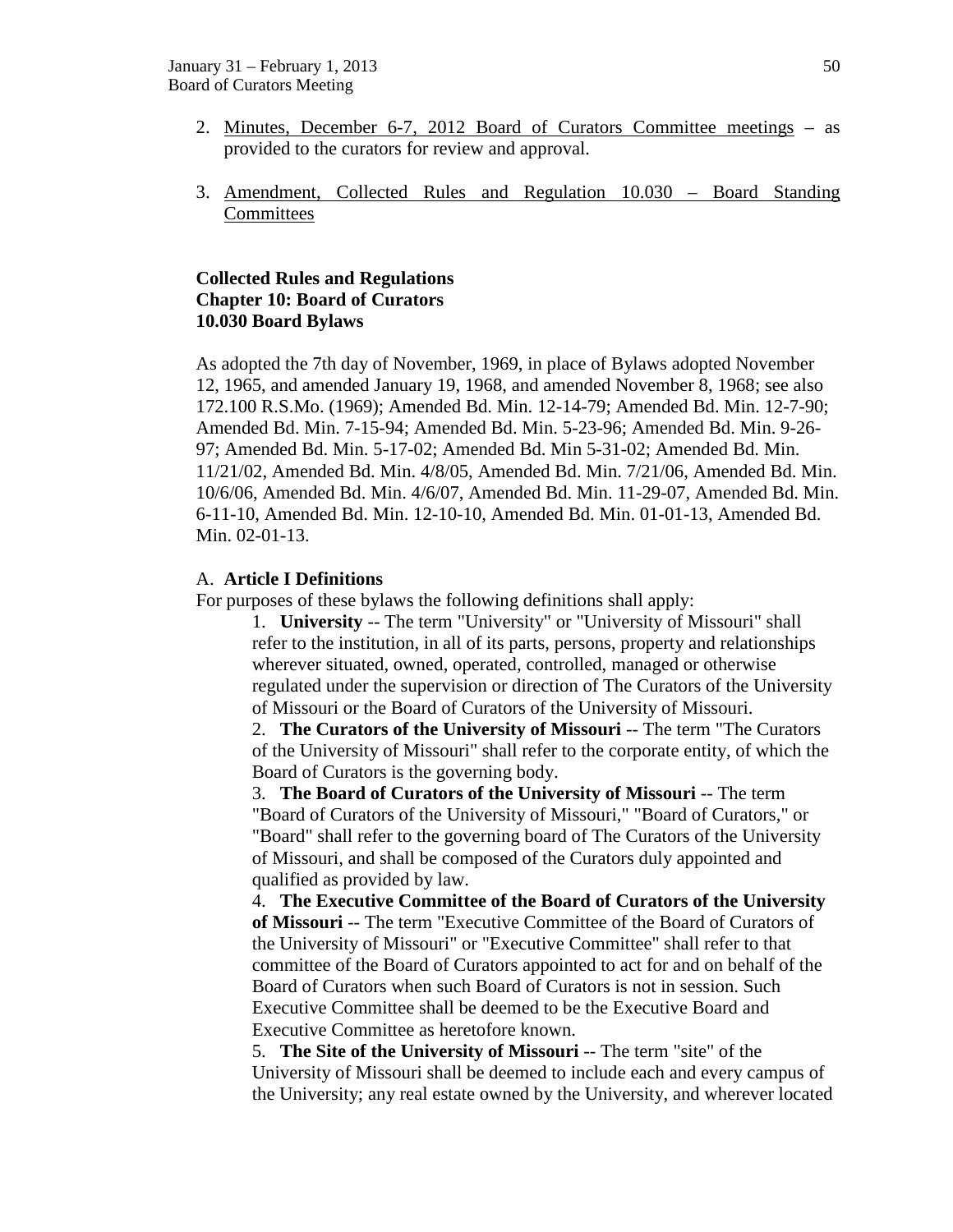and any other land or building in the possession or under the control of the University, whether owned, leased, rented, held under purchase contract, or owned by others for the use and benefit of the University, during any and all times that such land or buildings, or parts thereof may be under the actual control and in the actual possession of the University.

6. **Chair of the Board** -- The term "Chair of the Board," "Chair," "Chairman," "Chairwoman," or "Board Chair" shall refer to the Curator who is the duly elected or acting Chair of the Board of Curators. The individual so elected shall also be deemed to be serving as President of the Board of Curators within the meaning of statutory section 172.090 and all other sections of Chapter 172 of the Revised Statutes of Missouri, and shall be authorized to execute on behalf of the Board of Curators of the University of Missouri and The Curators of the University of Missouri, a public entity, all documents as President of the Board or Chair of the Board as deemed appropriate, and hereinafter as may be referred to as "Chair," "Chairman," "Chairwoman," or "Board Chair."

7. **President of the University** -- The term "President of the University" or "President" shall refer to the duly appointed or acting President of the University, and who shall be the chief executive and academic officer of the University.

8. **Campus** -- The term "campus" shall refer to an academic or administrative subdivision of the University as established by the Board of Curators.

9. **Appointments** -- The appointments of all officers and employees of the University, although made for administrative or fiscal purposes for a specific term, may be terminated by the Board of Curators at any time at the pleasure of the Board of Curators. Notwithstanding any rule, regulation or policy of the University to the contrary, all such appointments are subject to the right of the Board of Curators to adjust salaries and benefits, on a prospective basis only, at any time during the indefinite term or continuous appointment of all officers and employees of the University provided that: (a) such adjustments shall be for the shortest period of time and in the smallest increments consistent with those that the Board deems necessary; (b) adjustments shall be across the board on an equitable basis to all similarly situated University officers and employees and shall not be used to single out any given faculty, staff or administrator to be the subject of such adjustments; and (c) the foregoing shall not be deemed to abolish or abridge any right of academic personnel to academic freedom or any right under the tenure regulations of the University except as to any perceived right, express or implied, to salary level and/or benefits under said regulations or appointment papers.

# B. **Article II The Board Authority and Responsibilities**

1. **Board Duties and Responsibilities** -- Pursuant to the Constitution and the Revised Statutes of the State of Missouri, the governance of The Curators of the University of Missouri, a body politic, the corporate entity sometimes referred to as the University of Missouri, is ultimately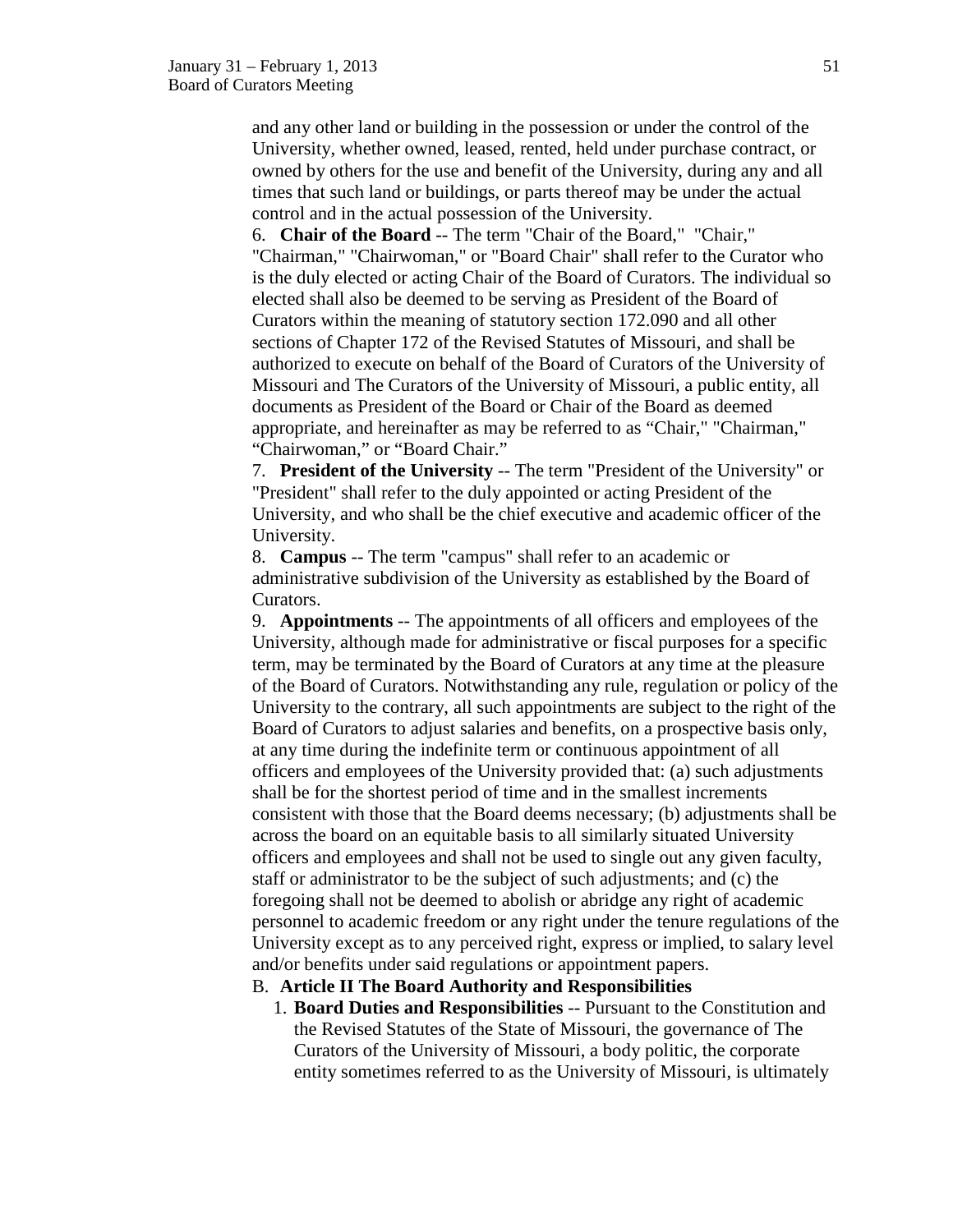vested in the Board of Curators. As such, the Board may do the following:

- a. Determine and periodically review the University's mission and purposes, not inconsistent with state constitutional and/or statutory provisions.
- b. Appoint the President, who shall be the University's chief executive officer, and set appropriate terms of employment, including compensation.
- c. Support the President and annually assess his or her performance based on mutually agreed-upon goals and other criteria.
- d. Determine broad policy guiding the appointment of all faculty members and employees, on the recommendation of the President, and consistent with its other policies and regulations adopted by the Board.
- e. Review and approve proposed changes in the University's academic programs and other major enterprises consistent with the University's mission, plans, and financial resources.
- f. Approve the annual budget and tuition and fees, regularly monitor the University's financial condition, and establish policy guidelines affecting all institutional assets, including investments and the physical plant.
- g. Contribute financially to the University's fund-raising goals, participate actively in strategies to secure sources of support, and authorize University officers to accept gifts or bequests subject to Board policy guidelines.
- h. Adopt bylaws, rules, and regulations for the government of its members, and University officers, agents, and employees, and require adherence to such rules, including, but not limited to, those pertaining to governance and ethics and conflict of interest.
- i. Determine the University's structure and major academic programs and services needed for the successful conduct of its mission and purposes.
- j. Grant diplomas and confer degrees based upon the recommendation of the President and faculty.
- k. Serve actively as advocates for the University in appropriate matters of public policy in consultation with the President and other responsible parties, as the Board shall determine.
- l. Periodically assess its own performance, in order to set an example for the University community and to seek ways to strengthen its effectiveness as a governing body.
- m. Exercise such other authority as from time to time it deems appropriate not inconsistent with the applicable laws and regulations of the United States of America and applicable laws and regulations of the State of Missouri.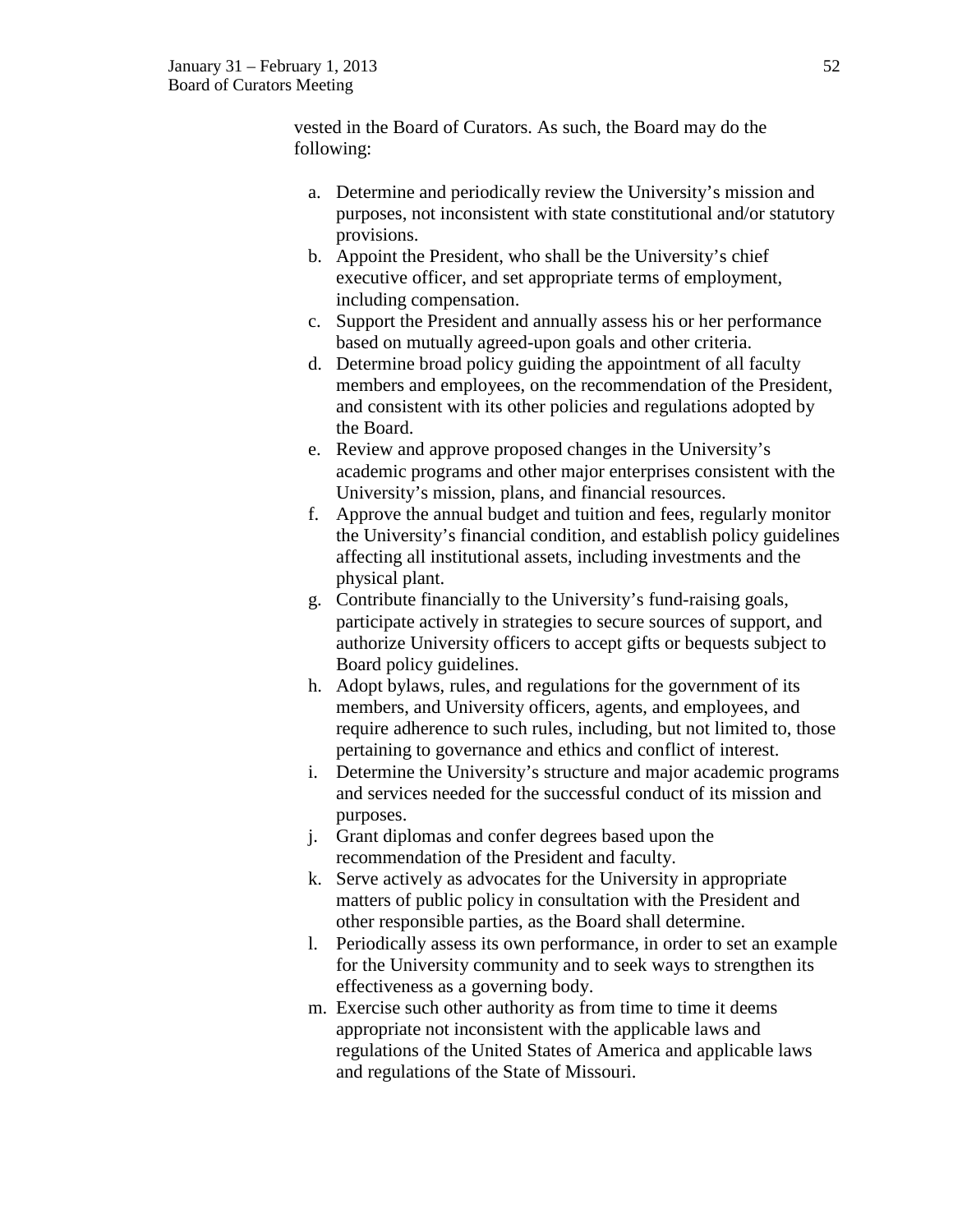- 2. **Curator Duties and Responsibilities** -- Recognizing the significance of serving on the Board of Curators of the University of Missouri, each Board member shall adhere to the following principles:
	- a. To remember that no individual Board member has legal standing or authority to act on behalf of the Board or the University. Only the full Board as a governing body is vested with such authority, though the Board Chair ordinarily is entitled to "speak for" the Board, and the President is entitled to "speak for" the University consistent with Board policies and actions.
	- b. To devote time to learn how the University's mission and multiple purposes are met – its uniqueness, strengths, and needs.
	- c. To become familiar with, committed to, and abide by the Board's responsibilities and policies, as set forth in the bylaws and rules and regulations adopted by the Board and the applicable laws of the State of Missouri.
	- d. To accept and defend academic freedom and the practice of collaboration governance as fundamental characteristics of good University governance.
	- e. To assist the Board in its efforts to balance its responsibilities in serving its broad public trust with advocacy for the University's needs to fulfill its mission and purposes.
	- f. To adhere to and comply with policies adopted from time to time pertaining to governance and ethics and conflict of interest, including timely filing of all required public disclosures.

# C. **Article III The Board of Curators**

# 1. **Meetings**

- a. **Annual meeting** -- The regular meeting of the Board held during the month of May or June of each year as scheduled by the Board, shall be deemed to be the annual meeting of the Board, and shall be held on such date in May or June as is fixed by the Board.
- b. **Regular meetings** -- The Board may hold regular meetings at a time and place to be fixed by the Board. The time and place of a regular meeting may be changed by order of the Board.
- c. **Special meetings** -- A special meeting of the Board may be called at any time by the Chair of the Board, or in case of his/her absence, disability, or refusal to act, by the joint action of three Curators. At least 24 hours notice of the time and place of each such meeting shall be given by letter, facsimile transmission, email or telegram mailed or sent to each Curator at his/her address on file with the Secretary. Such notice to a particular Curator may be waived by the Curator in writing and shall be deemed waived by the Curator by attendance at the special meeting. Only those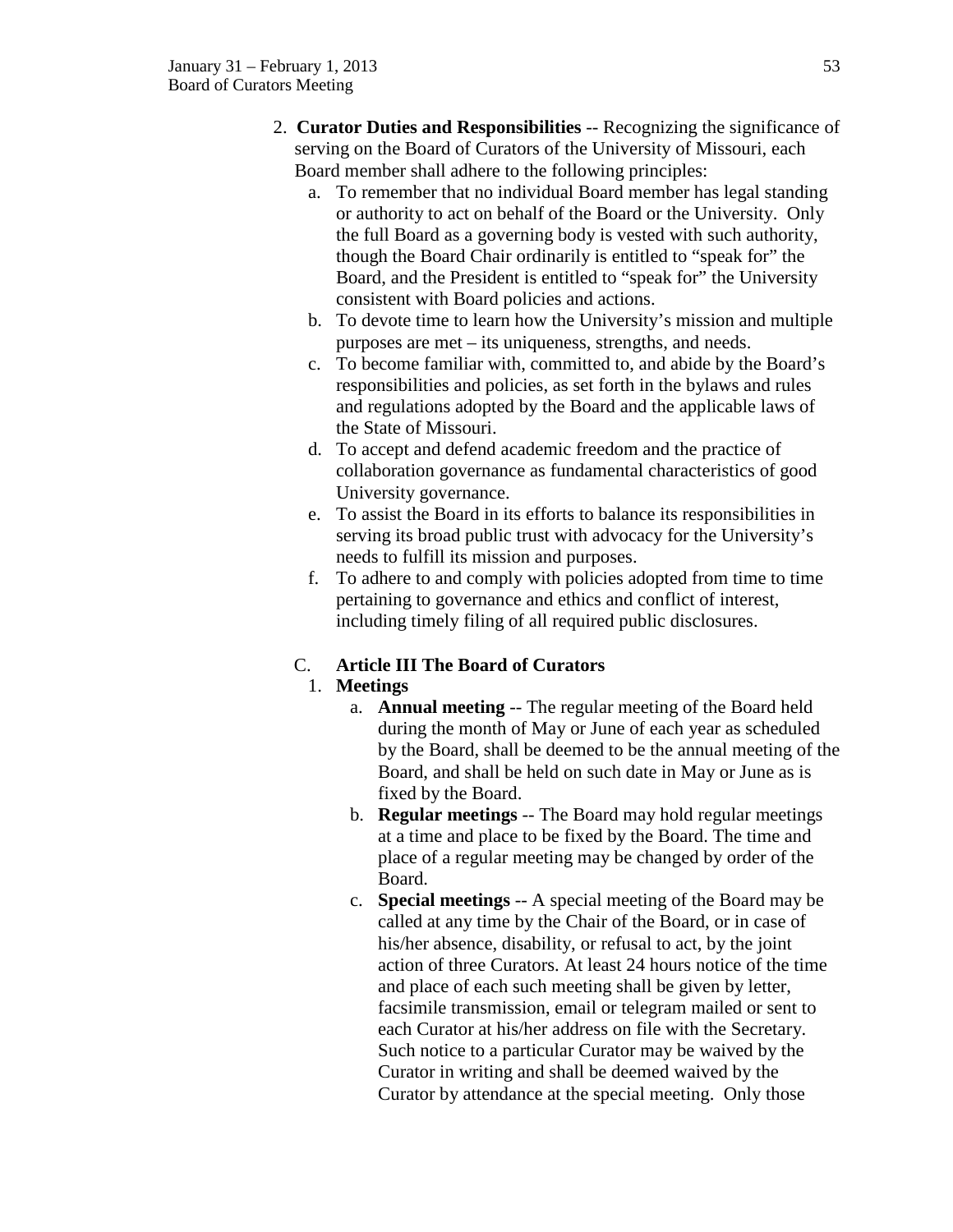subjects specified in the call for a special meeting will be considered at such special meeting except by unanimous consent of all Board members, whether present or not, and consistent with applicable law.

- d. **Adjourned meetings** -- Adjourned meetings may be ordered and held by the Board at such time and place as may be agreed upon.
- e. **Meeting Agenda** -- The agenda and order of items on the agenda for all meetings of the Board, including those identified in subparagraphs a, b, c and d above, shall be established by the President of the University with the concurrence of the Board Chair. The Board Chair, any committee of the Board, with the assistance and advice of the University officer staffing the respective committee, or any three members of the Board acting together, may place items on the agenda. Any Curator or General Officer may recommend items for the agenda. The agenda shall be developed and notice thereof made public in compliance with the applicable laws of the State of Missouri and current and future policy and regulations adopted by the Board.
- f. **Consent Agenda** -- Items shown on the established agenda for a meeting of the Board may be placed upon a consent agenda whereby all items placed thereon are approved by summary action of the Board. Items may be placed on the consent agenda by the President of the University, the Chair of the Board, or the Chairperson of any committee of the Board electing to place such item on the consent agenda; provided the same is accomplished no less than one hour prior to the convening of the meeting of the Board, and the Secretary to the Board shall present such consent agenda to the members of the Board no later than immediately prior to the convening of the meeting; and further provided that any member of the Board of Curators may remove any item from the consent agenda by notifying the Chair of the Board of the election to remove the item at any time prior to a vote being taken on that item. The consent agenda requires approval by a vote of a majority of the Board for passage and adoption of each item on the consent agenda.
- g. **Conduct of Meeting** The Board may conduct any meeting by conference telephone call or other communication equipment by means with which all persons participating in the meeting can communicate with each other. Only members of the Board, the President and those individuals recognized by the Chair or President may address the Board at any meeting of the Board.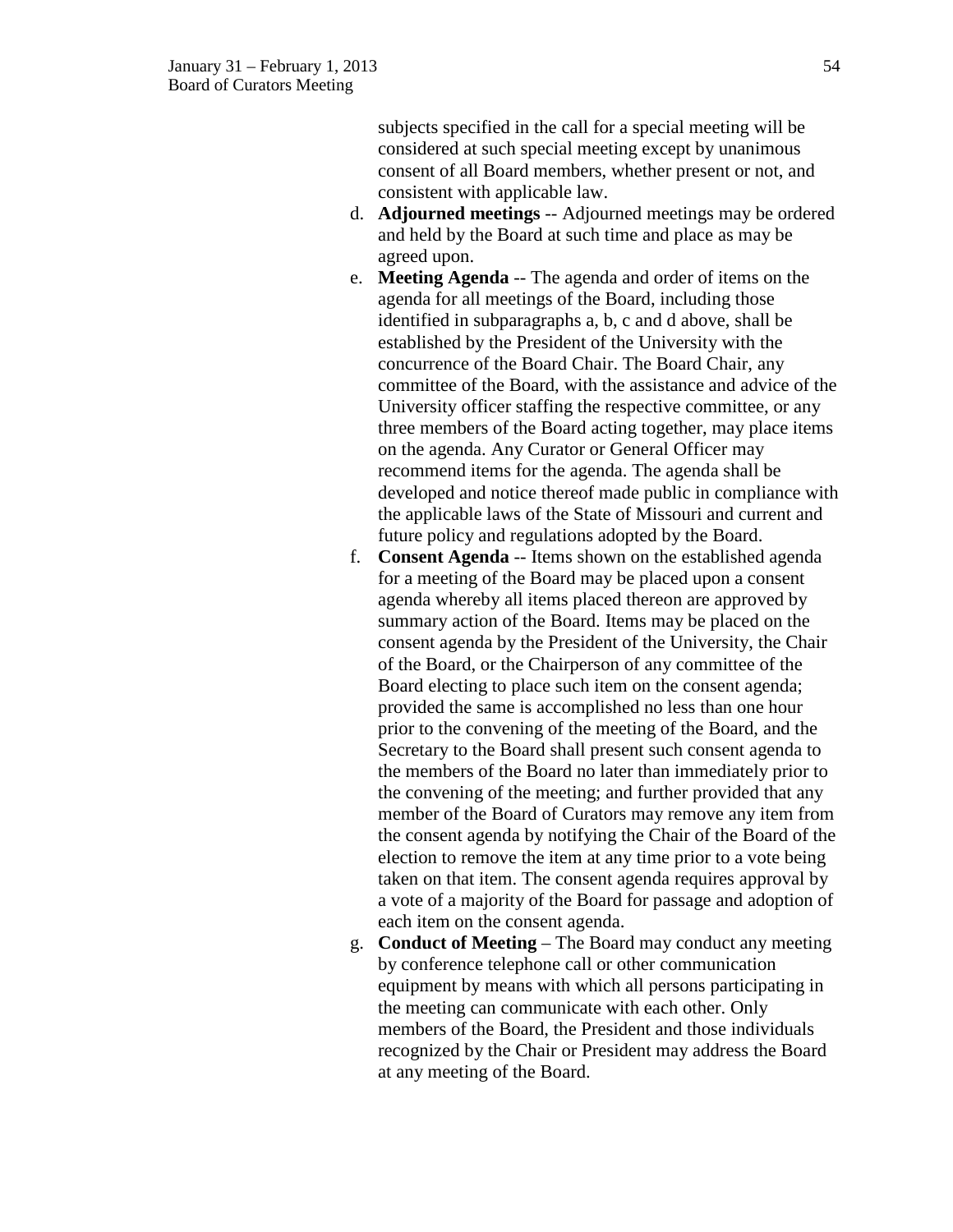h. **Executive Session (Closed Session)** – When the Board or any committee of the Board meets in executive session (sometimes referred to as closed session), all matters discussed in that session are to be considered as confidential, except that such information can be shared with absent Board members or University officers, agents or employees who need to know. Actions taken in executive session shall be released to the public if required by the provisions of the Sunshine Law contained in Chapter 610 of the Revised Statutes of Missouri or Board rules contained in Section 10.060 of the Collected Rules and Regulations of the University of Missouri entitled Board and Committee Meetings.

# 2. **Attendance Policy**

- a. If a member of the Board is found by unanimous vote of the other Curators to have failed to attend without good cause two consecutive regular meetings of the Board in any calendar year, then the office of such Curator shall be vacant.
- b. If a vacancy shall occur by death, resignation, or from any other cause, the Chair of the Board shall notify the Governor within thirty days of such vacancy.

# 3. **Officers of the Board**

- a. **Chair of the Board** -- The Board shall choose from its own membership at the last regular meeting of the Board in each calendar year to take office on January 1 of the next year, a Chair of the Board who shall hold office for a term of one year or until his/her successor takes office. The Chair shall serve as presiding officer of the Board and shall carry out such duties as may be delegated to him/her by the Board. The individual elected to serve as Chair of the Board shall be deemed as having been elected to serve as President of the Board within the meaning of the statutory provisions of the State of Missouri, all as referred to in the definitions contained in Article I of these bylaws.
- b. **Vice Chair of the Board** -- The Board shall choose from its own membership at the last regular meeting of the Board in each calendar year to take office on January 1 of the next year, a Vice Chair of the Board who shall hold office for a term of one year or until his/her successor takes office. The Vice Chair shall carry out the duties of the Chair in his/her absence or inability for any reason to serve, and hereinafter may be referred to as "Vice Chair," "Vice Chairman," "Vice Chairwoman" or "Board Vice Chair." The individual elected as Vice Chair shall be deemed as having been elected to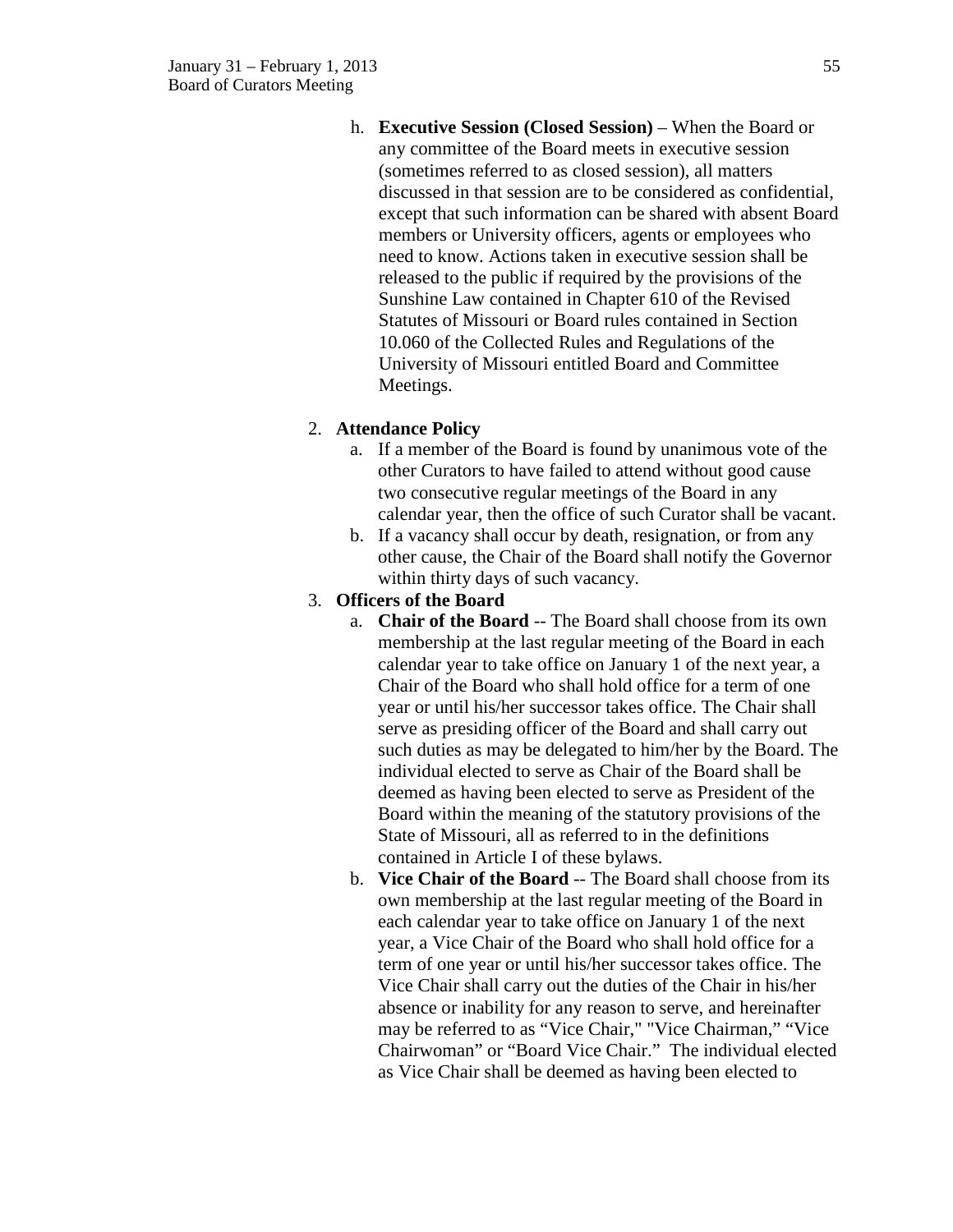serve as Vice-President of the Board of Curators within the meaning of the statutory provisions of the State of Missouri.

- c. **Secretary** -- The Board shall appoint a Secretary of the Board of Curators to serve at the pleasure of the Board. The Secretary shall keep the minutes of the meetings of the Board and the Executive Committee, shall be the official custodian of the seal and all records of the Board, and shall have such other duties as may be from time to time fixed by the Board. The Board may appoint and define the duties of such assistant secretaries of the Board as it deems desirable.
- d. **General Counsel** -- The General Counsel shall be the chief legal officer of the University, shall be appointed by the Board to serve at the pleasure of the Board, and shall have such duties and responsibilities as may be assigned by the Board. The General Counsel shall serve as parliamentarian for meetings of the Board, unless a different individual is appointed to serve as parliamentarian by the Chair of the Board.
- e. Any vacancy in any office of the Board caused by any reason may be filled by the Board for the unexpired term.

### 4.**Committees**

a. **Executive Committee** -- The Chair of the Board, subject to approval of the Board, shall appoint from the Board an Executive Committee of three members, and may fill vacancies at any time. The Chair of the Board shall serve as one of the three Executive Committee members and as the Chair of the Executive Committee. Such Executive Committee members shall hold office until their successors have been duly appointed. The Executive Committee, when the Board is not in session, shall have the powers of the Board to take such action as the Executive Committee may deem to the best interest of the University; provided, however, that such action shall be in accord with the provisions of these bylaws, and not in conflict with the standing rules and regulations of the Board. A complete record of all actions of the Executive Committee shall be kept by the Secretary of the Board, and a copy of such record shall be submitted to each member of the Board monthly and in advance of the next regular meeting of the Board. Actions of the Executive Committee may be ratified, approved, or modified at the next regular meeting of the Board, but any modification thereof shall be prospective only. If, at its next regular meeting, the Board takes no action on an Executive Committee action, the record of which was submitted to the Board prior to that regular meeting, such action shall be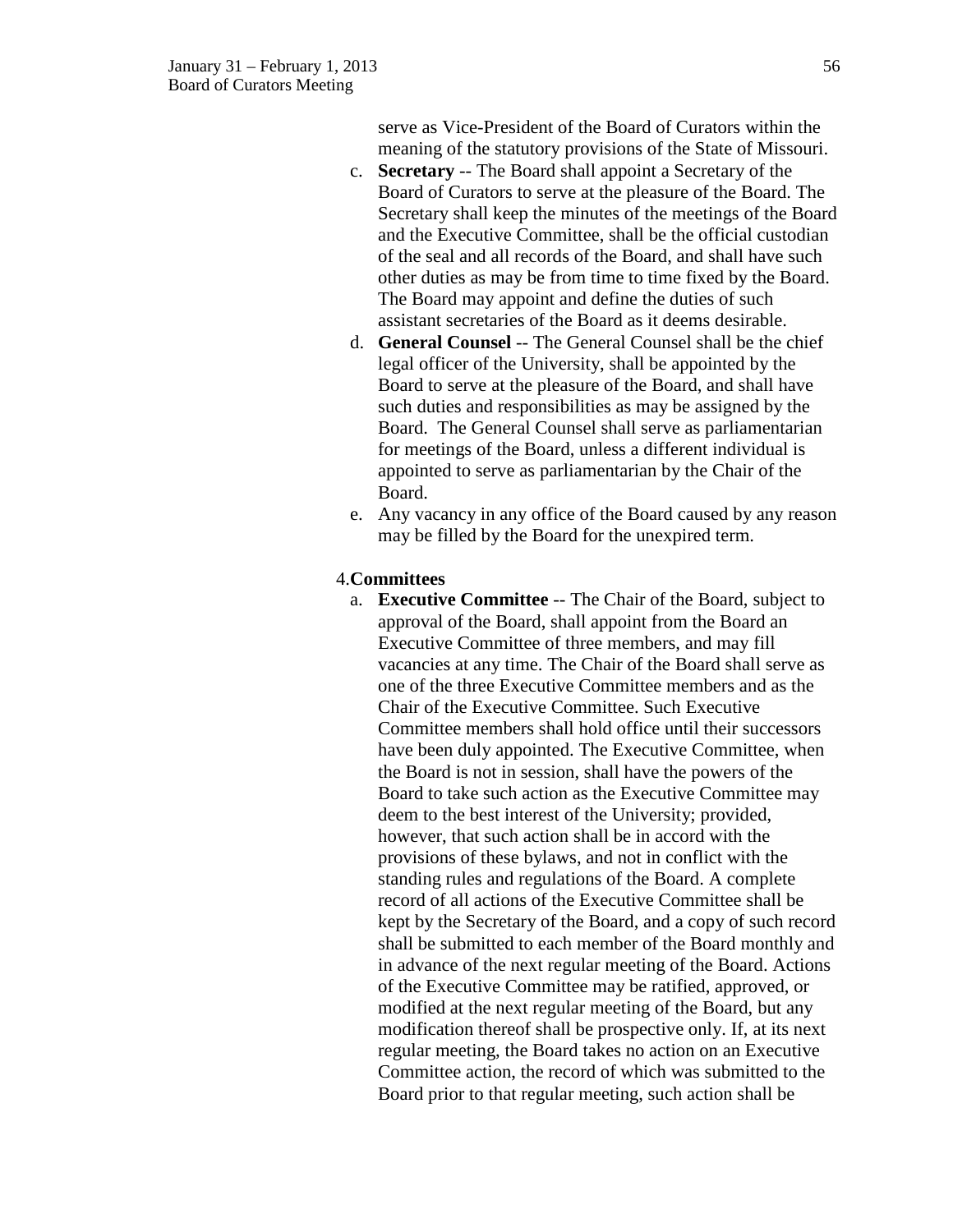deemed ratified by the Board. The vote of any members on any question coming before the Executive Committee may be taken in person, by telephone, telegraph, facsimile transmission, email or letter. Concurrence of three members shall constitute action of the Executive Committee. The Executive Committee shall be entitled to take such action as deemed necessary under the provisions of Section 172.230 and other provisions of the Revised Statutes of the State of Missouri, as amended.

- b. **Other Committees** -- The Chair of the Board may appoint subject to approval of the Board other standing or special committees of the Board from time to time and delegate to such committees such authority as the Board may deem appropriate to carry out the objects of such committees. Membership on such committees need not be limited to members of the Board.
- 5.**Quorum** -- Five members of the Board of Curators shall constitute a quorum for the transaction of any and all business of the Board. Except as otherwise provided by these bylaws, a majority of the members of any committee of the Board shall constitute a quorum for the transaction of any and all business of the committee at any committee meeting held in conjunction with a meeting of the Board. All members of any committee of the Board shall constitute a quorum for the transaction of any and all business of any committee at any committee meeting which is not held in conjunction with a meeting of the Board.
- 6.**Action by Majority** -- Any action by the Board or any committee may be taken by the majority vote of the members present at any meeting of the Board or a committee when a quorum is present, unless otherwise specifically herein provided.
- 7.**Recording Vote** -- The Secretary of the Board shall keep the minutes of the meetings of the Board of Curators and committees in which shall be recorded the vote on all motions or resolutions coming before said Board or committee. All votes taken during a meeting shall be taken by roll call.
- 8.**Delegation of Authority** -- So much of the authority of the Board as it may deem necessary may be delegated to such officers and employees or to committees appointed by the Board provided such delegation of powers shall be given by recorded Board action.

# D. **Article IV Organization of the University**

# 1. **President of the University**

a. The President of the University shall be the chief executive and academic officer of the University. The President shall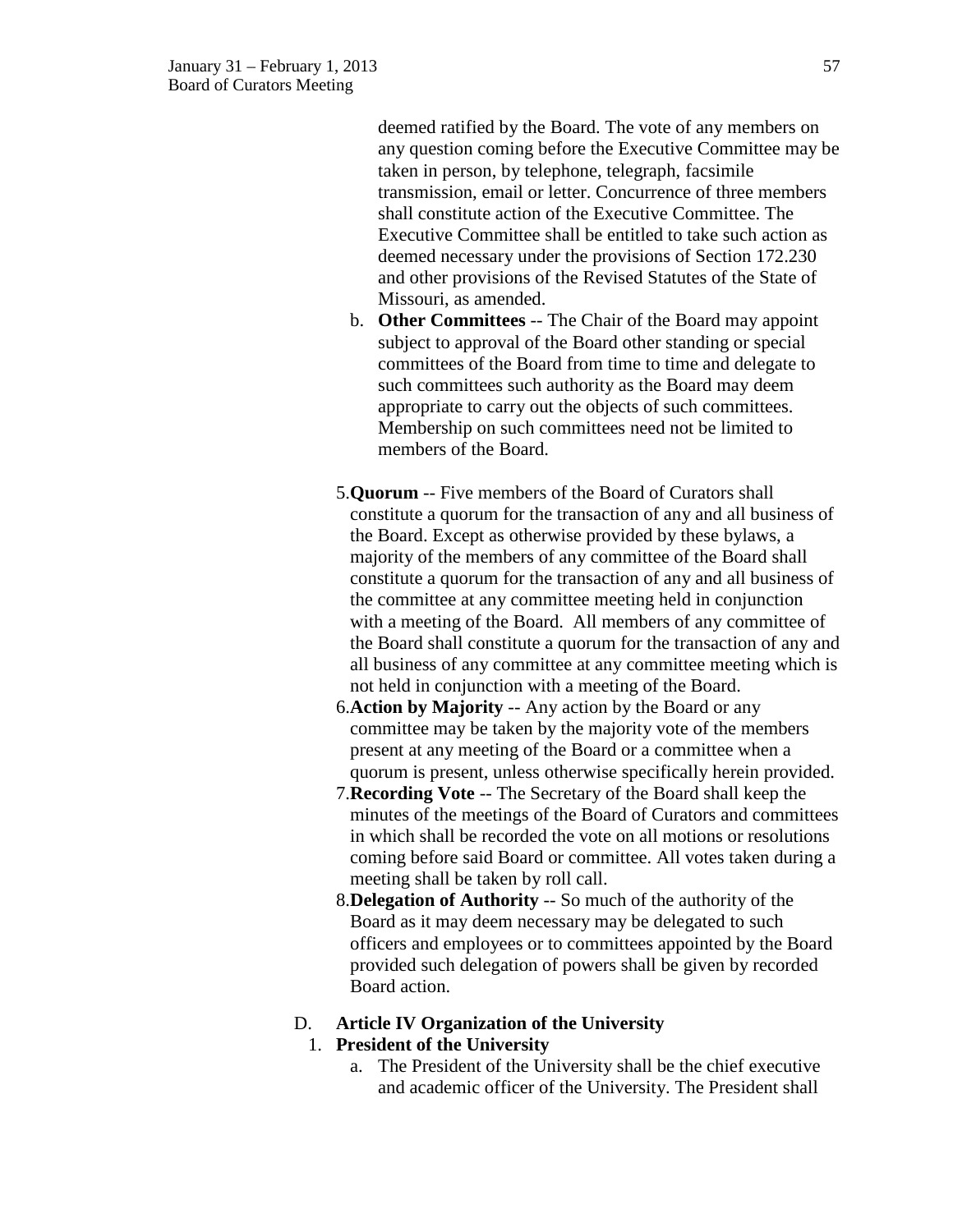have direct charge of, and be directly responsible to the Board for the operation of the University.

- b. The President shall, so far as his/her duties may permit, attend all meetings of the Board and of the Executive Committee, but he/she may be excused at any time.
- c. He/she shall, at each regular meeting of the Board, report upon the progress, condition and needs of the University, and recommend such measures as in his/her judgment will promote the University's interests.
- d. The President of the University, as the chief academic officer of the University, shall be responsible to the Board for the academic programs of the University; procurement of staff; the establishment and maintenance of separate schools, colleges and departments of instruction within the University; the relationships and coordination of educational activities between campuses, special divisions and units; and the planning, development and carrying out of all research projects.
- e. The President, as the chief academic officer of the University, shall have the right to preside and vote at any faculty meeting. He/she shall appoint all non-Board committees of the University, unless otherwise provided by the Board.
- f. Any University Rules and Regulations, Executive Orders and Executive Guidelines of the President or delegations of general authority shall be filed with the Secretary of the Board and unless otherwise specified, shall be effective from the time of such filing until changed, modified or repealed by the President or by the Board.
- g. The President of the University will establish policies for intercollegiate athletics in compliance with the rules and regulations of applicable regional or national athletic conferences or associations, so long as these rules and regulations are not in conflict with policies, rules or regulations of the Board. The President will report periodically to the Board of Curators on the intercollegiate athletic programs.

# 2.**Campuses of the University**

# a. **General**

(1) Campuses of the University of Missouri shall be established by the Board. Each campus shall be a unit of the University.

(2) Campus chancellors, provosts and other officers as may be specifically designated by the Board shall be appointed by the Board upon recommendation of the President.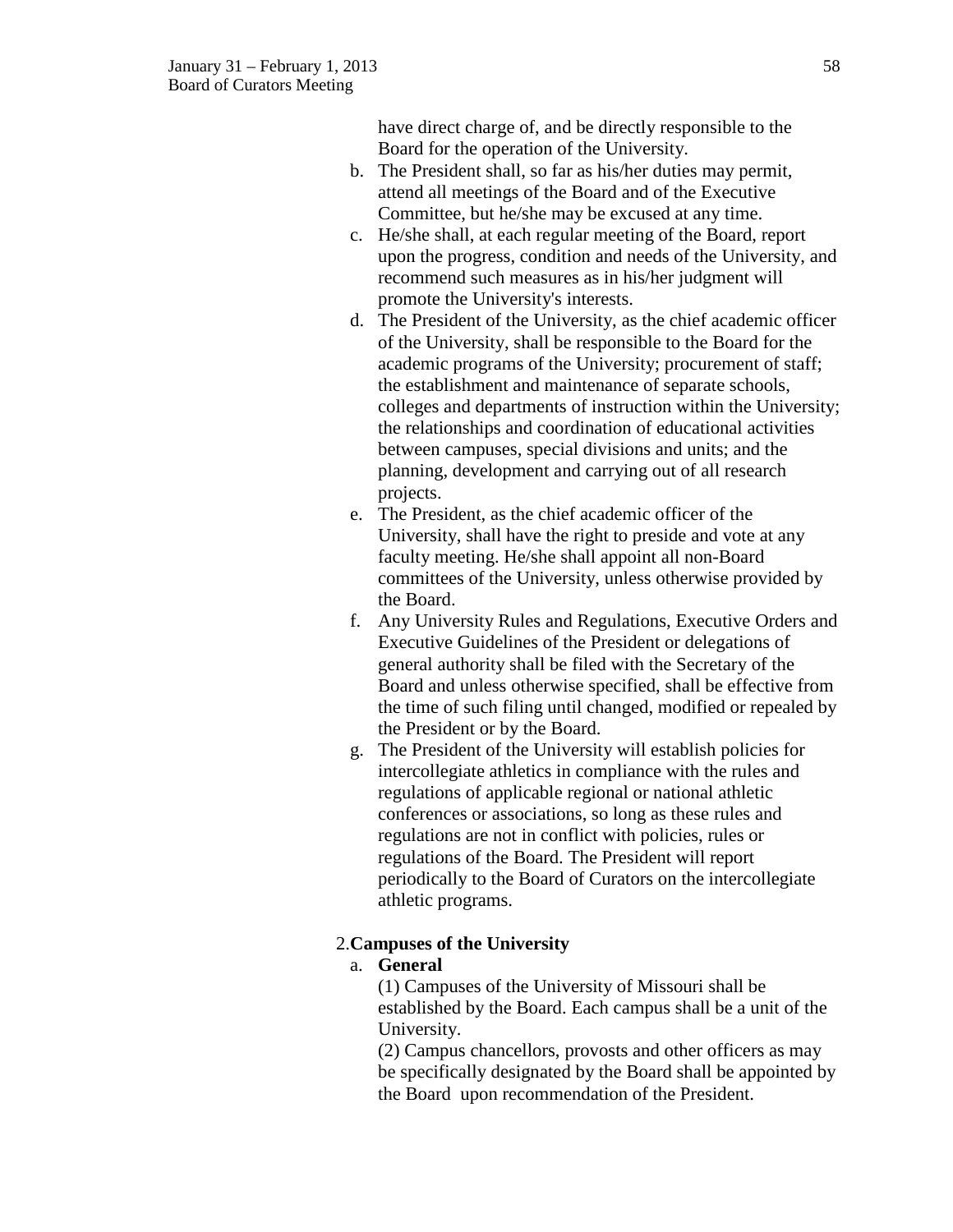- b. **Individual Campuses** -- Until otherwise provided by the Board, there are the following campuses of the University (to include their respective sites, academic programs, and administrative staff as now constituted):
	- (1) University of Missouri-Columbia;
	- (2) Missouri University of Science and Technology;
	- (3) University of Missouri-Kansas City; and
	- (4) University of Missouri-St. Louis.
- 3.**University System Units** -- University System units may be created to carry out such functions as may be assigned them by the President of the University. These units shall be under the direct supervision of the President, but shall perform their functions in consultation and cooperation with the chief administrative officer of each campus as to their activities and programs on the respective campuses.

# E. **Article V Academic Staff**

- 1. Until further order of the President or the Board, the colleges, schools and other departments with offices of deans or department directors as presently established and degrees as presently offered shall be continued.
- 2. Faculties may organize to carry out the responsibilities and functions which may be delegated to them. The form of any such organization and any amendments or modifications thereto shall be presented through the President to the Board for its approval before becoming effective.

# F. **Article VI Students**

- 1. A **student** at the University shall be any person who is registered in or pursuing any educational program of the University.
	- a. Temporary interruptions of registration between academic periods of the University shall not necessarily terminate student status.
	- b. Such students are subject to classifications, as may be established from time to time by the Board or the President, and shall be subject to such rules, regulations and restrictions as may now be established or hereafter from time to time established by the Board or the President.

# 2. **Delegation of Administration**

a. The Board of Curators hereby delegates to the President of the University the responsibility for administering policies pertaining to the conduct of students and student organizations at the University as such conduct relates to the lawful mission, process or function of the University.

(1) The President may issue University Rules and Regulations and may authorize campus rules and regulations to be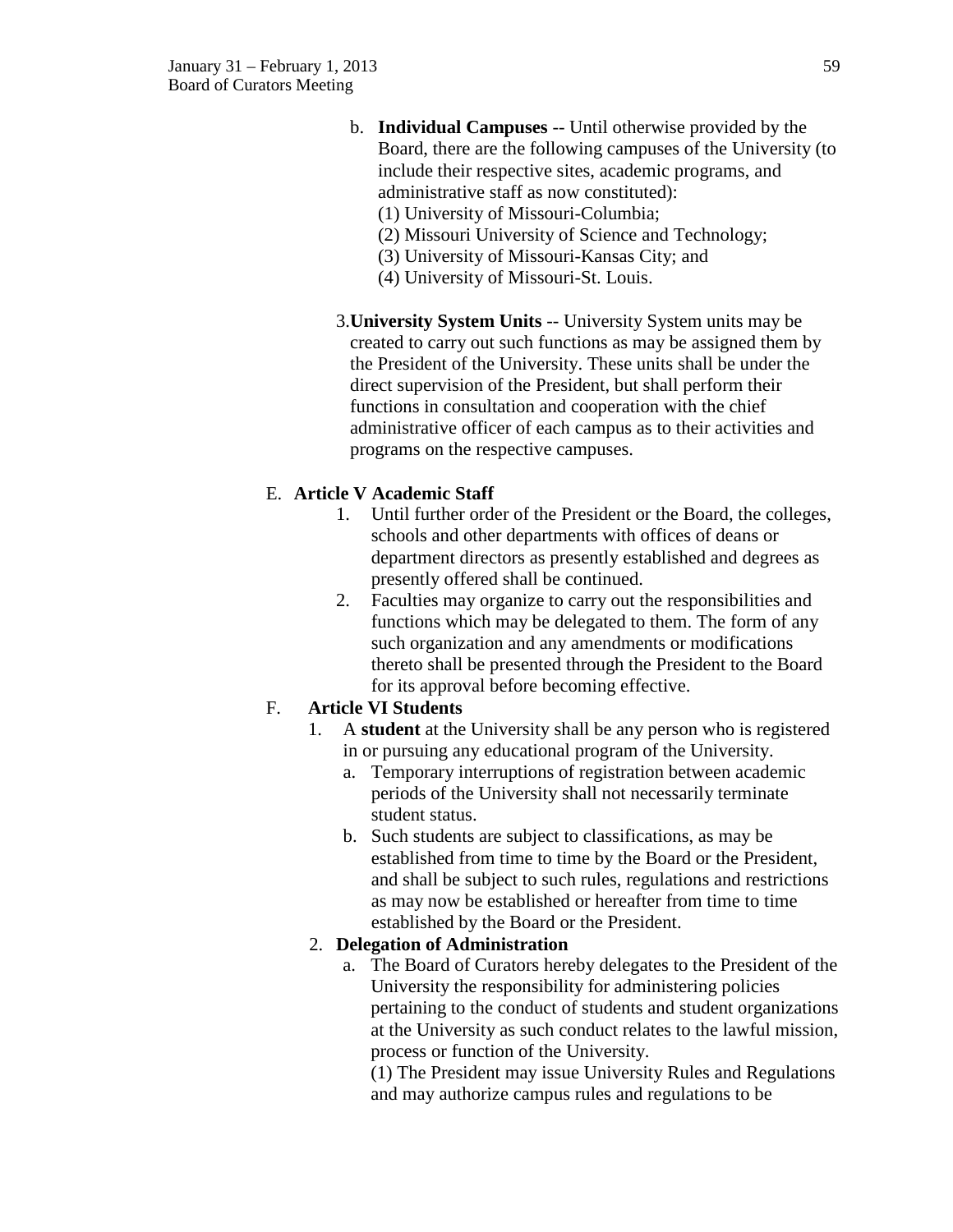adopted, issued and published implementing Board Rules and Regulations establishing standards of conduct and to provide for administration of University and campus regulations. (2) Failure to adopt such rules and regulations, however, shall not relieve any student or student organizations of the obligation to adhere to Board Rules and Regulations establishing general standards of student conduct.

- b. University or campus rules, regulations and procedures as herein authorized shall be in accordance with the Board Rules and Regulations and shall provide for prompt consideration and disposition of alleged violation of such University or campus rules and regulations; provided, however, that such procedures shall be in accordance with basic standards of fairness and shall be simple and appropriate to the nature of the case, and shall provide for notice and a hearing.
- 3. Until changed, modified or repealed, the provisions of the present Board Rules and Regulations relating to students which are not inconsistent with the provisions of these bylaws shall be considered to be in force.

### G. **Article VII Board Rules and Regulations**

1. Any action by the Board establishing policy or methods of procedure, administrative, business, academic, or otherwise, shall be known as "Board Rules and Regulations."

2. Board Rules and Regulations may be adopted by the Board, or may be amended or repealed, in whole or in part, at any meeting of the Board.

3. All policies and procedures falling within the definition of Board Rules and Regulations as herein defined, and in existence upon the date of the adoption of these bylaws, shall be a part of the Board Rules and Regulations.

4. Board Rules and Regulations shall be effective upon adoption by the Board unless a different effective date be fixed by the Board.

5. The Secretary of the Board shall keep all Board Rules and Regulations on file in his or her office, and may publish Board Rules and Regulations from time to time.

6. In the absence of an applicable bylaw, the Board shall be guided by Roberts Rules of Order, particularly those rules relating to Boards.

# H. **Article VIII Amendment of Bylaws**

1. New bylaws may be adopted, and bylaws may be amended or repealed, at any meeting of the Board, but no such action shall be taken unless notice of such proposed adoption, amendment, or repeal shall have been given at a previous meeting or notice in writing of the proposed change shall have been served upon each member of the Board at least thirty days in advance of the final vote upon such change; provided, however, that by consent of each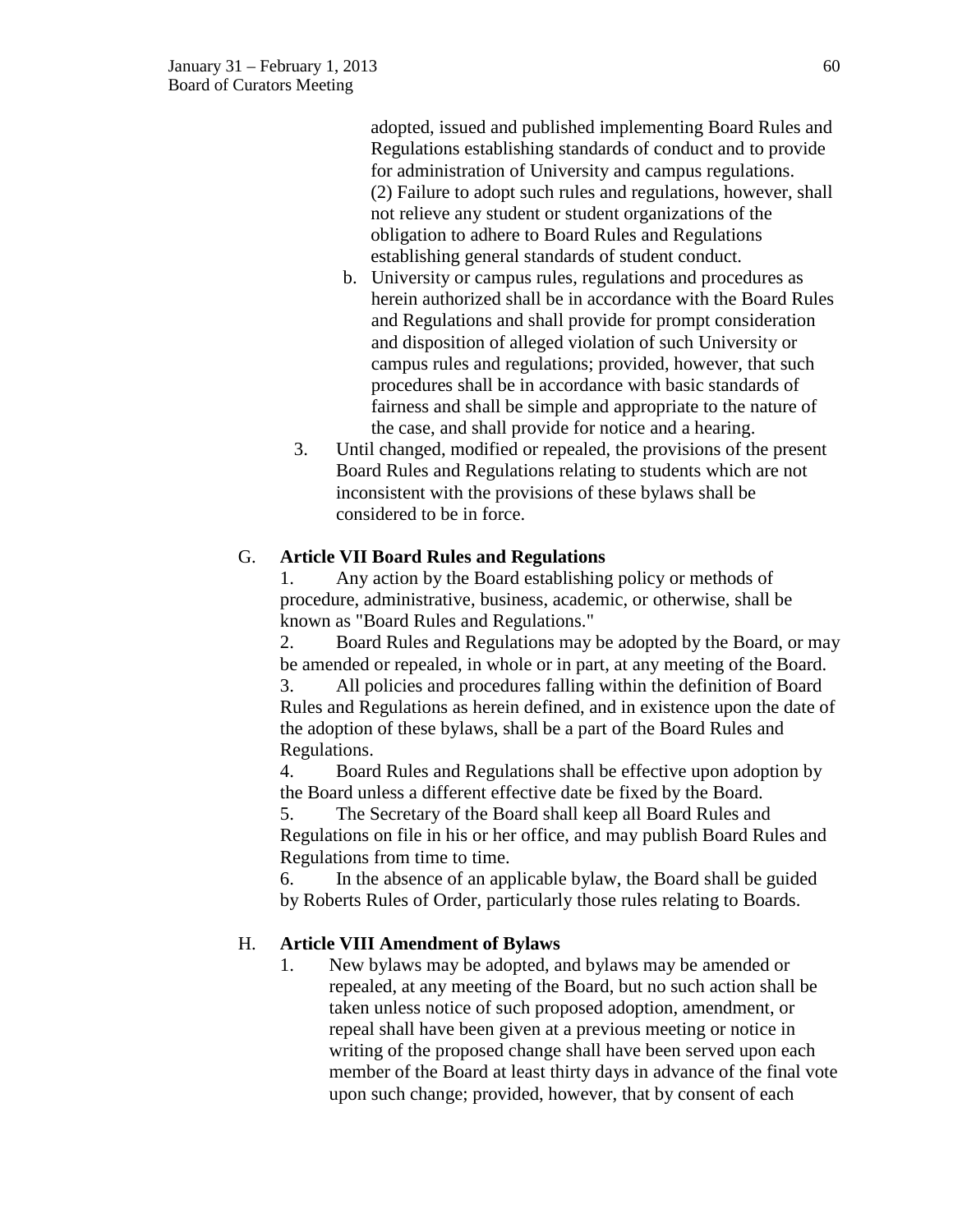member, regardless of whether present at the meeting of the Board, the requirements for such notice may be waived at any time. Any provisions of these bylaws, with the exclusion of this Section 10.030H.1 pertaining to the amendment of bylaws, may be suspended in connection with the consideration of a matter before the Board by an affirmative vote of not less than 2/3 of the members of the Board in attendance at the meeting where such suspension is being considered.

# I. **Article IX Adoption of Bylaws**

1. These bylaws shall be and become effective on the 1st day of July, 2010. All former bylaws of the Board are hereby repealed.

2. These bylaws, as adopted and from time to time amended shall be known and cited as Board Bylaws of 2010.

4. Revision, University of Missouri-Kansas City School of Medicine Standards of Professional Conduct & Honor Council Procedures

# **University of Missouri-Kansas City School of Medicine Standards of Professional Conduct and Honor Council Procedures**

### **STANDARDS OF PROFESSIONAL CONDUCT**

Approved by the University of Missouri Board of Curators: December 1994, Revised January 31, 2013

#### I. **Preamble**

Patient care professionals are characterized by 1) a prolonged specialized training in a body of knowledge and skills; 2) ethical principles; 3) a service orientation; and 4) judgment. These professions determine their own standards of education, training, licensure, and practice and have long subscribed to a body of ethical statements developed primarily for the benefit of the patient. As a potential future member of these professions, a student must recognize responsibility and an obligation not only to patients, but also to society, other health professionals, and self to behave in a manner compatible with the medical profession's standards of conduct.

One of the goals of a medical school is to educate a student during the transition to a professional life. The University of Missouri-Kansas City School of Medicine has an obligation to evaluate our students pursuing the M.D. and other patient care related degrees administered by the School of Medicine as thoroughly as possible for their cognitive abilities, their academic and professional knowledge and skills, their integrity, and their suitability for the practice of medicine. Accordingly, the Standards of Professional Conduct detailed in this document have been developed to guide the pre-professional behavior of students in patient care degree programs of the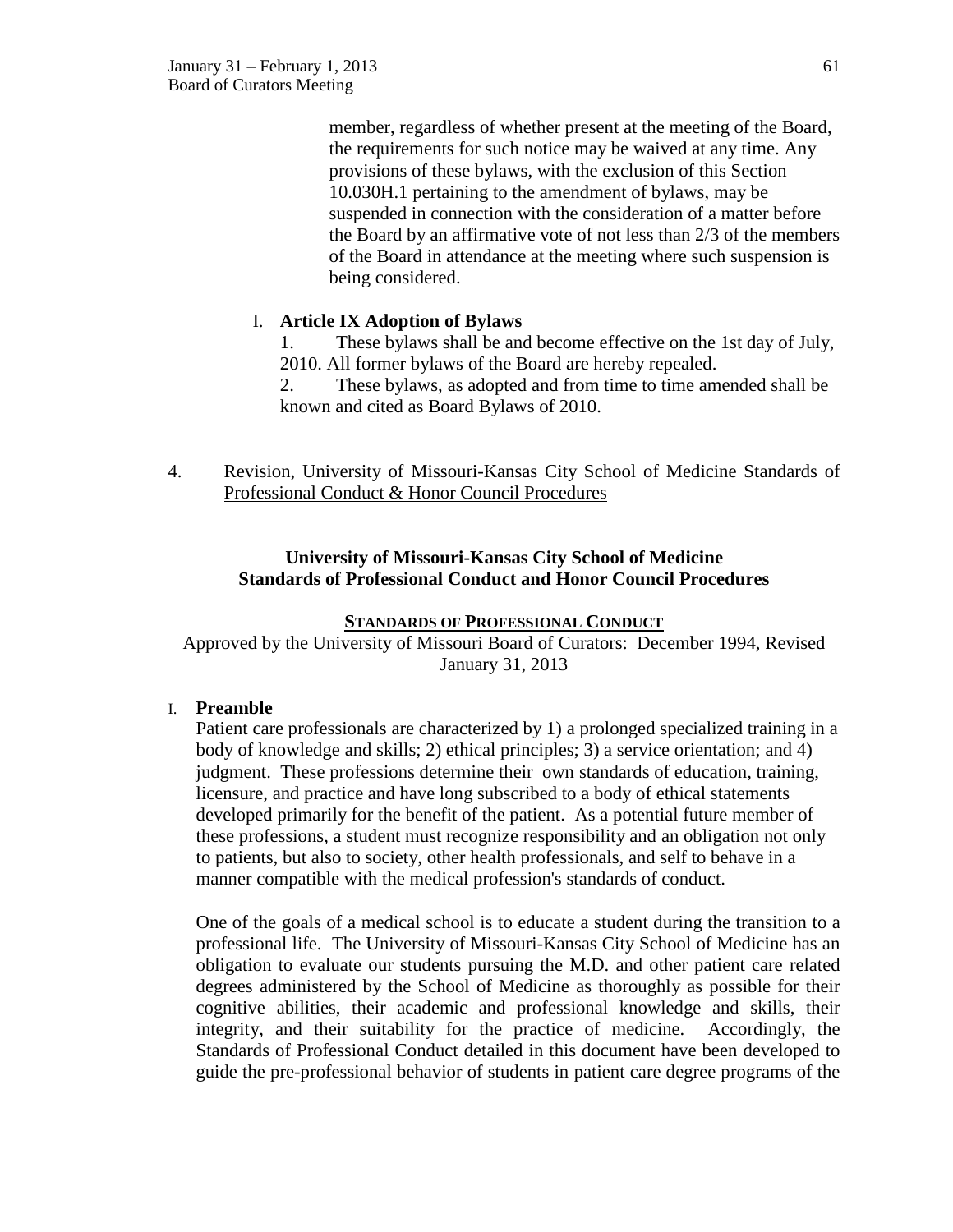University of Missouri-Kansas City School of Medicine and to prepare the students to meet the ethical standards of these medical professions.

### II. **Standards of Professional Conduct**

### A. **Professional Integrity**

### 1. **Honesty**

A student shall deal honestly with people including, but not limited to, colleagues, instructors, representatives of the University, patients, attending physicians, and other members of the health care team. Students are expected to demonstrate honesty and integrity in all aspects of their interaction with patients and staff — particularly in assuring accuracy and completeness of their part of the medical record. The student shall be willing to admit errors and must not mislead others or promote himself/herself at the patient's expense. The student shall strive to report, by utilizing the Honor Council Procedures for Violations of the Standards of Professional Conduct, those students deficient in character or competence, or who engage in fraud or deception.

The basic principle underlying all research is *honesty.* Scientists and students who participate in research have a responsibility to provide research results of the highest quality; to gather facts meticulously; to keep impeccable records of work done; to interpret results realistically, not forcing them into preconceived molds or models; and to report new knowledge through appropriate channels. Co-authors of research reports must be sufficiently acquainted with the work of their co-workers that they can personally vouch for the integrity of the study and validity of the findings, and must have been active in the research itself.

In all cases of academic dishonesty, the instructor shall make an academic judgment about the student's grade on that work and in that course. The instructor shall report the alleged academic dishonesty to the Chair of the Honor Council.

Examples of academic dishonesty include, but are not limited to, the following:

**Cheating** — 1) use of any unauthorized assistance in taking quizzes, tests, or examinations; 2) dependence upon the aid of sources beyond those authorized by the instructor in writing papers, preparing reports, solving problems, or carrying out other assignments; or 3) acquisition or possession without permission of tests or other academic material belonging to a member of the University faculty or staff; 4) in any way giving assistance to others who are participating in any of the three preceding types of behavior; or, 5) falsifying attendance records or other official documents.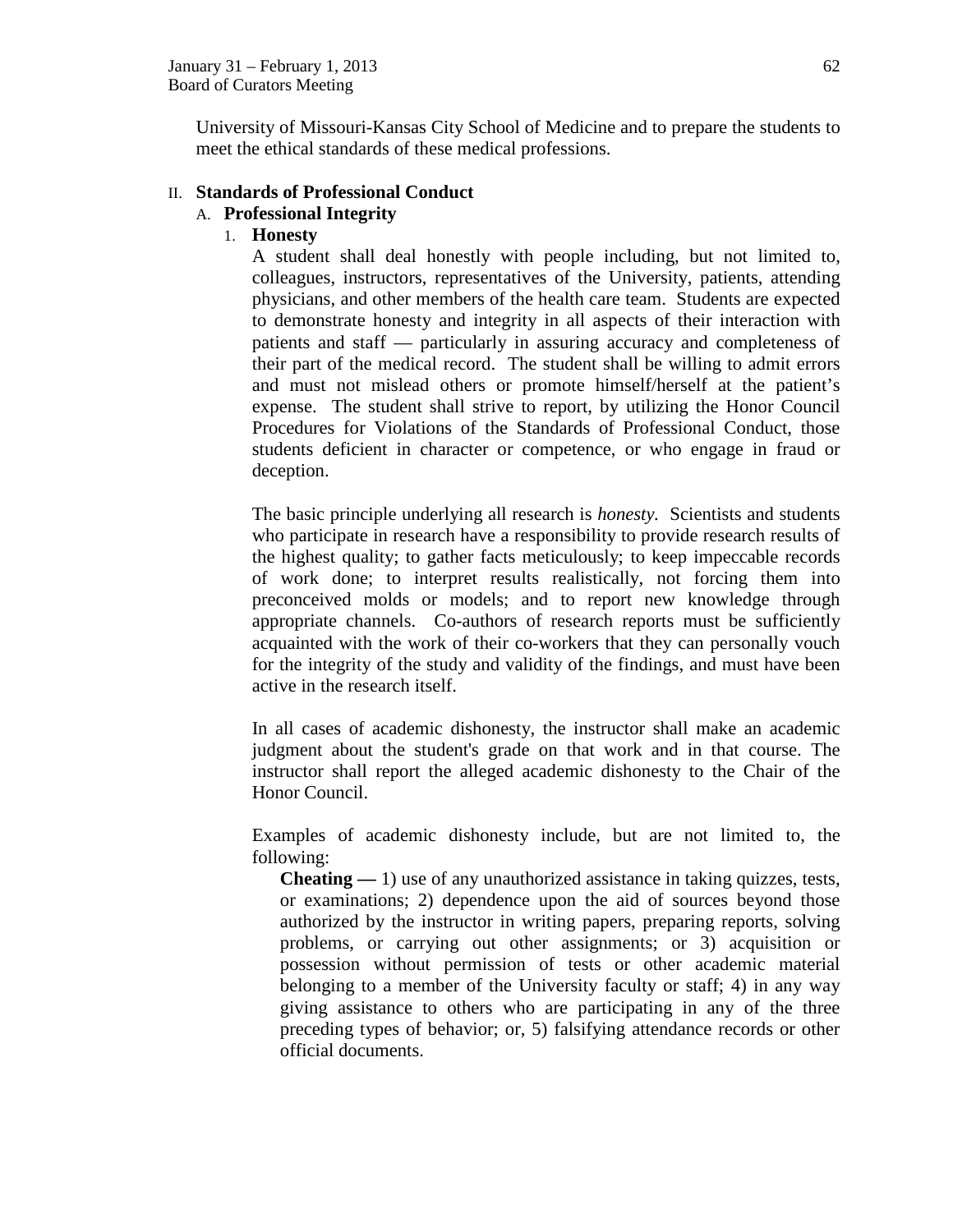**Plagiarism** — 1) use by paraphrase or direct quotation of the published or unpublished work of another person without fully and properly crediting the author with footnotes, citations or bibliographical reference; 2) unacknowledged use of materials prepared by another person or agency engaged in the selling of term papers or other academic materials; or 3) unacknowledged use of original work/material that has been produced through collaboration with others without release in writing from collaborators.

The detection may involve the use of commercially available software.

**Sabotage** — unauthorized interference with, modification of, or destruction of the work or intellectual property of another member of the University community.

Examples of dishonesty related to clinical practice include, but are not limited to, the following:

**Falsification of Patient's Medical Record** — writing progress notes regarding the patient's status, including, but not limited to, clinical observations or results in the patient's chart when the student has not seen or evaluated the patient, or using incorrect times of data entry.

**Falsification of Patient's Medical Information** — reporting medical information such as physical examination findings, lab values, test results, and any other relevant patient information to other students, residents, attending physicians, the patient, the patient's family, or other relevant medical personnel that has been fabricated by the student.

#### 2. **Responsibility**

A student must acquire competencies with the appropriate concepts, knowledge, and skills which the faculty determine to be essential. These competencies shall be utilized to care for the sick and to promote the health and welfare of society. A student shall recognize a responsibility to participate in activities contributing to an improved community.

Students in the care of patients must not be harmful, dangerous, or negligent to the mental or physical health of a patient or the public. Negligent means the failure to use that degree of skill and learning ordinarily used under the same or similar circumstances by other students.

Students must pay tuition and other University fees, such as the medical equipment or disability fees, on time. Students must complete required forms of evaluation, degree forms, examination applications, etc. on time.

Students must be familiar with and follow the rules and regulations of the School of Medicine, the University, and related professional organizations.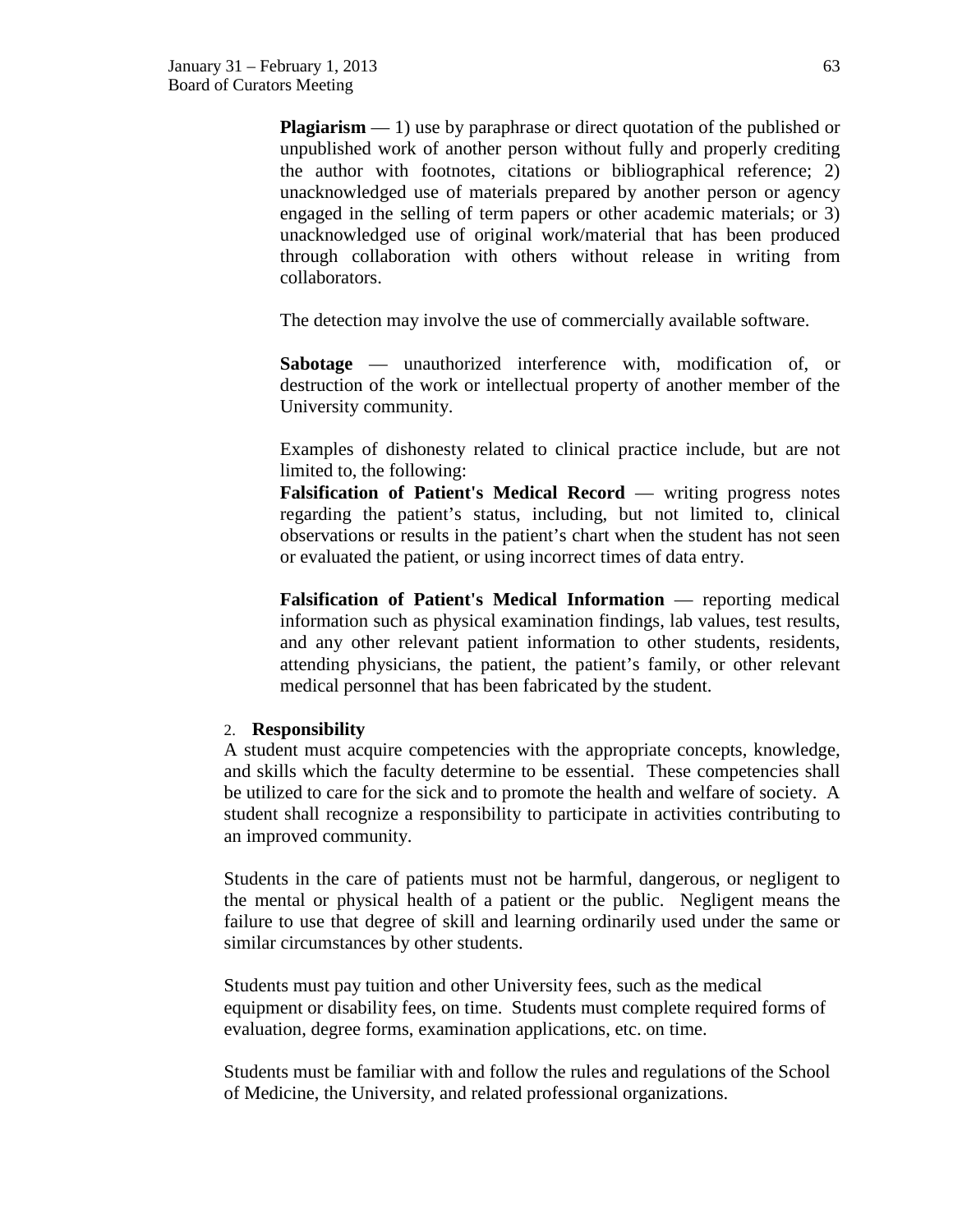# B. **Medical Professional Behavior**

# 1. **Nondiscrimination**

A student shall be dedicated to providing supervised competent medical service with compassion, respect for human dignity, and without discrimination.

It is against University regulations to discriminate on the race, color, religion, sex, sexual orientation, national origin, age, disability and status as a Vietnam era veteran. The University has an AIDS policy statement consistent with state law that prohibits discrimination against persons with AIDS or who are HIV positive.

# 2. **Representation**

A student shall accurately represent himself/herself to others including, but not limited to, colleagues, instructors, representatives of the University, patients, attending physicians, and other members of the health care team.

Examples of misrepresentation include, but are not limited to, the following:

- (a) A student shall never use the title of "Doctor" or M.D., as this clearly misrepresents the student's position, knowledge, and authority.
- (b) Use of fraud, deception, lies, or bribery in securing any certificate of registration or authority, diploma, permit or license issued, or in obtaining permission to take any examinations.
- (c) Impersonation of any person holding a certificate of registration or authority, permit, license or allowing any person to use his/her certificate of registration or authority, permit, license, or diploma from any school.
- (d) Forgery, alteration, or misuse of a patient's medical records or knowingly furnishing false information to the medical team and/or professional organizations.

# 3. **Confidentiality**

A student shall respect the rights of patients, colleagues, and other health professionals, and shall safeguard patient confidences within the constraints of the law. The patient's right to confidentiality in regard to his/her medical record, which includes confidentiality of personal and social history, is a fundamental tenet to medical care.

The discussion in public of the problems of an identified patient, without the patient's permission, by professional staff (including students) violates patient confidentiality and is unethical. Under no circumstances can any medical record be removed from the institution. Photocopying of the entire record is never permitted for presentations or rounds; students are permitted to extract information, but not copy "wholesale" parts of the chart. Names of patients should be omitted from any documents used for these presentations.

4. **Disclosure**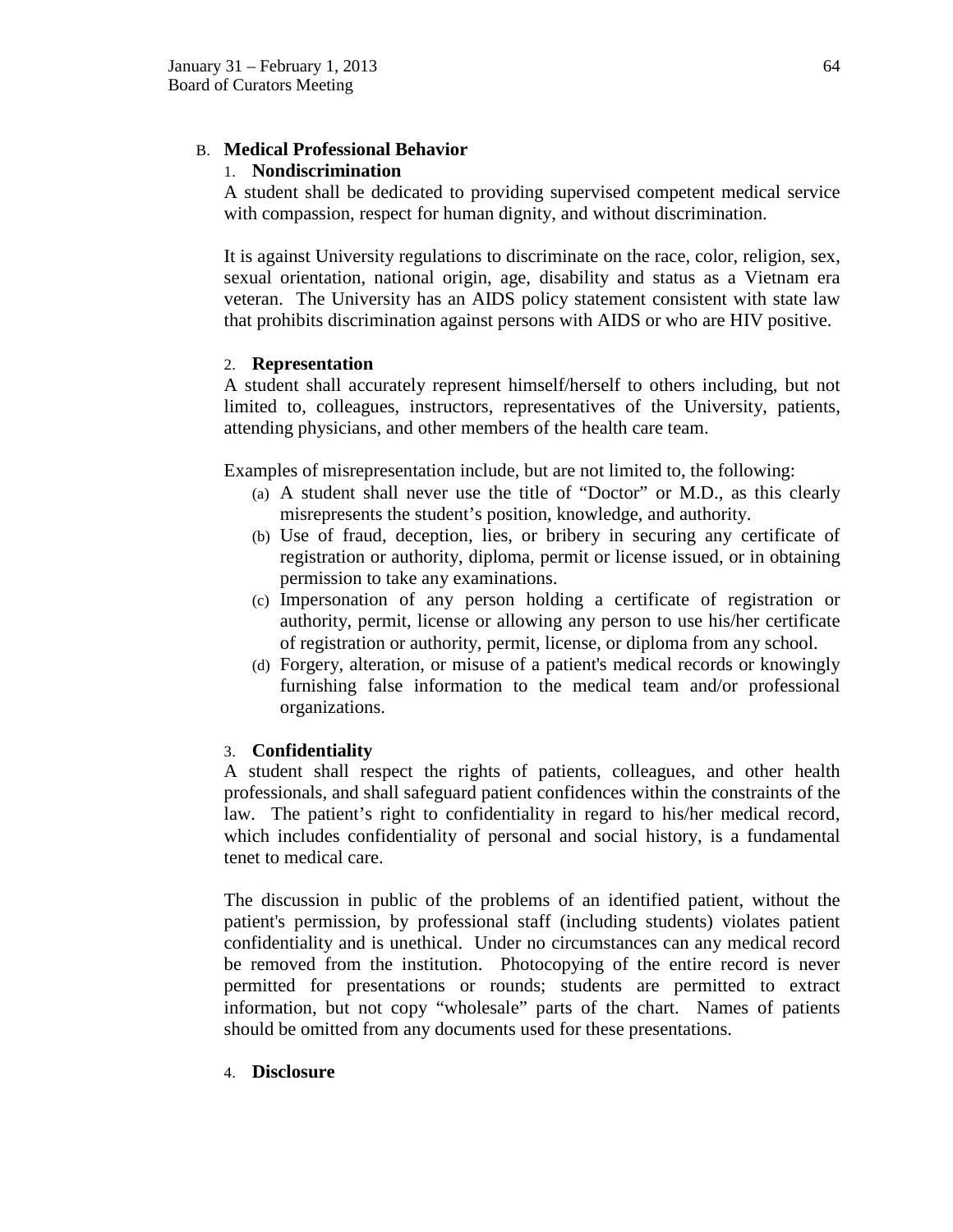While the student is a member of the medical team and under faculty supervision, a student shall continue to study, apply, and advance scientific knowledge, make relevant information available to patients, colleagues, and the public, obtain consultation, and use the talents of other health professionals when indicated.

Sharing of medical information appropriately with a patient and colleagues involved in the care of the patient is a fundamental ethical requirement. The patient must be well informed to make health care decisions and work intelligently in partnership with the medical team. Information that the patient needs for decision making shall be presented in terms the patient can understand. If, for some reason, the patient is unable to comprehend, there shall be disclosure to the patient's authorized representative.

Failure of a student to share medical information relevant to a patient with the patient and colleagues involved in the care of the patient is unethical. Providing inaccurate information with these individuals is also unacceptable.

#### 5. **Assessment of Personal Competence (Self-Evaluation)**

Students shall seek consultation and supervision whenever their ability to play their role in the care for a patient is inadequate because of lack of knowledge or experience.

Students are expected to respond to constructive criticism by appropriate modification of behavior.

It is unacceptable for a student to attempt procedures or to prescribe therapies without supervision.

#### 6. **Professional Demeanor**

The student is expected to be thoughtful and professional when interacting with patients and their families, attending physicians, supervising residents, and other students, and whenever his/her behavior may influence adversely the judgments of others about the professional school or University.

Students shall maintain a neat and clean appearance, and dress in attire that is generally accepted as professional by the patient populations served.

Inappropriate behavior includes, but is not limited to, the use of offensive language, gestures, or remarks. Attempting, directly or indirectly, by way of intimidation, coercion or deception, to obtain or retain a patient or discourage the use of a second opinion or consultation is not appropriate.

#### 7. **Informed Consent**

Students are to understand the physician's obligation to obtain informed consent from patients, but are **not** responsible for obtaining it for a physician. Simply, it is the **physician's** responsibility to ensure that the patient or his/her surrogate be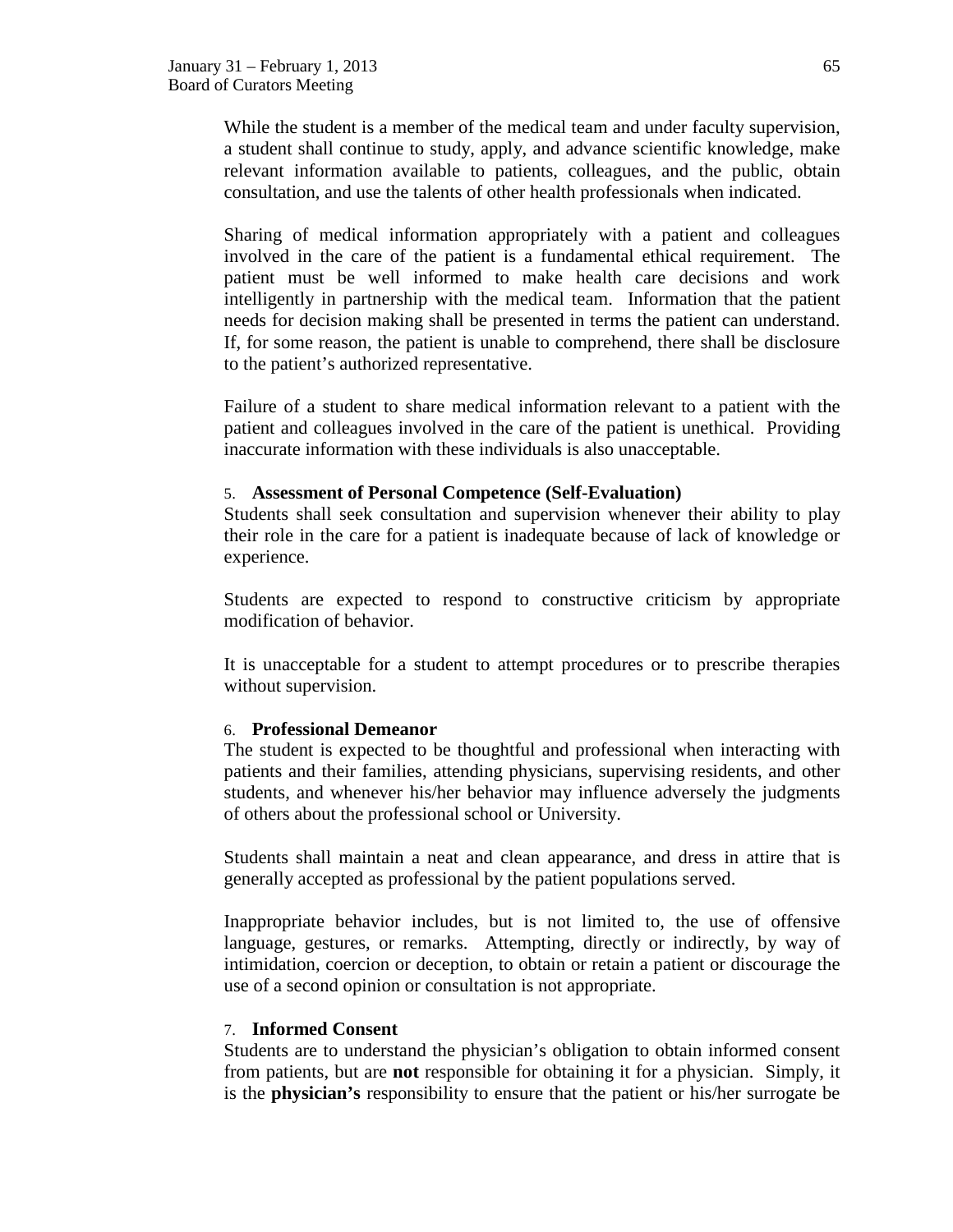appropriately informed as to the nature of the patient's medical condition, the objectives of proposed treatments, treatment alternatives, and risks involved. The patient's or surrogate's concurrence must be obtained without coercion.

#### 8. **Conflict of Interests**

If a conflict of interest arises, the moral principle is clear — the welfare of the patient must be, at all times, paramount. For example, gifts, hospitality, or subsidies offered by manufacturers and distributors of medical and pharmaceutical equipment/goods shall not be accepted if acceptance would influence the objectivity of clinical judgment.

### 9. **Misconduct with Patients**

The student will not engage in romantic, sexual, or other non-professional behaviors with a patient — even upon the apparent request of a patient — while the student is involved with the patient's care.

### 10. **Impairment**

The student will not use alcohol or drugs in ways that impair his/her ability to perform the work of the profession or results in compromised patient care. It is the responsibility of every student to strive to protect the public from an impaired colleague and to assist that colleague whose capability is impaired because of alcohol or drug use.

#### 11. **Criticism of Colleagues**

Professional relations among all members of the medical community shall be marked by civility. Scholarly contributions shall be acknowledged and each person shall recognize and facilitate the contributions of others to this community; slanderous comments and acts are not acceptable. Students shall deal with professional, staff, and peer members of the health team in a considerate manner and with a spirit of cooperation.

It is unethical and harmful for a student to disparage, without sufficient evidence, the professional competence, knowledge, qualifications, or services of a colleague to anyone. It is also unethical to imply without reliable evidence — by word, gesture, or deed — that a patient has been poorly managed or mistreated by a colleague.

#### 12. **Teaching**

The word "doctor" (for the Latin "docere" — to teach) implies a responsibility to share knowledge and information with colleagues and patients. It is incumbent upon those entering this profession to teach what they know of the science, art, and ethics of medicine. It includes communicating clearly and teaching patients so that they are properly prepared to participate in their own care and in the maintenance of their health.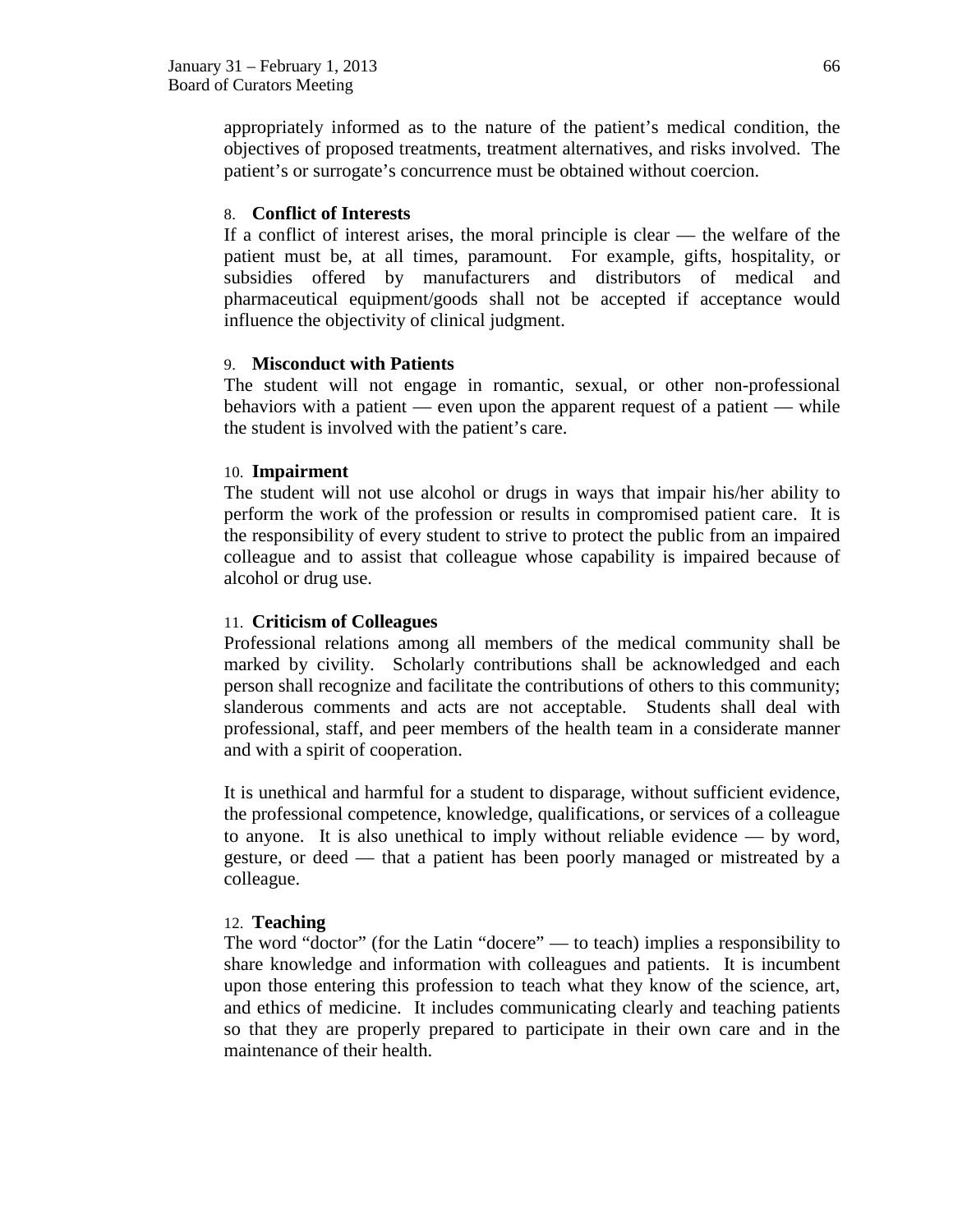# III. **The University of Missouri Student Conduct Code**

In addition to the conduct detailed in the preceding sections, a student is subject to the University of Missouri Student Conduct Code, as administered by the Office of the Vice Chancellor for Student Affairs, except for provisions dealing with academic dishonesty, in Section 200.010 B.1. of the Collected Rules and Regulations of the University (http://www.umsystem.edu/ums/rules/collected\_rules/programs/ch200/200.010\_standard \_of\_conduct).

As of the date of this document, such conduct falls into the following categories, and is provided for the convenience of patient care professional students at the University of Missouri School of Medicine:

- 1. **Forgery, alteration, or misuse** of University documents, records or identification, or knowingly furnishing false information to the University.
- 2. **Obstruction or disruption** of teaching, research, administration, conduct proceedings, or other University activities, including its public service functions on or off campus.
- 3. **Physical abuse, threats of violence,** or other conduct which threatens or endangers the health or safety of any person.
- 4. **Nonconsensual sexual behavior** including but not limited to rape; sexual assault; nonconsensual sexual touching of the genitals, breast or anus of another person or the touching of another with one's own genitals whether directly or through the clothing; or exposing one's genitals to another under circumstances in which he or she should reasonably know that his or her conduct is likely to cause affront or alarm, or sexual harassment.
- 5. **Stalking** another by following or engaging in a course of conduct with no legitimate purpose that puts another person reasonably in fear for his or her safety or would cause a reasonable person under the circumstances to be frightened, intimidated or emotionally distressed.
- 6. **Harassment** by engaging in a course of conduct directed at a specific person that serves no legitimate purpose that would cause a reasonable person under the circumstances to be frightened, intimidated, or emotionally distressed.
- 7. **Invasion of privacy** by photographing or recording (using electronic or other means) another person in a state of full or partial nudity in a place where one would have a reasonable expectation of privacy without that person's consent, and distributing or transmitting that image without that person's consent.
- 8. **Participating in attempted or actual theft** of, damage to, or possession without permission of property of the University or of a member of the University community or of a campus visitor.
- 9. **Unauthorized possession**, duplication or use of keys to any University facilities or unauthorized entry to or use of University facilities.
- 10. **Violation of University policies**, rules or regulations or of campus regulations including, but not limited to, those governing residence in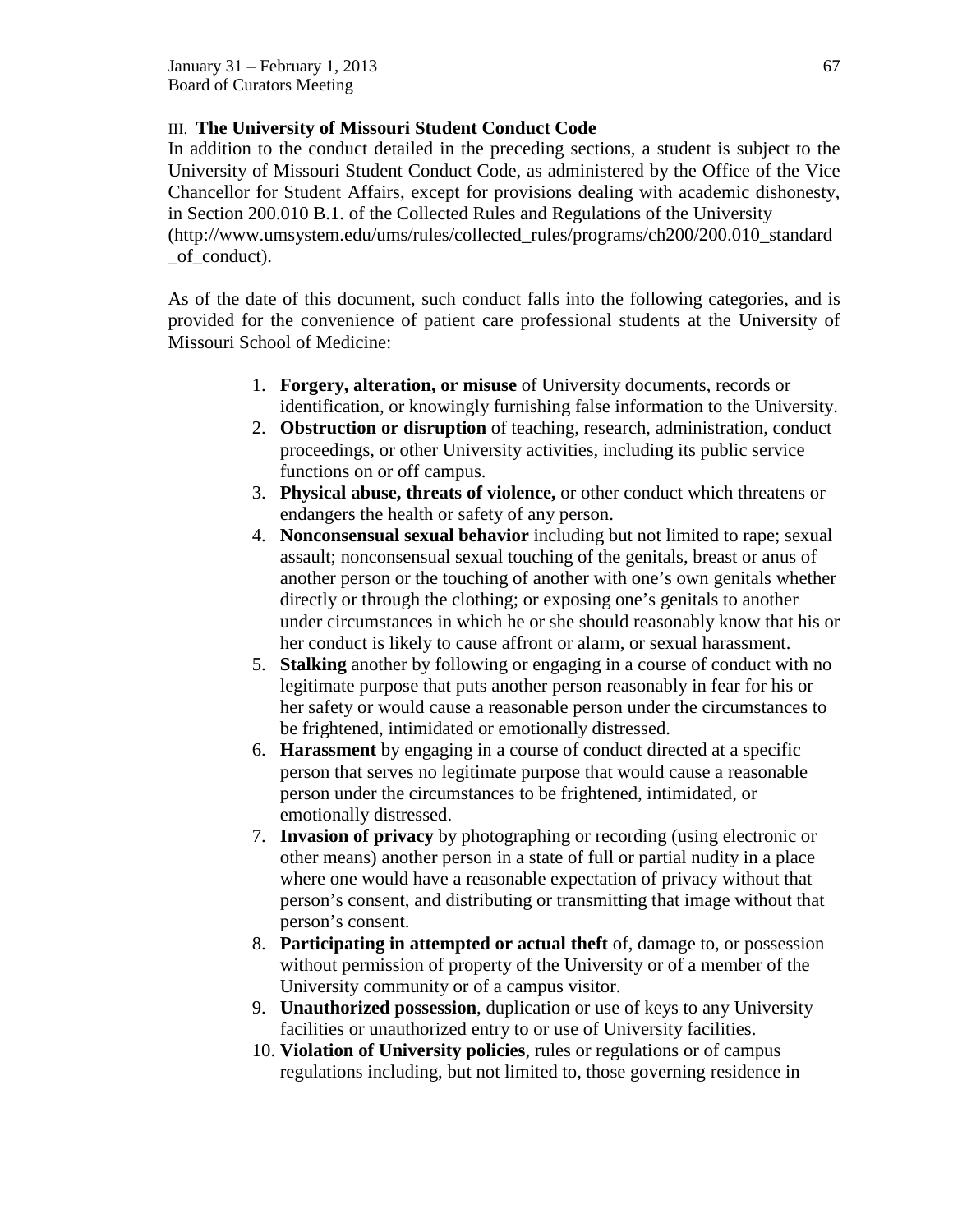University-provided housing, or the use of University facilities, or the time, place and manner of public expression.

- 11. **Manufacture, use, possession, sale or distribution of alcoholic beverages** or any controlled substance without proper prescription or required license or as expressly permitted by law or University regulations, including operating a vehicle on University property, or on streets or roadways adjacent to and abutting a campus, under the influence of alcohol or a controlled substance as prohibited by law of the state of Missouri.
- 12. **Disruptive or disorderly conduct** or lewd, indecent, or obscene conduct or expression.
- 13. **Failure to comply** with directions of University officials acting in the performance of their duties.
- 14. **The illegal or unauthorized possession or use of firearms**, explosives, other weapons, or hazardous chemicals.
- 15. **Misuse in accordance with University policy of computing resources**, including but not limited to:
	- a. Actual or attempted theft or other abuse.
	- b. Unauthorized entry into a file to use, read, or change the contents, or for any other purpose.
	- c. Unauthorized transfer of a file.
	- d. Unauthorized use of another individual's identification and password.
	- e. Use of computing facilities to interfere with the work of another student, faculty member, or University official.
	- f. Use of computing facilities to interfere with normal operation of the University computing system.
	- g. Knowingly causing a computer virus to become installed in a computer system or file.

Details of current policies, procedures, sanctions, and due process for violations of the University of Missouri Student Conduct Code are found in

http://www.umsystem.edu/ums/rules/collected\_rules/programs/ch200/200.010\_standard [of\\_conduct](http://www.umsystem.edu/ums/rules/collected_rules/programs/ch200/200.010_standard_of_conduct) and

http://www.umsystem.edu/ums/rules/collected\_rules/programs/ch200/200.020\_rules\_of [procedures\\_in\\_student\\_conduct\\_matters](http://www.umsystem.edu/ums/rules/collected_rules/programs/ch200/200.020_rules_of_procedures_in_student_conduct_matters) and in the University of Missouri-Kansas City General Catalogue. Students should check and be familiar with these rules and procedures.

# **HONOR COUNCIL PROCEDURES FOR VIOLATIONS OF THE STANDARDS OF PROFESSIONAL CONDUCT**

Approved by the University of Missouri Board of Curators: December 1994, Revised January 31, 2013

I. **Jurisdiction of the Honor Council**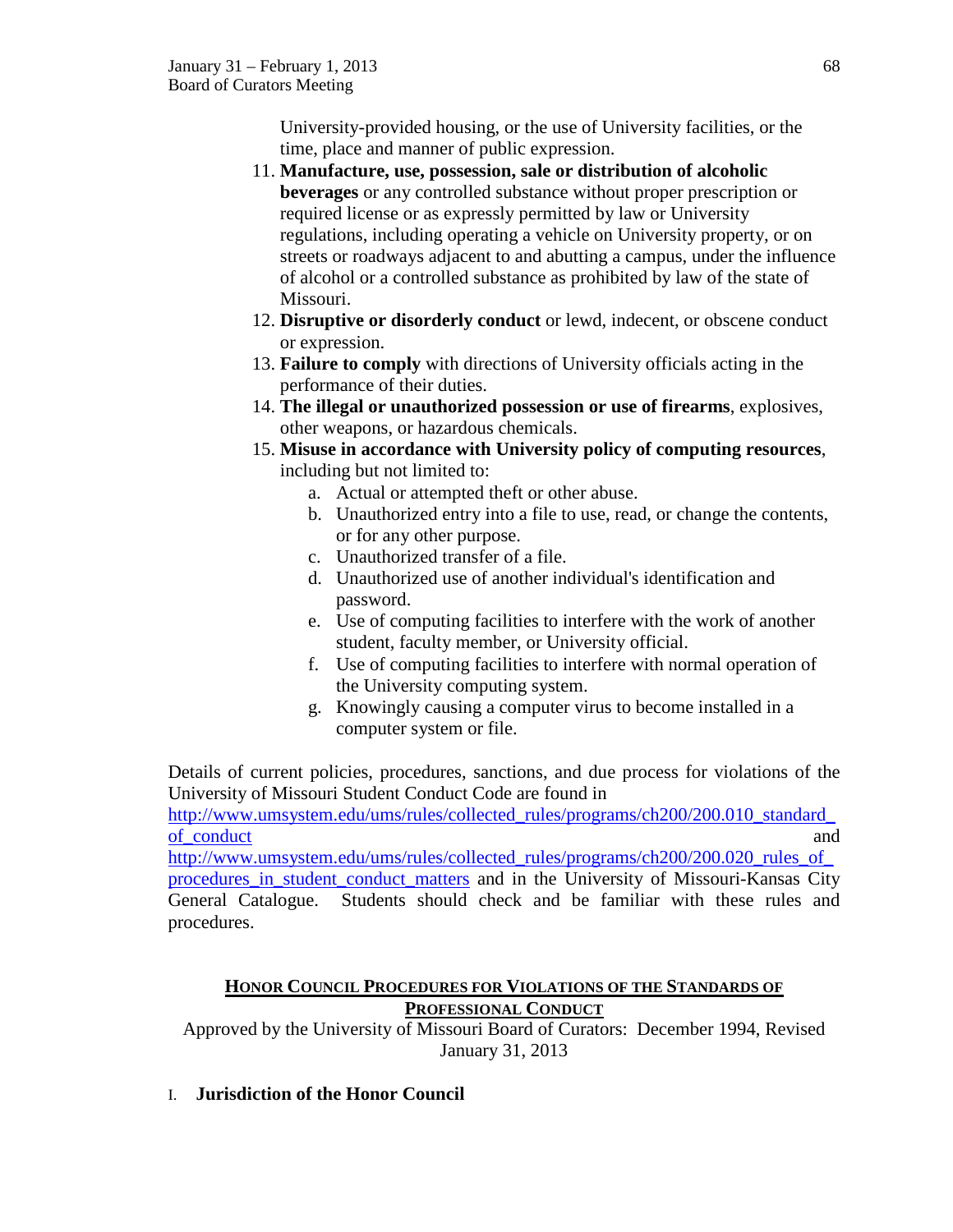The Honor Council shall be concerned with incidents of alleged violations by University of Missouri-Kansas City School of Medicine students enrolled in either the M.D. or graduate Professional programs involving direct patient care at the UMKC School of Medicine of the School's Standards of Professional Conduct, Sections II.A and II.B., whether such violations occur on the Volker campus or in classes or clinical experiences at affliated hospitals and clinics through the UMKC Medical School. Violations of Section III will be referred to the Office of the Vice Chancellor for Student Affairs. The standards identify areas of conduct which are judged unacceptable for individuals either who are in or aspire to the profession of medicine. The Standards of Professional Conduct and Honor Council Procedures is a published document of the School of Medicine. It is distributed to all newly accepted students during orientation. When a student has been charged with one or more acts of misconduct according to these standards, the Honor Council shall adhere to the following procedures detailed herein. The Honor Council shall have the authority to recommend sanctions upon any student appearing before the Council. The disciplinary proceedings described are not to be construed as judicial trials. Care shall be taken, however, to comply as fully as possible with the spirit and intent of these procedural safeguards.

#### II. **Organization of the Honor Council**

#### A. **Composition**

The Honor Council voting members shall consist of the Chair representing the Dean's Office, six faculty/staff members (1 Docent, 1 Basic Scientist, 2 Clinical Scientists, 1 Humanities/Social Sciences representative, and 1 Graduate faculty member), and two student members (1 Years 3-6 and 1 graduate student). Four members constitute a quorum. Two nonvoting Honor Council staff, the Council Coordinator and the Administrative Assistant, assist the Chair in investigations and generation of reports and are present at the hearings to take minutes.

#### B. **Eligibility and Appointment**

The Chair, faculty/staff, and student members shall be appointed to the Honor Council by the Dean of the School of Medicine.

#### C. **Chair**

The Chair shall count as one member of the Honor Council and shall be entitled to vote on all matters before the Council.

#### D. **Time of Appointment and Term of Office**

The Chair and faculty/staff members of the Honor Council shall serve for the duration of their appointments by the Dean. The student members of the Honor Council shall serve for one year.

A student is ineligible to continue as a member of the Honor Council if he/she is placed on academic or disciplinary probation, or if for any other reason his/her continued membership on the Council may not be in the best interest of the School of Medicine as determined by the Dean.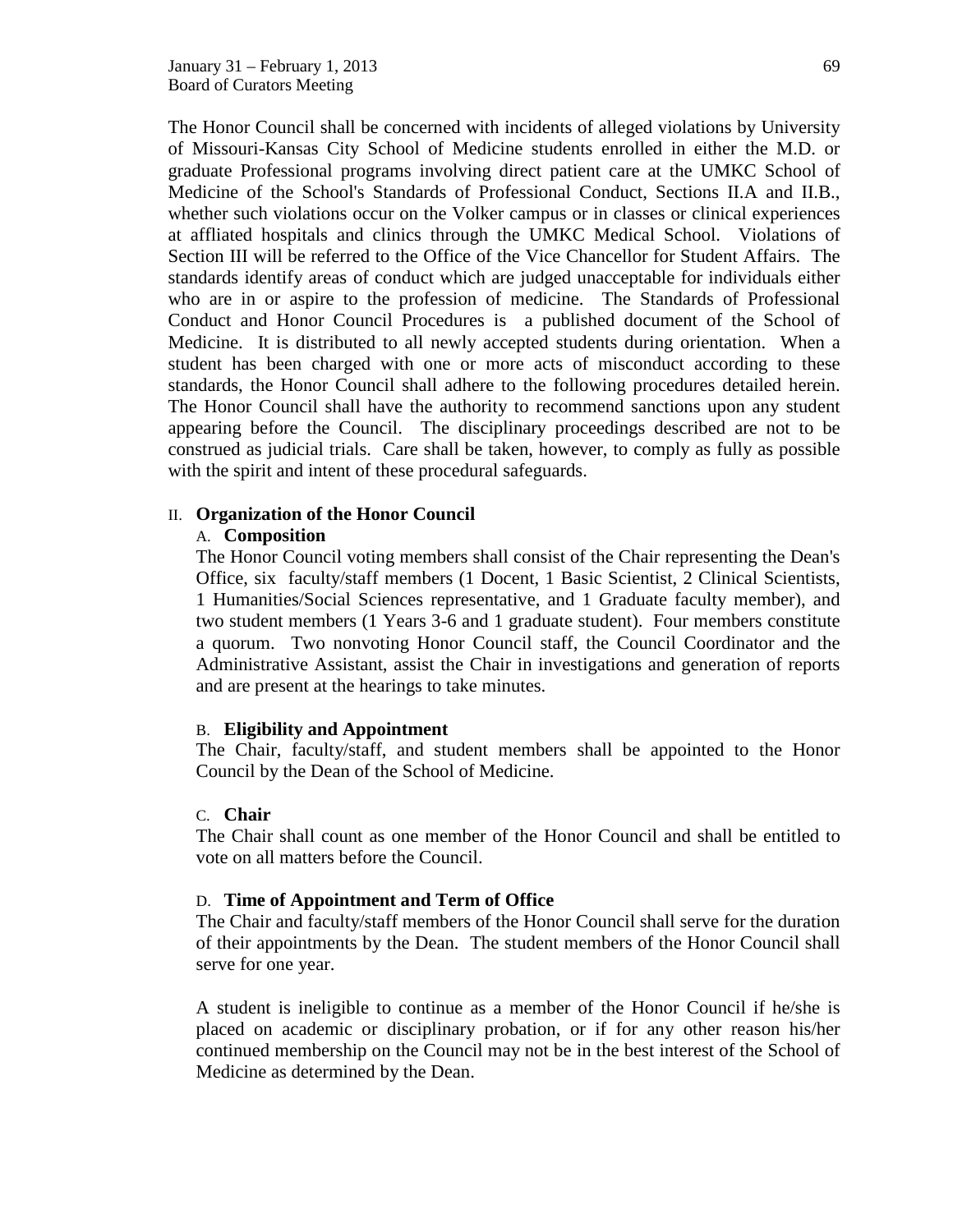# III. **Procedures for Report of Violation, Investigation, Informal Disposition, and Notice**

### A. **Report of Violation**

An alleged violation of the Standards of Professional Conduct should be reported to the Chair or his/her designee of the Honor Council as soon as possible after discovery of the incident.

# B. **Preliminary Procedures and Investigation**

The Chair of the Honor Council or his/her designee shall investigate any reported student misconduct before initiating formal conduct procedures. The reporter will be requested to meet with the Chair or his/her designee to discuss the alleged violation.

The Chair is responsible for notifying, in writing, the accused student of the charge brought against him/her prior to the commencement of the investigation. In addition, the student charged with misconduct shall receive a copy of these Procedures for Violations of the Standards of Professional Conduct along with the written notice. The Chair shall meet with the accused student to give the student the opportunity to present a personal version of the incident or occurrence.

### C. **Informal Disposition**

After conducting an investigation, the Chair or his/her designee shall provide a written report to the Dean, the accused student, and the Honor Council members.

The Chair shall have the authority to dismiss a charge that is determined unfounded or to impose appropriate sanctions and shall fix a reasonable time within which the student shall accept or reject a proposed informal disposition.

A failure of the student either to accept or reject within the time fixed shall be deemed to be an acceptance and, in such event, the proposed disposition shall become final upon expiration of such time.

If the student rejects informal disposition, it must be in writing and shall be forwarded to the Honor Council.

The Chair may refer cases to the Honor Council for formal investigation and hearing without first offering informal disposition.

The Dean or his/her designee may at any time temporarily suspend or deny readmission to a student from the School of Medicine pending formal procedures when the Dean or his/her designee finds and believes from available information that the presence of a student on campus would seriously disrupt the School of Medicine or constitute a danger to the health, safety, or welfare of members of the School of Medicine community. The appropriate procedure to determine the future status of the student will be initiated within seven calendar days.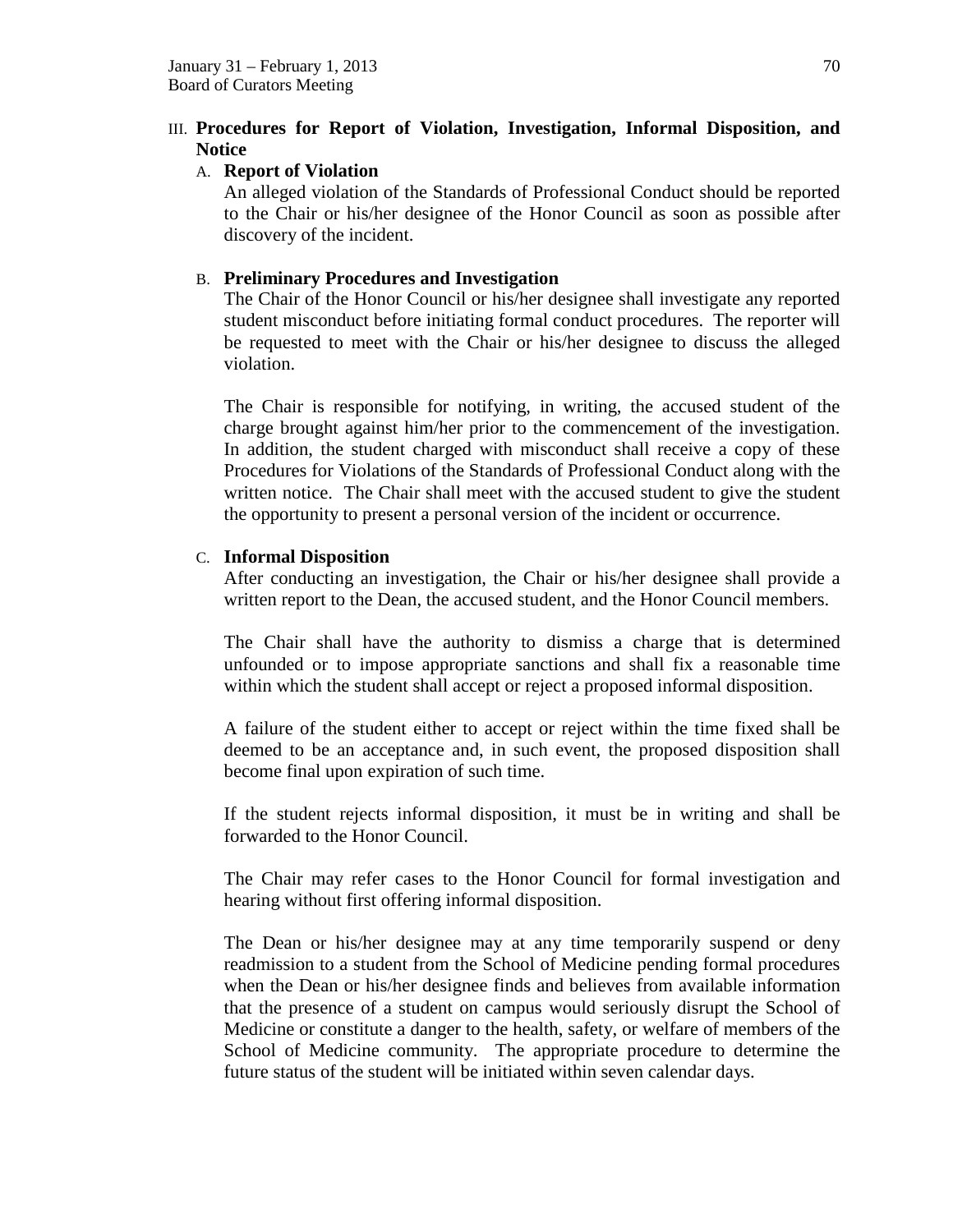# D. **Notice of Hearing**

Upon completion of the investigation, when a student rejects informal disposition or the charge justifies a formal hearing, in the judgment of the Honor Council Chair, the Chair will schedule a formal hearing as soon as possible.

The reporter, witnesses, and accused student will be given written notice of the hearing by email or personal delivery. The notice shall set forth the date, time, and place of the alleged violation, the conduct for inquiry, the date, time, and place of the hearing before the Council, request for attendance of the parties involved, and a reference for the accused student to the Rights of the Accused Student Upon Hearing which are outlined in these Procedures.

Notice by certified mail may be addressed to the mailing address currently on record with the university Failure by the accused student to have a current correct local address on record with the School of Medicine shall not be construed to invalidate such notice.

The notice shall be given at least seven (7) consecutive calendar days prior to the hearing, unless a shorter time be fixed by the Chair for good cause.

Any request for continuance shall be made in writing to the Chair who shall have the authority at his/her discretion to postpone the hearing if he/she determines the request is timely and made for good cause. The Chair shall notify the Honor Council members, the accused student, the reporter, the witnesses, and any other relevant individuals of the new date for the hearing.

If the accused student fails to appear at the scheduled time, the Honor Council may hear and determine the matter in the student's absence.

# IV. **Procedure for Honor Council Hearing**

# A. **Rights of the Honor Council**

The Honor Council shall have the right to:

- 1. hear together cases involving more than one student which arise out of the same act of misconduct, but in that event shall make separate findings and determinations for each student;
- 2. permit a stipulation of facts by the Honor Council member who performed the investigation and the student involved;
- 3. permit the incorporation in the record by a reference of any document, affidavit, or other material produced and desired in the record by the School of Medicine or the student charged;
- 4. question witnesses or challenge other evidence introduced by either the School of Medicine or the student at any time;
- 5. hear from the Council Chair about dispositions made in similar cases and any dispositions offered to the student appearing before the Council;
- 6. call additional witnesses or require additional investigation;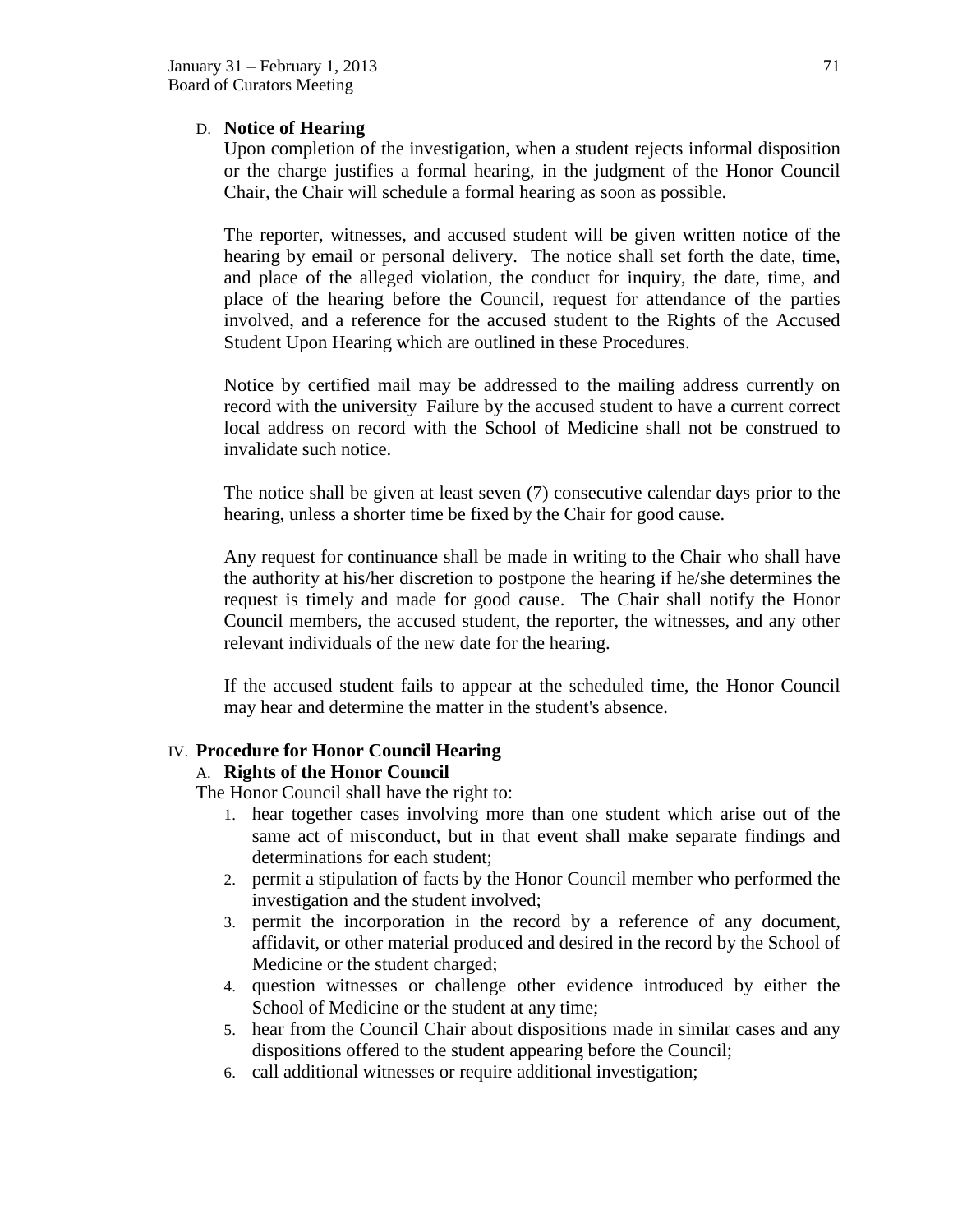- 7. dismiss any action at any time or permit informal disposition as otherwise provided;
- 8. permit or require at any time, within a reasonable time as determined by the Council, amendment of the Notice of Hearing to include new or additional matters which may come to the attention of the Council before final determination of the case; provided, however, that in such event the Council shall grant to the student or the School such time as the Council may determine reasonable under the circumstances to answer or explain such additional matters; and,
- 9. dismiss any person from the hearing who interferes with or obstructs the hearing or fails to abide by the rulings of the Council Chair on any procedural question or request of the Chair for order.

# B. **Rights of the Accused Student**

A student scheduled to appear before the Honor Council pursuant to formal notice of charges and disciplinary hearing shall have the right to:

- 1. submit a written response to the charge outlined in the Notice before the scheduled hearing is to commence;
- 2. request in advance of the scheduled hearing a review of any materials contained in his/her hearing file. ;
- 3. submit a written request for the identities of witnesses to be called to testify before the Council;
- 4. be present at the hearing;
- 5. have an adviser or counselor appear with him/her and to consult with such an adviser or counselor during the hearing; however, the adviser/counselor will not be allowed to question witnesses and/or members of the Council;
- 6. hear or examine evidence presented to the Honor Council against him/her;
- 7. question witnesses present who are testifying against him/her at the hearing;
- 8. present evidence by witness, affidavit, written report, other memoranda, photographs, drawings, and any other relevant evidence of any defense the student desires;
- 9. make any statement to the Honor Council in mitigation or explanation of the conduct in question;
- 10. remain silent to avoid self-incrimination;
- 11. be informed in writing of the findings and any decisions imposed by the Honor Council, Coordinating Committee, and the Dean; and,
- 12. appeal the decision and/or disposition to the Chancellor, as herein provided.

# C. **Rights of Witnesses**

Witnesses shall be notified of the scheduled time, date, and location of the hearing. Witnesses shall bring with them whatever documentation is requested. Failure of a student witness to appear, without good cause, is a violation of the Standards of Professional Conduct.

D. **Record of Hearing**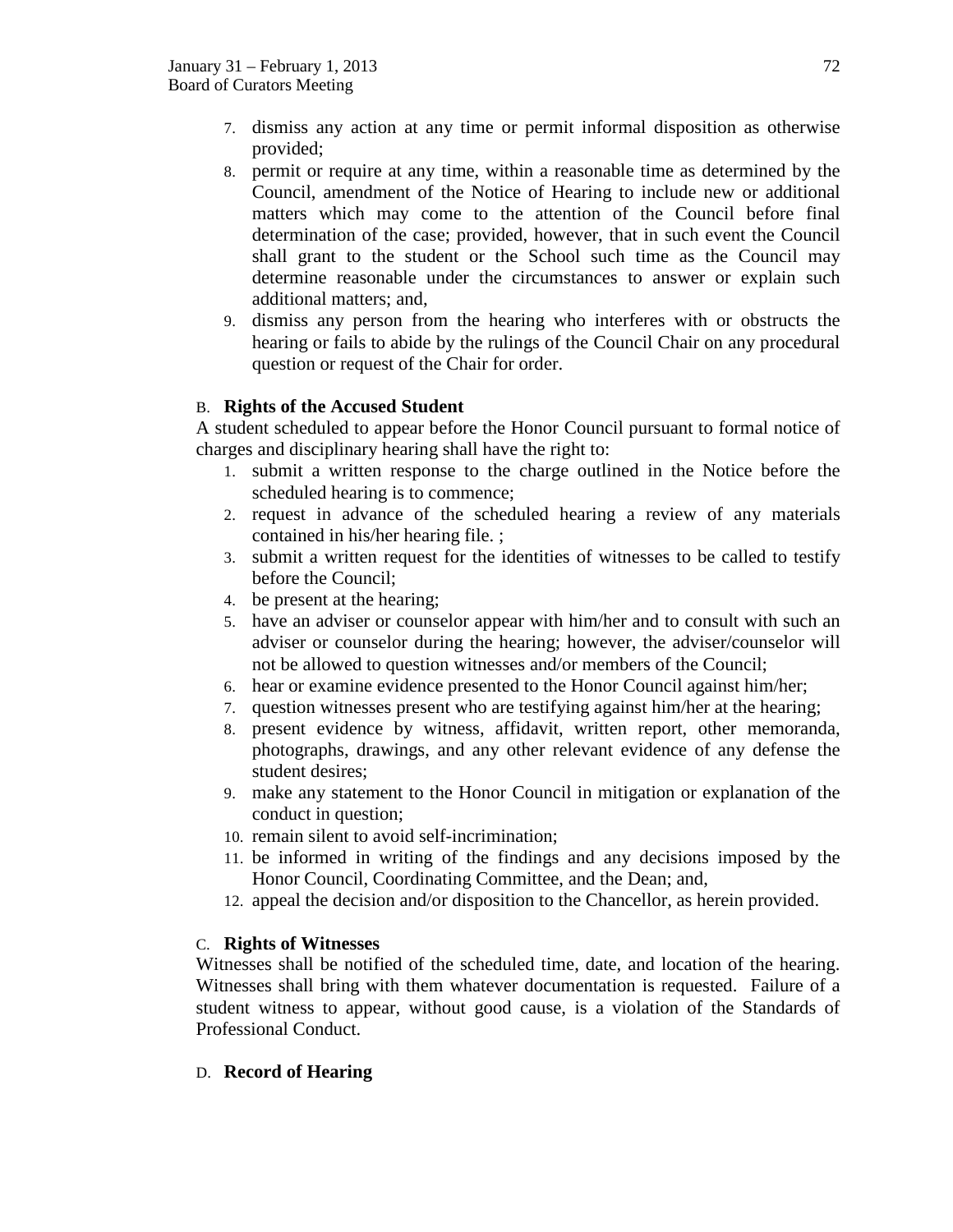All proceedings of the Honor Council are to be held in the strictest confidence by the members and all other persons involved. The hearings shall be audio taped, and written minutes are also recorded. The notice, exhibits, hearing record, verdict, and disposition of the Honor Council shall become the "Record of the Case". This official document shall be filed under strictest security in the permanent records. The record shall be accessible at reasonable times and places to both the University and the student for the purposes of review or appeal.

### E. **Conduct of the Hearing**

The Honor Council Chair shall preside at the hearing, call the hearing to order, call the roll of the Honor Council members in attendance, ascertain the presence or absence of the student charged with misconduct, read the Notice of Hearing and charge and verify the receipt of notice of charge by the student, report any continuances requested or granted, establish the presence of any adviser or counselor of the student, call to the attention of the student charged and the adviser any special or extraordinary procedures to be employed during the hearing, and permit the student to make suggestions of or objections to any procedures for the Honor Council to consider.

All requests to address the Council shall be addressed to the Chair. The Chair will rule on all requests and points of order and may consult with Council's legal adviser prior to any ruling. The Chair's ruling shall be final, and all participants shall abide thereby, unless the Chair shall present the question to the Council at the request of a member of the Council, in which event the ruling of the Council by majority vote shall be final.

Rules of common courtesy and decency shall be observed at all times. An adviser or counselor may be permitted to address the Council at the discretion of the Chair. An adviser or counselor may request clarification of a procedural matter or object on the basis of procedure at any time by addressing the Chair after recognition.

**Opening Statements:** 1) The Honor Council Chair or his/her designee shall make opening remarks outlining the general nature of the case and testify to any facts the investigation has revealed. 2) The accused student may make an opening statement to the Council about the charge at this time or at the conclusion of the School of Medicine's presentation.

**School of Medicine Evidence:** 1) School of Medicine witnesses are to be called by the Chair of the Honor Council and identified or written reports of evidence are introduced as appropriate. 2) The Council may question witnesses at any time. 3) The student may question witnesses or examine evidence at the conclusion of the School of Medicine's presentation.

**Student Evidence:** 1) The student shall have the opportunity to make a statement to the Honor Council about the charge. 2) The student may present evidence through witnesses or written memoranda. 3) The Council may question the student or witnesses at any time.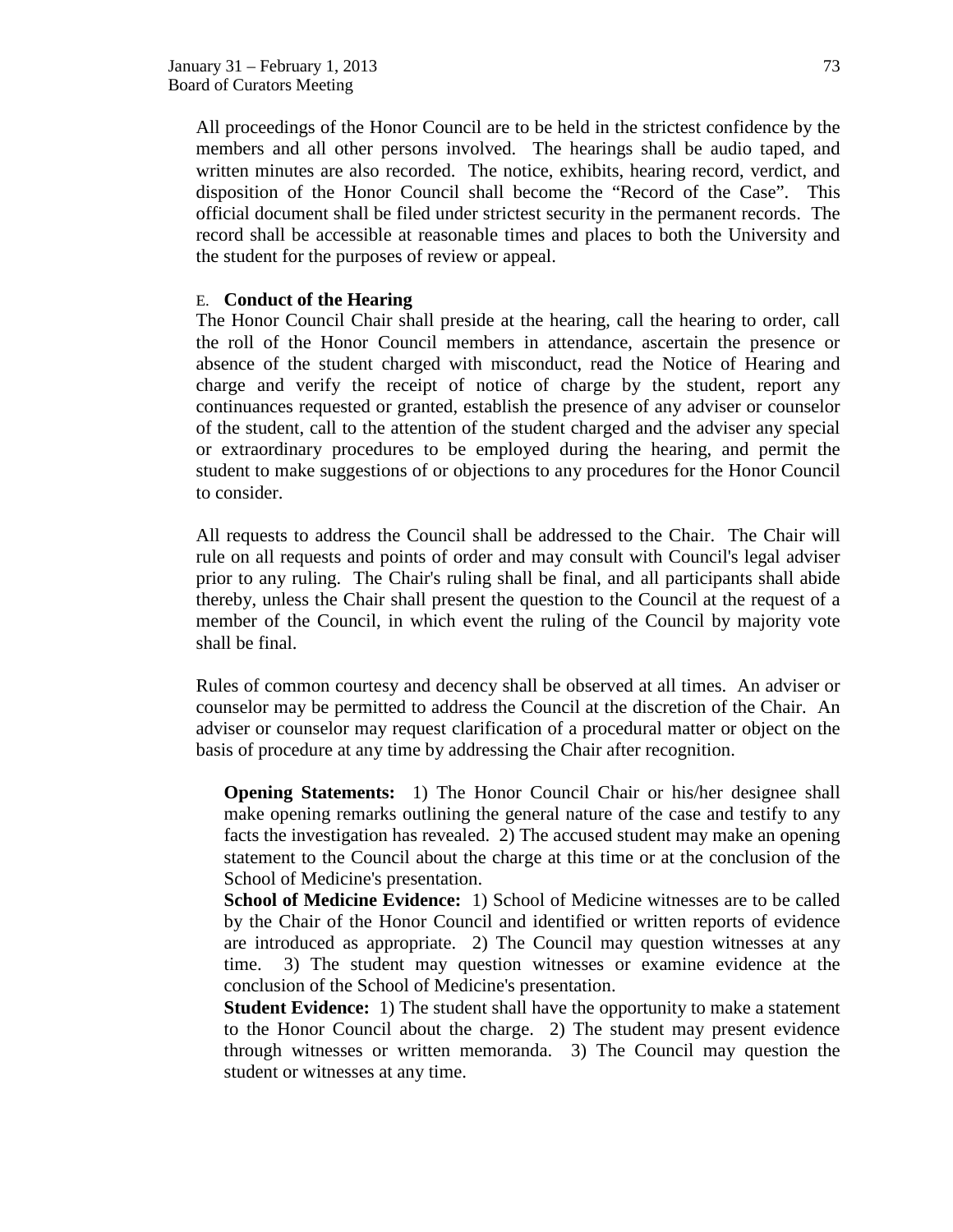**Rebuttal Evidence:** The Honor Council may permit the School of Medicine or the student to offer a rebuttal of the other's presentation.

If it appears that essential testimony is unavailable, or that for other good cause the hearing should be deferred, the Council may continue, recess, or discontinue the hearing without prejudice.

## V. **Determination of the Honor Council**

Following the hearing, the Council shall promptly deliberate in closed session out of the presence of the student charged. Determination is to be made regarding both the validity of the misconduct charge and on the discipline, if any, to be imposed.

## A. **Violation of the Standards of Professional Conduct**

The Honor Council shall determine if the evidence presented in the hearing supports the charge of violation of the Standards of Professional Conduct. The Council shall render a decision, by simple majority vote, of whether a violation has been committed by the accused. Each charge of misconduct, if there are more than one, shall be considered individually and/or collectively at the discretion of the Council.

## B. **Discipline Imposed**

The Honor Council shall determine the discipline to be imposed, if any, based upon its deliberations. One of the following forms of discipline is to be recommended by means of simple majority vote of the Council members. Where there are multiple violations, there can be separate sanctions for each violation. The sanctions include, but are not limited to, the following:

**No Disciplinary Action.** Given when the student is not found in violation of the Standards of Professional Conduct.

**Warning.** A written reprimand to the student that the student has violated the Standards of Professional Conduct. A copy is to be placed in the student's file.

**Probation.** A written reprimand to the student for violation of the Standards of Academic Conduct that includes a designated period of time, the probability of more severe sanctions if the student violates any institutional regulation(s) during the probationary period, and subject to any appropriate terms or conditions, such as loss of privileges, restitution, and discretionary assignments.

**Suspension.** An involuntary separation of the student from the School of Medicine for a specified period of time or until a special conditions have been met, with a statement whether suspension should relate back to the date of the offense, begin at the time imposed, or begin at a date specified in the future. At the conclusion of the period of suspension, the suspended student is automatically returned to student status. Conditions for readmission may be specified.

**Dismissal.** An involuntary separation from the School of Medicine for an indefinite period of time. The order of dismissal may specify a date before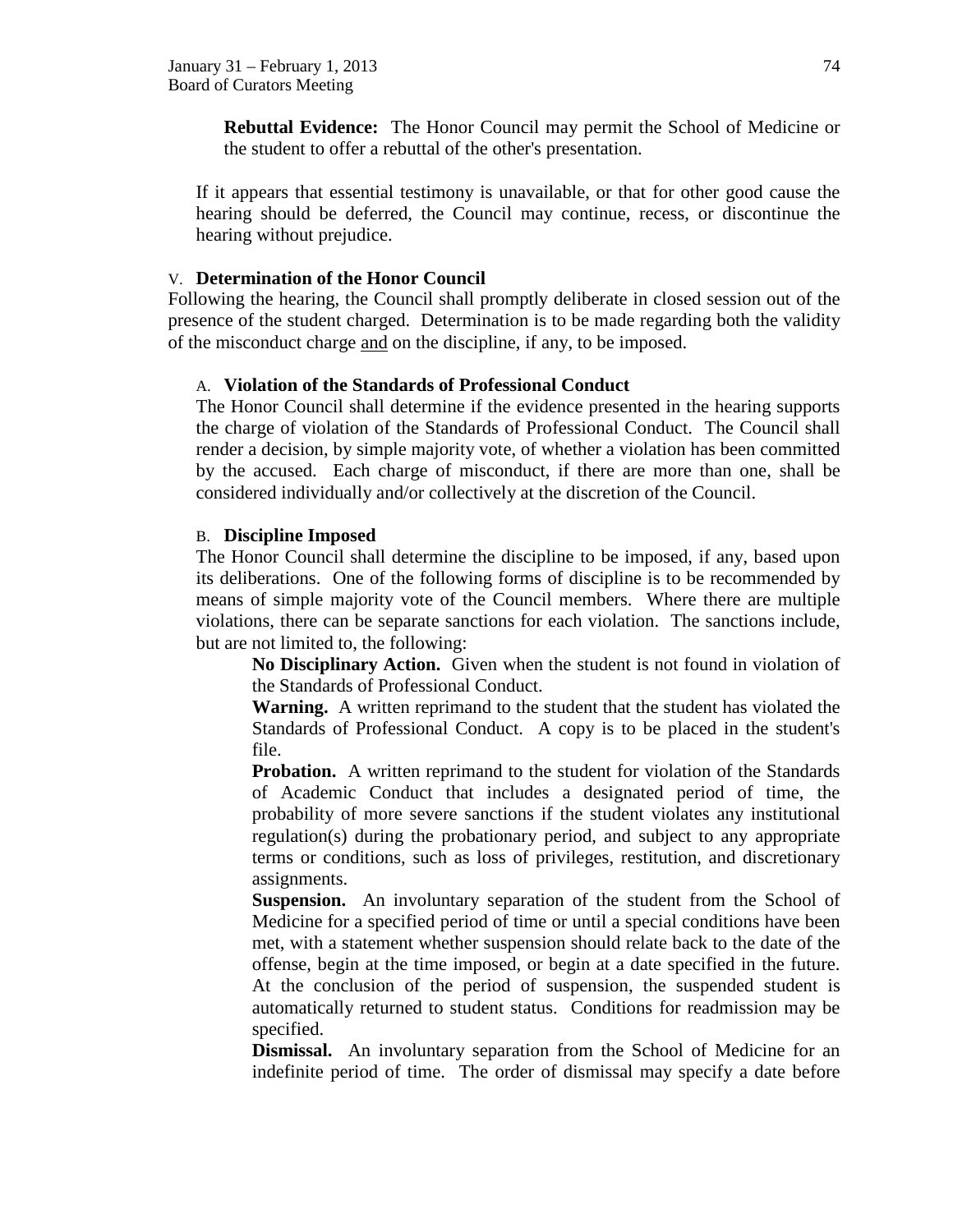which the faculty will not consider a petition for readmission from the dismissed student.

**Expulsion.** Permanent separation of the student from the School of Medicine.

The above sanctions apply to the status of the accused student in the School of Medicine. Any sanction impacting a student's enrollment status and/or privileges will be forwarded to the Vice Chancellor for Student Affairs or designee for information purposes.

An oral presentation of the Council's findings and recommendations is permitted following the hearing, but a written document including findings of fact, verdict, and recommended disposition shall be completed as soon as possible after the hearing. This Final Report of the Council shall be submitted to the Coordinating Committee, the Dean, and the Office of the Vice Chancellor for Student Affairs.

#### VI. **Decision of the Coordinating Committee**

The findings and determination of the Honor Council serve as recommendations to the Coordinating Committee and to the Dean of the School of Medicine. The Coordinating Committee, chaired by the Associate Dean for Academic Affairs and composed of members detailed in *The Academic Plan for the School of Medicine*, reviews the charge of misconduct, the findings of fact, the decision of the Council, and the recommended discipline to be imposed from the Honor Council.

After deliberation and careful consideration, the Coordinating Committee approves, by simple majority vote, one of the following actions: 1) to sustain the recommendations of the Honor Council; 2) to amend the recommendations of the Honor Council to another type of sanction; 3) to remand the Honor Council's recommendations; or, 4) to reverse the Honor Council's recommendations.

The findings and determinations of the Honor Council and the Coordinating Committee shall be transmitted to the Dean in writing within seven (7) consecutive calendar days following the Coordinating Committee meeting. A copy of this recommendation shall also be transmitted to the accused student by email or personal delivery in the indicated time frame.

#### VII.**Decision of the Dean**

Upon receipt of the documents from the Honor Council and the Coordinating Committee, the Dean shall review the entire record that includes the following: 1) formal notice of the charges; 2) minutes of the Honor Council hearing; 3) written findings of the Honor Council and its recommendations to the Coordinating Committee; and 4) written decision of the Coordinating Committee concerning the sanction passed.

The Dean will, within a reasonable amount of time, make a decision to either affirm, amend, or reverse the Coordinating Committee's sentence, or remand the Coordinating Committee for further proceedings.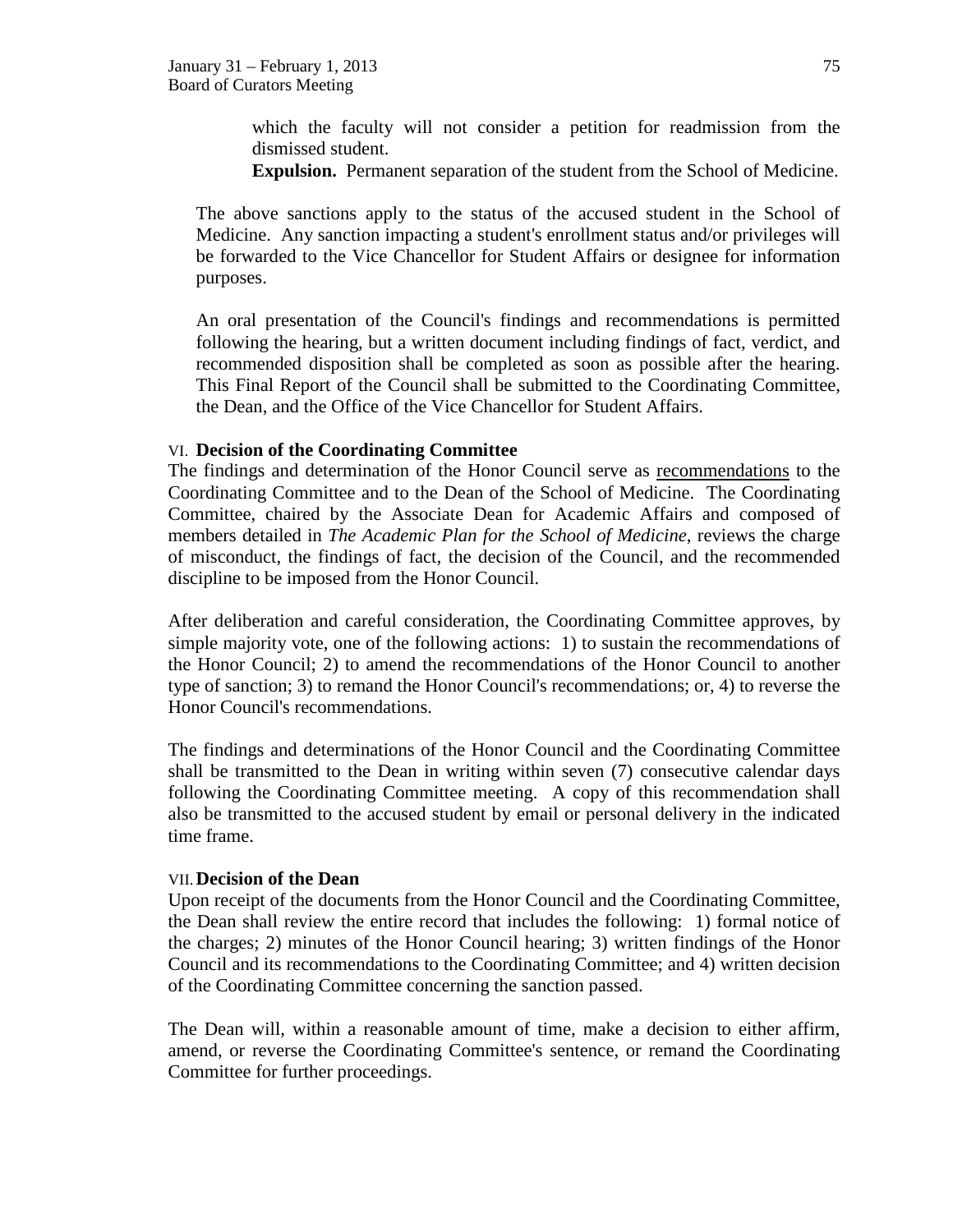January 31 – February 1, 2013  $\frac{76}{20}$ Board of Curators Meeting

The Dean shall notify the student in writing by certified mail or personal delivery of his/her final decision. Copies of the letter will be sent to the Honor Council Chair and the Coordinating Committee Chair, and will be placed in the student's file and in the official hearing file.

### VIII. **Right of Appeal**

When a recommendation from the Honor Council and the Coordinating Committee is made for some form of disciplinary action other than "none", and this is upheld by the Dean, or if a recommendation of "no disciplinary action" is revised to one of greater severity by the Dean, the student may appeal such decision to the Chancellor or his/her designated representative by filing written notice of appeal with the Chancellor within ten (10) consecutive calendar days after notification of the decision of the Dean. A copy of the Notice of Appeal will also be given by the student to the Dean of the School of Medicine at the time of filing. The student may file a written memorandum for consideration by the Chancellor with the Notice of Appeal.

The Chancellor or his/her designated representative shall review the full record of the case and the appeal documents and may affirm, reverse, or remand the case for further proceedings and shall notify the Dean and the student in writing of the decision on the appeal. The action of the Chancellor shall be final unless it be to remand the matter for further proceedings.

Status during Appeal: In cases of suspension, dismissal, or expulsion where a Notice of Appeal is filed within the required time, a student may petition the Chancellor in writing for permission to attend classes pending final determination of appeal. The Chancellor may permit a student to continue in school under such conditions as may be designated pending completion of appellate procedures, provided such continuance will not disrupt the University or constitute a danger to the health, safety, or welfare of the University community. In such event, however, any final disciplinary action imposed shall be effective from the date of the action of the Dean.

### IX. **Status of the Standards of Professional Conduct**

Amendments to the Standards of Professional Conduct and/or Honor Council Procedures for Violations may be proposed by petition of any twenty-five members of the student body, the Honor Council on its own motion, or the faculty.

A proposed amendment in the Standards of Professional Conduct and/or Honor Council Procedures for Violations must be approved by the Honor Council, the Coordinating Committee, the Dean, the Chancellor, and the Board of Curators.

The Standards of Professional Conduct and/or Honor Council Procedures for Violations may be terminated at any time by action under the general amending procedure.

All students in the School of Medicine, including students enrolled in either the M.D. or graduate Professional programs involving direct patient care at the UMKC School of Medicine are subject to the jurisdiction of the Standards of Professional Conduct and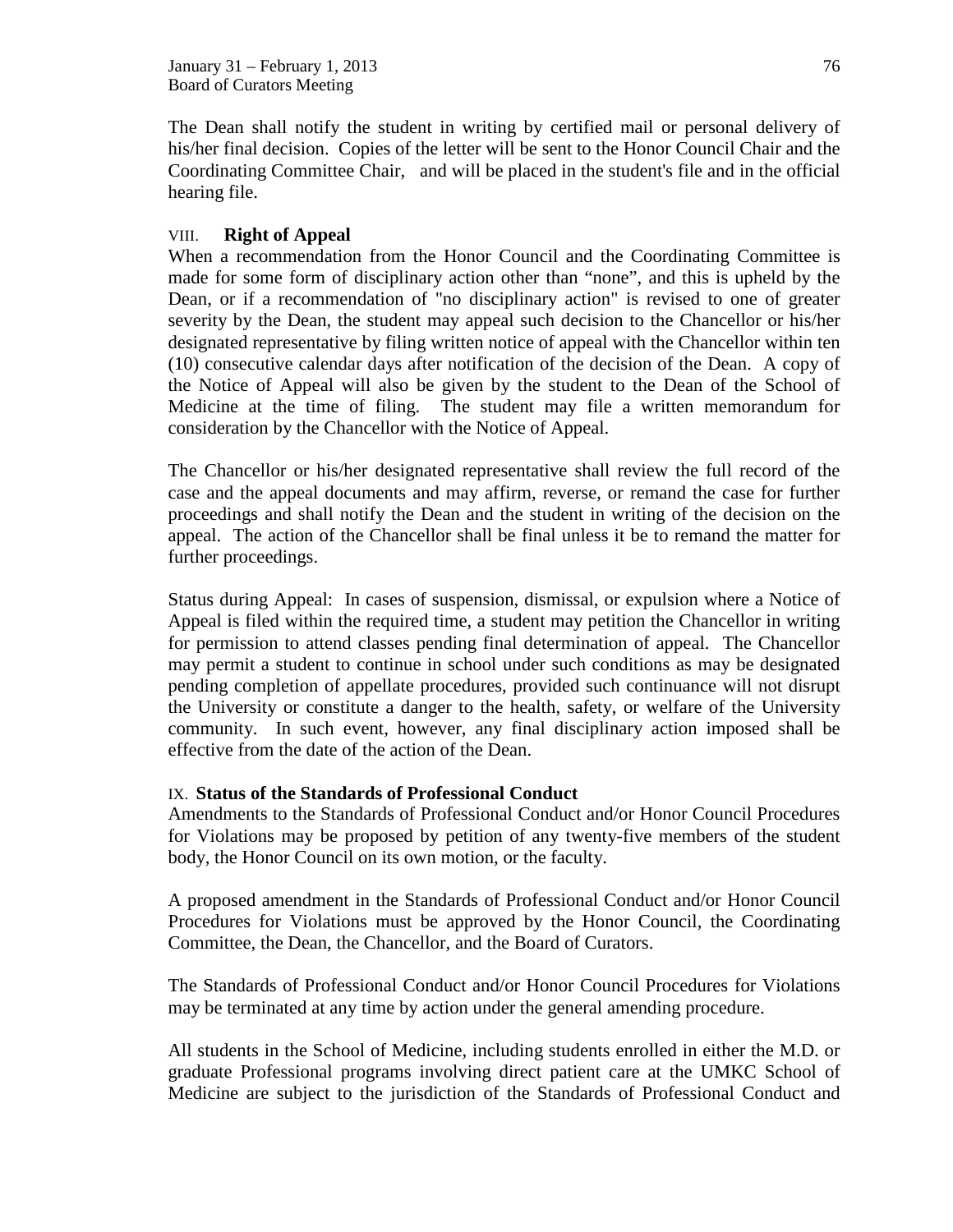Honor Council Procedures for Violations upon enrollment. To insure their knowledge of the Standards of Professional Conduct and Honor Council Procedures for Violations, the presentation of these documents shall be an integral part of the orientation of newly accepted students in these programs to the School of Medicine.

## 5. Approval of the Hiring of Investment Custodian, UM

Curators Cupps and Phillips disclosed a conflict in voting on this item as they both have a relation with Commerce Bank. A separate vote was taken for this item as shown below.

It was recommended by Vice President Krawitz, endorsed by President Wolfe,

recommended by the Finance Committee, moved by Curator Bradley and seconded by

Curator Henrickson, that Commerce Bank be retained as investment custodian for

internally managed General Pool investments.

Roll call vote of Board of Curators:

Curator Bradley voted yes. Curator Covington voted yes.

Curator Cupps abstained.

Curator Downing voted yes.

Curator Goode voted yes.

Curator Henrickson voted yes.

Curator Phillips abstained.

Curator Ponder was absent.

Curator Steward was absent.

The motion carried.

# 6. 2013 Security Resolution

The Curators of the University of Missouri agree that the following individuals occupying the designated offices shall constitute a Security Executive Committee with full authority and responsibility for the negotiation, execution and administration of Department of Defense, or User Agency classified contracts as described in DoD 5520.22-M, "National Industrial Security Program":

President, University of Missouri System, Timothy M. Wolfe Chancellor, University of Missouri-Columbia, Brady J. Deaton, Ph.D. Provost, University of Missouri-Columbia, Brian L. Foster, Ph.D.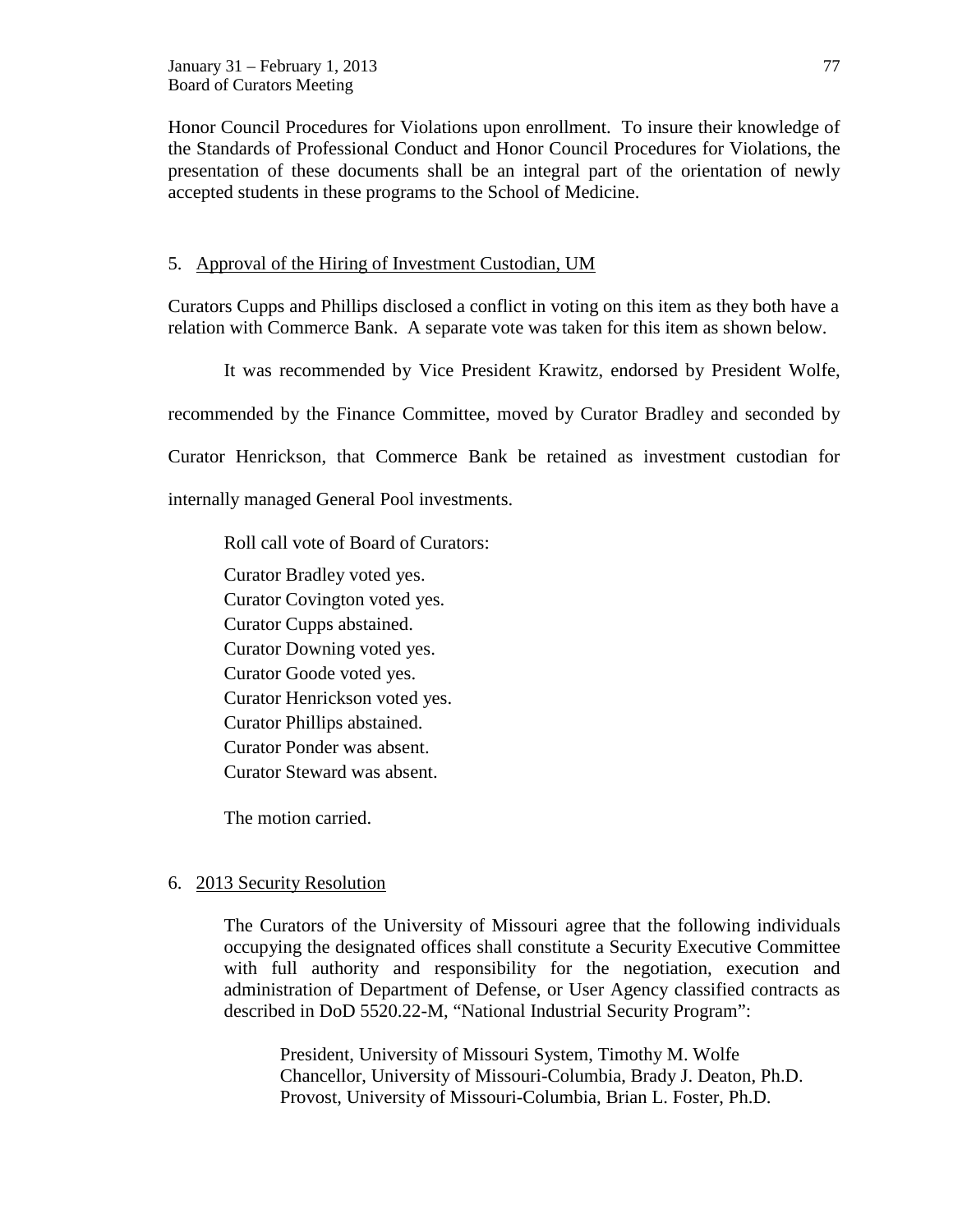Facility Security Officer, University of Missouri System and University of Missouri-Columbia, Leon M. Hoffsette

The members of this Security Executive Committee have been processed for a personnel security clearance for access to classified information to the level of the facility security clearance granted to this institution, as provided for under the aforementioned security program.

The said Security Executive Committee is hereby delegated all of the Board's duties and responsibilities pertaining to the protection of classified information under classified contracts of the Department of Defense or User Agencies awarded to the Curators of the University of Missouri.

The following officers and members of the University of Missouri Board of Curators shall not be required, shall not have, and can be effectively excluded from access to all classified information in the possession of the Curators of the University of Missouri, and do not occupy positions that would enable them to affect adversely the policies and practices of the Curators of the University of Missouri in the performance of classified contracts for the Department of Defense or User Agencies awarded to the Curators of the University of Missouri, and need not be processed for a personnel security clearance:

All nine members of the Board of Curators:

[David R. Bradley](http://www.umsystem.edu/curators/members/bradleyd) Ann Covington [Donald L. Cupps](http://www.umsystem.edu/curators/members/cuppsd) [Don M. Downing](http://www.umsystem.edu/curators/members/downingd) [Wayne Goode](http://www.umsystem.edu/curators/members/goodew) Pamela Q. Henrickson John R. Phillips J. Michael Ponder [David L. Steward](http://www.umsystem.edu/curators/members/stewardd)

General Counsel, Stephen J. Owens, J.D.

Vice President for Finance and Administration, Natalie "Nikki" Krawitz Vice President for Information Technology, Gary K. Allen, DVM, Ph.D. Vice President for Human R esources, Betsy Rodriguez, Ph.D. Vice President for Government Relations, Stephen C. Knorr Vice President for Research and Economic Development, Michael F. Nichols, Ph.D. Chancellor, University of Missouri-Kansas City, Leo E. Morton Chancellor, University of Missouri-St. Louis, Thomas F. George, Ph.D. Chancellor, Missouri University of Science and Technology, Cheryl B. Schrader Senior Associate Vice President for Academic Affairs, Steven W. Graham, Ph.D. Chief of Staff, Robert W. Schwartz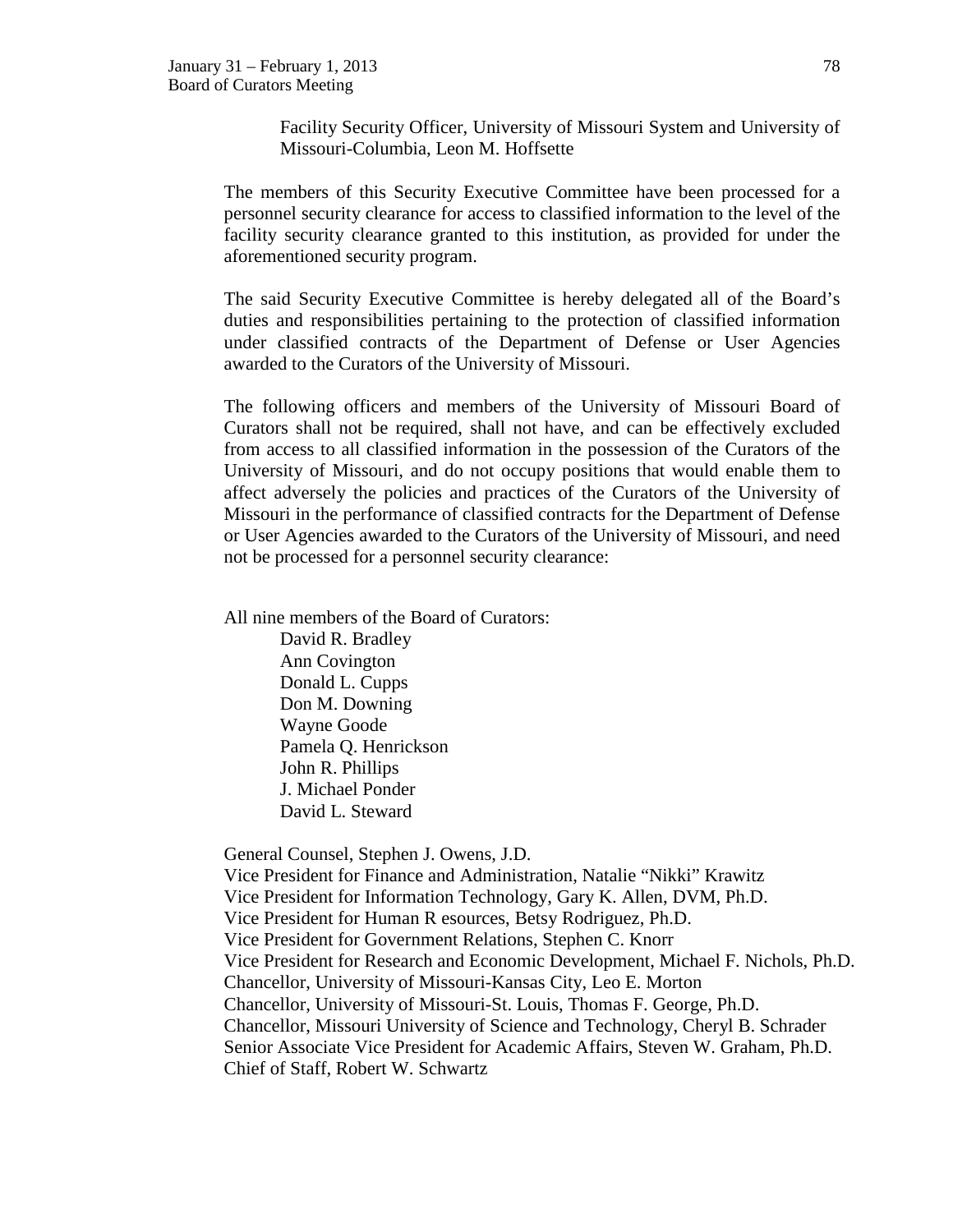Roll call vote of the Board:

Curator Bradley voted yes. Curator Covington voted yes. Curator Cupps voted yes. Curator Downing voted yes. Curator Goode voted yes. Curator Henrickson voted yes. Curator Phillips voted yes. Curator Ponder was absent. Curator Steward was absent.

The motion carried.

### Good and Welfare

Draft April 11-12, 2013 Board of Curators meeting agenda – no discussion (on file)

# Resolution, University of Missouri – St. Louis  $50<sup>th</sup>$  Anniversary

It was endorsed by President Wolfe, recommended by Chairman Goode, moved

by Curator Downing and seconded by Curator Henrickson, that the following resolution

recognizing the 50<sup>th</sup> Anniversary of the University of Missouri-St. Louis be approved:

### Resolution

WHEREAS, freshman State Legislator Wayne Goode, now Chair of the Board of Curators, introduced legislation allowing the establishment of a campus of the University of Missouri in St. Louis County; and

WHEREAS, the University of Missouri-St. Louis was founded one year later in 1963 as the fourth campus of the University of Missouri System; and

WHEREAS, UMSL has effectively extended the land-grant mission of teaching, research and service to one of the state's most populous and economically important regions; and

WHEREAS, UMSL has established a campus environment that respects individual needs, abilities and potential; maintains a positive climate that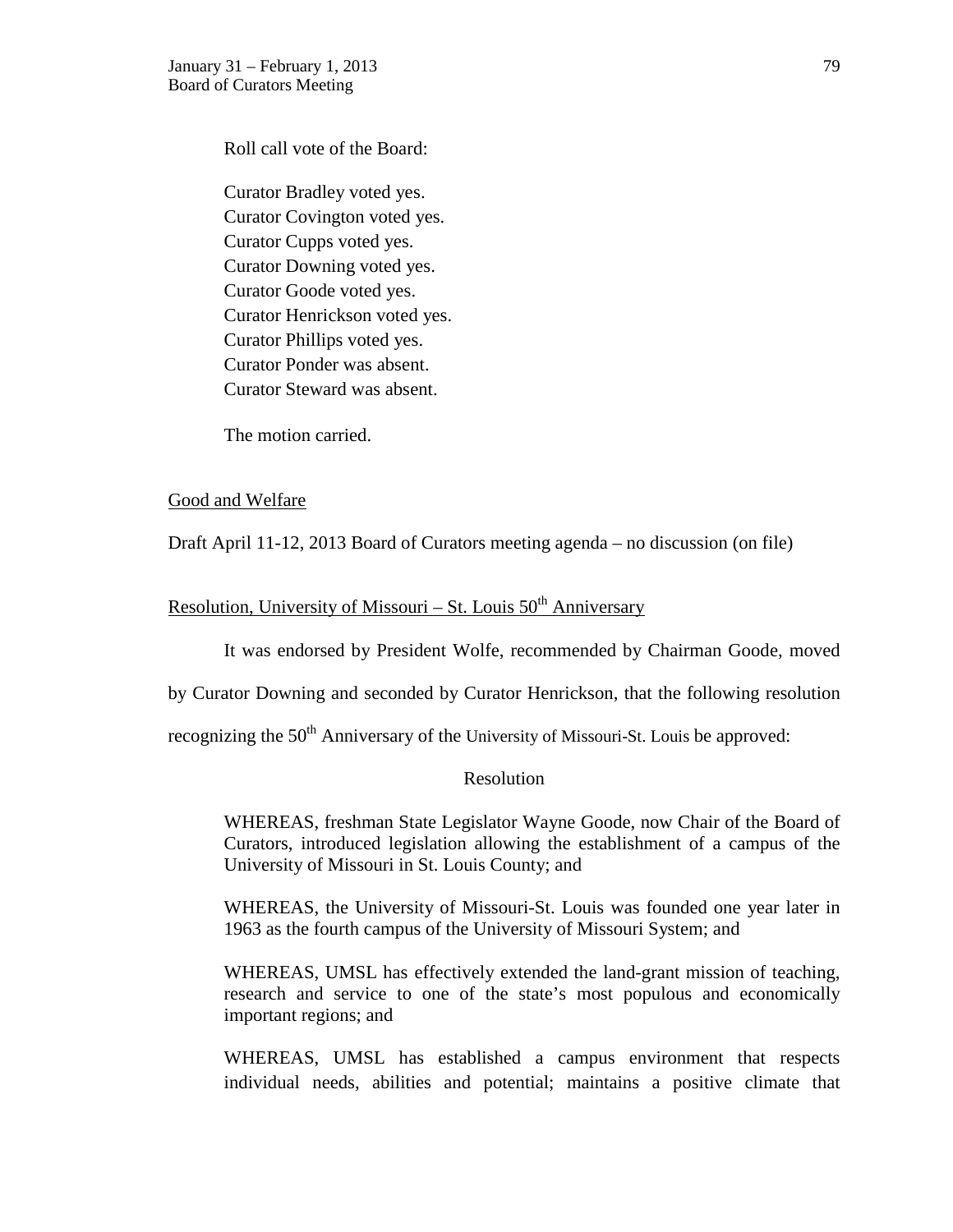encourages fairness and tolerance; and is widely recognized as a place of civility and nurturing that supports a diversity of people, activities and viewpoints; and

WHEREAS, UMSL attracts more than 20,000 diverse students annually from Missouri, 47 other states and more than 100 countries; and

WHEREAS, UMSL students excel in the classroom and extracurricular activities that positively enrich their educational experiences and generally enhance the St. Louis community; and

WHEREAS, UMSL faculty and staff are routinely recognized for their individual and collective accomplishments, including but not limited to national awards and rankings from U.S. News & World Report, Forbes Magazine and Carnegie Foundation; and

WHEREAS, UMSL faculty and staff have established unique programs such as the Des Lee Collaborative Vision and Bridge Program that directly link campus resources, including 30 endowed professors, to more than 100 community partners to provide education and other services to 500,000 children and adults annually; and

WHEREAS, UMSL has conveyed 95,000 bachelor, master and doctoral degrees to 84,000 individuals who have assumed leadership roles locally, nationally and internationally in broad areas such as business, education, engineering, nursing, optometry, performing arts, public policy and tropical ecology; and

WHEREAS, UMSL initiatives stimulate and sustain regional economic development, and its graduates dominate and serve as the educated workforce of the St. Louis community; and

WHEREAS, UMSL is a vital asset to the state of Missouri and contributes more to the social and economic advancement of the St. Louis region than any other university; and

NOW, THEREFORE, BE IT RESOLVED, that the Board of Curators, on behalf of the students, faculty, staff and alumni of the University of Missouri, and on behalf of the citizens of the state of Missouri, does hereby adopt this resolution to honor the University of Missouri-St. Louis for 50 years of extraordinary accomplishments as a premier public metropolitan research university;

BE IT FURTHER RESOLVED, that the Secretary of the Board of Curators cause this resolution to be spread upon the minutes of this meeting and that a duly inscribed copy thereof be furnished to Chancellor Thomas F. George as representative of the entire UMSL community.

Roll call vote: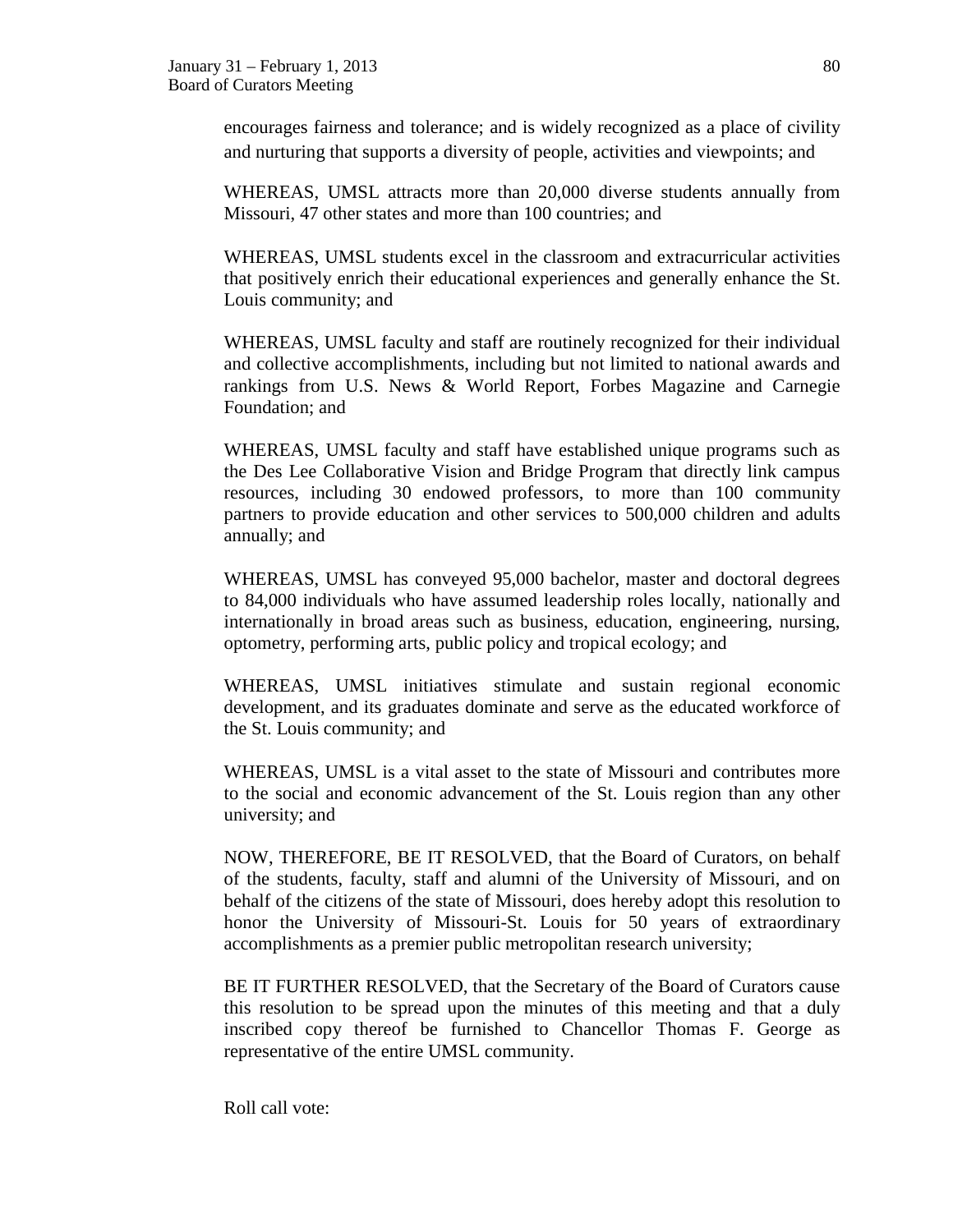Curator Bradley voted yes. Curator Covington voted yes. Curator Cupps voted yes. Curator Downing voted yes. Curator Goode voted yes. Curator Henrickson voted yes. Curator Phillips voted yes. Curator Ponder was absent. Curator Steward was absent.

The motion carried.

### Resolution, Retiring Curator Warren K. Erdman

It was endorsed by President Wolfe, recommended by Chairman Goode, moved by Curator Bradley and seconded by Curator Cupps, that the following resolution recognizing the dedicated service of Warren K. Erdman to the Board of Curators be approved:

### RESOLUTION

WHEREAS, Warren K. Erdman, has served the people of Missouri with distinction as a member of the University of Missouri Board of Curators since January 1, 2007; and

WHEREAS, during his term of service, Curator Erdman served on the Academic, Student and External Affairs; Governance; Compensation and Human Resources; Resources and Planning; and Executive committees and was chair of the Board of Curators from January 1, 2011 to Dec. 31, 2011; and

WHEREAS, during his service on the Board, Curator Erdman was an active and enthusiastic spokesman for the value of public higher education, including the concepts underpinning the Advancing Missouri campaign, helping to raise awareness of the many ways the University of Missouri makes possible the advancement of the state. This commitment was demonstrated in many ways, but in particular by his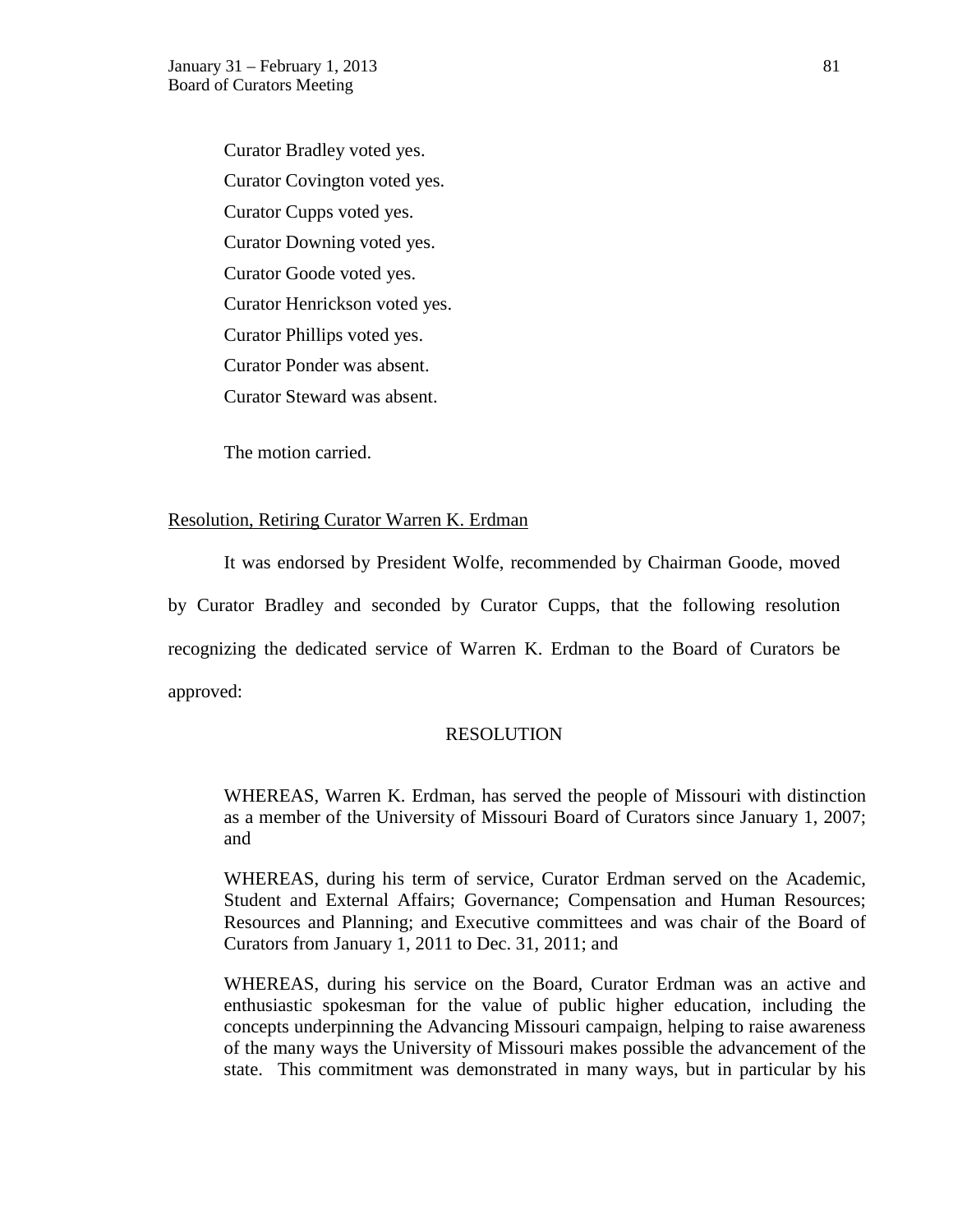yielding of his remarks as chair to showcase others who made remarkable contributions to the state on behalf of the university; and

WHEREAS, during his service, Curator Erdman participated in two presidential searches, one of which he chaired*,* spending countless hours finding the right candidates for the job. His leadership and commitment to having broad and inclusive searches ensured successful outcomes and resulted in the hiring of two exceptional individuals; and

WHEREAS, Curator Erdman's foresight and economic acumen led to the realization of the Enterprise Investment Program, a visionary seed funding program designed to move university innovations into the marketplace; and

WHEREAS, during Curators Erdman's tenure as chair of the Compensation and Human Resources Committee, an ad hoc Committee was appointed to seek faculty and staff input and recommend changes to the University's retirement plan for future employees. This critical step led to a unique plan design and consensus among disparate constituencies, resulting in a more stable and viable retirement plan; and

WHEREAS, during his tenure, Curator Erdman worked passionately to identify new revenue sources and maximize budgetary measures already in place, and was a proponent for the decoupling of tuition at the University of Missouri's four campuses to better reflect market demand and the unique strengths and missions of each campus; and

WHEREAS, although his heart is in Kansas City and he is particularly proud of the UMKC Conservatory of Music and Dance, Curator Erdman served as a knowledgeable and enthusiastic emissary for the entire University of Missouri, and he was frequently called upon as a credible source to speak to the many issues affecting the system and its campuses; and

WHEREAS, Curator Erdman was a proponent of a review and implementation of policies for centers and institutes on the campuses to identify those that were no longer viable, thus releasing general operating funds for other strategic purposes; and

WHEREAS, while serving as Chair of the Board of Curators, Curator Erdman led a record number of 25 meetings during the course of a year; and

WHEREAS, in addition to his duties on the Board of Curators, Curator Erdman continued to advocate passionately for higher education on his own time, working to support a ballot measure that would increase the state's cigarette tax to generate increased financial support for public higher education; and

WHEREAS, in conjunction with a Board meeting, he and his wife, Jenny, graciously hosted the Board, General Officers and guests for dinner at his home and a cheer performance from his daughter, Audrey; and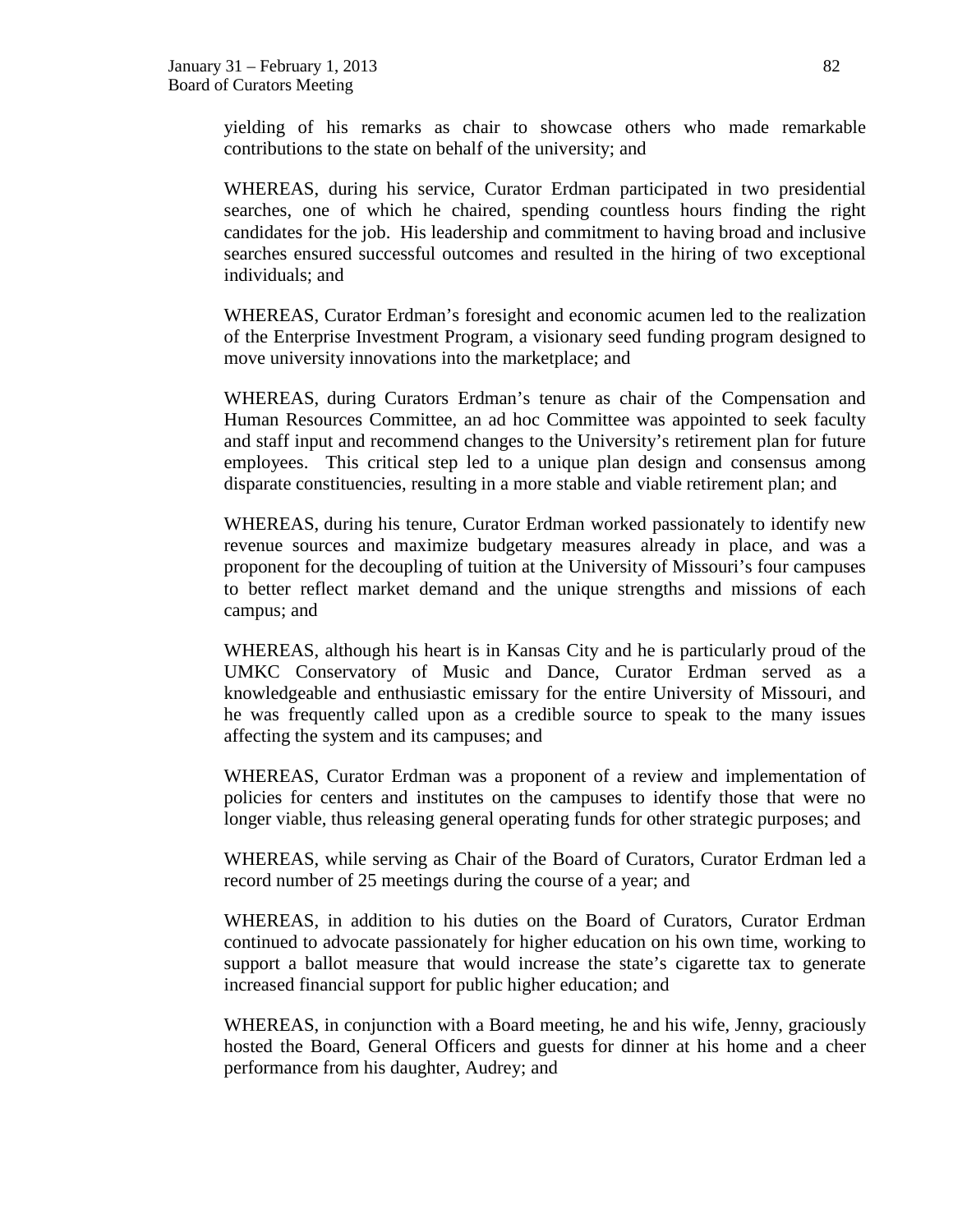WHEREAS, his wife, Jenny, son August and daughter Audrey, sacrificed their time with him as he attended to board business. They also shared his enthusiasm for Tiger and Kangaroo athletics;

NOW, THEREFORE, BE IT RESOLVED, that the Board of Curators, on behalf of the students, faculty, staff and alumni of the University of Missouri, and on behalf of the citizens of the state of Missouri, does hereby adopt this resolution in sincere appreciation of the dedicated and devoted leadership of Warren K. Erdman;

AND ALSO, that his future relations with the University of Missouri be formally recognized by bestowing the title of "Curator Emeritus" upon Warren K. Erdman; and

BE IT FURTHER RESOLVED, that the Secretary of the Board of Curators cause this resolution to be spread upon the minutes of this meeting and that a duly inscribed copy thereof be furnished to Warren K. Erdman.

Roll call vote:

Curator Bradley voted yes.

Curator Covington voted yes.

Curator Cupps voted yes.

Curator Downing voted yes.

Curator Goode voted yes.

Curator Henrickson voted yes.

Curator Phillips voted yes.

Curator Ponder was absent.

Curator Steward was absent.

The motion carried.

It was moved by Curator Henrickson and seconded by Curator Cupps, that the public session of the Board of Curators meeting, January 31-February 1, 2013, be adjourned.

Roll call vote:

Curator Bradley voted yes. Curator Covington voted yes.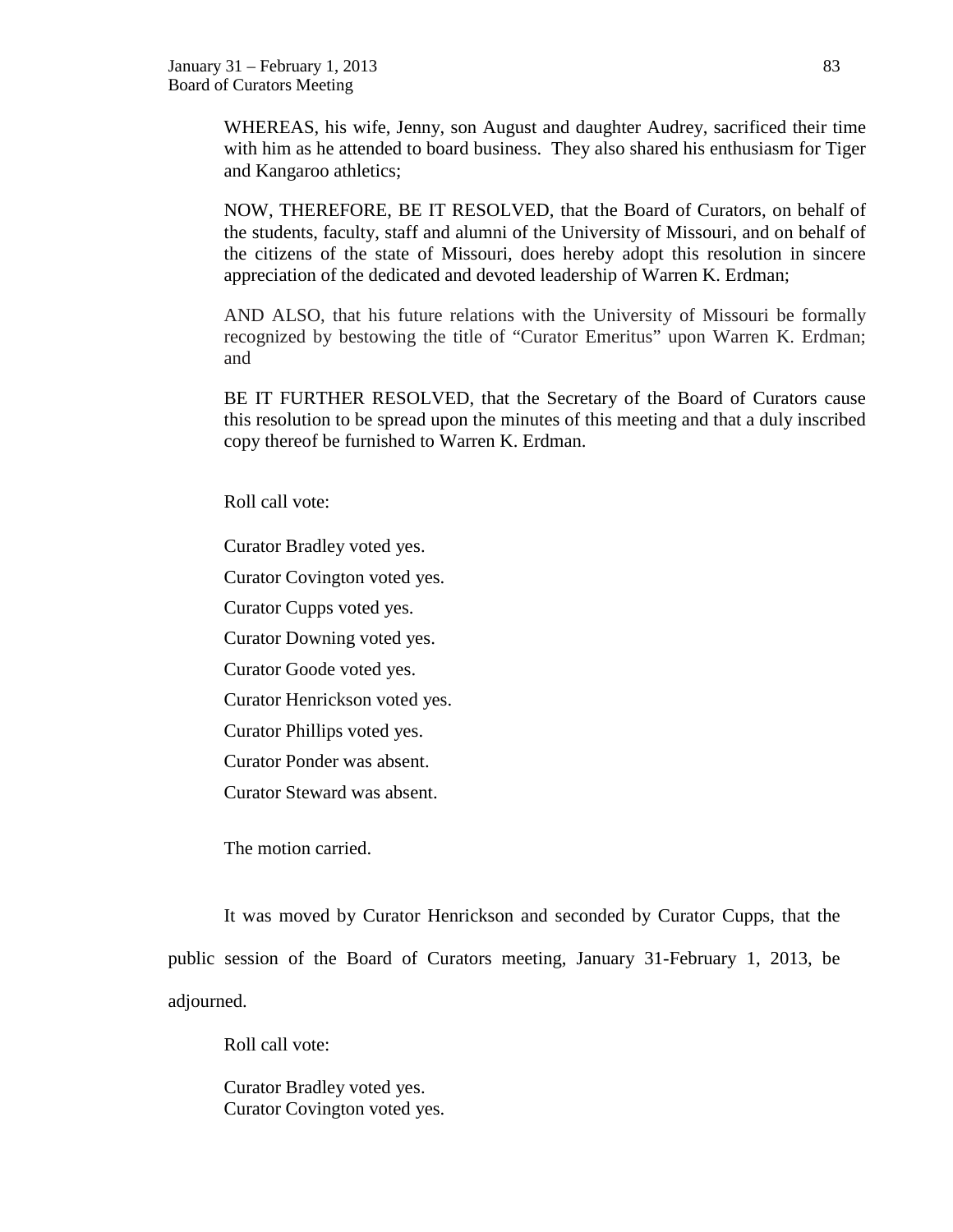Curator Cupps voted yes. Curator Downing voted yes. Curator Goode voted yes. Curator Henrickson voted yes. Curator Phillips voted yes. Curator Ponder was absent. Curator Steward was absent.

The motion carried.

The public session of the Board of Curators meeting adjourned at 11:30 A.M. on Friday, February 1, 2013.

### **EXECUTIVE SESSION**

A meeting of the University of Missouri Board of Curators was reconvened in executive session at 11:38 A.M., on Friday, February 1, 2013, in room 244 of the Atterbury Student Success Center on the University of Missouri-Kansas City campus, Kansas City, Missouri, pursuant to public notice given of said meeting. Curator Wayne Goode, Chairman of the Board of Curators, presided over the meeting.

Present

The Honorable David R. Bradley The Honorable Ann K. Covington The Honorable Donald L. Cupps The Honorable Don M. Downing The Honorable Wayne Goode The Honorable Pamela Q. Henrickson The Honorable John R. Phillips

The Honorable Michael Ponder and David L. Steward were absent for the meeting.

Also Present Mr. Timothy M. Wolfe, President Mr. Stephen J. Owens, General Counsel Ms. Cindy Harmon, Secretary of the Board of Curators Miss Amy G. Johnson, Student Representative to the Board of Curators

### **General Business**

Senior Associate Vice President Graham and Vice President Krawitz joined the meeting.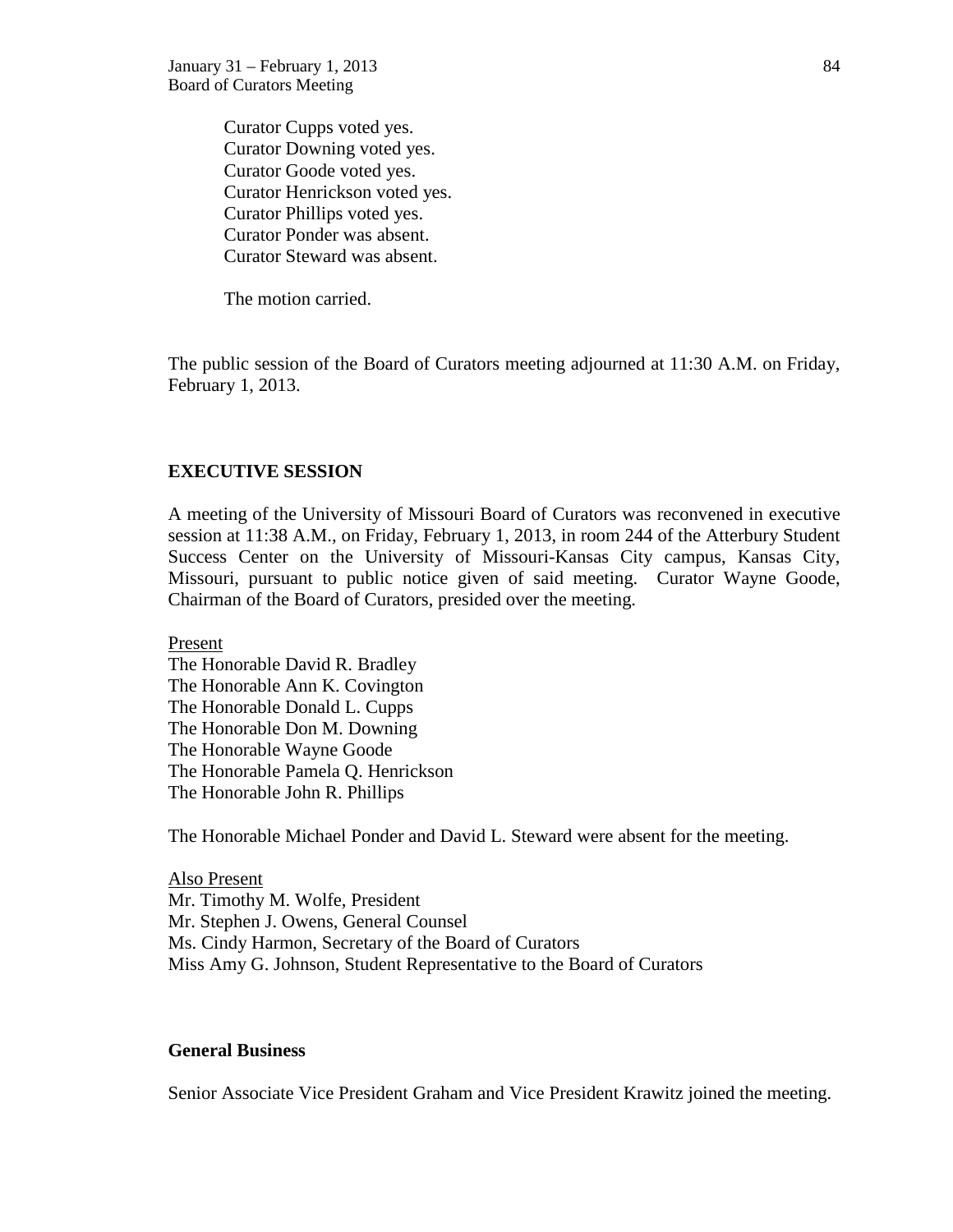Curators' Professor Emeritus, Marilyn Coleman, MU – presented by Senior Associate Vice President Graham

It was recommended by Chancellor Brady Deaton, endorsed by President

Timothy M. Wolfe, recommended by the Academic, Student and External Affairs

Committee, moved by Curator Bradley, and seconded by Curator Cupps, that the

following action be approved:

that upon the recommendation of Chancellor Brady Deaton it is recommended that Professor Marilyn J. Coleman be named to the position University of Missouri Curators' Professor Emeritus, effective March 1, 2013.

Campus recommendation materials are on file in the office of Academic and Student Affairs, UM System.

Roll call vote of Board:

Curator Bradley voted yes. Curator Covington voted yes. Curator Cupps voted yes. Curator Downing voted yes. Curator Goode was absent for vote. Curator Henrickson voted yes. Curator Phillips voted yes. Curator Ponder was absent. Curator Steward was absent.

The motion carried.

Senior Associate Vice President Graham excused himself from the meeting.

 $^{235}$ Property Lease – this item is excluded from the minutes and will be given public notice upon completion of the matter.

Vice President Krawitz excused herself from the meeting.

President's Contract and Invitation for Board Service for Tim Wolfe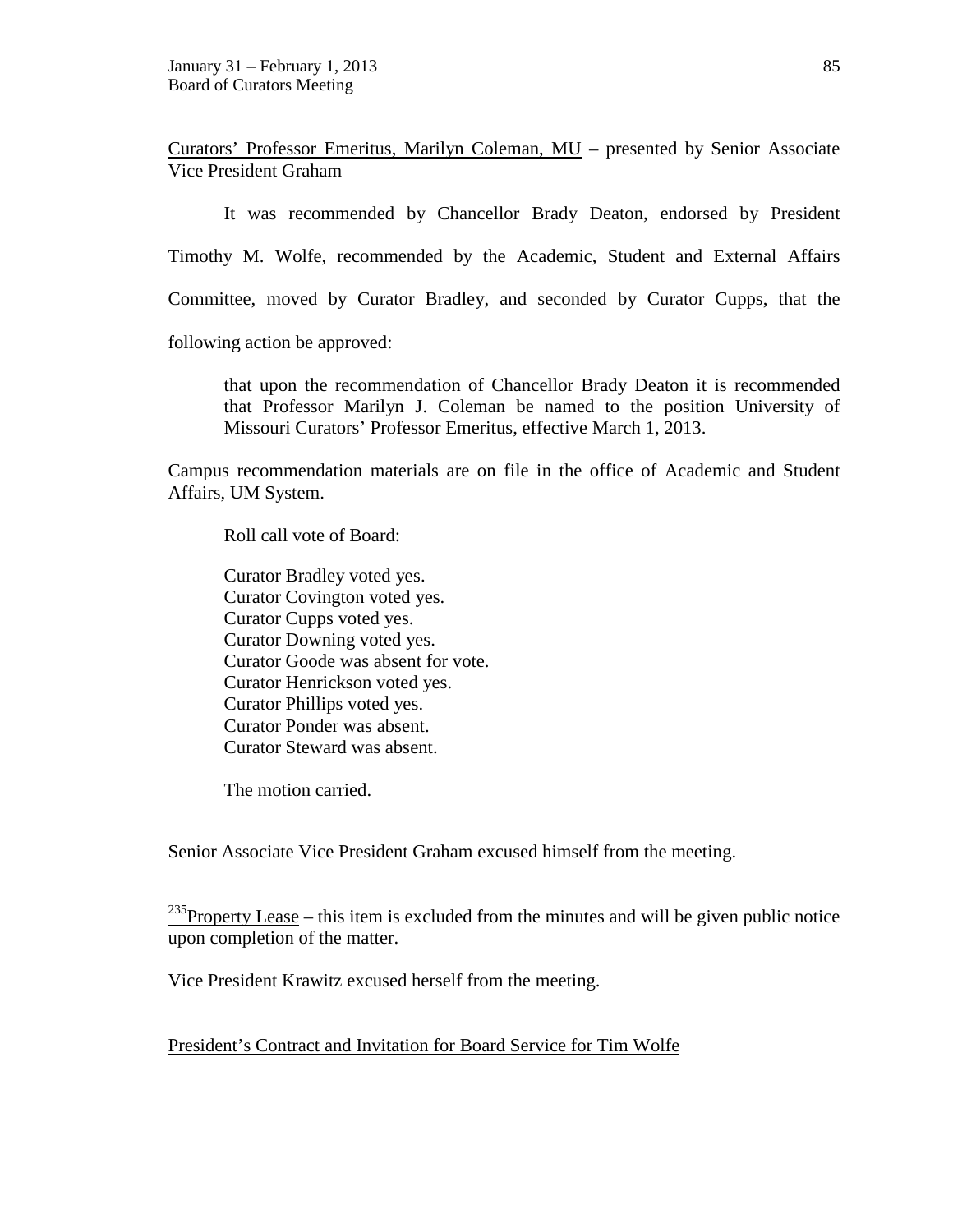President Wolfe's Contract for Employment requires him to receive approval from the Board in order to serve on any board. Pursuant to the terms of his contract, it was moved by Curator Bradley, and seconded by Curator Cupps, that the following action be approved:

that the Board of Curators grant permission for UM System President Timothy M. Wolfe to accept the invitation to become a member of the Great Rivers Council Executive Board.

Roll call vote of the Full Board:

Curator Bradley voted yes. Curator Covington voted yes. Curator Cupps voted yes. Curator Downing voted yes. Curator Goode was absent for vote. Curator Henrickson voted yes. Curator Phillips voted yes. Curator Ponder was absent. Curator Steward was absent.

The motion carried.

University President's Report on Personnel and Contracts – presented by President Wolfe.

General Counsel's Report – presented by General Counsel Owens.

Litigation Report – presented by General Counsel Owens (report on file with the General Counsel's Office).

It was moved by Curator Bradley and seconded by Curator Henrickson, that the

meeting of the Board of Curators, January 31 – February 1, 2013, be adjourned.

Roll call vote:

Curator Bradley voted yes. Curator Covington voted yes. Curator Cupps voted yes. Curator Downing voted yes. Curator Goode voted yes.